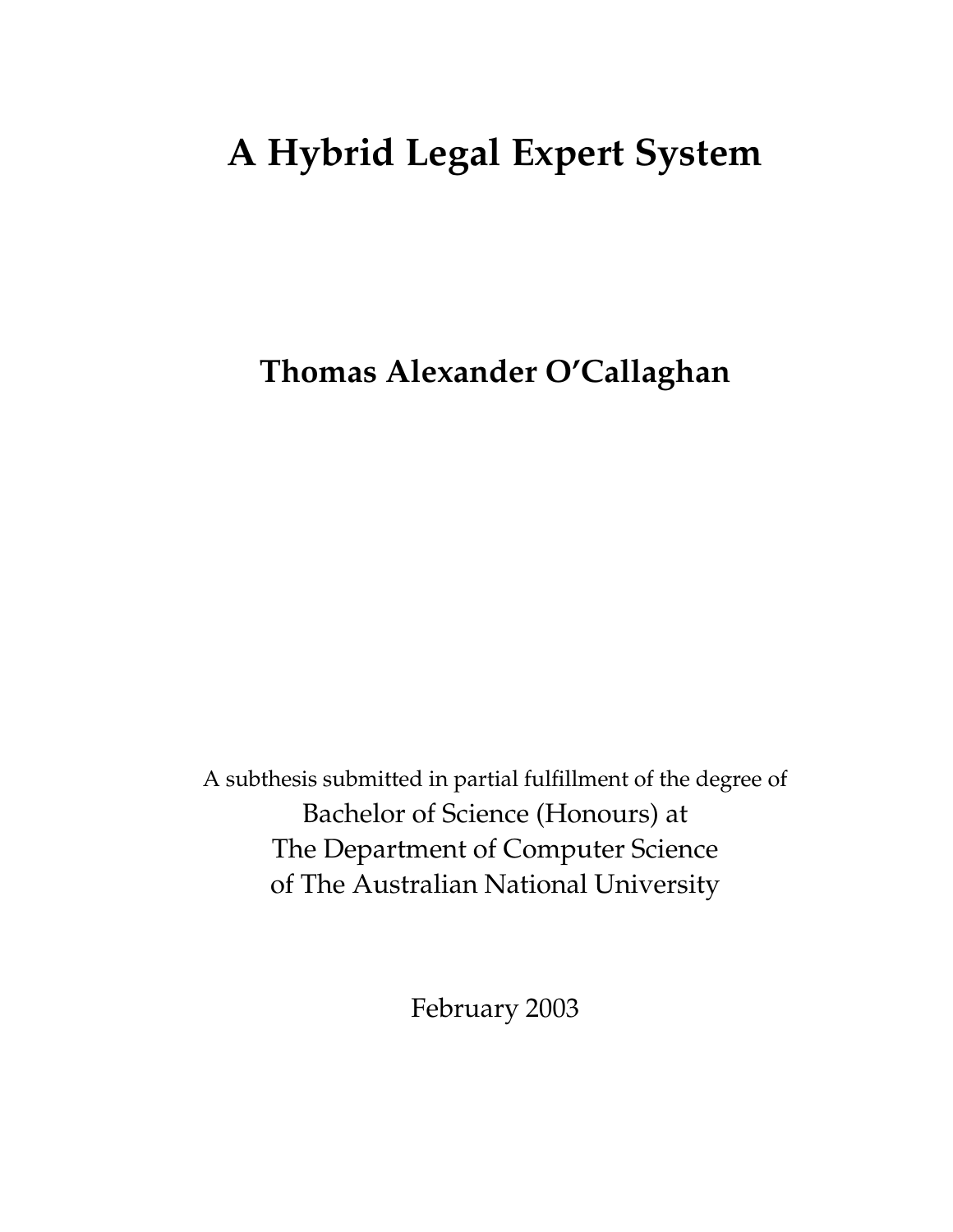© Thomas Alexander O'Callaghan

Typeset in Palatino by TEX and  $LATEX2\varepsilon$ .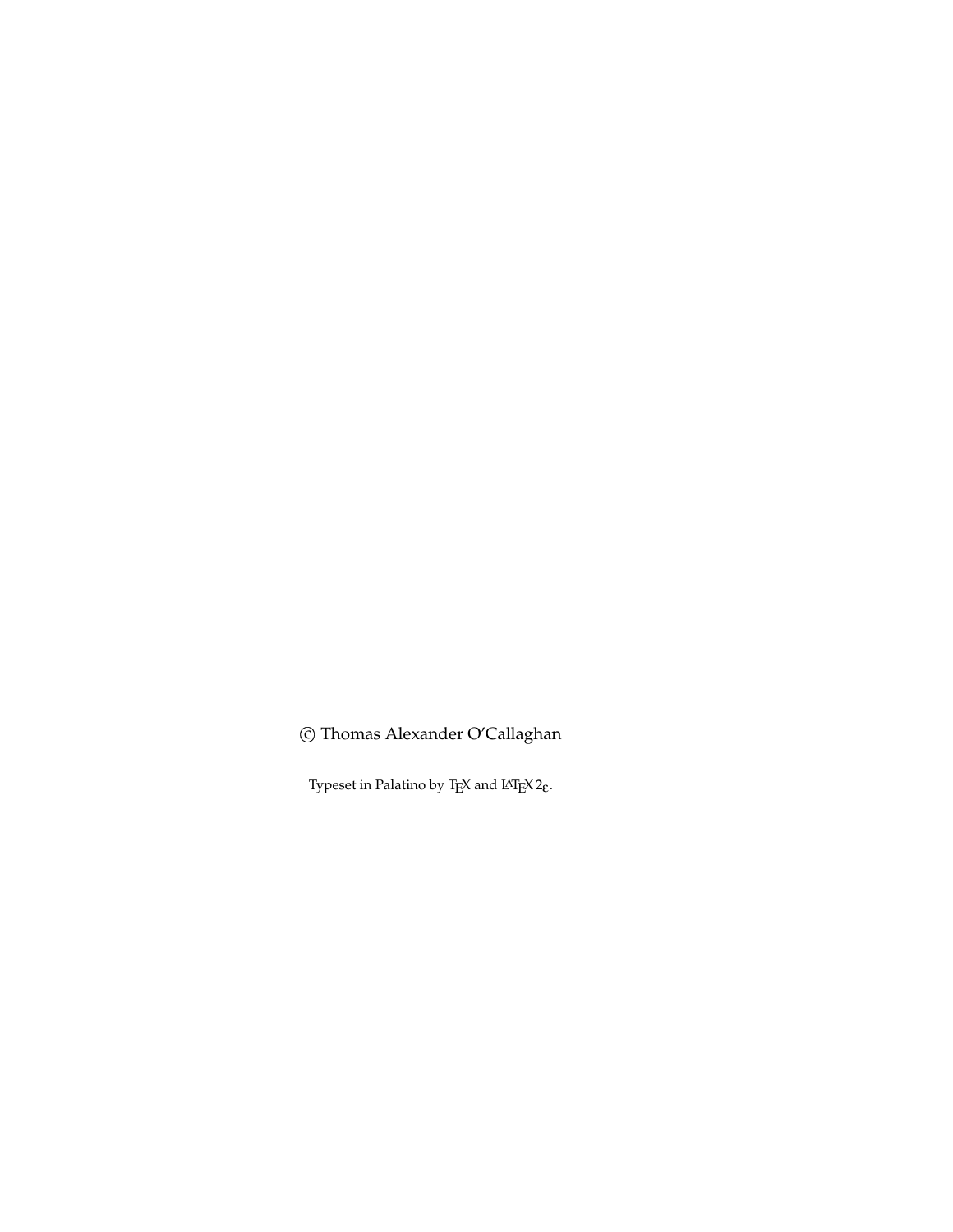Except where otherwise indicated, this thesis is my own original work.

Thomas Alexander O'Callaghan 14 February 2003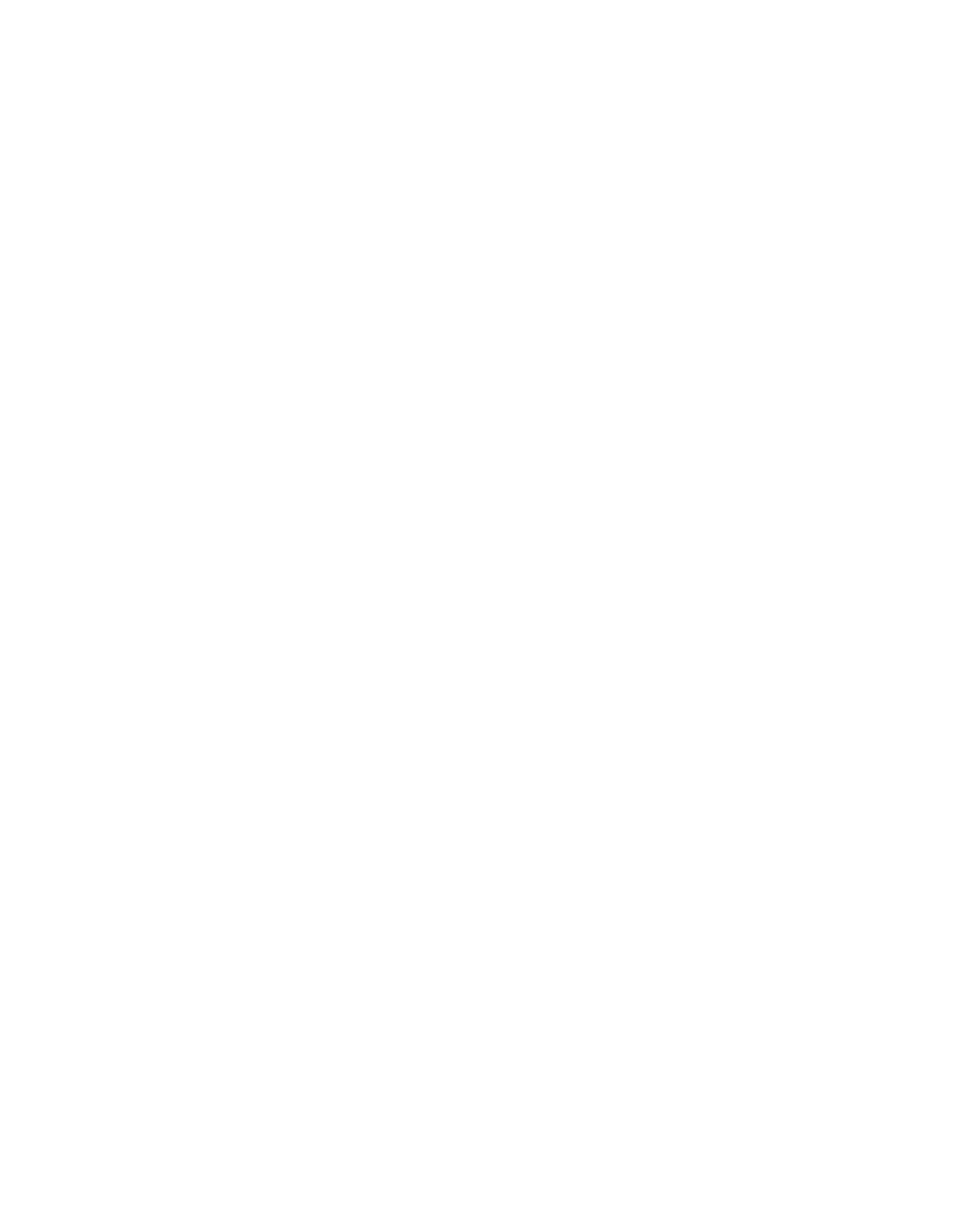## **Acknowledgements**

First I would like to thank my Mother, my Sister and my Father for all their love and support during a very demanding year. Their care of me through the tearing of my anterior cruciate ligament whilst playing rugby and the subsequent reconstruction was truly invaluable.

I would also like to thank my supervisors, Dr James Popple and Dr Eric McCreath. Their encouragement, academic guidance and editorial assistance is very much appreciated. On that note I would also like to thank my Father for his editorial assistance.

Mr Richard Walker and Mr Lex Weaver have provided wonderful organisation and coordination of the honours students, and I am very grateful to them.

For their "volunteering" as my test group of legal experts, I would like to thank Ms Helen Bakoulis, Mr Daniel Csillag and Mr Tom O'Callaghan (my Father, again).

My fellow honours students have been great friends to have and colleagues to study beside.

The Executive and Michelle McWilliam of the ANU Students' Association have made my being General Secretary and undertaking honours at the same time easier and more enjoyable than it may otherwise have been.

Mr Luce Andrews, the Dean of Fenner Hall has made my being a Senior Resident a rewarding undertaking (which I also undertook concurrently with my honours year).

There are countless friends at Fenner Hall and in Canberra and Sydney who have made this year and all years leading up to this year fantastic. In particular the residents of 2nd North of Fenner Hall have made sure I didn't spend all my time with my head buried in a book.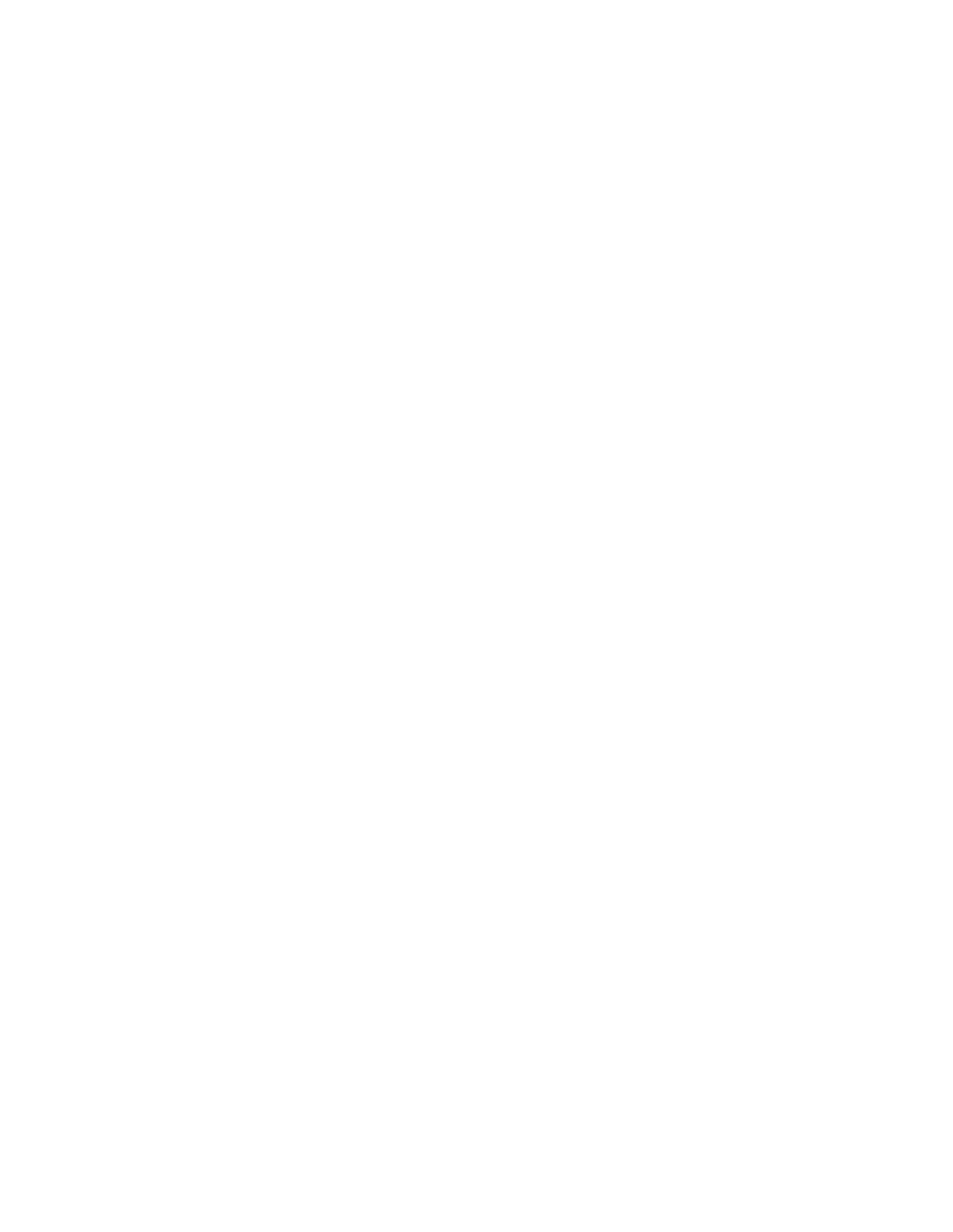## **Contents**

|                |              | Acknowledgements                                                      |  | $\mathbf{V}$   |  |  |  |
|----------------|--------------|-----------------------------------------------------------------------|--|----------------|--|--|--|
| 1              | Introduction |                                                                       |  |                |  |  |  |
| $\overline{2}$ |              | The Legal System                                                      |  |                |  |  |  |
|                | 2.1          |                                                                       |  | $\overline{3}$ |  |  |  |
|                |              | 2.1.1                                                                 |  | $\overline{4}$ |  |  |  |
|                |              | The State/Territory Judicial Hierarchy<br>2.1.1.1                     |  | $\overline{4}$ |  |  |  |
|                |              | The Federal Judicial Hierarchy<br>2.1.1.2                             |  | 5              |  |  |  |
|                | 2.2          |                                                                       |  | 6              |  |  |  |
|                |              | 2.2.1                                                                 |  | 7              |  |  |  |
|                | 2.3          |                                                                       |  | 9              |  |  |  |
|                |              | 2.3.1                                                                 |  | 10             |  |  |  |
|                |              | 2.3.2                                                                 |  | 11             |  |  |  |
|                |              | 2.3.3                                                                 |  | 12             |  |  |  |
|                | 2.4          |                                                                       |  | 15             |  |  |  |
| 3              |              | <b>Legal Reasoning</b>                                                |  | 17             |  |  |  |
|                | 3.1          |                                                                       |  | 18             |  |  |  |
|                | 3.2          |                                                                       |  | 18             |  |  |  |
|                | 3.3          |                                                                       |  | 18             |  |  |  |
|                | 3.4          |                                                                       |  | 19             |  |  |  |
|                | 3.5          |                                                                       |  | 19             |  |  |  |
|                | 3.6          |                                                                       |  | 20             |  |  |  |
|                | 3.7          |                                                                       |  | 21             |  |  |  |
|                | 3.8          |                                                                       |  | 21             |  |  |  |
|                | 3.9          |                                                                       |  | 21             |  |  |  |
|                |              |                                                                       |  | 22             |  |  |  |
|                |              |                                                                       |  | 22             |  |  |  |
|                |              |                                                                       |  | 22             |  |  |  |
|                |              |                                                                       |  | 24             |  |  |  |
| 4              |              | A Survey of Legal Expert Systems                                      |  | 25             |  |  |  |
|                | 4.1          |                                                                       |  | 25             |  |  |  |
|                |              | A famous and classic approach: MYCIN<br>4.1.1                         |  | 26             |  |  |  |
|                |              | The generalisation of MYCIN: EMYCIN<br>4.1.2                          |  | 27             |  |  |  |
|                |              | A very similar approach to MYCIN in the legal domain: JUDITH<br>4.1.3 |  | 27             |  |  |  |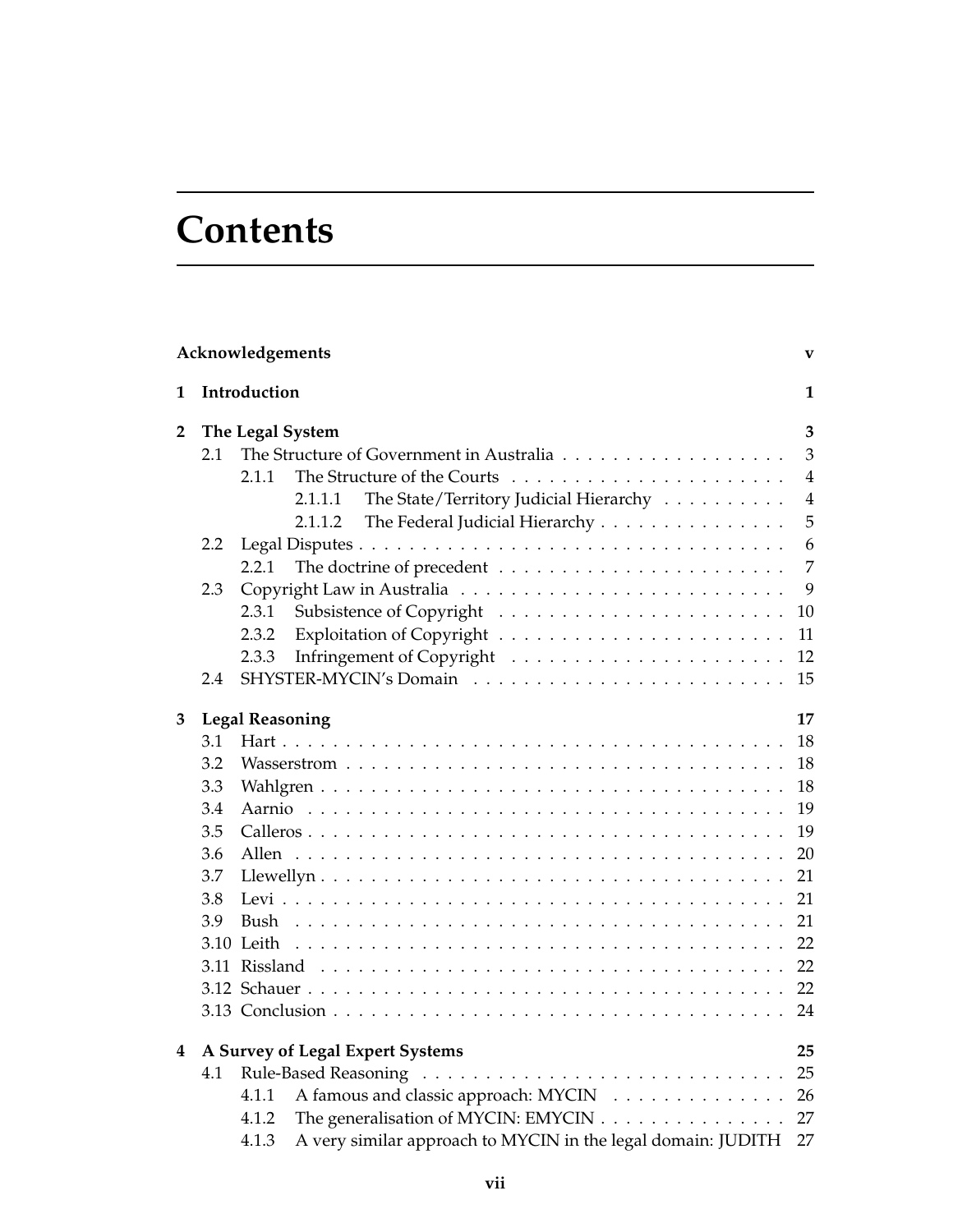|   |     | 4.1.4                                                                                                  |
|---|-----|--------------------------------------------------------------------------------------------------------|
|   | 4.2 |                                                                                                        |
|   |     | 29<br>4.2.1                                                                                            |
|   |     | Pragmatic Case Based Reasoning: SHYSTER<br>30<br>4.2.2                                                 |
|   | 4.3 | 30                                                                                                     |
|   |     | 4.3.1<br>31                                                                                            |
|   |     | 32<br>4.3.2                                                                                            |
|   |     | 4.3.3<br>32                                                                                            |
|   |     | 32<br>4.3.4                                                                                            |
|   | 4.4 | 33                                                                                                     |
| 5 |     | 35<br>The System SHYSTER-MYCIN                                                                         |
|   | 5.1 | 35                                                                                                     |
|   | 5.2 | 36                                                                                                     |
|   | 5.3 | 36                                                                                                     |
|   |     | 36<br>5.3.1                                                                                            |
|   |     | Version $2 \ldots \ldots \ldots \ldots \ldots \ldots \ldots \ldots \ldots \ldots$<br>38<br>5.3.2       |
|   |     | Version $3 \ldots \ldots \ldots \ldots \ldots \ldots \ldots \ldots \ldots \ldots$<br>39<br>5.3.3       |
|   | 5.4 | 40                                                                                                     |
| 6 |     | <b>Evaluating SHYSTER-MYCIN</b><br>41                                                                  |
|   | 6.1 | 41                                                                                                     |
|   | 6.2 | 42<br>The aims of the testing $\ldots \ldots \ldots \ldots \ldots \ldots \ldots \ldots \ldots \ldots$  |
|   |     | 42<br>6.2.1                                                                                            |
|   |     | 42<br>6.2.2                                                                                            |
|   |     | Testing the "Correctness"<br>43<br>6.2.3                                                               |
| 7 |     | <b>The Results</b><br>45                                                                               |
|   | 7.1 | 45                                                                                                     |
|   |     | 45<br>7.1.1                                                                                            |
|   |     | 7.1.2                                                                                                  |
|   |     | 7.1.3<br>The Correctness $\ldots \ldots \ldots \ldots \ldots \ldots \ldots \ldots \ldots \ldots$<br>47 |
|   | 7.2 | 48                                                                                                     |
|   |     | 49<br>7.2.1                                                                                            |
|   |     | 49<br>7.2.2                                                                                            |
| 8 |     | Conclusion<br>51                                                                                       |
|   | 8.1 | The construction and testing of SHYSTER-MYCIN<br>51                                                    |
|   | 8.2 | 51                                                                                                     |
|   | 8.3 | 52                                                                                                     |
|   |     | A An Interaction with SHYSTER-MYCIN<br>55                                                              |
|   |     | 55                                                                                                     |
|   |     | 56                                                                                                     |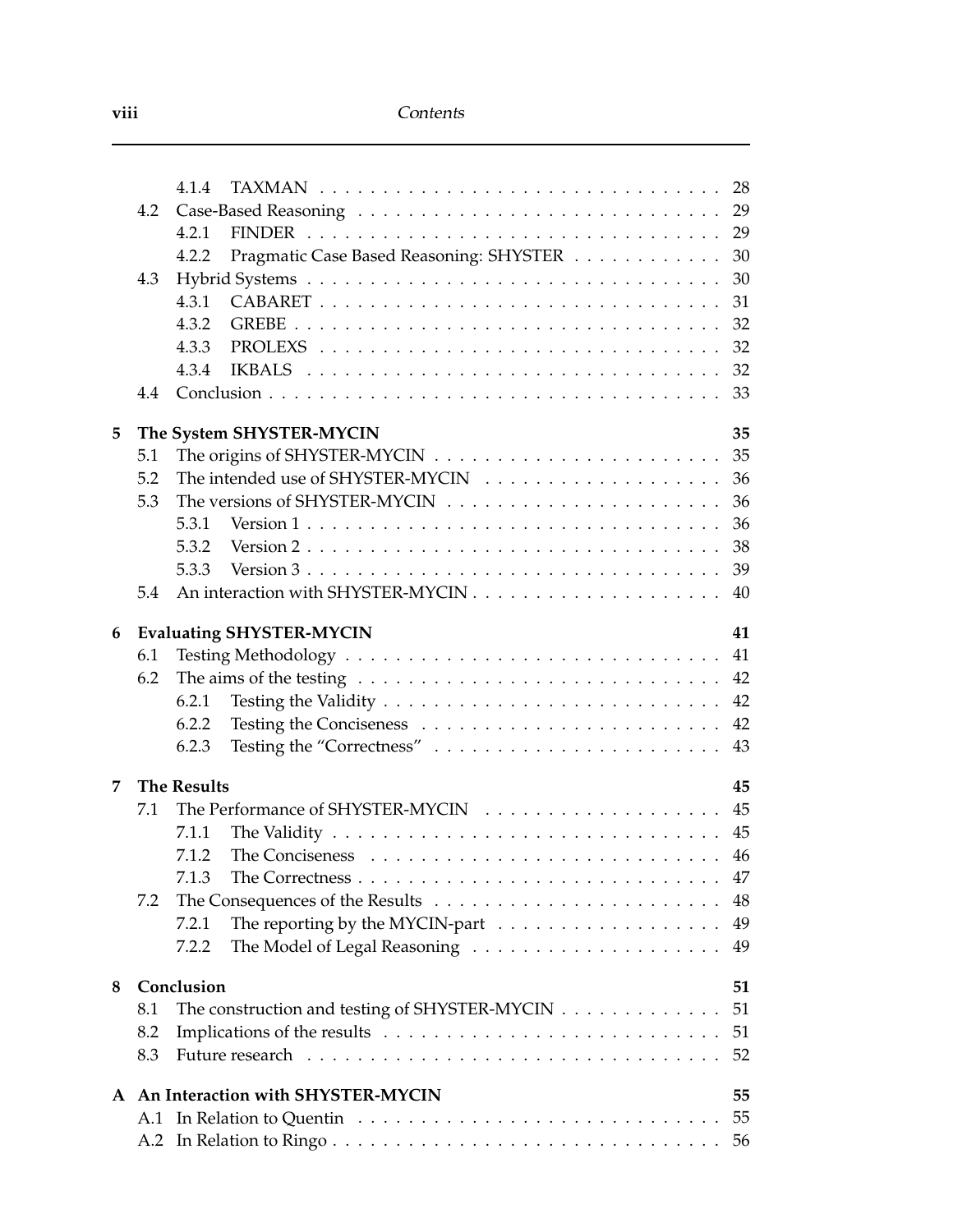| B |            |       | The Testing Pack — Questions                                                                         | 63 |
|---|------------|-------|------------------------------------------------------------------------------------------------------|----|
|   | B.1        |       |                                                                                                      | 63 |
|   | B.2        |       |                                                                                                      |    |
|   | B.3        |       |                                                                                                      |    |
|   | <b>B.4</b> |       |                                                                                                      |    |
|   | B.5        |       |                                                                                                      | 64 |
|   |            |       | C The Testing Pack — Copyright Act 1968                                                              | 67 |
|   |            |       | D The Testing Pack — Case Summaries                                                                  | 69 |
|   |            |       | D.1 Performing Right Society Ltd v. Ciryl Theatrical Syndicate Ltd [1924] 1 KB 1                     | 69 |
|   |            |       | D.2 Falcon v. Famous Players Film Co. [1926] 2 KB 474                                                | 70 |
|   | D.3        |       | Mellor v. Australian Broadcasting Commission [1940] AC 491                                           | 71 |
|   |            |       | D.4 Winstone v. Wurlitzer Automatic Phonograph Co. of Australia Pty Ltd                              |    |
|   |            |       |                                                                                                      | 72 |
|   |            |       | D.5 Australasian Performing Right Association Ltd v. Miles [1962] NSWR 405                           | 72 |
|   | D.6        |       | APRA v. Canterbury-Bankstown League Club Ltd [1964–65] NSWR 138                                      | 73 |
|   |            |       | D.7 University of New South Wales v. Moorhouse (1975) 133 CLR 1                                      | 74 |
|   |            |       | D.8 A & M Records Inc. v. Audio Magnetics Inc. (UK) Ltd [1979] FSR 1                                 | 75 |
|   |            |       | D.9 RCA Corporation v. John Fairfax and Sons Ltd [1981] 1 NSWLR 251                                  | 76 |
|   |            |       |                                                                                                      | 77 |
|   |            |       |                                                                                                      | 77 |
|   |            |       |                                                                                                      | 78 |
| E |            |       | <b>Test Results - Answers to Questions</b>                                                           | 79 |
|   | E.1        |       |                                                                                                      |    |
|   |            | E.1.1 |                                                                                                      | 79 |
|   |            | E.1.2 |                                                                                                      | 79 |
|   |            | E.1.3 |                                                                                                      | 79 |
|   | E.2        |       |                                                                                                      |    |
|   |            | E.2.1 |                                                                                                      |    |
|   |            |       |                                                                                                      | 80 |
|   |            | E.2.3 |                                                                                                      |    |
|   | E.3        |       |                                                                                                      |    |
|   |            | E.3.1 |                                                                                                      | 81 |
|   |            | E.3.2 |                                                                                                      | 81 |
|   |            | E.3.3 |                                                                                                      | 82 |
|   | E.4        |       |                                                                                                      | 82 |
|   |            | E.4.1 |                                                                                                      | 82 |
|   |            | E.4.2 |                                                                                                      | 83 |
|   |            | E.4.3 |                                                                                                      | 83 |
|   | E.5        |       |                                                                                                      | 83 |
|   |            | E.5.1 | Person One received a series of the contract of the contract of the Person Contract of the Person Co | 83 |
|   |            |       |                                                                                                      |    |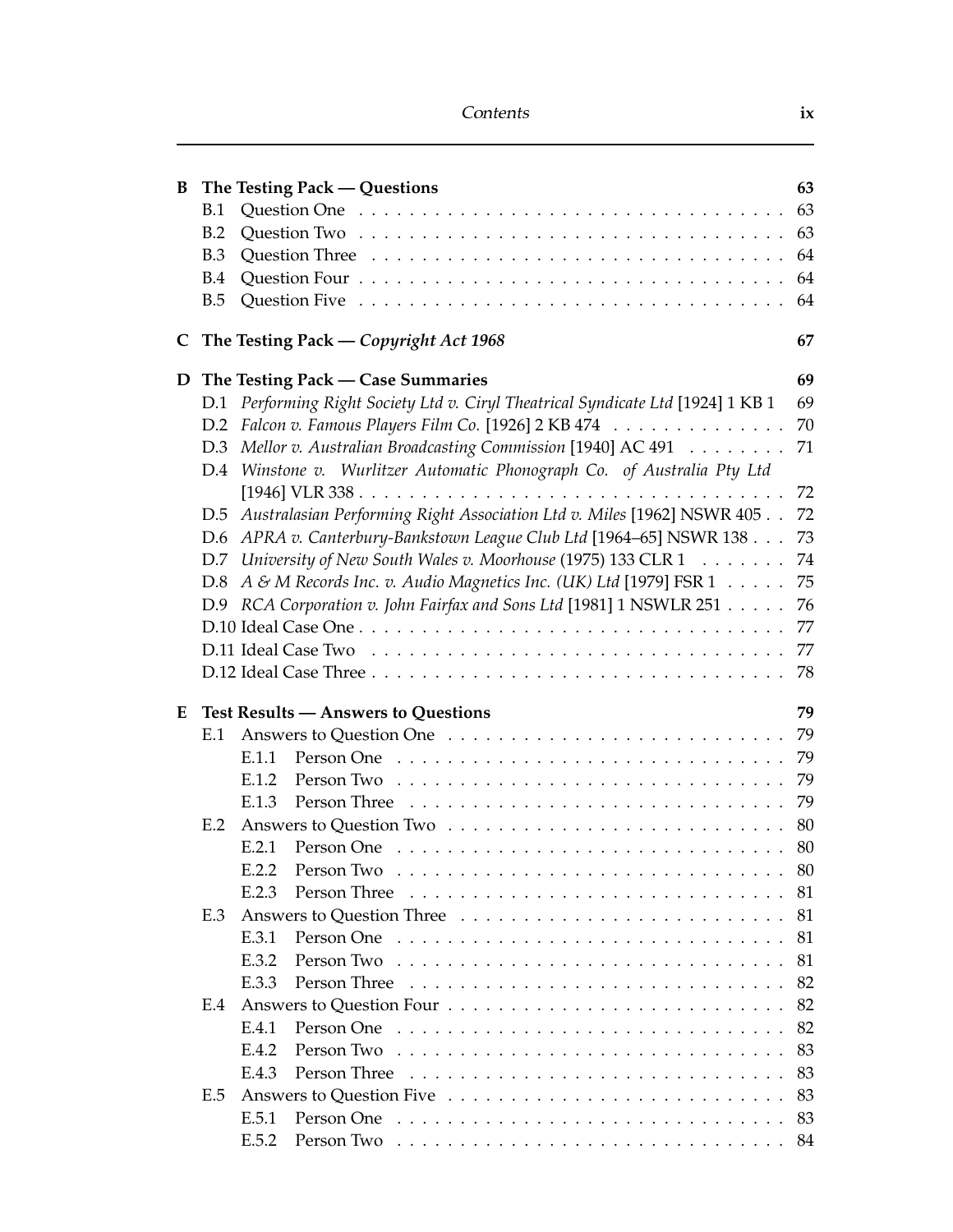|   |                 | E.5.3               |                                                                                        | 84  |
|---|-----------------|---------------------|----------------------------------------------------------------------------------------|-----|
| F |                 |                     | Test Results - Selected Answers to Questions by SHYSTER-MYCIN                          | 85  |
|   | F.1             |                     |                                                                                        | 85  |
|   |                 | F <sub>1.1</sub>    |                                                                                        | 85  |
|   |                 |                     | F.1.1.1                                                                                | 85  |
|   |                 |                     | F.1.1.2                                                                                | 85  |
|   |                 |                     | F.1.1.3                                                                                | 86  |
|   |                 |                     | F.1.1.4                                                                                | 86  |
|   |                 |                     | F.1.1.5                                                                                | 86  |
|   |                 |                     | F.1.1.6                                                                                | 87  |
|   |                 | F <sub>1.2</sub>    | <b>SHYSTER</b>                                                                         | 87  |
|   | F <sub>12</sub> |                     | Ringo's Authorization $\ldots \ldots \ldots \ldots \ldots \ldots \ldots \ldots \ldots$ | 87  |
|   |                 | F.2.1               |                                                                                        | 87  |
|   |                 |                     | F.2.1.1                                                                                | 87  |
|   |                 |                     | F.2.1.2                                                                                | 88  |
|   |                 |                     | F.2.1.3                                                                                | 88  |
|   |                 |                     | F.2.1.4                                                                                | 88  |
|   |                 |                     | F.2.1.5                                                                                | 89  |
|   |                 |                     |                                                                                        |     |
|   |                 |                     | F.2.1.6                                                                                | 89  |
|   |                 | F.2.2               | <b>SHYSTER</b>                                                                         | 89  |
|   |                 |                     | G Data from Testing on Validity                                                        | 95  |
|   |                 |                     | H Data from Testing on Conciseness                                                     | 99  |
| I |                 |                     | Data from Testing on "Correctness"                                                     | 101 |
|   |                 | <b>Bibliography</b> |                                                                                        | 103 |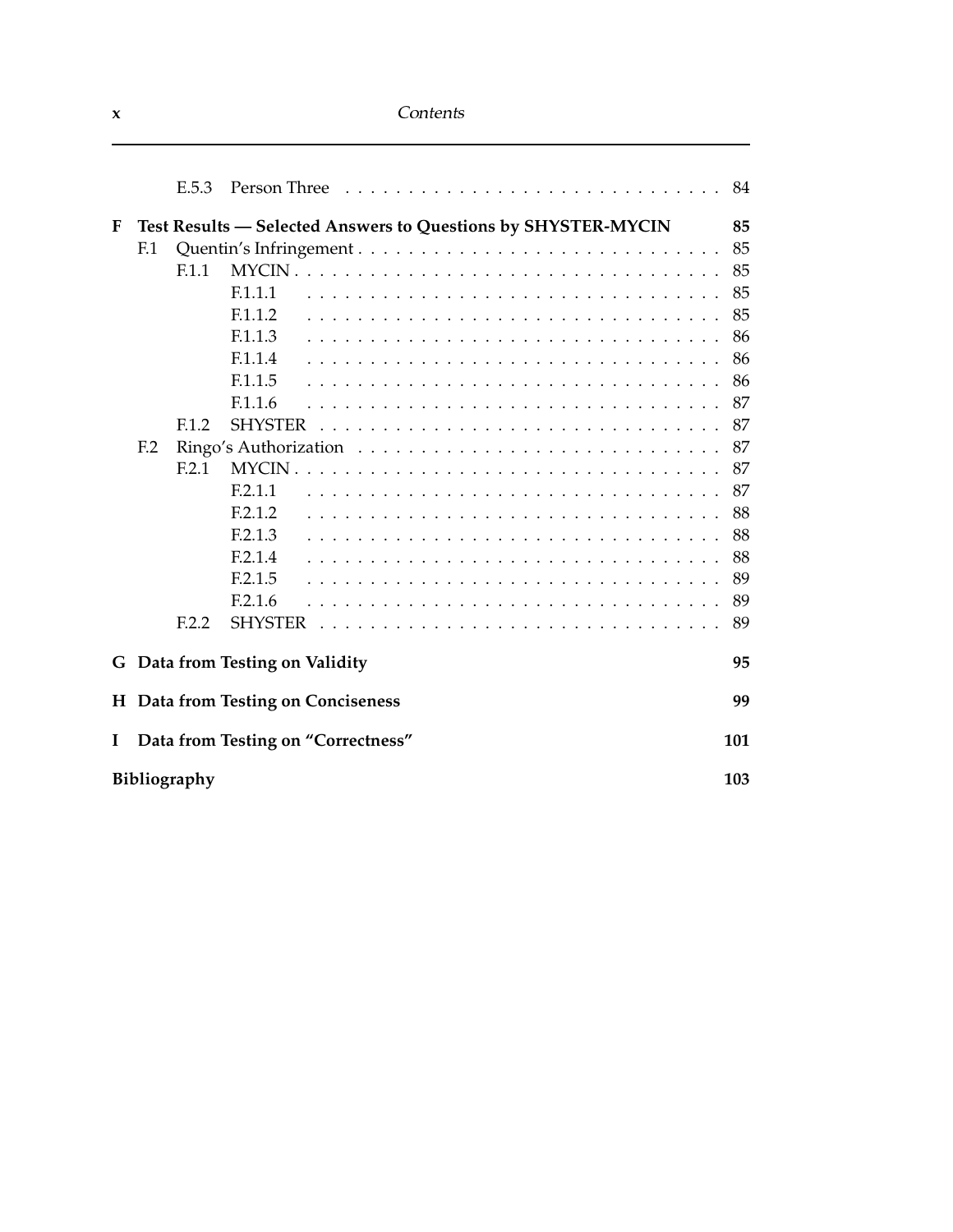# **List of Figures**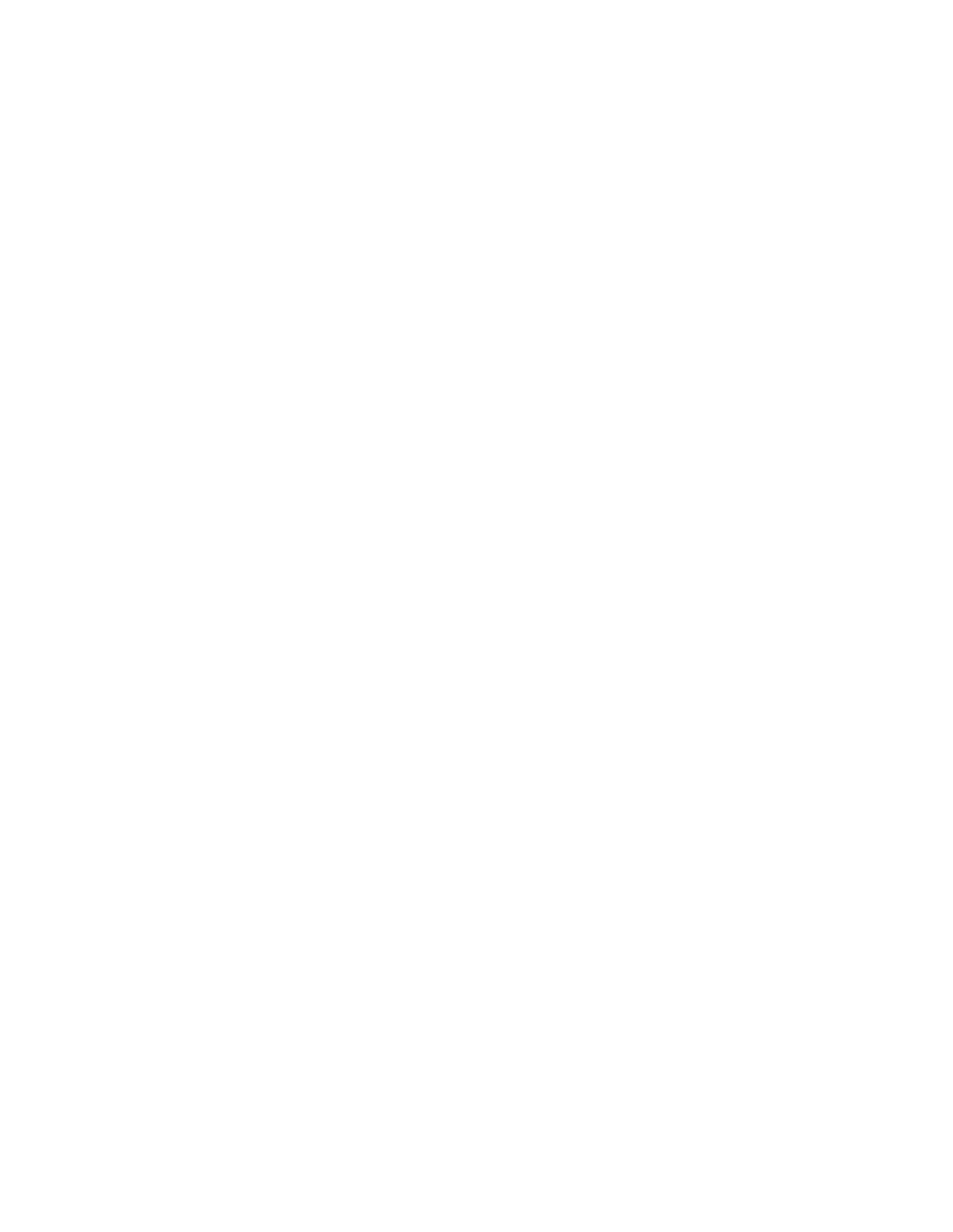# **List of Tables**

| 2.1<br>2.2 | Rights in Respect of Subject-Matter Other Than Works 12        |  |
|------------|----------------------------------------------------------------|--|
|            | G.1 Data for the Validity Test for Question One 95             |  |
|            | G.2 Data for the Validity Test for Question Two 96             |  |
|            | G.3 Data for the Validity Test for Question Three (Quentin) 96 |  |
|            | G.4 Data for the Validity Test for Question Three (Ringo) 97   |  |
|            | G.5 Data for the Validity Test for Question Four (Yvette) 97   |  |
|            | G.6 Data for the Validity Test for Question Four (Zorba) 98    |  |
|            | G.7 Data for the Validity Test for Question Five 98            |  |
|            |                                                                |  |
|            |                                                                |  |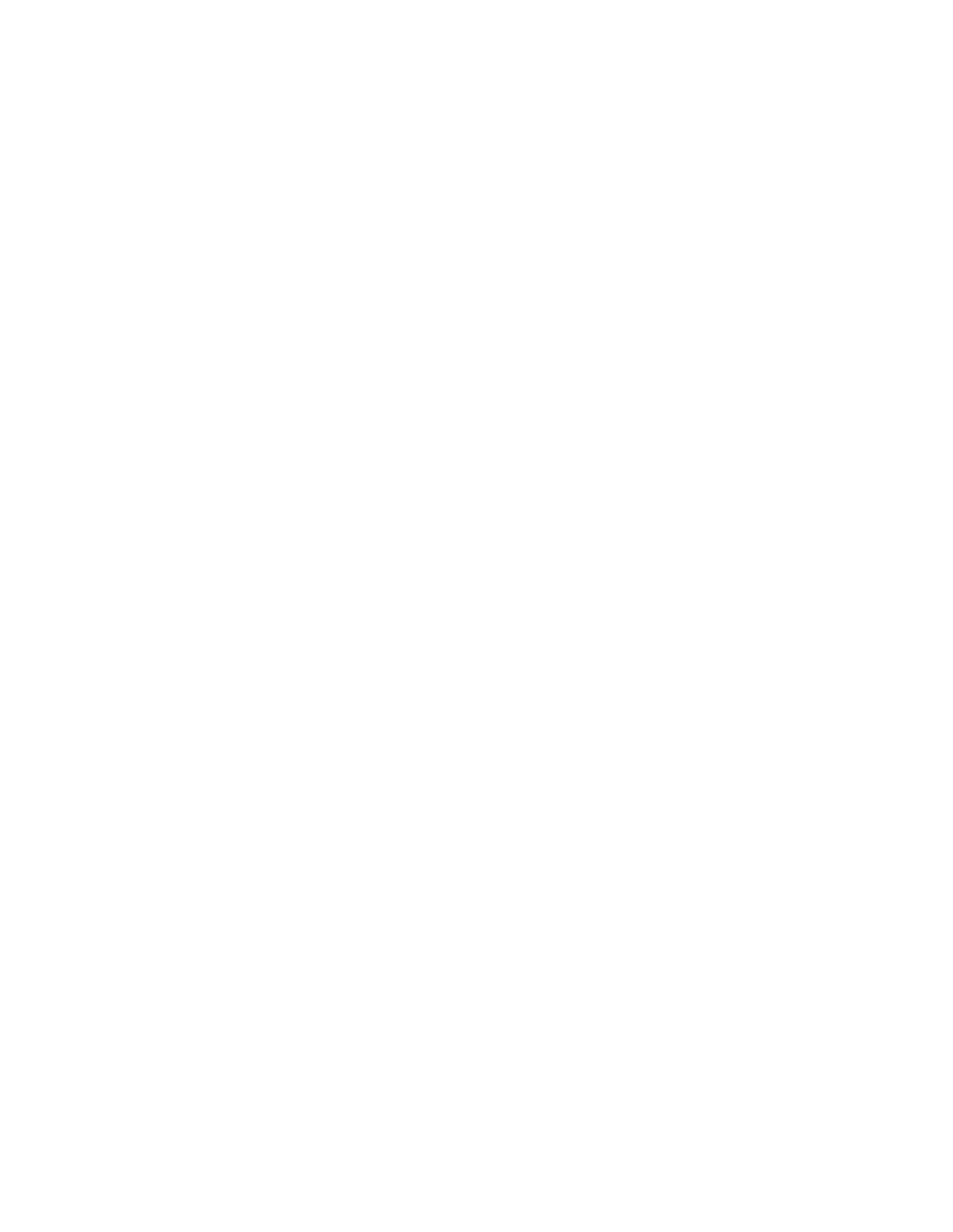## **Introduction**

Legal expert systems are the nexus of Artificial Intelligence and the law. A legal expert system is "a system capable of performing at a level expected of a lawyer" [Popple 1996, page 3]. Legal expert systems may be designed for use by legally trained people or for use by the general public ("lay-people").

Legal expert systems designed for use by legally trained people aim to provide a method of speeding-up the provision, and improving the accuracy, of legal research undertaken with the aim of advising the client. Designed for use by legally trained people, these systems may assume general legal knowledge. Consequently the questions asked by the system and the reports returned may be stated at a level appropriate for legally trained people.

The primary benefit of this category of legal expert system is the reduction of internal cost of legal research. The flow-on benefits for clients reductions in the cost of legal services and consequently improved access to quality representation, and reduction of the time taken to resolve a legal question.

Legal expert systems designed for use by lay-people aim to provide greater access to the law. This category of legal expert system is more difficult to create because no legal knowledge by the user can be assumed. The discovery of the facts of the case becomes problematic [Susskind 2001]. More research is required in the area of fact elicitation before such systems become viable. Once they are viable, access to the law should be dramatically improved. A consequential benefit may be a reduction in litigation, as potential litigants could settle their dispute by reference to the advice of a legal expert system. However, such a system would raise an important ethical question — the creators of such a system may be usurping the role of the courts in that the public may come to rely on the statements by the system as "what the law is".

SHYSTER-MYCIN is the legal expert system created for and discussed in this thesis. SHYSTER-MYCIN combines rule-based reasoning with case-based reasoning. The system is designed as the first category of legal expert systems described above: a legal expert system to be consulted by legally trained people. This hybrid system enables the case-based reasoner to determine open-textured concepts when required by the rule-based reasoner, MYCIN.

The system operates on a reduced version of the *Copyright Act 1968*, including cases that define the term "authorization" (see Chapter 2). The Act is reasoned by a system of rules. Whereas cases are reasoned by analogy. This approach is supported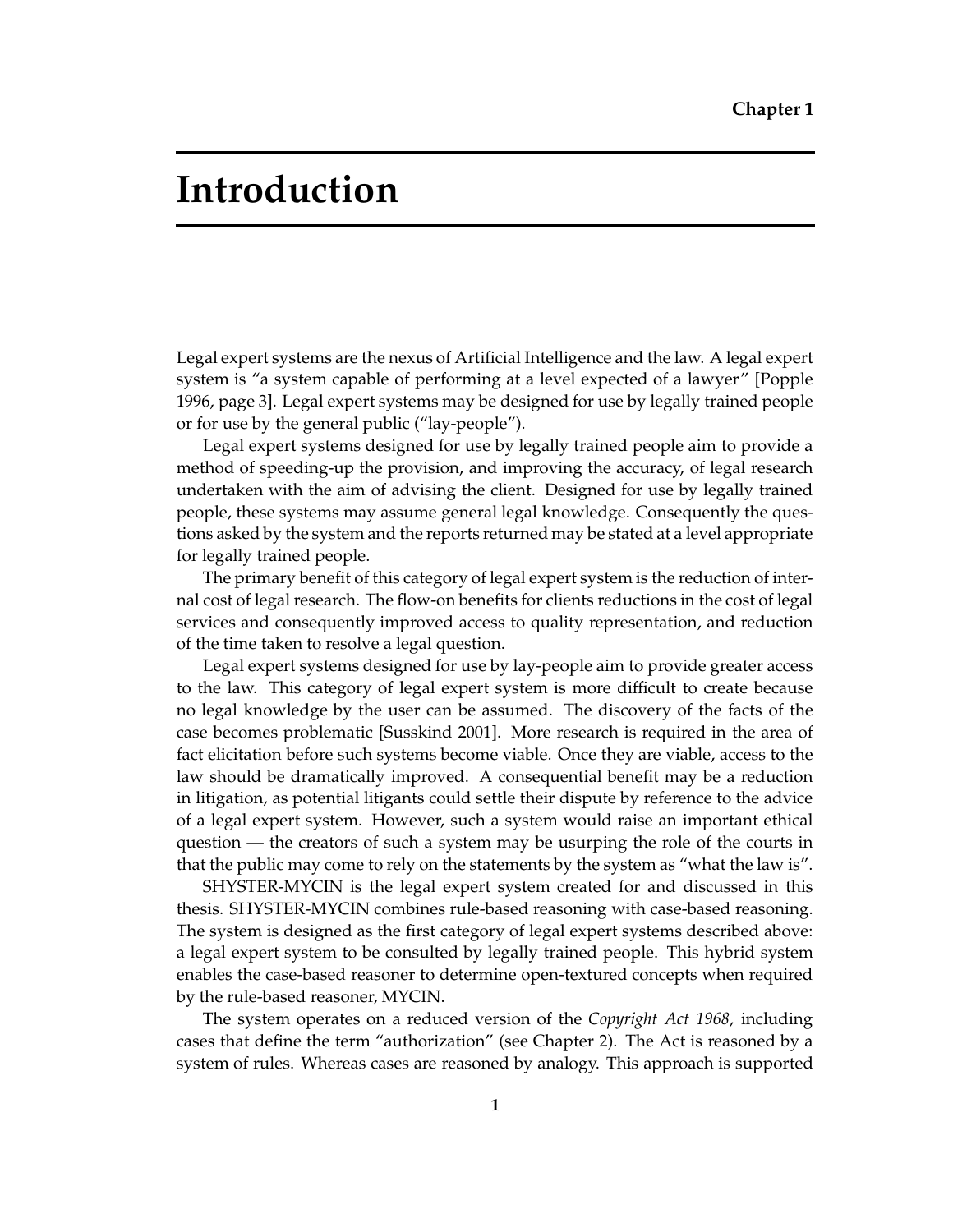by jurisprudential discussions on legal reasoning (see Chapter 3).

The system was created in three progressive versions (Chapter 5). The focus of the creation of the system was the reporting of reasons for conclusions. The second and third versions were tested against three criteria: validity, conciseness and correctness (see Chapter 6). The system performed well (see Chapter 7) against those criteria, indicating that the approach taken is appropriate: that is, it is appropriate to use rules to reason with statutes and analogy to reason with cases.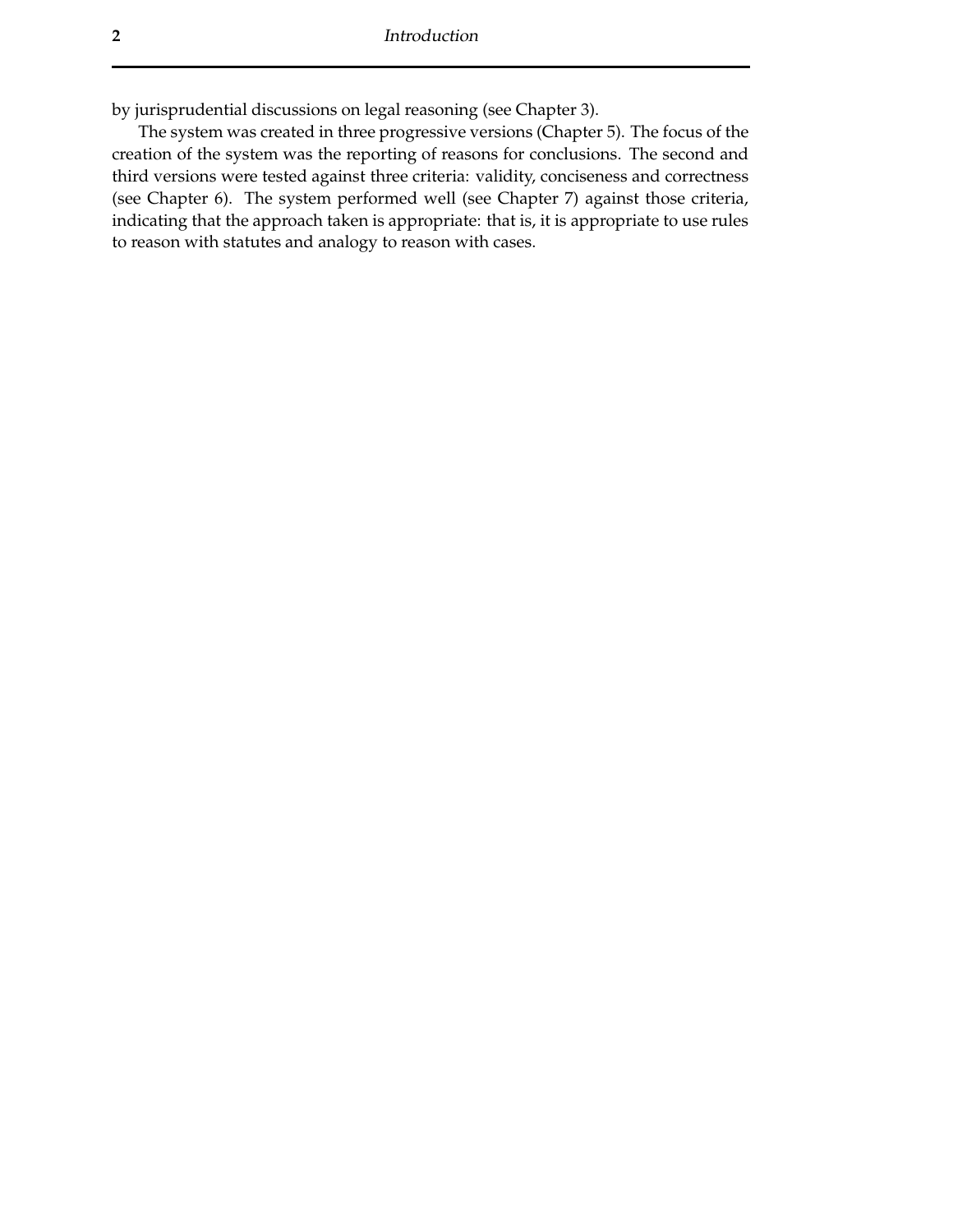## **The Legal System**

I now provide a legal framework upon which my expert system is constructed. This enables the expert system to be aligned with an expert's reasoning, producing a rational and justifiable expert system. To this end I present the sources of law and the methods of arguing about that law.

### **2.1 The Structure of Government in Australia**

The structure of government in Australia is based upon the doctrine of the separation of powers, and is consequently similar to that of England. The separation of powers doctrine (as proposed by Montesquieu [1748]) was based upon an idealised, rather than an accurate account of the government of England. The doctrine claims that "good" government is achieved by separating the legislative, executive and judicial arms of government. The pure form of the doctrine requires that no one person or body should control more than one arm of government. The purest form of the doctrine can be found in the United States of America [Carvan 2002] , with a more relaxed approach taken in Australia and England.

The legislative arm of government holds the power to make laws. In Australia this power is exercised by various parliaments. The parliaments may only operate within the limits of their constitutions. The parliaments may also delegate, to other bodies or people, their power to make laws.

The executive arm of government executes and administers the laws created by the legislative arm and exercises some powers of its own. The executive consists of ministers of the Crown, who are also members of parliament. It is here that the doctrine of the separation of powers is not strictly followed in Australia.

The judicial arm of government has the power to determine the meaning of, and enforce the application of, laws both created by the legislative arm, and those developed within the courts. The judicial arm consists of a hierarchy of courts, with the judiciary appointed by the executive. In Australia the judicial arm also has the power to examine the constitutionality of laws created by the legislative arm. This has led some to view the High Court as the peak of government in Australia. For example, in the Boyer Lectures in 2000 Chief Justice of the High Court, Murray Gleeson, used Alfred Deakin's description of the High Court as "the keystone of the federal arch"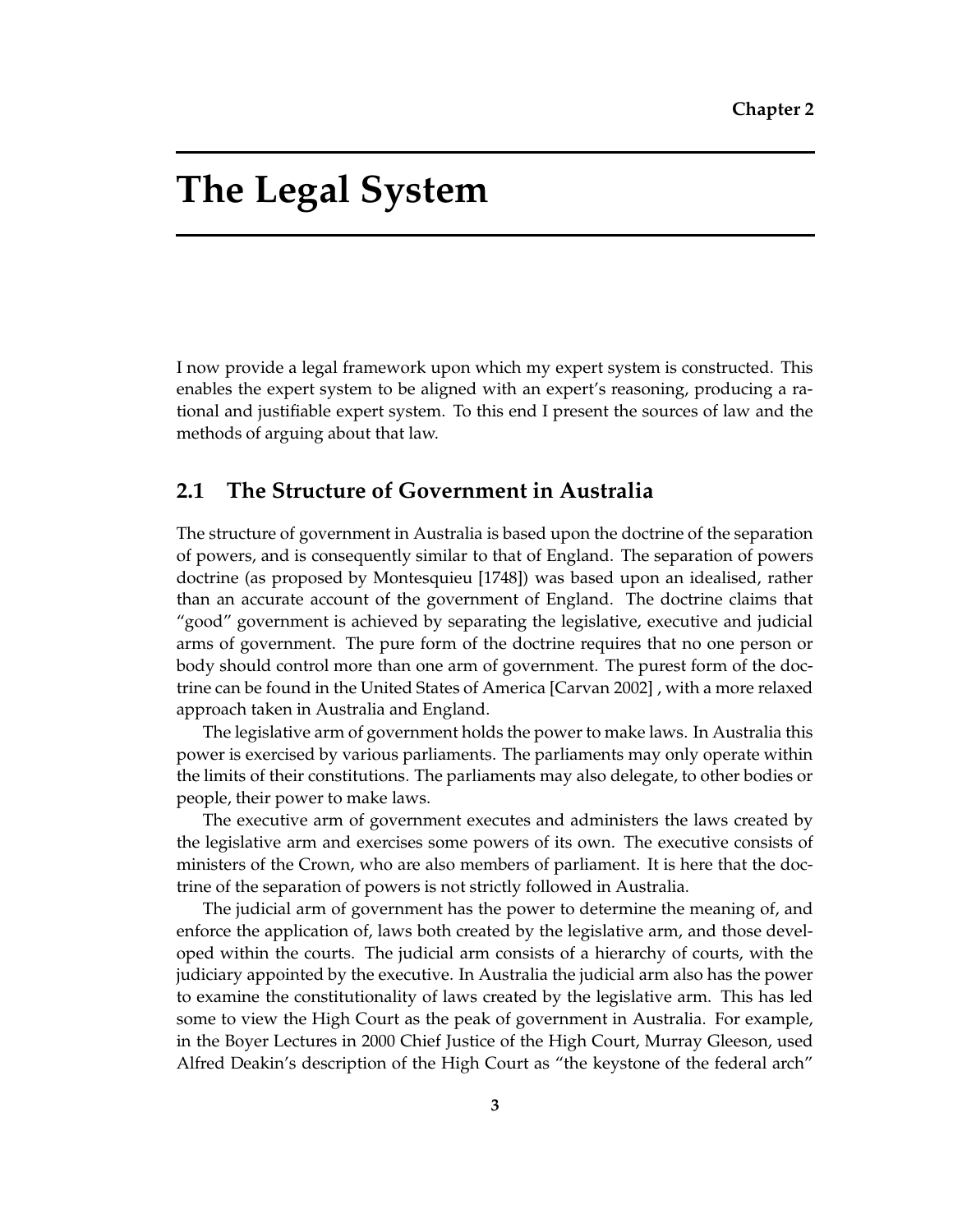[McGuinness 2000]. McGuinness claims that Chief Justice Gleeson is "one of those who is making appointments to the court the most glittering prize of the political contest."

In Australia, the government is further divided between the federal government and state and territory governments. The Constitution sets out the powers that the Commonwealth Government has, with the states having the residual power. The legislatures in the territories exercise power delegated by the Commonwealth parliament, which retains the power to override territory legislation.

The bodies that control each of the three arms of government are present at both the Commonwealth level and in each state and territory. Although they appear replicated, there is no redundancy, as the arms of government at different levels concern themselves with different subject matter.

The Queen is represented at both the federal and state levels of government. At the State level the Queen is represented by Governors, and at the Federal level by the Governor-General. Theoretically, Governors and the Governor-General take their place above each of the three arms. The powers Governors and the Governor-General hold are far reaching, but by constitutional convention, only nominal. By convention, Governors and the Governor-General must act only on the advice of their Ministers. These Ministers are selected from the party or grouping that holds a majority in the lower house of Parliament.

#### **2.1.1 The Structure of the Courts**

The judiciary within the states, territories, and at the federal level operate within courts that exist in a hierarchy. This hierarchy is useful in determining how influential a previous decision of the, or another, court is to the present case. The hierarchy is also used to specialise the subject matter of some courts, and to provide maximum claim limits. This hierarchy is displayed<sup>1</sup> in Figure 2.1.

#### **2.1.1.1 The State/Territory Judicial Hierarchy**

As seen in Figure 2.1, the court hierarchies in the states and territories are similar. However, the states have two extra levels in their hierarchies. These are the State Tribunals and the Intermediate Courts (the County or District Courts). The latter of these sits between the Minor Courts and the Supreme Court.

The territories and states also differ on where appeals from their Supreme Court Court of Appeals are heard. In the states, appeals are made to the High Court, whereas the appeals from the Supreme Court Court of Appeals in the territories are heard by the Full Court of the Federal Court, and then appeals from there are made to the High Court.

Previously appeals could be made from the State Supreme Courts to the Privy Council (the highest court in Great Britain), however, since the *Australia Act 1986* (Cth), appeals to the Privy Council have been abolished.

<sup>&</sup>lt;sup>1</sup>Taken from Aitken and Orr [2002].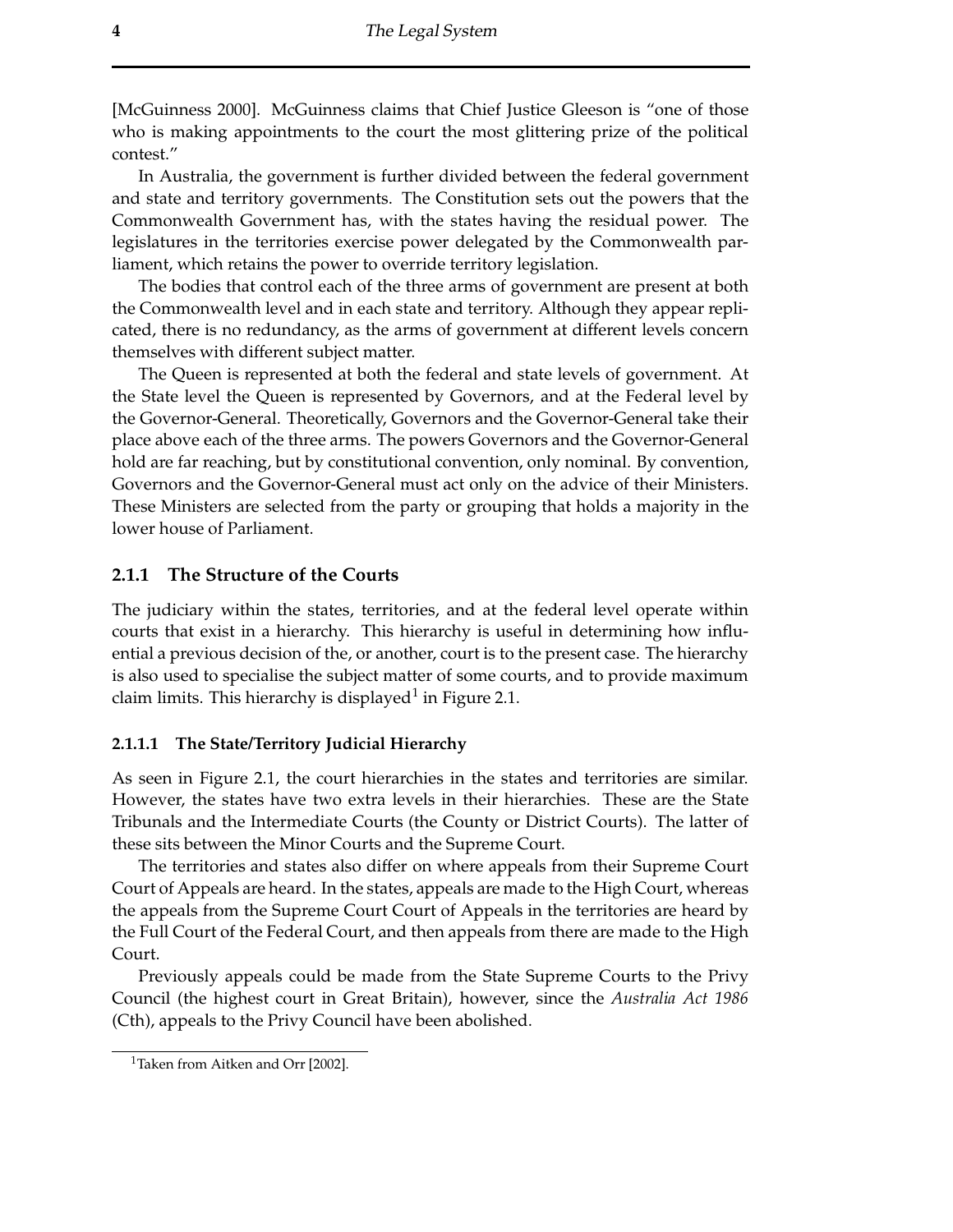

**Figure 2.1**: Summary of the Australian Court System

#### **2.1.1.2 The Federal Judicial Hierarchy**

The federal judiciary is divided into two main areas: family law, and other matters of Commonwealth law (eg bankruptcy, copyright, patents, trade marks, breaches of the *Trade Practices Act* and some industrial matters [Carvan 2002]).

In the area of family law, the lowest court is the "Federal Magistrates Court". Whilst not previously part of the federal judiciary, this court has been given jurisdiction over most family law matters except for divorces. The reason for the inclusion of the Federal Magistrates Court is to provide greater geographic and timely access to the Family Court, which sits above the this court. Appeals from the Family Court of Australia are heard by the Full Court of the Family Court, and from there by the High Court of Australia.

For the other areas of Commonwealth law, the Federal Court of Australia is typically the first court. However, some matters may begin in a tribunal, and have an appeal brought to the Federal Court. Appeals from the Federal Court are heard by the Full Court of the Federal Court, and from there to the High Court of Australia.

The High Court of Australia is therefore the highest court in both the Federal and State or Territory systems of government.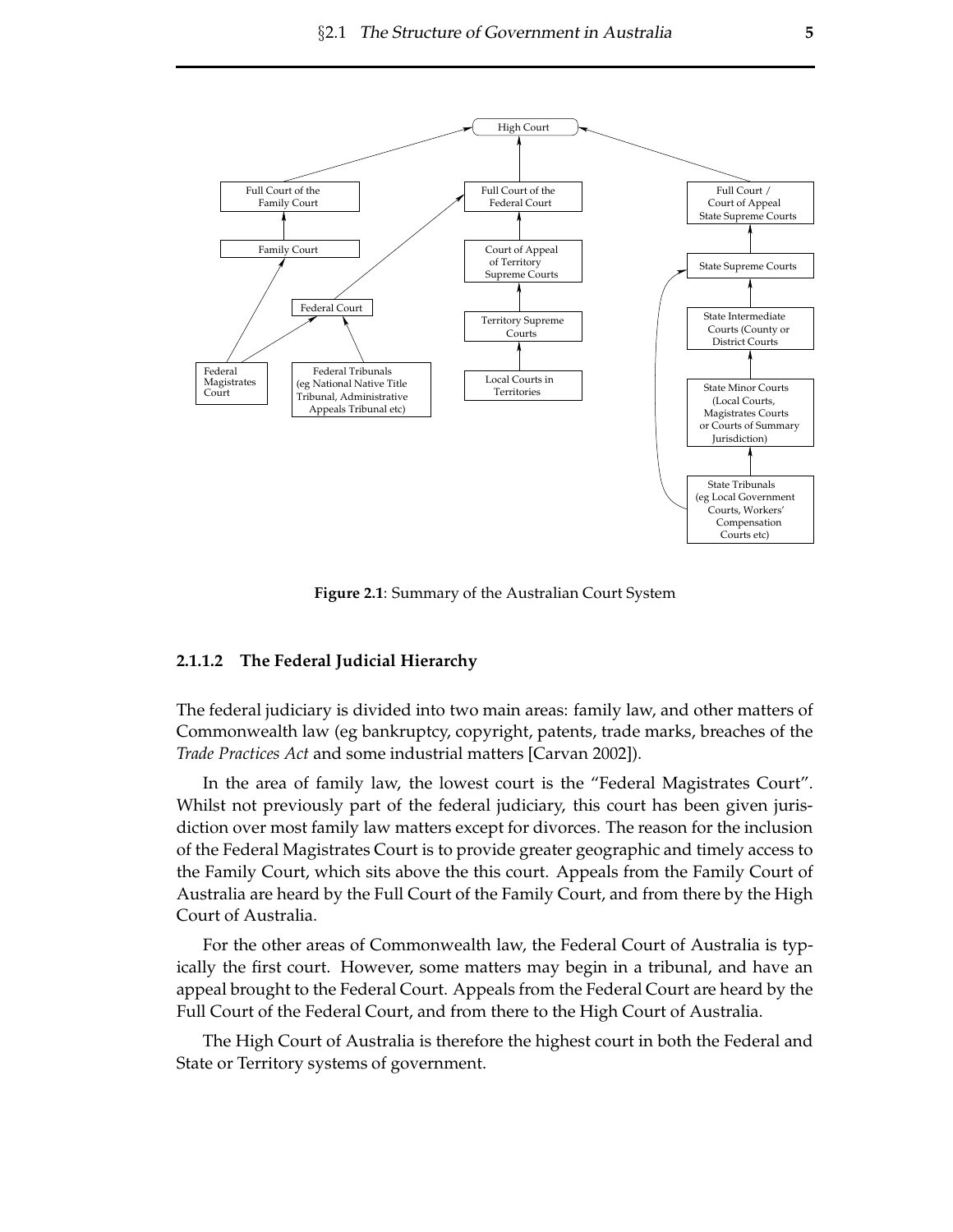### **2.2 Legal Disputes**

Legal disputes only arise when parties that have in some way interacted with oneanother disagree about the meaning of the law that applies to them, or perhaps even whether that law does apply to them. If they agreed on the applicability of the law and its meaning, there would obviously be no dispute.

The reasons for disagreements about meaning and applicability may be numerous. However, one, and perhaps the ultimate, reason for disagreement is that natural languages are inherently imprecise. Hart [1994] terms this imprecision the "opentexture" of language:

[U]ncertainty at the borderline is the price to be paid for the use of general classifying terms in any form of communication concerning matters of fact. Natural languages like English are when so used irreducibly opentextured.

When attempting to determine the law, its meaning and its application in relation to a particular dispute, there are three methods of reasoning that may be employed. These three methods are: deduction, analogy and induction.

Deduction involves taking a rule and applying it to the given facts to determine what the conclusion or outcome should be. Take for example the rule "no vehicles in the park, penalty \$100". If it is established that the given object is a vehicle, and it is determined who was responsible for placing it in the park, then they can be given the penalty of a \$100 fine. Deduction is therefore used whenever applying statute-based law. It is also used once generalisations are created through the process of induction. The "rules" induced are applied to the present case.

Deduction requires the careful definition of each term in the rule, and the careful application of that construction to the facts of the case. Thus with rules, the process of construction allows the rules to take on a variety of meanings. The court must decide which construction of the meaning of a rule is the true or correct construction.

Analogy is the comparison of one case with another case or group of cases. The process of analogy involves attempting to liken the facts of one case to the facts of a previously decided case or cases. If the present case is considered to be sufficiently similar to a previously decided case, then the outcome of the previous case should be the outcome of the present case.

Analogy can provide conflicting possible results. Take for example the rule that was used to explain deduction above. Now suppose that there have been two cases of a car owner and truck owner who both drove through the park and were fined the \$100, and there has been a case of a bicyclist who did not have to pay the fine for riding her bike through the park. Suppose that the present case involves a motorbike being ridden through the park. By analogy the motorbike can be likened to the car and the truck as it has a combustion engine and is capable of high speed. This would mean the rider was liable to pay the \$100 fine. However, the facts of the present case could be said to be analogous with that of the bicyclist, in that the motorbike is twowheeled, light weight and nimble. This would result in the rider not being liable for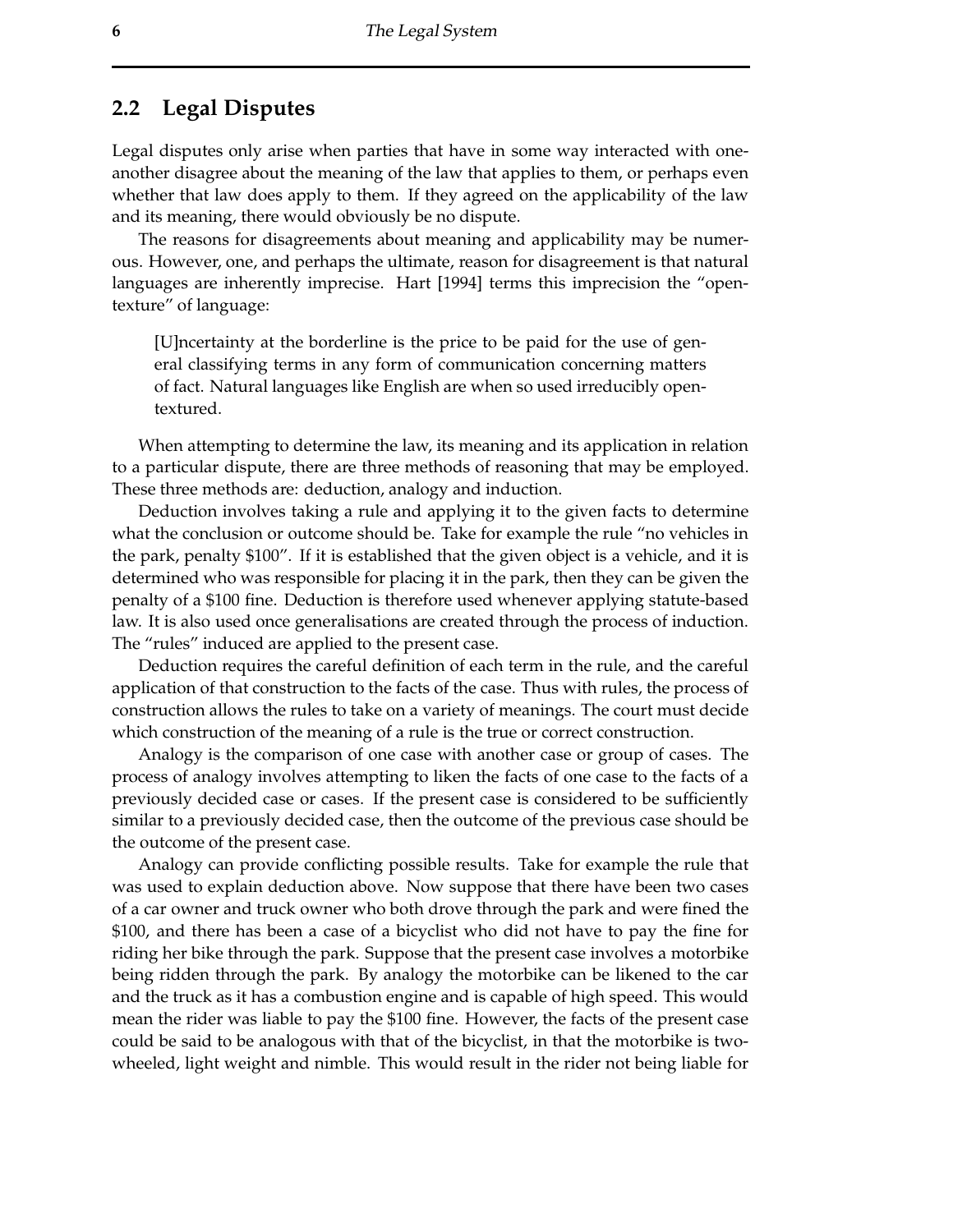the fine.

Induction is the process of creating a general statement or rule that can explain the outcome of a case or a number of cases. The process of induction may either be undertaken to create a rule for use in determining the outcome in a case under consideration, or it may be undertaken in an attempt to create a rule to give certainty to the outcome in possible future cases. That is, whilst the process is the same, the claims about the usefulness of the result vary. In the first circumstance, the result of the induction is applicable to the case presently under consideration, as this was the goal of the induction. The more bold claim is to assert the possession of an ability to state a rule that would apply to all future cases.

The process of induction is now explained using the example by Calleros [1994, page 120ff]. Suppose a court is asked the question of whether a warrant is required to search a motor home that parked on the street in a residential neighbourhood. Supposing that there were four previous cases that permitted warrantless searches of the following vehicles: a car on a highway, a delivery truck in a private driveway, a family van in a shopping centre parking lot, and a four-wheel drive truck on unpaved desert. A general or common reason for the decisions in these cases may have been that because each vehicle was mobile and subject to administrative regulation a warrantless search was permitted. Therefore, in the case before the court (the motor home), the court would apply the rule induced from the previous cases to hold that, since the motor home is a vehicle that was mobile and subject to administrative regulation, a warrantless search is permitted.

However, Calleros demonstrates that another line of authority may exist, permitting a logically valid contrary rule to be induced. Supposing that there were four previous cases that did not permit warrantless searches of the following dwellings: an unattached house on its own lot, a rented unit of an apartment complex, a weekend cabin in the mountains, and a natural cave on private land used as a dwelling. A generalisation that may arise from these cases is that warrants were required because of the expectations of privacy within a dwelling is so high. This rule which has been generalised or induced is contrary to the one induced from the other group of cases, and would have the opposite outcome for the case presently before the court.

With both the processes of analogy and induction contrary outcomes may both seem logically possible. To handle conflicting lines of legal authority, the judiciary adheres to the principle of precedent which guides the court as to which cases should have more authority. A detailed discussion and comparison of the processes of legal reasoning can be found in Chapter 3.

#### **2.2.1 The doctrine of precedent**

From the brief outline of the three forms of legal reasoning, it can be seen that a variety of conflicting outcomes for a case may all be arrived at logically. To select an appropriate line of authority, the courts use the "doctrine of precedent". At a practical level, the doctrine provides a method of deciding how binding or applicable a previously decided case is, based upon which court decided that case. At a policy level, the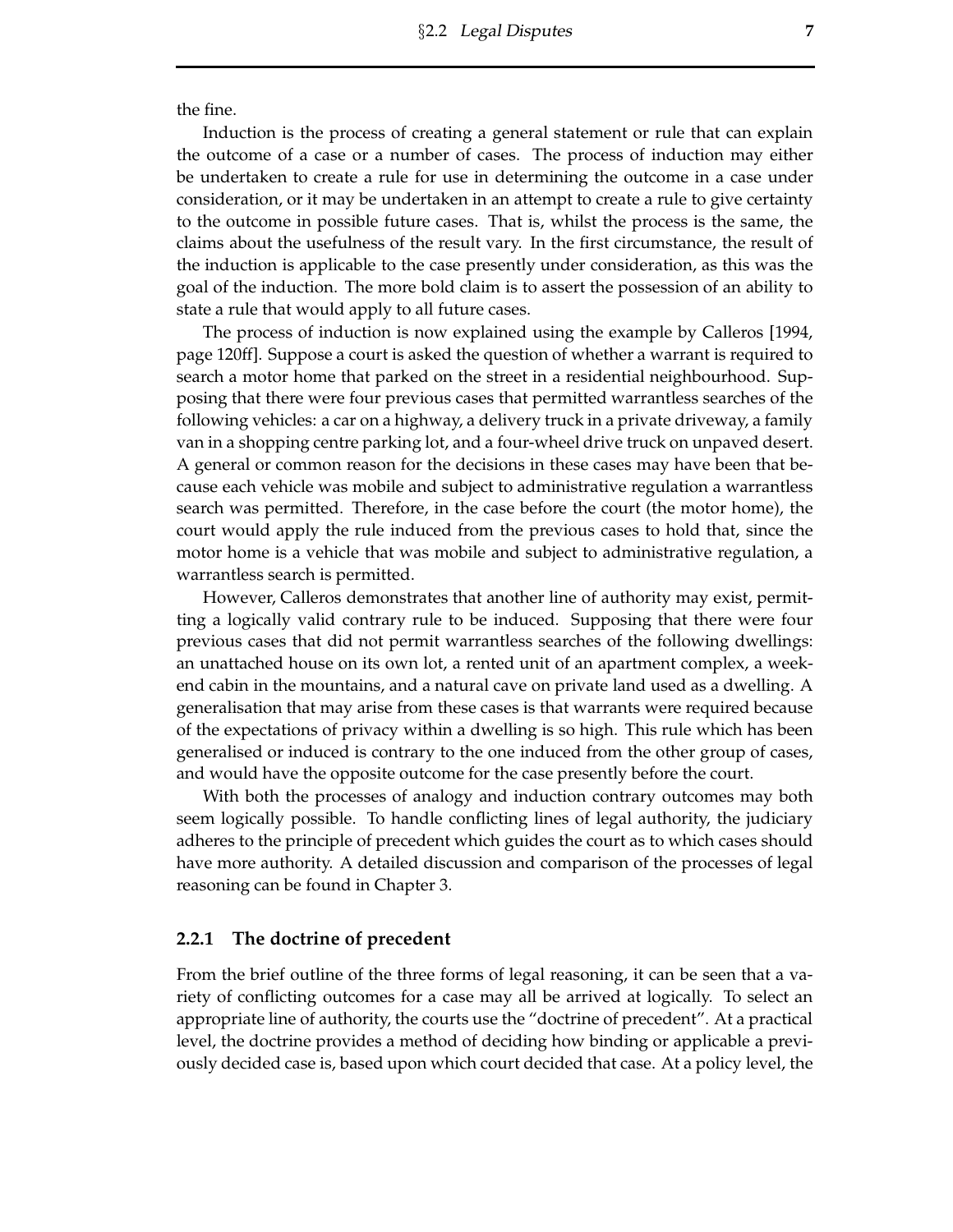doctrine provides certainty, equality, efficiency, and the appearance of justice (in the sense that the law is seen to be consistently done).

The hierarchy of the courts is important to the doctrine of precedent. Where in the hierarchy a decision is made governs how much precedential value it has for the present case in the court in which it is being heard.

Cook, Creyke, Geddes, and Holloway [2001] have summarised the general rules of precedent:

- each court is bound by decisions of courts higher in its hierarchy;
- a decision of a court in a different hierarchy may be of considerable weight but will not be binding;
- only the *ratio decidendi* (the judge's decision on the material facts) of a case is binding;
- any relevant decisions, although not binding, may be considered and followed; and,
- precedents are not necessarily abrogated by lapse of time.

The doctrine of precedent developed because of the ideal that like cases are decided alike. The Full Court of the Federal Court in *Telstra Corporation v Treloar* [2000] FCA 1171 at para 23 describe the policy reasons for following the doctrine of precedent (or *stare decisis*):

The doctrine of *stare decisis* takes its name from the Latin phrase *'stare decisis et non quieta movere'* which translates as 'stand by the thing decided and do not disturb the calm'. It is a doctrine based on policy. The rationale for the doctrine can be grouped into four categories: certainty, equality, efficiency and the appearance of justice. *Stare decisis* promotes certainty because the law is then able to furnish a clear guide for the conduct of individuals. Citizens are able to arrange their affairs with confidence knowing that the law that will be applied to them in the future will be the same as is currently applied. The doctrine achieves equality by treating like cases alike. *Stare decisis* promotes efficiency. Once a court has determined an issue, subsequent courts need not expend the time and resources to reconsider it. Finally, *stare decisis* promotes the appearance of justice by creating impartial rules of law not dependent upon the personal views or biases of a particular judge. It achieves this result by impersonal and reasoned judgments.

Wasserstrom [1961, page 61] contends that whilst the doctrine of precedent is good, it does not provide certainty. Wasserstrom states that "predictability, rather than certainty, is the characteristic alluded to . . . the antecedent possibility of *predicting* judicial decisions is the virtue most often attributed to a precedential decision process".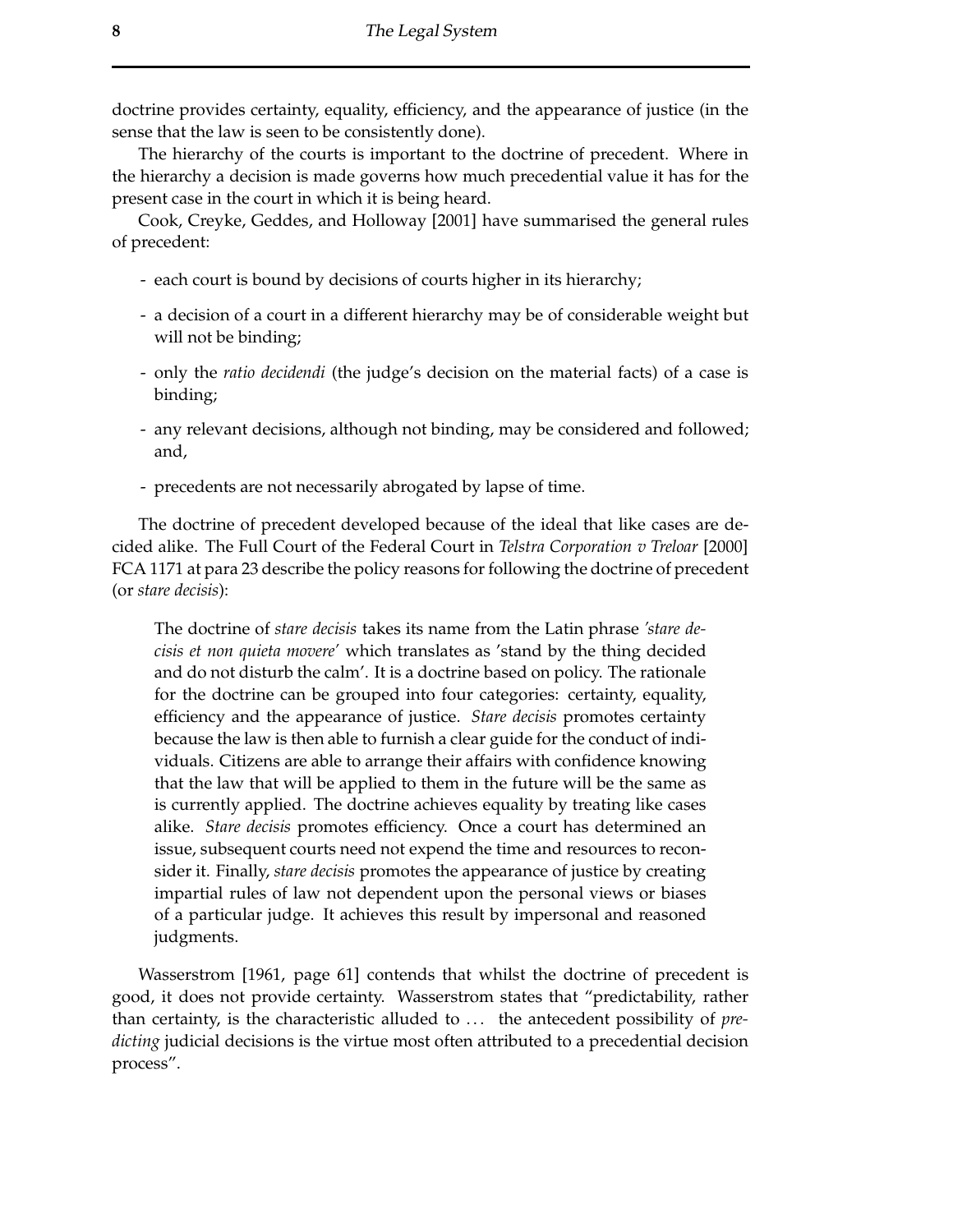Wigmore [1920, page 79] claims that certainty is not the product of the doctrine of precedent: "Our judicial law is as uncertain as any law could well be. We possess all the detriment of uncertainty, which *stare decisis* was supposed to avoid, and also all the detriment of ancient law-lumber, which *stare decisis* concededly involves — the government of the living by the dead, as Herbert Spencer has called it."

Aside from issues of whether the doctrine of precedent provides what it claims, it is a doctrine that is followed by the judiciary of Australia and a number of other countries. The importance of the doctrine of precedent to the present work is that it is used as a method of selecting the line of authority to be used to predict the outcome of a case.

### **2.3 Copyright Law in Australia**

As with most of the law in Australia, copyright law finds its origins in England. In England prior to 1709 the Stationers' Company (a guild of illuminators, bookbinders and booksellers) held a monopoly over the printing of books. The first protection that existed was the simple right to prevent unauthorized copying of books. Only members of the guild were able to register and receive a copyright (which was perpetual). These rights could also be traded. This right was extended to the prevention of importation of books. The prevention of importation provided economic benefit to the Stationers' Company ensuring its monopoly. The Tudor and Stuart monarchs were able to use the prevention of importation of books as a method of censorship.

In 1709, the Statute of Anne changed the nature of copyright to protect the interests of authors; however, publishers still stood to benefit the most from copyright protection. The Statute of Anne was entitled an "Act for the Encouragement of Learning and for securing the Property of Copies of Books to the Rightful Owners Thereof", and provided the author of a published book with the right to prevent unauthorized copying for up to 28 years. Authors could assign this right to a publisher, therefore copyrights could be traded.

In reaction to the Statute of Anne, the Stationers' Company attempted to claim that the members of the guild still held a perpetual copyright at common law<sup>2</sup>. The House of Lords held that if there had been a common law copyright, the Statute of Anne now governed the law of copyright (*Donaldson v Beckett* (1744) 4 Burr 2408; 98 ER 257). This marks the establishment of copyright as only subsisting by virtue of statute (continued by s8 of the *Copyright Act 1968 (Cth)*).

Until 1911, 15 different statutes extended the protection of copyright to include material other than books, such as musical, artistic and dramatic works. The *Copyright Act 1911 (UK)* was enacted to repeal the Statute of Anne and subsequent legislation, and to provide a single statute from which copyright was created.

 $2$ Whilst an act of Parliament may confer rights, it does not necessarily remove rights that previously existed in the Common Law. That is, rights at common law are those that are observed to be protected by previously decided cases.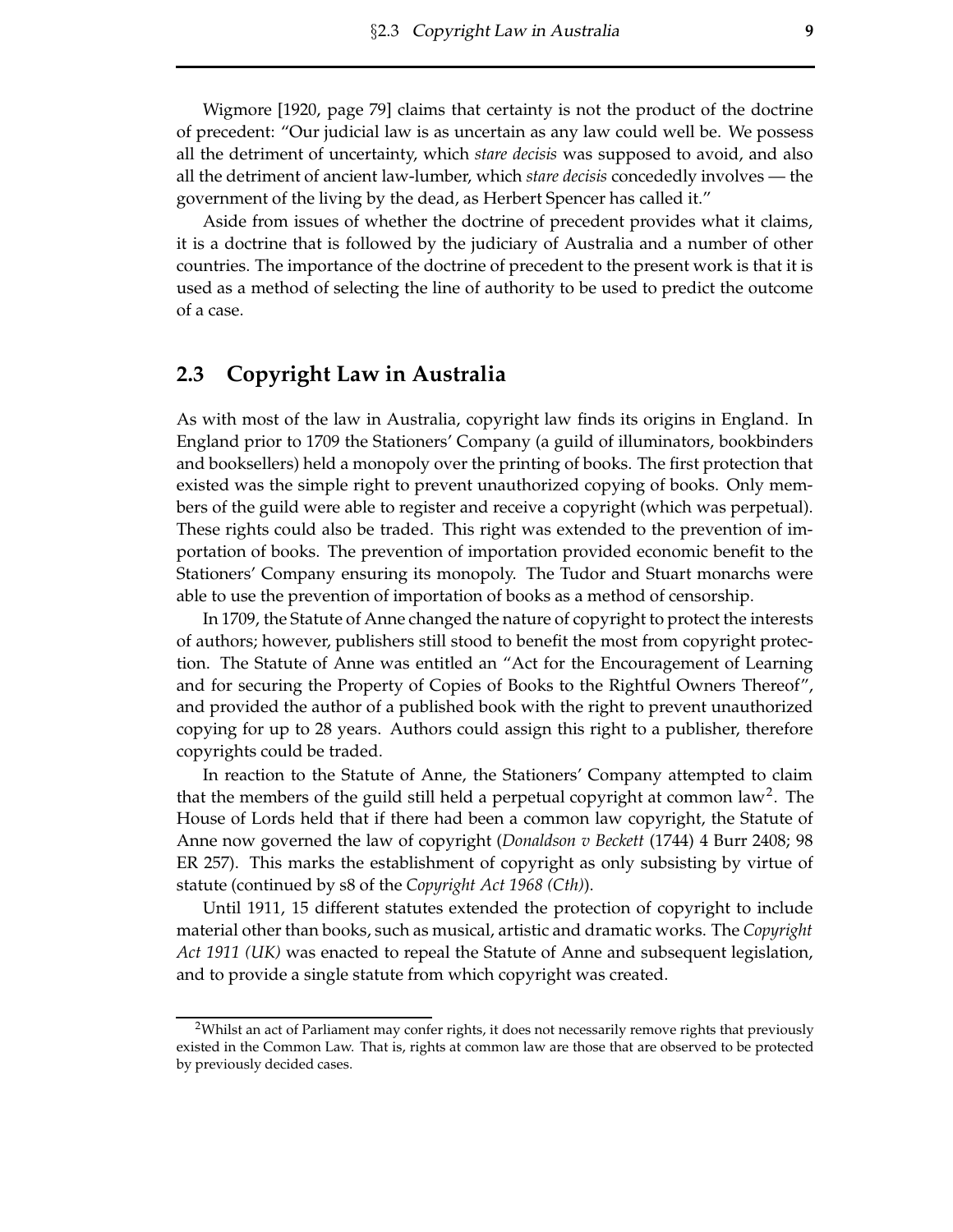In Australia initially the colonies enacted copyright statutes. When Australia was federated, the Commonwealth Parliament was given the power to make laws in respect of copyrights under s51(xviii) of the Constitution. The colonial statutes were thus subsumed by the *Copyright Act 1905 (Cth)* and again by the *Copyright Act 1912 (Cth)*, which simply declared that the *Copyright Act 1911 (UK)* was in force in Australia. Currently the *Copyright Act 1968 (Cth)* governs the law of copyright in Australia. The Act continues to be amended to reflect changes in technology, affecting the definitions of works or other subject matter in which copyright can subsist.

#### **2.3.1 Subsistence of Copyright**

Copyright protects the expression of ideas, rather than the ideas themselves. Copyright in Australia only subsists by virtue of the *Copyright Act 1968 (Cth)*, s8. The Act only protects "certain types of subject matter in a material form that has been created by a qualified person (as defined by the Act) or published in Australia" [McKeough et al. 2002, page 45]. The Act only requires that these criteria be met for the owner of the copyright to obtain certain exclusive rights (for a limited time). There is no registration process.

The types of subject matter that the Act protects are divided into "works" and "subject matter other than works". "Works" are "literary, dramatic, musical or artistic works" (s10). "Subject matter other than works" are "sound recordings" (s85), "cinematograph films" (s86), "television broadcasts and sound broadcasts" (s87), and "published editions of works" (s88).

Copyright will only protect an expression once it is reduced to material form. Section 22 states that a work is "made" once it is "reduced to writing or some other material form". How subject matter other than works is made is also covered in s22. In s10 the Act defines "material form" to be "any form (whether visible or not) of storage from which the work ... can be reproduced". For example when someone says something they cannot claim copyright in relation to that expression. If however, the person writes down what they were to say, they would be able to protect that expression underthe *Copyright Act*. Alternatively if the person recorded what they said, they would have copyright to the (invisible) recording of their speech and to the content of that speech.

Works must be created by a qualified person for copyright to subsist (s32(1) and (2)). A "qualified person" means "an Australian citizen, an Australian protected person or a person resident in Australia" (s32(4)).

A "qualified person" in relation to subject matter other than works means (s84):

(a) an Australian citizen, an Australian protected person or a person (other than a body corporate) resident in Australia; or

(b) a body corporate incorporated under a law of the Commonwealth or of a State.

Subject matter other than works can either be created by a qualified person or published. Sound recordings, films or broadcasts must be either made by a qualified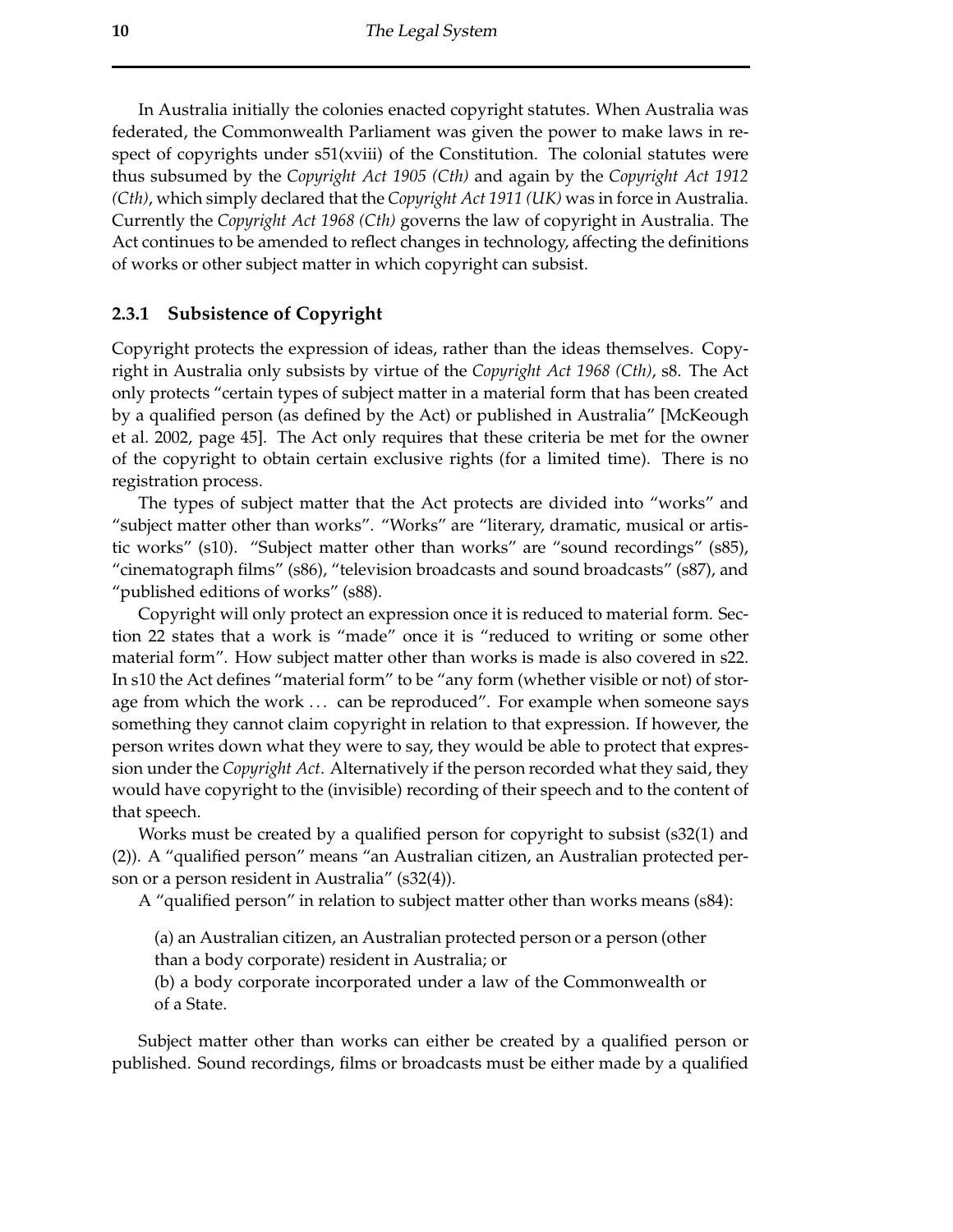person (ss89(1), 90(1) and 91(1) respectively), or the recording, film or broadcast be made in Australia (ss89(2), 90(2) and 91(2) respectively), or the first publication of the recording, film or broadcast was made in Australia (ss89(3), 90(3) and 91(3) respectively). In the case of published editions of works, copyright subsists where the first publication of the work takes place in Australia, or where "the publisher of the edition was a qualified person at the date of the first publication of the edition" (s91(1)).

#### **2.3.2 Exploitation of Copyright**

By virtue of the *Copyright Act* certain exclusive rights may be protected in relation to particular subject matter for finite lengths of time. The rights in relation to works are as described in Table 2.1 (taken from McKeough, Bowery, and Griffith [2002, pages 45–46]).

| Literary, dramatic and musical works      | <b>Artistic works</b>                  |
|-------------------------------------------|----------------------------------------|
| s31(1)(a)(i)                              | s31(1)(b)(i)                           |
| to reproduce the work in material form    | to reproduce the work in material form |
| s31(1)(a)(ii)                             | s31(1)(b)(ii)                          |
| to publish the work                       | to publish the work                    |
| s31(1)(a)(iii)                            |                                        |
| to perform the work                       |                                        |
| s31(1)(a)(iv)                             | $\overline{s31(1)}$ (b)(iii)           |
| to communicate the work to the public     | to communicate the work to the public  |
| s31(1)(a)(vi)                             |                                        |
| to make an adaptation of the work         |                                        |
| s31(1)(a)(vii)                            |                                        |
| to do in relation to an adaptation any of |                                        |
| the acts mentioned in (i) to (iv)         |                                        |
| s31(1)(c)                                 |                                        |
| (where the work is other than a com-      |                                        |
| puter program) to enter into a commercial |                                        |
| rental arrangement in respect of the work |                                        |
| reproduced in a sound recording           |                                        |
| s31(1)(d)                                 |                                        |
| in the case of a computer program, to en- |                                        |
| ter into a commercial rental arrangement  |                                        |
| in respect of the program                 |                                        |

**Table 2.1**: Rights in Respect of Works

In relation to subject matter other than works, the exclusive rights as described in Table 2.2 are protected (again, taken from McKeough, Bowery, and Griffith [2002, pages 46]).

The duration of most of these exclusive rights is for a period up to 50 years from the end of the calendar year in which the author died; for the others, it is 50 years from the end of the calendar year in which publication occurred.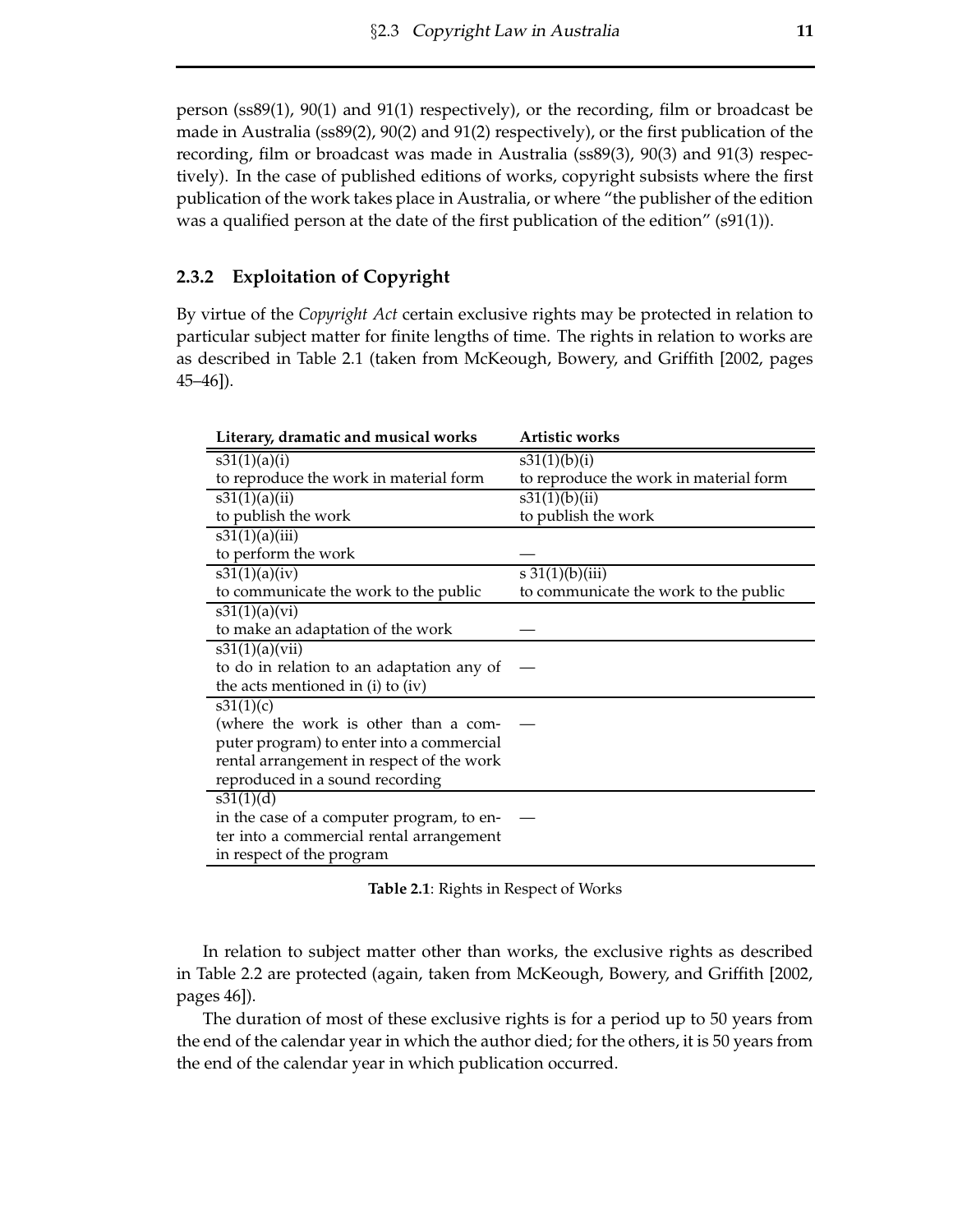| <b>Sound Recordings</b>                                                                  | Cinematograph                                                                                                                                                                  | <b>Television</b><br>and                                                                                                                                                                         | <b>Published editions</b>                         |
|------------------------------------------------------------------------------------------|--------------------------------------------------------------------------------------------------------------------------------------------------------------------------------|--------------------------------------------------------------------------------------------------------------------------------------------------------------------------------------------------|---------------------------------------------------|
|                                                                                          | films                                                                                                                                                                          | sound broadcasts                                                                                                                                                                                 |                                                   |
| s85(1)(a)<br>to make a copy of<br>the sound record-<br>ing                               | s86(a)<br>to make a copy of<br>the film                                                                                                                                        | s87(a)<br>in the case of a tele-<br>vision broadcast, in<br>so far as it consists<br>of visual images –<br>to make a film of<br>the broadcast, or a<br>copy of the film                          | s88<br>to make a facsimile<br>copy of the edition |
| s85(1)(b)<br>to cause the record-<br>ing to be heard in<br>public                        | s86(b)<br>to cause the film, in<br>so far as it consists<br>of visual images, to<br>be seen in public,<br>or in so far as it con-<br>sists of sounds, to<br>be heard in public | s87(b)<br>in the case of a<br>broadcast,<br>sound<br>in so far as it con-<br>sists of sounds -<br>to make a sound<br>recording of the<br>broadcast,<br>or<br>a<br>copy of the sound<br>recording |                                                   |
| $\frac{1}{885(1)(c)}$<br>communicate<br>tο<br>the recording to the<br>public             | s86(c)<br>communicate<br>to<br>film<br>the<br>the<br>to<br>public                                                                                                              | s87(c)<br>rebroadcast<br>it<br>to<br>or communicate it<br>to the public other<br>than by<br>broad<br>casting it                                                                                  |                                                   |
| s85(1)(d)<br>to enter into a com-<br>mercial agreement<br>in respect of the<br>recording |                                                                                                                                                                                |                                                                                                                                                                                                  |                                                   |

**Table 2.2**: Rights in Respect of Subject-Matter Other Than Works

The rights as listed above may be traded by the owner(s) of the subject matter. The owner is able to sell a licence to all or part of any of the rights that protect the use of the work. The money received by the owner from such a licence is called a royalty. The owner is also able to completely transfer ownership of a single or multiple rights to another person.

#### **2.3.3 Infringement of Copyright**

Infringement of the copyright occurs when a person exercises a right they do not own. The copyright subsisting in a work or other subject matter may be infringed by the use of it in its entirety, or by the use of a substantial part of it  $(s14(1)(a))$ , in the process of exercising an associated exclusive right. Infringement of the copyright in a work or other subject matter may either be direct or indirect.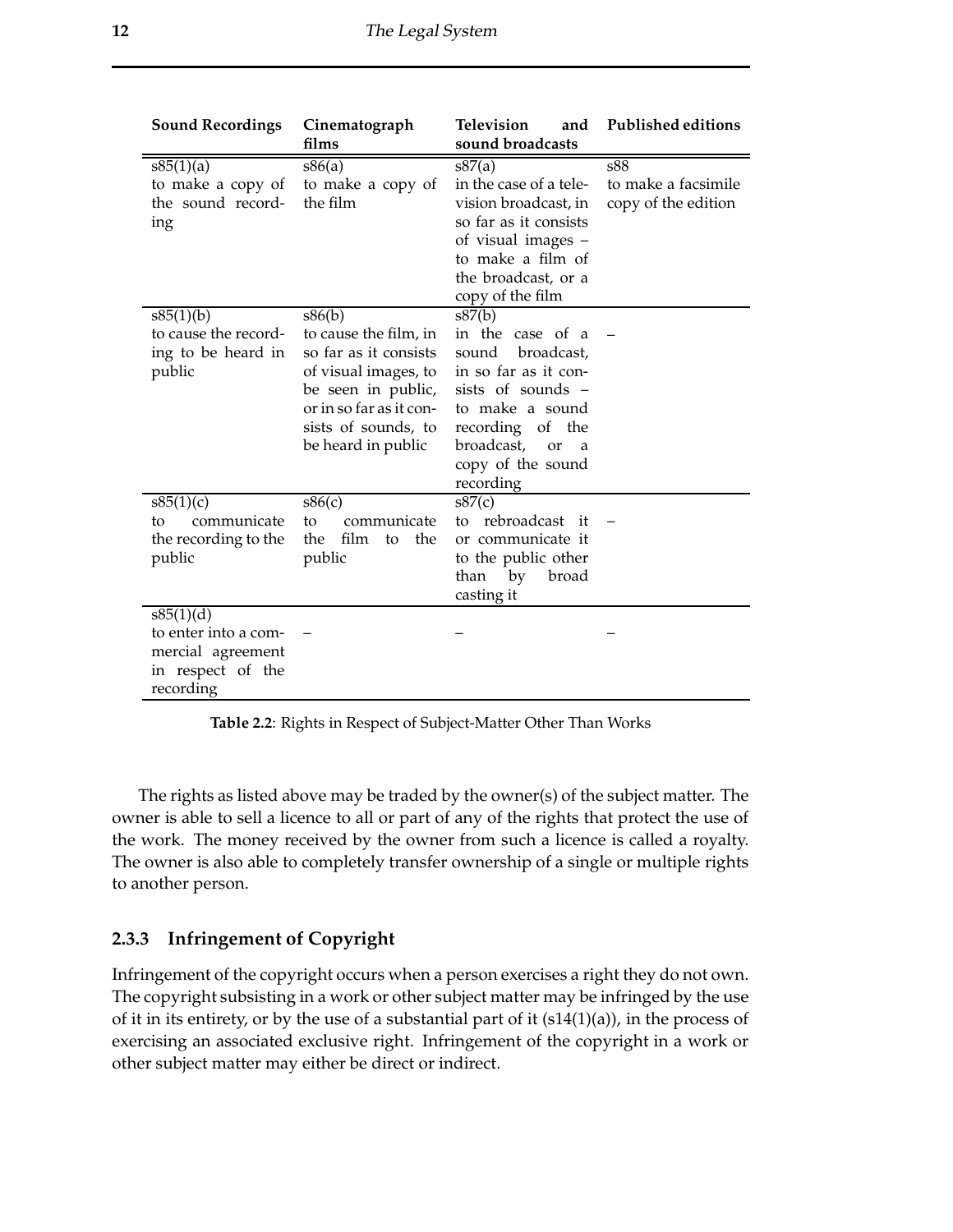Direct infringement means the doing of any of the acts (listed above), without a licence, that the owner is exclusively entitled to enjoy. Direct infringements do not require knowledge of the copyright, or intention to commit the wrongdoing (see for example *Andritz Srout-Bauer Australia Pty Ltd v Rowland Engineering Sales Pty Ltd* (1993) 28 IPR 29).

On the other hand, "certain other 'indirect' infringements do require actual or constructive knowledge of wrongdoing" [McKeough and Stewart 1997, page 190]. Forms of indirect infringement are: importing infringing articles into Australia for trade (ss37 and 102), when such articles are sold or otherwise traded (ss38 and 103), or when an infringing public performance of a work is allowed to be performed in a place of public entertainment (s39(1)).

Section 13(2) establishes that the exclusive right to perform any of the acts in relation to a work or other subject matter includes the right to authorize such acts. Therefore to authorize an infringement of the copyright is an infringement itself. Sections 36(1) and 101(1) confirm that the authorization of an act without ownership or licence is an infringement. The topic of authorization forms the case-based content of the knowledge-base for SHYSTER-MYCIN.

The term "authorization" is undefined in the *Copyright Act*. Consequently a number of cases have been before the courts seeking answers as to what conduct amounts to authorization. The main contexts in which the issue has arisen are: "home taping of recorded materials, photocopying in educational institutions and performing works in public" [McKeough et al. 2002, page 198].

Attempts have been made to hold the makers and suppliers of copying equipment and blank media liable for authorization of infringements of copyright. These attempts have, so far, been unsuccessful. The reason for the makers and suppliers of the copying equipment and blank media not being held liable is the lack of control that they can exercise over the use of their equipment and/or media once it is sold. The attempts to hold the makers and suppliers liable have come from the entertainment industry. Whilst the entertainment industry may believe their interests are in conflict with the electronic equipment industry, they are really in an interdependent relationship, as described by Lord Templeman in *CBS Songs Ltd v Amstrad Consumer Electronics Plc* (1988) 11 IPR 1 at 3:

Without the public demand for entertainment, the electronic industry would not be able to sell its machines to the public. Without the facilities provided by the electronic equipment industry the entertainment industry could not provide entertainment in the home, and could not, for example, maintain orchestras which fill the air with 20th century cacophony or make gratifying profit from a recording of a group without a voice singing a song without a tune.

*University of New South Wales v Moorhouse* (1975) 133 CLR 1 is the leading Australian case on the topic of authorization, and dealt specifically with the issue of photocopying in educational institutions. The university was held to be liable for authorizing infringements of copyrights by providing [at page 22] "an unqualified supply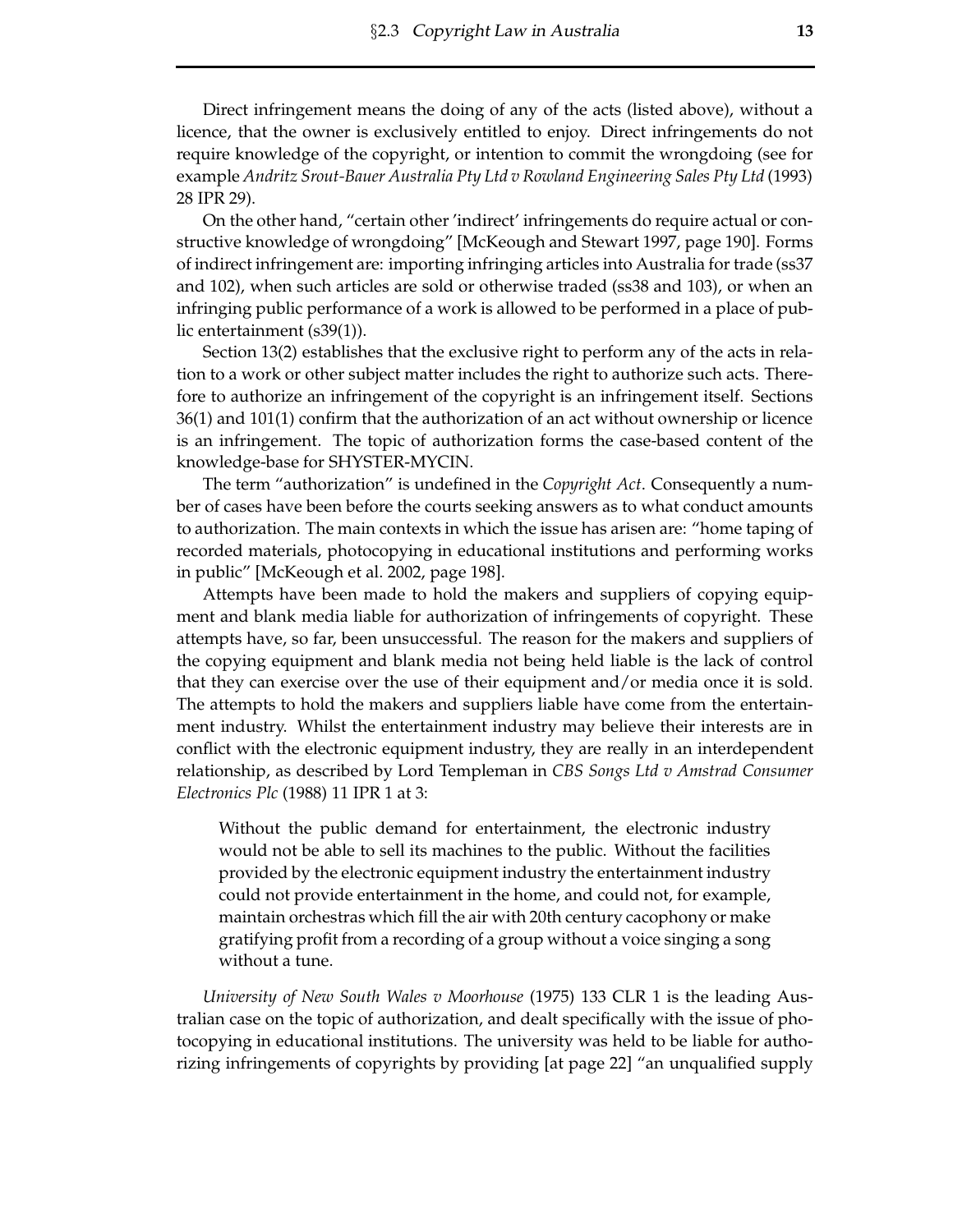of books and photocopying machines". It was held that the provision of the books and photocopying machines was [at page 22] "an invitation to users of the library to make such use of the machines by photocopying of the books or substantial portions thereof as they saw fit." It was further held that whilst the university provided these machines, they made no attempts to prevent infringements from occurring by supervising the use of the machines. As a result of *Moorhouse*, s39A was introduced into the *Copyright Act 1968* to excuse a library from being liable for authorizing infringements, so long as a notice is near the machine bringing the relevant provisions of the Act to the attention of the user.

Clubs and other venues may be held directly liable for infringements of copyright when the infringer is an employee (as the actions of the employee are vicariously the actions of the employer). However, the venues may also be liable for authorization of that infringement (whether the infringer is an employee or independent contractor). In *Australasian Performing Right Association Ltd v Jain* (1990) 18 IPR 663, the Federal Court held the venue where infringements had occurred to be liable for authorizing the infringements. Sheppard, Foster and Hill JJ held [at para 29] that "[i]t was was within [the venue manager's] power to control what was occurring but he did nothing at all" and that because of this inaction, he was liable for authorizing the breach. Also, in *Australian Performing Right Association Ltd v Cantebury-Bankstown League Club Ltd* (1964) 5 FLR 415, it was held that a venue's management having, but not exercising, control over the works performed was sufficient to find that venue liable for authorizing the infringement.

Another issue that arose in recent years was that of authorization by Internet Service Providers. The *Copyright Amendment (Digital Agenda) Act 2000* (Digital Agenda Act) has now introduced sections to aid in the definition of "authorization" and establishes that the provision of internet services does not amount to authorization. The Digital Agenda Act "adopts the international consensus that communication carriers and internet service providers should not be liable for breaches of the transmission right when they are acting as providers of infrastructure. The person 'making' the transmission is to be the person responsible for its content" [McKeough et al. 2002, page 198]. Section 39B covers the transmission of works and s112E covers the transmission of other subject matter and both establish that simply the provision of a means of transmission is not an authorization of transmission.

Sections 36(1A) and 101(1A) provide guidance when determining if an act can be said to be an authorization of an infringement of an exclusive right. These new sections essentially codify the principles drawn from the leading Australian case, *University of New South Wales v Moorhouse* (1975) 133 CLR 1, as explained in the Explanatory Memorandum to the Copyright Amendment (Digital Agenda) Bill 2000. The facts to be considered in determining if there was authorization should include:

(a) the extent (if any) of the person's power to prevent the doing of the act concerned;

(b) the nature of any relationship existing between the person and the person who did the act concerned;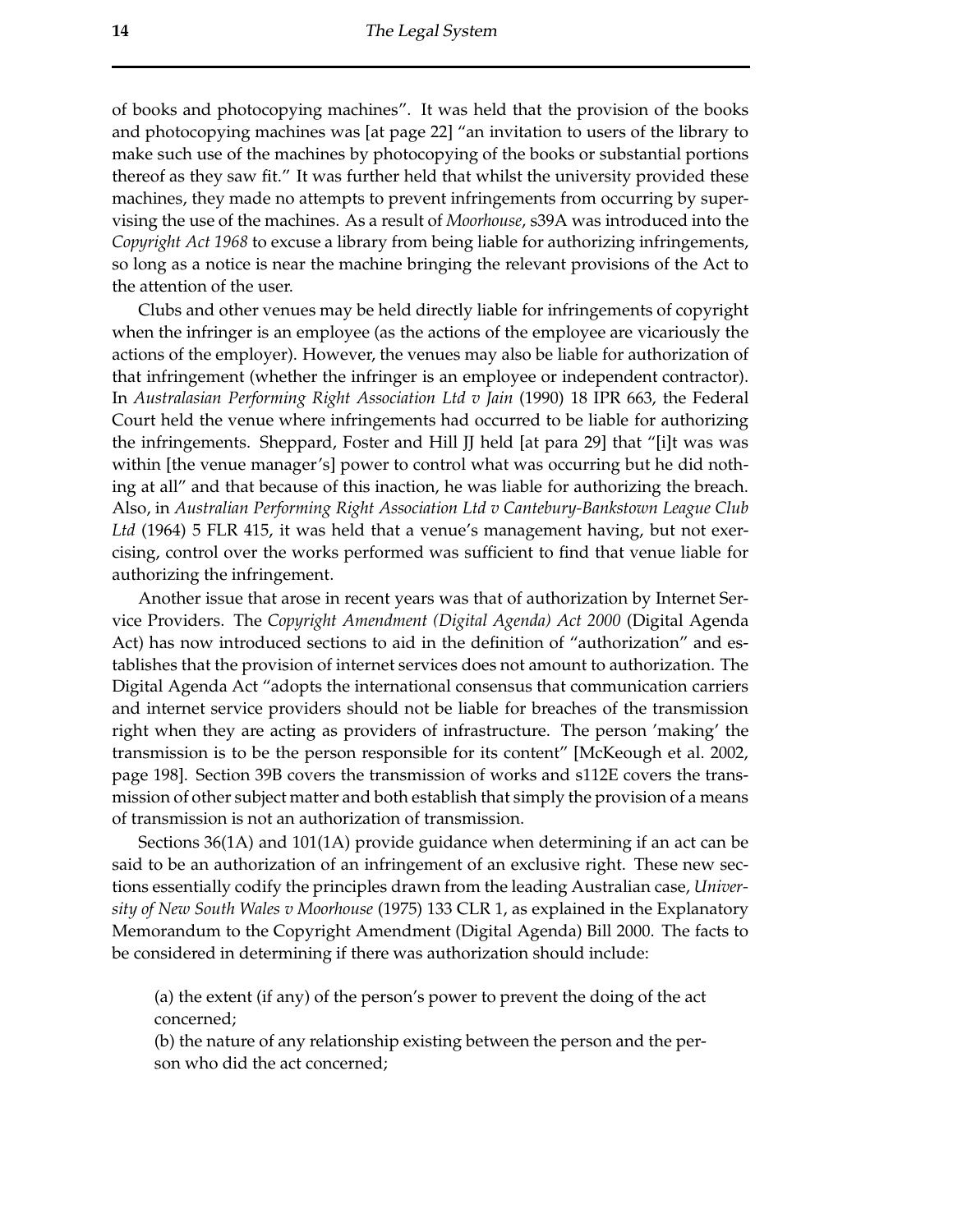(c) whether the person took any other reasonable steps to prevent or avoid the doing of the act, including whether the person complied with any relevant industry codes of practice.

#### **2.4 SHYSTER-MYCIN's Domain**

For the purpose of testing SHYSTER-MYCIN the system will be given a knowledgebase that reflects the state of the law on authorization prior to the introduction of ss36(1A), 39A, 39B, 101(1A) and 112E. That is, as far as SHYSTER-MYCIN "knows", there are no statutory guidelines for defining "authorization"; the definition of "authorization" can only be determined by reference to decided cases.

The reason for selecting the *Copyright Act* and the term "authorization" as the area of law for SHYSTER-MYCIN was because SHYSTER already "knew" about "authorization". One of the four case areas that was written for SHYSTER is that of authorization (see Section 4.2.2). The reason for using the Act without the sections providing guidelines on the definition of "authorization" is that the case law specification that was written for SHYSTER was written prior to their introduction.

Furthermore, the case-base that the SHYSTER part operates on is limited to the law as at 1983 [Popple 1996, page 181]. The reason for this limitation in the new system SHYSTER-MYCIN is that the focus is on the construction of the MYCIN part, not the SHYSTER part. Consequently the extension of SHYSTER was beyond the scope of this thesis. The original reason for the limitation was stated by Popple [1996, page 181]: "[t]hree important authorization cases have been decided since then [1983], and they are used to test SHYSTER".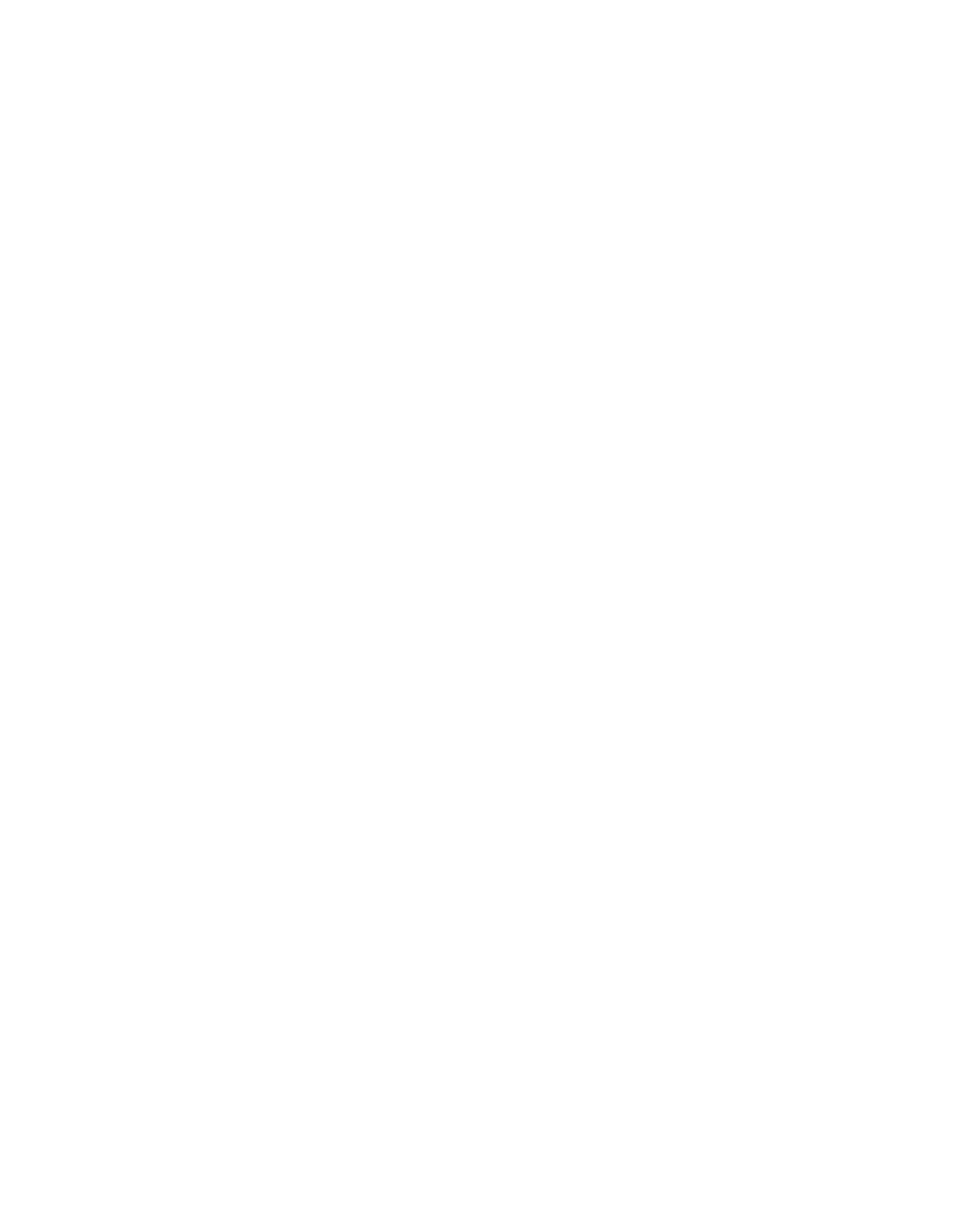# **Legal Reasoning**

Susskind [2001, page 194] has criticised all developers of legal expert systems as failing to consider jurisprudence<sup>1</sup> in their construction. At best some attempted justification of their method after the construction of the system. Susskind suggests that jurisprudence should be the starting point for a legal expert system rather than merely a point of discussion after construction.

Whilst this may be a valid point, the works that Susskind suggests (Hart, Dworkin, Finnis or Raz) as starting points are not, at least immediately, useful. Jurisprudence almost solely deals with general questions such as "what is law?"and "what is good law". The jurisprudents have rarely studied the question of "how do we argue with law" or "how does a lawyer reason?" The answers or discussion on these questions must surely provide a more sturdy ground to begin the construction of a legal expert system than a theory of "what law is". Chandler [1974] states that "[m]ore must be known about the mental operations a lawyer performs when engaging in case law research before the computer can be programmed to aid him to the full extent of its capacity". Bing [1990] is in agreement: "[a] computer program for legal reasoning cannot be created without first characterising the task to be performed and the means by which the reasoning agent performs it".

Although there is, by comparison with the entire field of jurisprudence, little discussion on the topic of legal reasoning, there is some that directly addresses it, and models of legal reasoning can be inferred in other works of jurisprudence. A number of these works are now discussed.

 $1$ <sup>"</sup>The subject matter of jurisprudence, whether the discipline be classified as an art or science, is the nature of law and its working" [McCoubrey and White 1999, page 1]. Chinhengo [2000, page 2] notes the etymology of the word "jurisprudence" from its Latin routes — *juris* "of the law" and *prudens* "skilled" — and indicates this vague definition of the term has meant that over the years the term has taken on a number of different meanings. Chinhengo [2000, page 2] states that "jurisprudence may be said to involve the study of a wide range of social phenomena, with the specific aim of understanding the nature, place and role of law within society". The two chief divisions of jurisprudential enquiry were defined by Austin [1832] as analytical and normative, addressing general questions of "what is law?" and "what is good law?" respectively.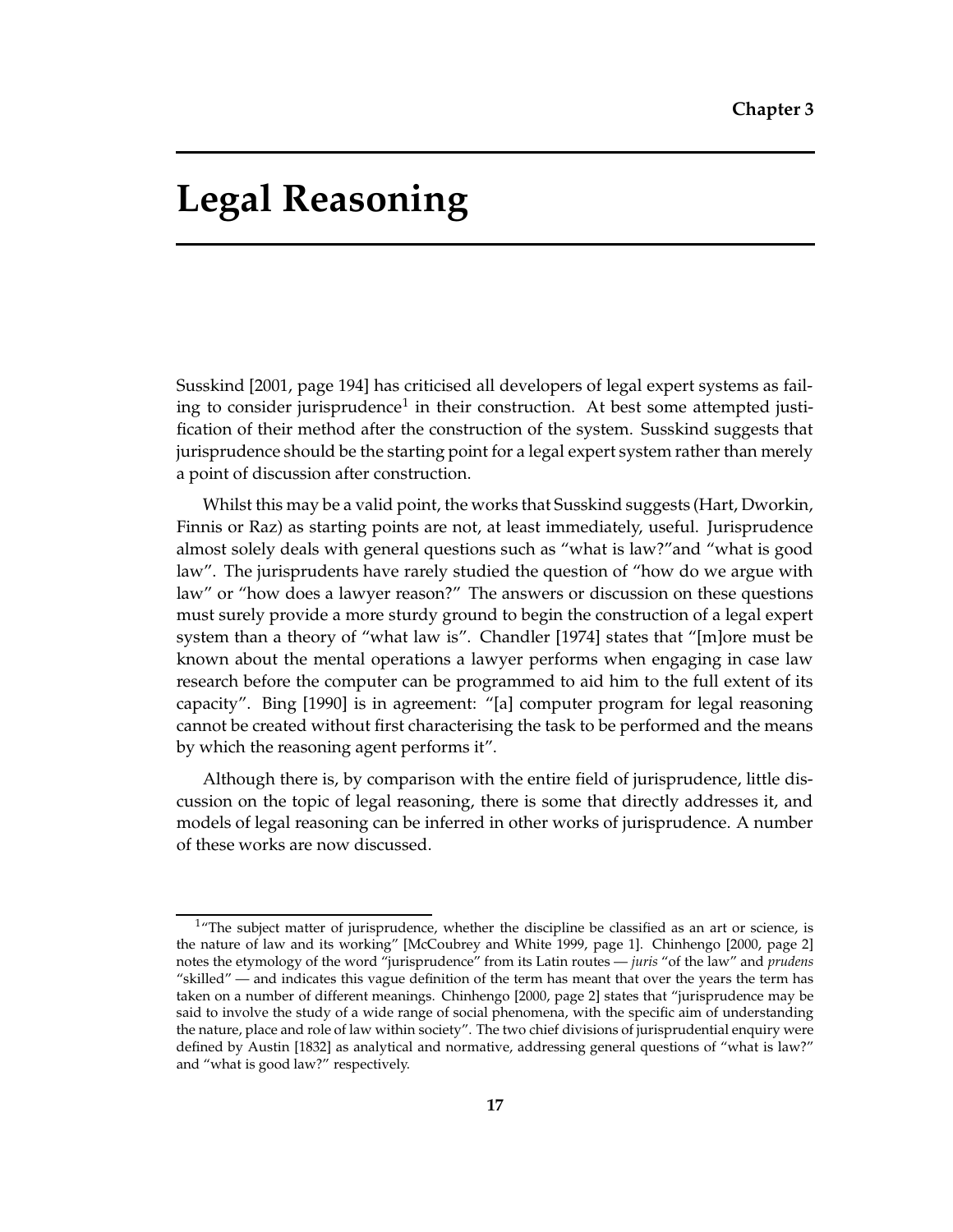#### **3.1 Hart**

Hart  $[1994]^2$  paints a picture of a legal system that is heavily rule based. He claims that rules can be extracted from all cases, and that these are "as determinate as any statutory rule" [Hart 1994, page 135]. However, just prior to this statement, he concedes that this is "no authoritative or uniquely correct formulation of any rule to be extracted from cases" [Hart 1994, page 134]. It seems odd that two such contrary statements should be made one after another. Hart attempts to appease their differences by claiming that whilst "no authoritative or uniquely correct" rule exists, there is "very general agreement" [Hart 1994, page 134]; yet it still seems a leap of faith to then claim the "rule" as equivalent with those found in acts of a parliament. If the "general agreement" is such that the rule is so well defined and understood by all, then why is there litigation? In Hart's world, in every dispute one party must already know they will lose.

Hart's position is this: the law (both statute and cases) is entirely a body of rules. The rules are generally agreed upon yet not authoritatively correct. Hart believes rule-based reasoning to be appropriate for any source of law.

#### **3.2 Wasserstrom**

Wasserstrom [1961, chapter 2] characterises decisions as either being arrived at by a logical process or as arbitrary. For Wasserstrom, the only method of "logically" arriving at a decision is by deduction. Therefore, as the system claims to not be arbitrary, deduction is the method of reasoning with the law. Wasserstrom wishes that if the system is not logical, that it is made to be on utilitarian grounds.

By assuming deduction to be the only method of reasoning in law, Wasserstrom agrees with the eliciting of rules from cases.

### **3.3 Wahlgren**

Wahlgren [1992] only considers the positivists and realists as the commentators on legal reasoning. That is, either law is a complete body of rules, or that decisions are only justified by rules, not made as a consequence of them. Wahlgren noticeably omits the possibility of reasoning by analogy or example.

Wahlgren does not provide his own conclusion about legal reasoning. Rather he only presents a survey of some work in the field. His conclusion may, however, be inferred by his citing [at page 273], without criticism, the work of Kowalski and Sergot [1985] in creating a rule-based legal expert system to operate on the British Nationality Act.<sup>3</sup>

<sup>2</sup>First published in 1961.

<sup>&</sup>lt;sup>3</sup>This system made the bold claim that rules were sufficient to capture the meaning of the Act as the Act was newly enacted and therefore (according to Kowalski and Sergot [1985]), no cases affected the interpreting of any sections of the Act.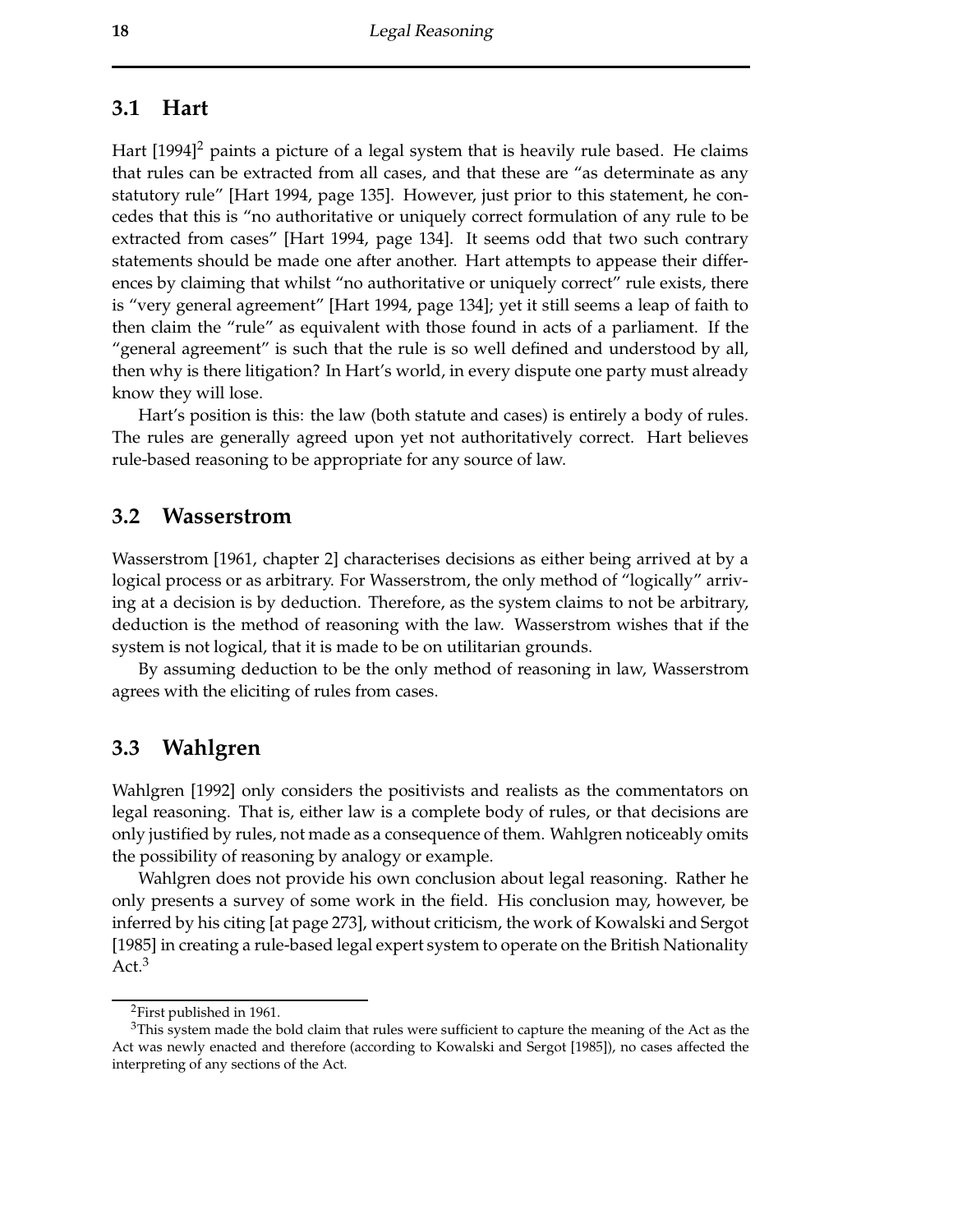Thus it is assumed that Wahlgren views the law from the positivist standpoint. That is, rules can be elicited from cases.

#### **3.4 Aarnio**

Aarnio puts forward a view of legal reasoning in which induction is allowable, but it only provides prediction, not certainty. Aarnio contrasts law with nature, declaring that in nature there are "regularities, instances of invariability" which permit generalisation, whereas law is "volative, a result of human will" [Aarnio 1977, page 79] and consequently generalisations can never hold.

Aarnio explains [at page 79] the inability to generalise in law by an example of the localisation of any "rule": "If a person, then, has checked cases *a*, *b*, *c* and *d* and has stated that legal principle  $N_i$  is expressed in all of them, this does not yet entitle him to claim that the principle is *general* in nature."

Whilst Aarnio rejects the idea of declaring a rule "general in nature", he believes that prediction is possible. When there are several cases all of which express the same rule, then the "possibility to draw up a plausible prediction *increases*" [page 256]. He does, however, deny the possibility of making a prediction or rule from a single case.

Although more cases give a better chance of defining a rule, Aarnio warns of Dray's paradox [page 73]. Dray's paradox is that "a law providing a historical explanation may be sufficiently comprehensive only when it contains such a large number of restrictive conditions that in the end it only concerns the individual case that should be explained." As the certainty of a prediction increases with the addition of more cases from which the prediction is inducted, the generality of the prediction decreases.

Aarnio cautiously concedes that inducting a rule may be possible from cases. However, this concession is made with such a limitation for it to almost be a denial of the appropriateness of inducting a rule.

#### **3.5 Calleros**

Calleros [1994] describes legal reasoning as involving two types of reasoning - induction and deduction. Calleros describes deduction as a "broad framework" [at page 123], and views it as the general method of reasoning that is present in some form at all stages of reach a conclusion to a legal problem. Induction is essentially a means for producing the rules that are then used in the broad framework of deduction.

Induction is broken down into two variations, "analogy" and "generalization". Calleros describes "generalization" as "construct[ing] a general proposition from specific cases" [at page 121]. He describes "analogy" as the process of "predict[ing] the outcome of a specific case by comparing it to other cases".

Both forms of induction are described as being applicable to predicting the finding of a court based upon previously decided cases. Thus Calleros implies that in addition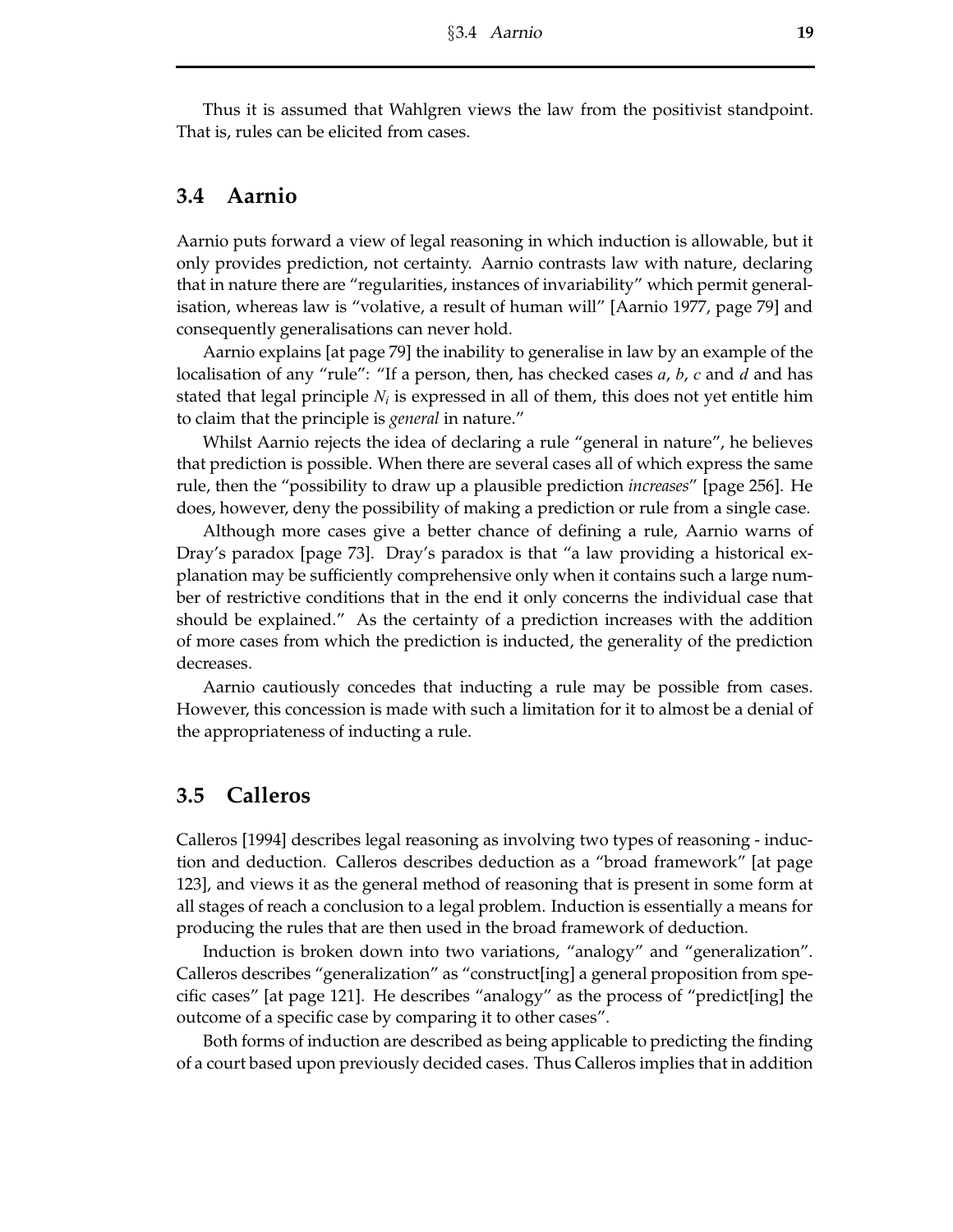to providing the "broad framework", deduction is the only method of reasoning for arguing about statues.

In discussing "generalization", Calleros admits that the rule(s) generated are not necessarily generally correct. He claims that "you could reasonably induce [*sic*] a general rule" "[a]lthough the rule would not necessarily follow from the cases" [at page 122]. Perhaps in recognition of the uncertainty of "induced" rules, Calleros does not suggest that rules should be constructed without a new case to apply them to. In other words, the "induced" rules are temporary, only good enough guesses to predict the outcome of the current case, and then to be discarded or reformulated when a new case on that topic appears.

Calleros believes forms of inductive reasoning (both creating rules and as comparison) are appropriate for reasoning with cases; deductive, rule-based, reasoning is appropriate for reasoning with statutes.

#### **3.6 Allen**

In the Second Edition of his work Allen [1930] separates legal reasoning into two categories which are neatly separated by the line between case-law and statute-law. Allen states [at page 248]: "Whereas precedent is inductive, enactment clearly imposes the necessity of deduction upon the Courts. It is general and comprehensive in form, precedent particular and limited. A decision, whatever implications may be read into it by subsequent comparison and interpretation, exists primarily for the settling of a particular dispute: a statute purports to lay down a universal rule."

By the time of his Seventh Edition, Allen states that, whilst the method of arguing with cases is usually termed induction, that what really happens is argument by analogy. Allen regards analogy as the best and most common form of argument "a close analogy is more convincing than a far-fetched illustration" [Allen 1964, page 286]. "Every *ratio* is an *interpretation* of authorities in the light of the facts of the instant case... The ratio is thus in a constant state of flux ... it is not susceptible of any precise and comprehensive definition" [page 60]. When interpreting the *ratio* of a case in light of the instant case, analogy is necessarily involved. Thus there is a blurring in the four step process typically taught to law students of "Issue-Rule-Application-Conclusion" (see for example [Calleros 1994, page 58–60]), that is, the rule and its application should be considered as one question — how the rule is to be applied to the facts of the instant case dictate how the rule will be formed.

This method of reasoning appears to be heading the way of the rule skeptics. The rule skeptics see reference to legal rules as a *ex post facto* justification of the decision in a case rather than the sources upon which to reach the decision. Llewellyn, a rule skeptic, will be discussed in the following section.

Allen proposes that analogy is the best method of reasoning with cases.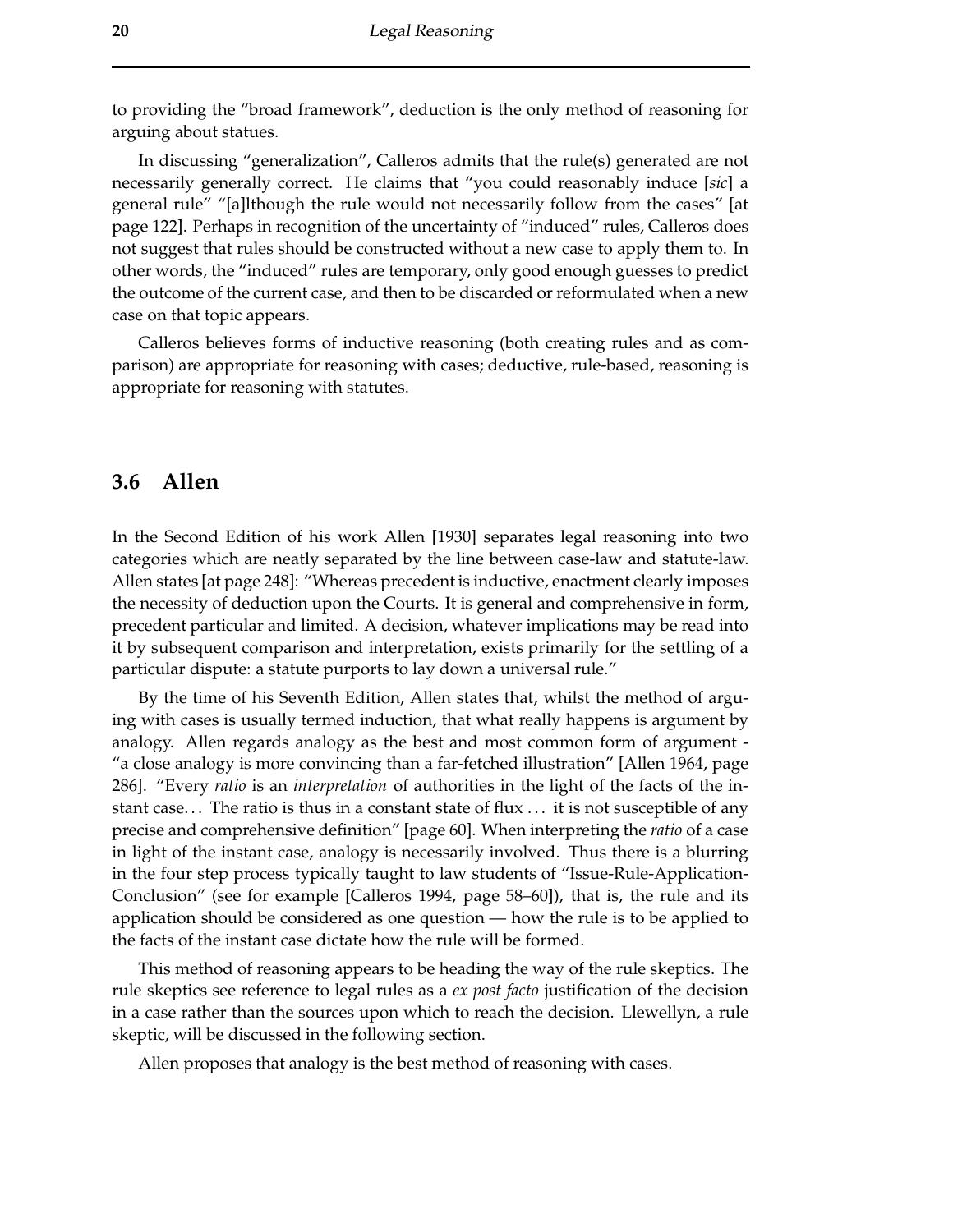### **3.7 Llewellyn**

The work of the rule skeptics is a criticism of the claim that legal decisions are made as a consequence of a system of rules. The work of the rule skeptics is not necessarily concerned with the appropriateness of eliciting rules from cases. However, Llewellyn [1960] does make the claim relevant to the current discussion. According to Llewellyn, the *ratio* of a prior case is particular to that case and it cannot be used as a general rule in future cases with different facts.

Llewellyn thus rejects any use of a previous case in the process of reaching a decision. However, previous cases may be used to justify the decision.

#### **3.8 Levi**

Levi explicitly states that the process of "Issue-Rule-Application-Conclusion" is not just blurred, but in fact is reversed (at least in the middle). Levi believes that the use of analogy is *the* method of arguing with cases in law — "the finding of similarity or difference is the key step in the legal process" [Levi 1961, page 2]. By arguing with cases using the method of analogy, "the rules arise out of a process which, while comparing fact situations, creates rules and then applies them" [Levi 1961, page 4].

Levi admits that such a description of the process of legal reasoning will not sit well with lawyers and judges, as it "runs contrary to the pretense of the system" [Levi 1961, page 9]. However, he sees it as much more dangerous to continue in the belief of a system of rules being established from cases: "[t]he rule will be useless. It will operate on a level where it has no meaning . . . The statement of the rule is roughly analogous to the appeal to the meaning of a statute or of a constitution, but it has less of a function to perform. It is window dressing. Yet it can be very misleading" [Levi 1961, page 9].

#### **3.9 Bush**

Although Vannevar Bush is not a jurisprudent, his paper "As We May Think" [Bush 1945] discusses the processes of thought and how machines may assist in these processes. Bush [1945, part 3] states that "[f]or mature thought there is no mechanical substitute. But creative thought and essentially repetitive thought are very different things. For the later there are, and may be, powerful mechanical aids."

In creating these aids Bush believes that then methods of organising information were artificial, and hence the methods of retrieval were artificial as well. Bush does not believe that the human mind organises information in an alphabetical order, such as would be found in a library. Rather, "[t]he human mind . . . operates by association. With one item in its grasp, it snaps instantly to the next that is suggested by the association of thoughts, in accordance with some intricate web of trails carried by the cells of the brain." [Bush 1945, part 6].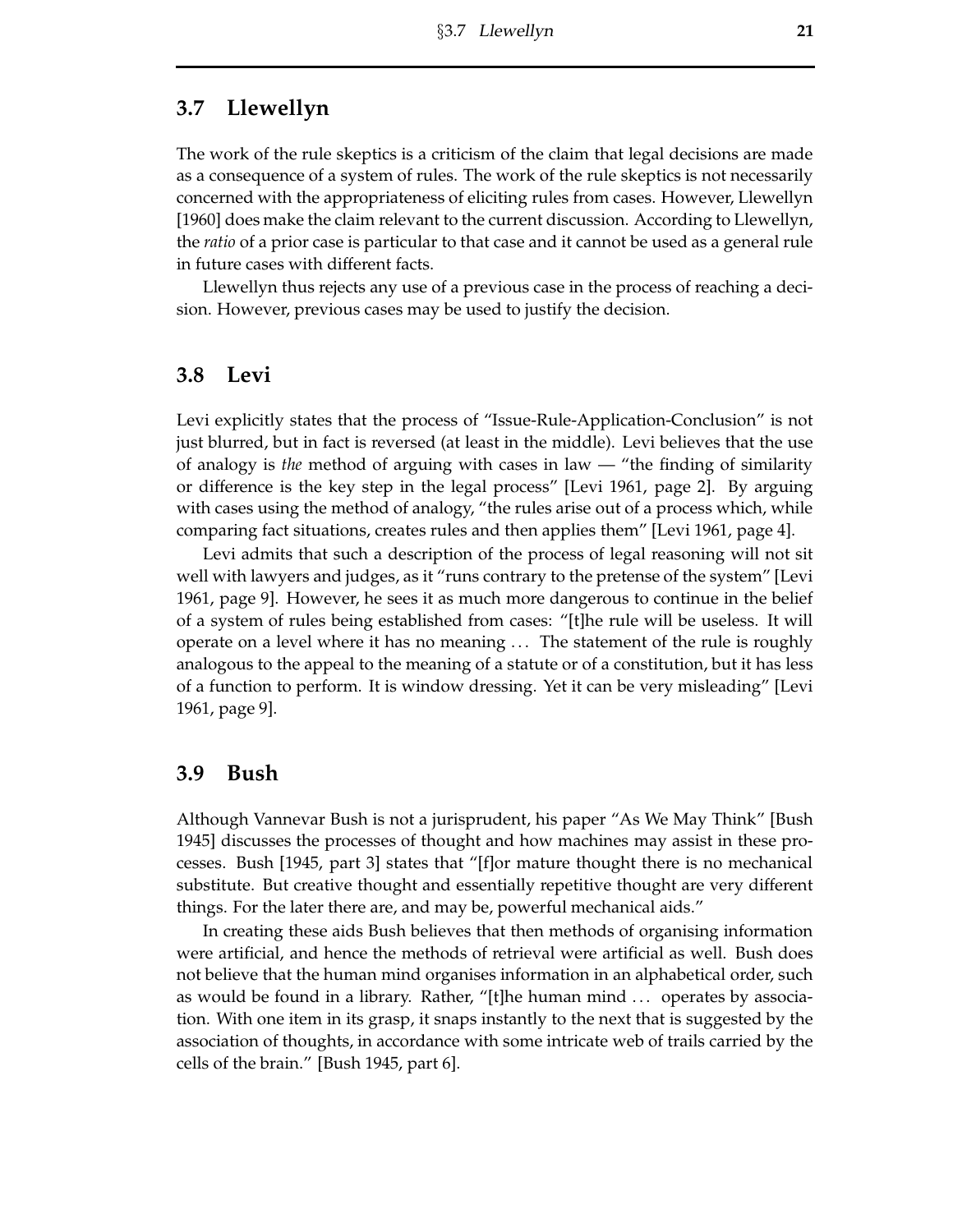The thought process that Bush favours, association, when considered in the context of argument (legal reasoning) would be that of analogy. A lawyer (adhering to Bush's view of thought), would attempt to find the cases useful as precedents by arriving at them from association (or analogy) with the present case.

#### **3.10 Leith**

Leith [1986] begins his discussion of the "AI Man's View of Law" with the following observation: "it is almost as though when God made computer scientists, he made them all think of law in the same way — as a system of rules."

Leith views the law as being more than simply a system of rules. He states [at page 511] that: "it seems to me to be all very well to draw up a collection of rules from legislation; but, as lawyers all know intimately, a piece of legislation is but one thing in the legal world." Leith does not explicitly state that rules are an inappropriate way or reasoning with cases, but it is an obvious conclusion to make based on this statement.

Leith therefore presents the view that more than rule-based reasoning is required to reason in "the legal world". Leith states that rule-based reasoning is appropriate for statutes, but that it is not appropriate for the rest of the law (for example cases).

#### **3.11 Rissland**

Rissland [1985] states that both rules and cases are required to fully understand an area of law. She states [at page 1256] that "[e]ven if one believes that the law can be captured in rules — which many, particularly the legal realists, do not — one needs cases to flesh out the meaning and intent of the rules." Rissland agrees with the Gardner [1984] that to create a legal expert system, one should use "a rule-based approach for the 'easy' or black-and-white questions and a case-based approach for the 'hard' or gray-area [*sic*] questions." However, Rissland does not state which sources of law are "easy" and which are "hard" — she does not directly address the question of whether all cases are in the "gray-area [*sic*]".

The method of reasoning that Rissland envisages is for the rule-based reasoner to call upon the case-based one when required and vice-versa.

#### **3.12 Schauer**

Schauer [1991, page 177] states that whilst we speak of rules in the common law, they are "so malleable so as not to even be rules". Schauer appears to be of the view that rules in the proper sense cannot be elicited from previous cases: "[precedent] cannot serve to provide the rule-like constraint" [page 184].

Schauer states that there is an ambiguity in the word "rule". This ambiguity causes some jurisprudents to believe that the "rule of law" means that the law consists of rules. Schauer explains [at page 167] the use of the word "rule": "[i]n the sense that we have *rulers* who *rule* their subjects, 'rule' bears its closest affinity with 'reign' or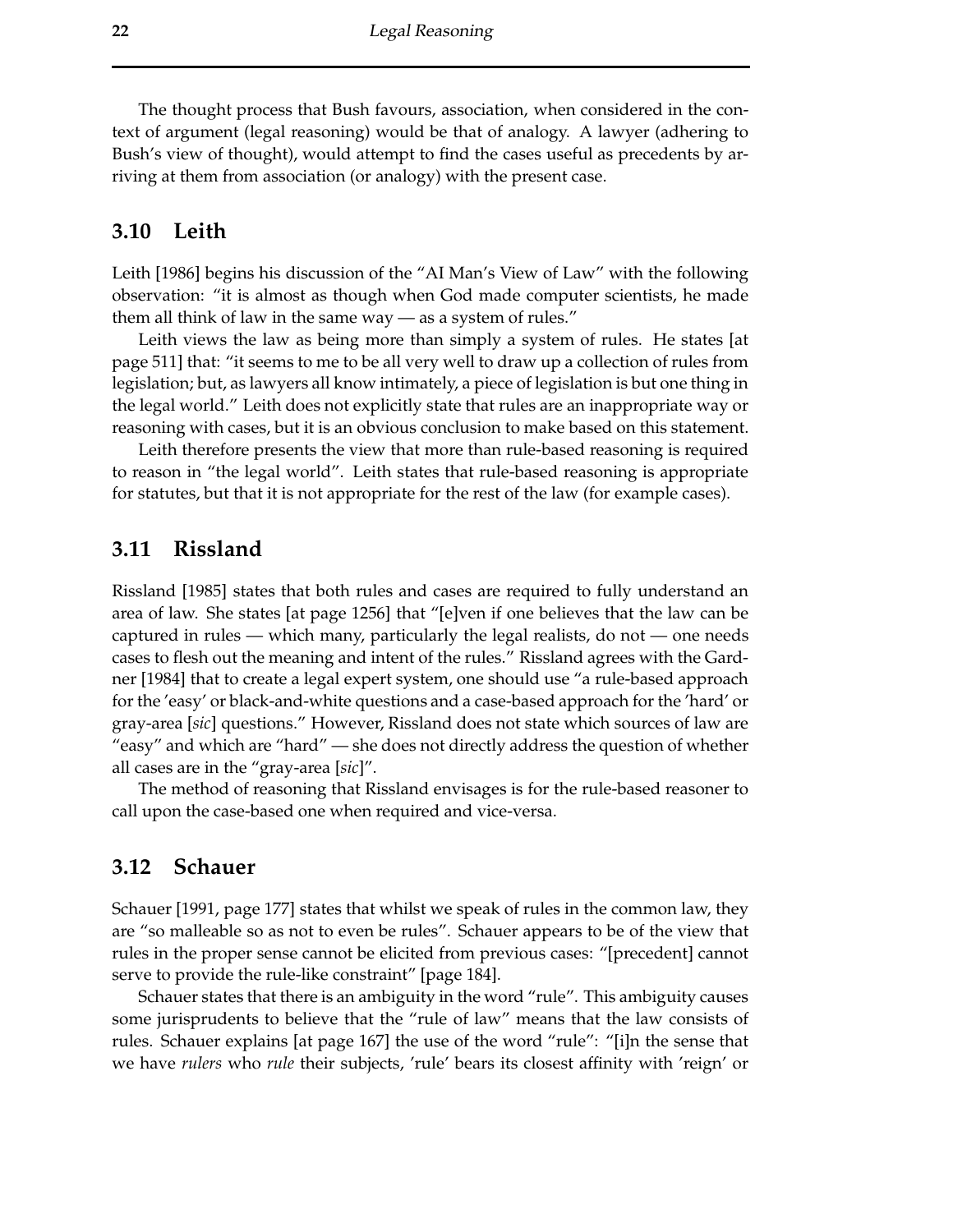control', and has only the remotest relationship with a form of decision-making characterized either by generality or by the entrenchment of generalizations."

At page 177, Schauer explains that whilst "rules" may claim to be applied, their application is not by way of interpretation. Rather "rules" are used as guidelines:

[a]lthough lawyers and judges can describe any number of common-law rules, and although both opinions and textbooks can state them in 'black letter' fashion, the rules have no single authorative formulation, and accordingly the process of applying them does not involve an interpretation of the *text* of the rule. . . . it appears that common-law 'rules' are indeed descriptive rather than prescriptive, functioning merely as temporary guides.

Schauer [at page 178] agrees with the rule skeptics, as discussed in Section 3.6, in that "[t]he common law appears . . . to be decision according to justification rather than decision according to rule."

Schauer identifies that there is a problem with claiming to find "rules" in cases. The problem that Schauer identifies [at page 183] is that at the outset of constructing a rule, the predicate (the facts of the case) must be stated. These facts cannot be easily stated:

What distinguishes reasoning from precedent from reasoning from rule, however, is the necessity in precedential reasoning of *constructing* the generalization/factual predicate that already exists in the case of a rule. As we have seen, the factual predicate of a rule, a generalization necessarily encompassing a multiplicity of events, is part of the rule's canonical form. But where there is only a previous decision and no rule-formulation, the source of the factual predicate is obscure, and consequently the manner in which the previous decision constrains becomes problematic.

For Schauer, the concept of precedent is to ensure the same result on the same facts. He notes [at 183]: "[n]o two events are exactly alike, but the idea of precedential constraint presupposes that a prior decision will control a subsequent set of facts that are *like* the first." Here the word "like" describes a definite association. That is, one case is "like" another. Cases are therefore compared by analogy.

To create a rule from a case would be to alter the use of "like" to describe indefinite, possible association. Schauer does not agree with the creation of rules from cases, and consequently would not condone the extension to the meaning of the word "like" as described.

The comments that Schauer has made as to the problems with constructing "rules" are restricted to the common law. That is, Schauer does not agree with the proposition that cases can be argued with by use of rule-based reasoning. The method ofreasoning Schauer seems to advocate is that of analogy.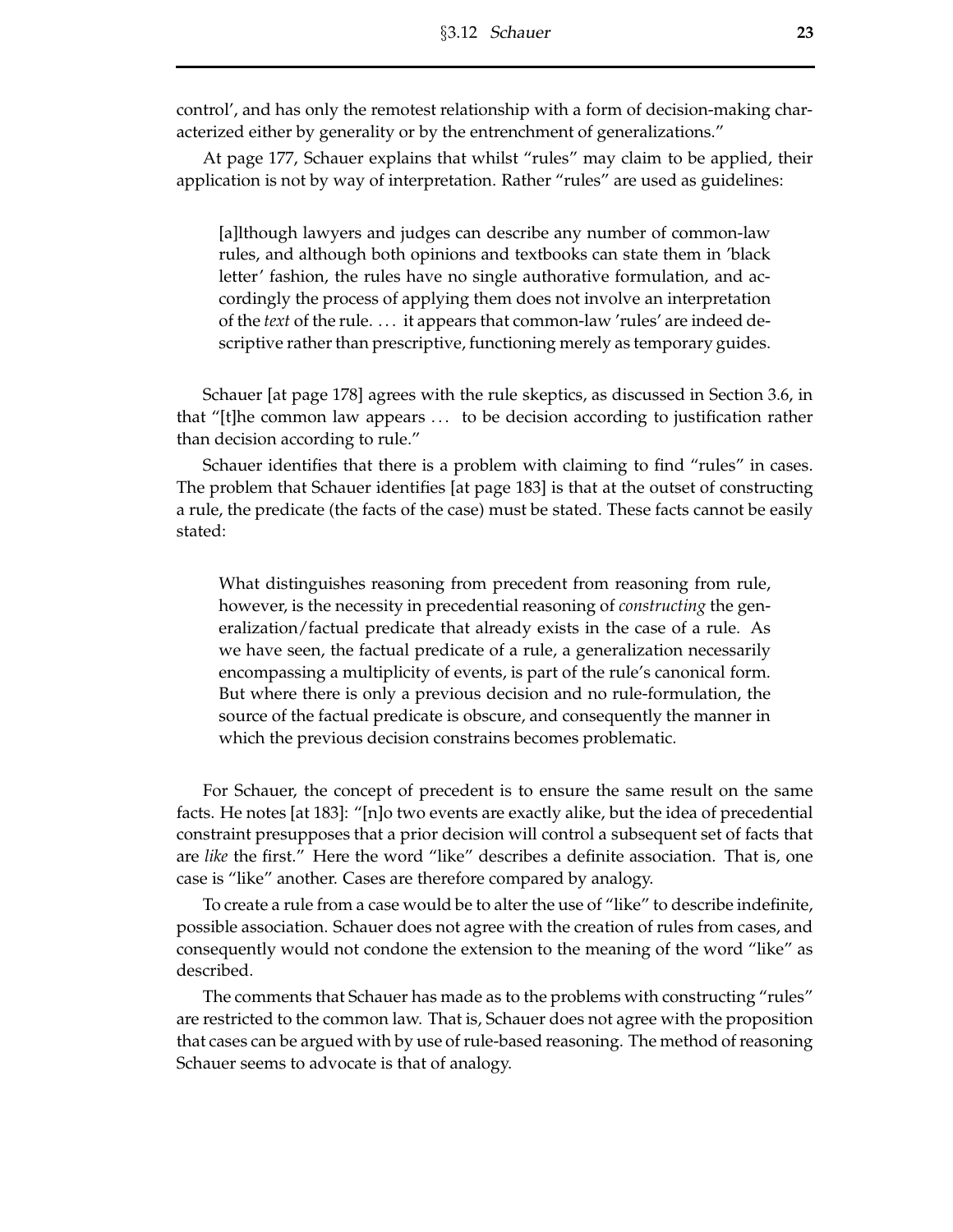## **3.13 Conclusion**

Susskind's suggestion to use jurisprudence in the design of a legal expert system seems sound. However, he suggested the wrong starting points. The starting points he suggested offer general, all-encompassing studies of law. They do not offer answers, that may seem to some jurisprudents fore-granted, to questions of how do lawyers think?

The discussion above has provided an overview of the contrary positions that have been taken in the debate over whether "rules" can be extracted from cases. All seem to agree that deduction plays a role in the process of legal reasoning. It would seem uncontroversial to state that deduction is *the* method for reasoning with statutes. The controversy begins with the appropriate method for handling case law knowledge.

Some of those that support the idea of extracting rules from cases admit their shortcomings. The rules are seen as local, not general, temporal rather than permanent, and subjectively considered correct rather than universally.

Given these limitations, it hardly seems appropriate to refer to whatever is extracted from a case as a "rule". It is a guide that is extracted or a principle. The use of the word rule (in legal circles) is not designed to convey the same strictness as a rule say in mathematics — something that cannot be broken.

The use of analogy to compare cases seems to fit well with the concept of precedent (as discussed in Section 2.2.1). Such a method of reasoning has support from some of the above-mentioned jurisprudents. The idea of analogy is to show how one thing is like another. The doctrine of precedent purports to treat like cases alike.

For the reasons discussed here it seems appropriate to use a case-based reasoner that selects cases by analogy. SHYSTER is such a system, and will be linked to a MYCIN based reasoner, to provide answers to questions that are answered by cases.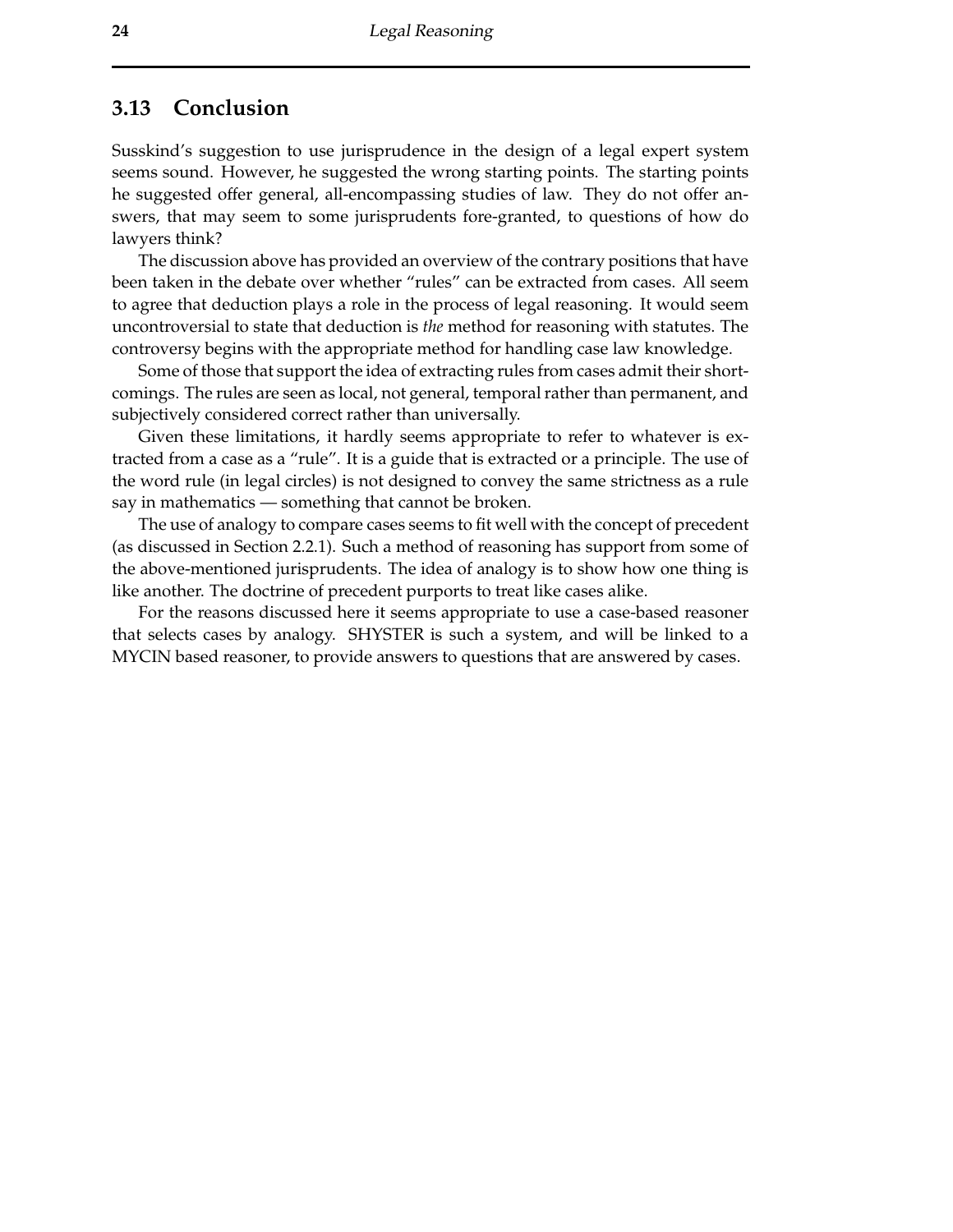## **A Survey of Legal Expert Systems**

This chapter provides an outline of some legal expert systems that have previously been developed. The expert systems can be classified into three main groups: the rulebased reasoning ("RBR"), case-based reasoning ("CBR") and hybrid systems (using a mixture of RBR and CBR).

## **4.1 Rule-Based Reasoning**

Jackson [1986, page 31] states that rule-based reasoning uses "empirical associations between patterns of data presented to the system [to determine the] actions that the system should perform as a consequence". Systems using rule-based reasoning are referred to as "production systems".

Production systems have at least three main components. The first is the rule set. This first component is the representation of the knowledge of an expert in the knowledge domain. The second component is an interpreter. A rule interpreter decides which rules apply, and how and when to apply them. The interpreter determines the outcome for the facts given to the system. These facts are represented in the third component of the system — the "working memory" ("WM"). The working memory may hold data (facts about the problem), goals (the ends that the system is attempting to achieve), and intermediate results.

The rule set that represents the experts' knowledge contains rules in the form of "premise-action pairs". Rules are described in the form of:

if  $P_1 \& \ldots \& P_n$ , then  $Q_1 \& \ldots \& Q_m$ .

The rule above would be translated as: "if each of the premises  $P_1$  and  $\ldots$  and  $P_n$  are true, then conclude  $Q_1$  and  $\ldots$  and  $Q_m$ ". The premise(s) ( $P_i$ ) are usually termed the conditions of the rule, and the action(s)  $(Q_i)$  are usually termed the conclusions of the rule. The reason for this is that most rule-based reasoning systems are used to draw conclusions about a problem scenario.

Information about the problem is stored in the working memory. This information is usually stored in triples that consist of object-attribute-value.

The interpreter performs its function in the "recognize-act cycle". This cycle is described by Jackson [1986] as: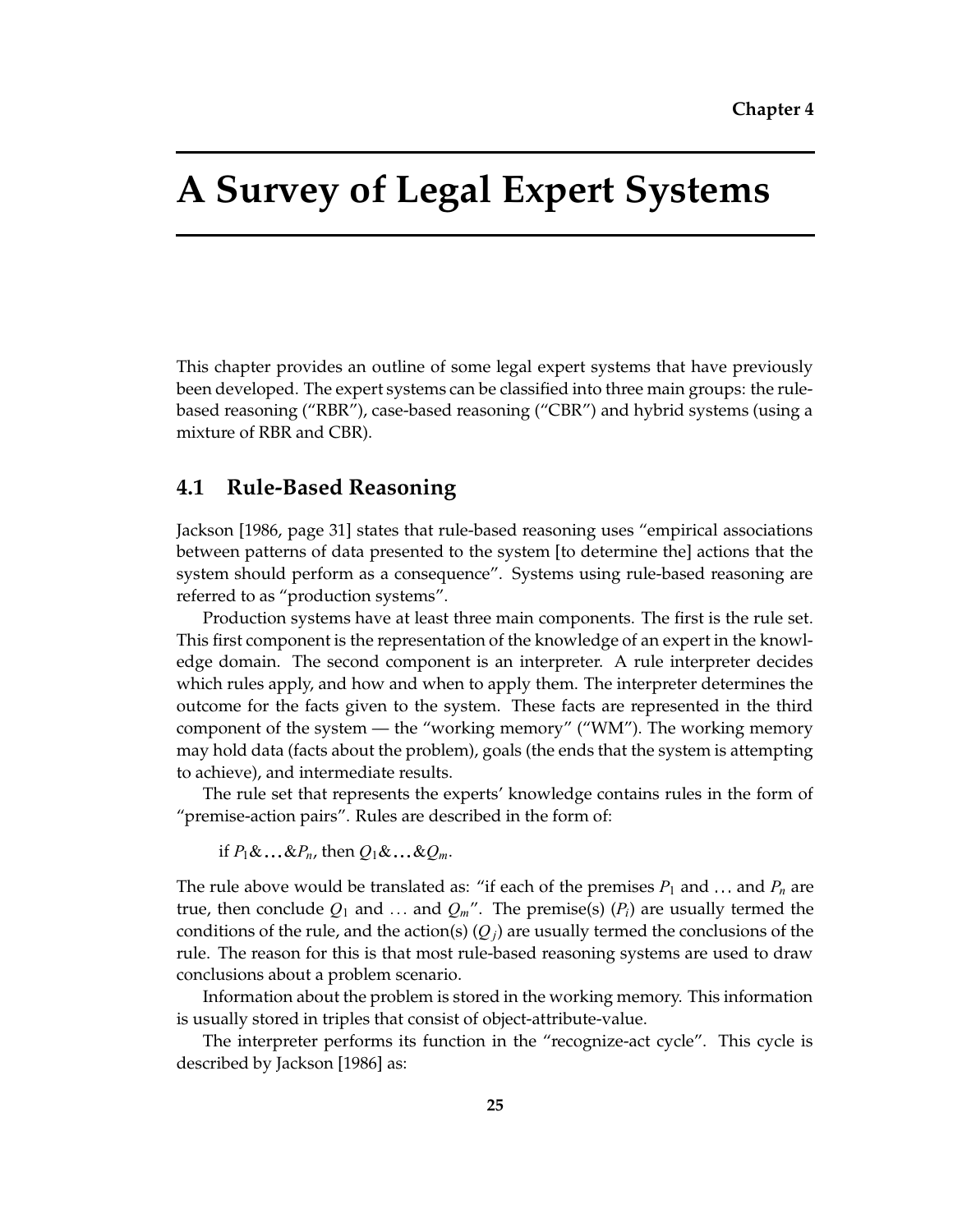- 1. Match the calling patterns of rules against elements in working memory.
- 2. If there is more than one rule that could fire<sup>1</sup>, then decide which one to apply; this is called 'conflict resolution'.
- 3. Apply the rule, perhaps adding a new item to WM or deleting an old one, and then go to step (1).

### **4.1.1 A famous and classic approach: MYCIN**

MYCIN<sup>2</sup> was created at Stanford as a Medical Expert System. Allen Newell has said of MYCIN that "this is not just any old expert system, but the granddaddy of them all — the one that launched the field"<sup>3</sup> and that it is the embodiment of "all the clichés" of what expert systems are"4. The construction of this expert system began in 1972 as "a collaboration between the medical and AI communities at Stanford" [Jackson 1986, page 95]. MYCIN is designed to provide expert advice on the diagnosis and treatment of blood infections to a physician who is not an expert in the field of antibiotics. The system uses a "backward-chaining"<sup>5</sup> rule-based reasoner. Rules are stored in the form "if  $\dots$  then  $\dots$ ".

When facts are entered they may have a "certainty factor" attached to them. All the conclusions that are drawn have "certainty factors". The "certainty factor" is a number between  $-1$  and 1 that gives the system an idea of how strong the evidence is that the fact relies upon. When reporting the conclusions, a "certainty factor" is translated into an English phrase, conveying the strength of each conclusion.

MYCIN was evaluated by comparing its recommendations with those made by experts and non-expert physicians. Eight independent experts were asked to mark the recommendations made on ten real cases. These experts marked the recommendations made by MYCIN in addition to those made by the Stanford physicians (expert and non-expert in the field). The marking took place without the markers being made aware of who made the recommendations. MYCIN's final score was 52 out of a possible 80; this was the highest overall score. The highest ranked Stanford experts received a total score of 50. The result demonstrated that MYCIN performed as well as the experts in the field, and better than the non-experts.

Although MYCIN is an obvious success in the field of expert system, at the time of Jackson [1986], it was not used in practice. The reasons given for this were: the

<sup>&</sup>lt;sup>1</sup>When a rule "fires" it is activated. That is, the premise are all found to be true, and the consequence is to reach the prescribed conclusion, or perform the required action.

<sup>&</sup>lt;sup>2</sup>The version of MYCIN that was used for this thesis was one created by Norvig [1992] (and available at [http://www.norvig.com/paip.html\)](http://www.norvig.com/paip.html). Consequently, comments about the system are comments about the Norvig version of MYCIN, not necessarily the original system itself. For an account of the original system, see [Buchanan and Shortliffe 1985].

<sup>&</sup>lt;sup>3</sup>See http://www.ida.liu.se/~HKGBB0/studentpapper-01/Kristin-Lundgren.doc

<sup>4</sup>See [http://www.cs.wpi.edu/˜dcb/courses/CS538/documents/MYCIN-slides.pdf](http://www.cs.wpi.edu/�dcb/courses/CS538/documents/MYCIN-slides.pdf)

 $5$ "Backward-chaining" is the method of reasoning by starting with a conclusion that is to be proved. The conditions that are necessary for this condition to be true must then be seen to be supported by the facts. Conversely, "forward-chaining" is the process of establishing the facts, and seeing which conclusions are supported. See [Jackson 1986, pages 35–37].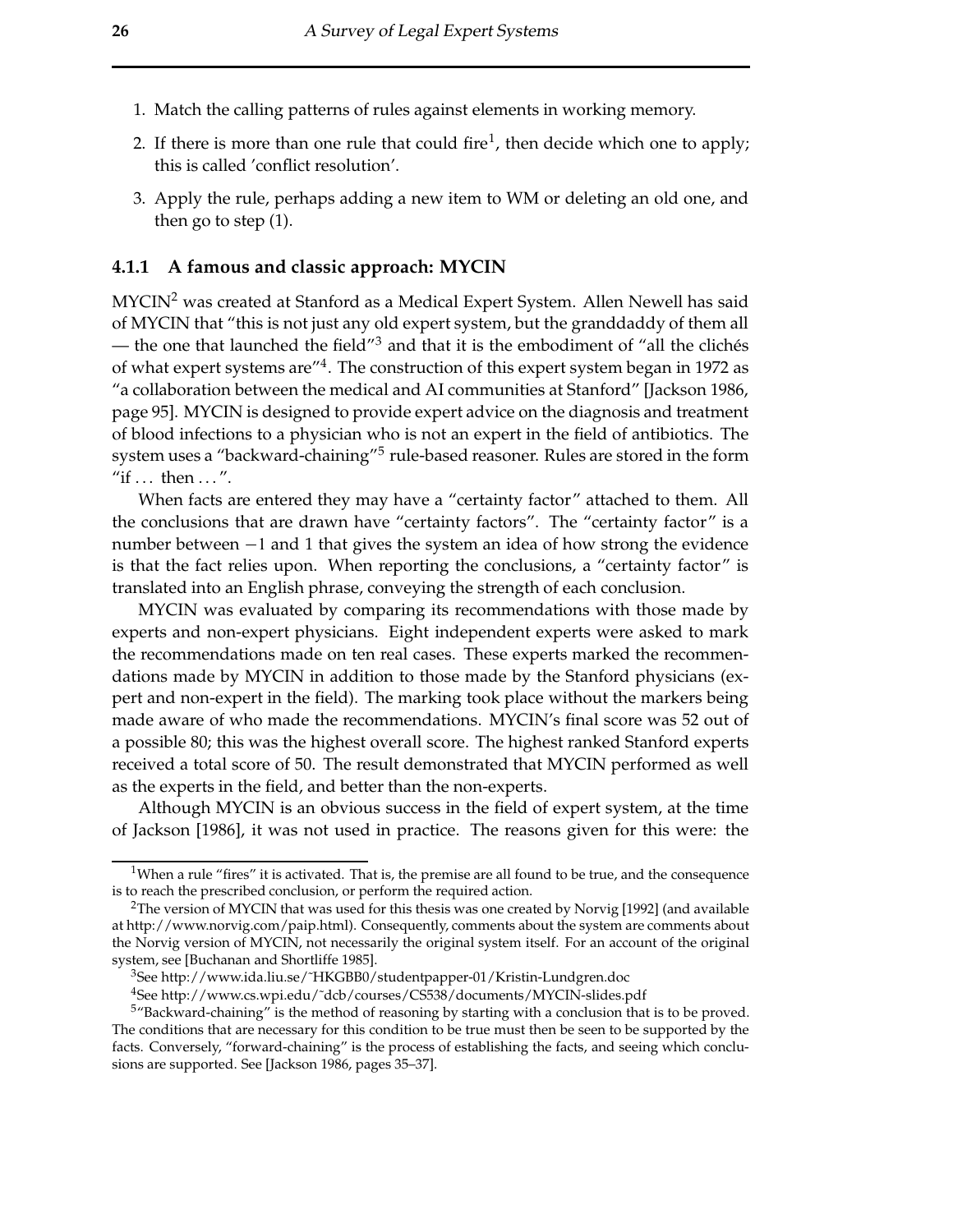incompleteness of its knowledge-base and the then cost of computing power to run the system.

### **4.1.2 The generalisation of MYCIN: EMYCIN**

EMYCIN is known as "Empty" MYCIN or "Essential" MYCIN — the MYCIN expert medical system, without the medical knowledge, making it domain-independent. EMYCIN is a goal-direct backward-chaining RBR, as was MYCIN. When faced with a problem, EMYCIN retrieves the list of rules whose conclusions affect the goal. For each of these rules, the premise is evaluated and conclusions drawn when true.

In addition to the creation of an abstracted version of MYCIN, a number of tools have been added to the system to assist expert system architects build and debug. One of these tools is the abbreviated rule language (ARL). This language is an ALGOLlike notation, rather than LISP (the language MYCIN and EMYCIN are written in) or "Doctorese" (the subset of English used by MYCIN). ARL is apparently easier to read than LISP and more concise than Doctorese. ARL is claimed to allow new rules to be included more easily than was previously possible with MYCIN.

When a rule is entered, there is a syntactic check of the rule. This tool is designed so that the expert can concentrate on logical errors and omissions. There is also a limited semantic check. This compares the new or changed rule with existing rules that conclude about the same parameter, to ensure there are no contradictions or duplicate rules.

Another tool that is included is a rule compiler. This tool transforms the rules of the system into a decision tree, which the compiler can compile into machine code. This eliminates the need for a rule interpreter.

### **4.1.3 A very similar approach to MYCIN in the legal domain: JUDITH**

The JUDITH system was created by Popp and Schlink [1975] at Stanford, where MY-CIN had been developed. JUDITH was developed prior to the creation of EMYCIN by van Melle [1980], and was consequently unable to be used to test the hypothesis that later developed regarding the generality of the reasoning in  $MYCIN<sup>6</sup>$  However, the similarity between MYCIN and JUDITH was claimed by the authors stating that "it seems feasible to create a legal knowledge base for MYCIN, and, vice versa, to create a therapeutical knowledge base for JUDITH, without more than some slight modification" [Popp and Schlink 1975].

The JUDITH system was designed for use by a lawyer, and provides two methods of interaction. The first is the "case option". This is used when a comprehensive analysis of a factual scenario is required. The second is the "specific term option". This option is used to research the meaning of one or more specific legal terms or concepts.

<sup>6</sup>JUDITH whilst developed at Stanford and prior to EMYCIN was developed without building directly upon the work of the "MYCIN gang". The authors of JUDITH claim that it was developed separately to the MYCIN project, yet ended up being similar.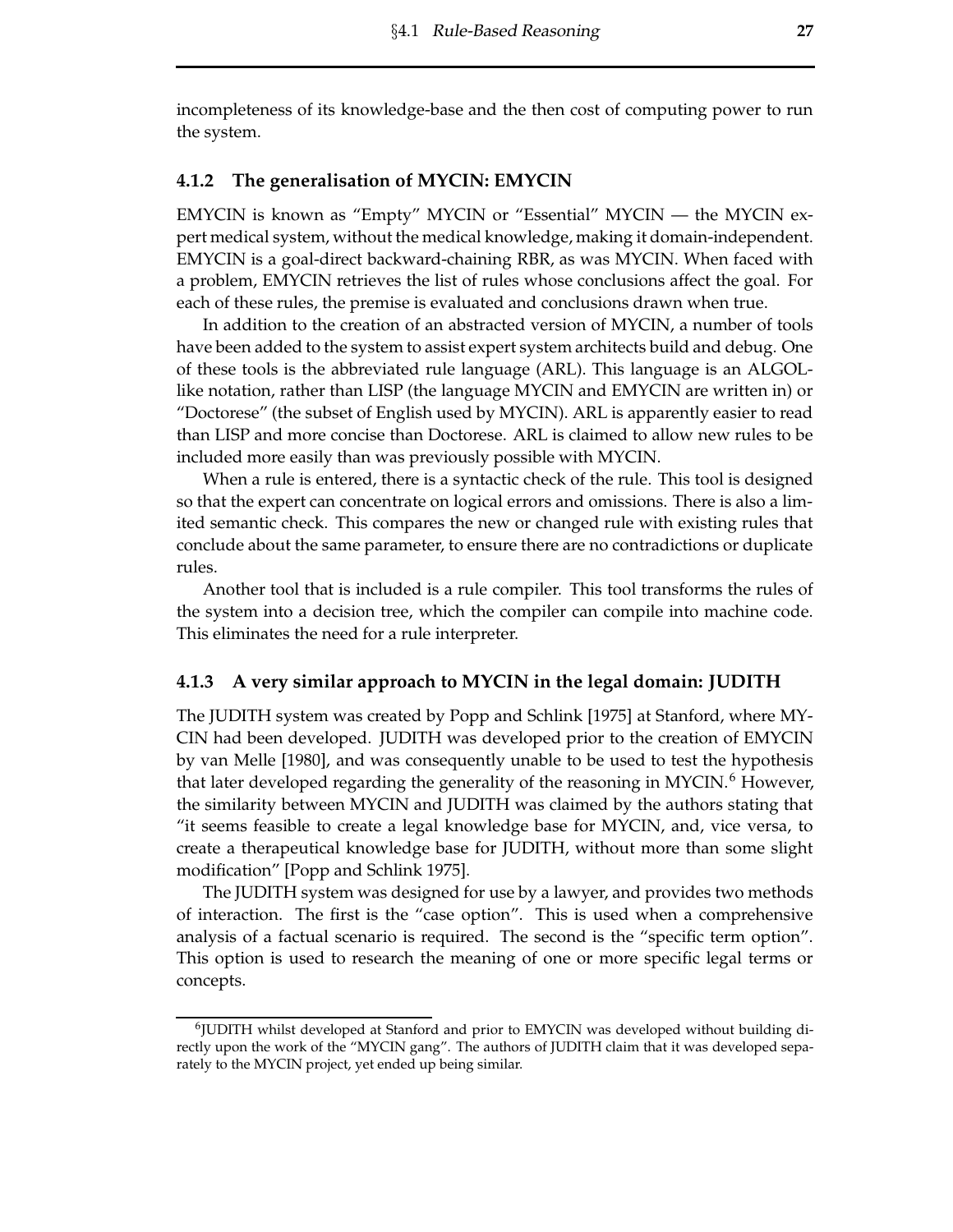Popp and Schlink [1975] claim that the most powerful use of JUDITH is to be found in the "specify option". This option is entered when a question is put to the lawyer and the lawyer believes that more questioning is required to determine the appropriate response to the initial question. This option would therefore be entered when encountering an open-textured concept.

When entered, the specify option causes JUDITH to begin a line of questioning directed at answering the primary question. This line of questioning uses rule-based reasoning to determine the appropriate value for the "primary question". This approach of using rule-based reasoning to define open-textured concepts is now generally regarded as inadequate as discussed in Chapter 3.

Another feature of JUDITH is the automatic generation of keywords. This list is generated so that if the system "runs out", and the lawyer is left at an "open end of the data structure", the lawyer is referred to an information retrieval system to view relevant cases or articles. Popp and Schlink [1975] claim that the query produced from the keywords generated by JUDITH is "likely to be more on point than one set up by the lawyer." This is an interesting claim that is not further supported.

### **4.1.4 TAXMAN**

The TAXMAN system created by McCarty focuses on the taxation of corporate restructuring as legislated in subchapter C of chapter I of the Internal Revenue Code of 1954 in the United States of America. McCarty chose to focus on this area of law because of the "artificial and formal systems" of corporate law resulting in it being "well structured"

This "well structured" nature is illustrated when McCarty gives an example of a legal definition of what is required to have a controlling stake in a corporation (Internal Revenue Code s368(c)). He uses this definition as an example of one that is easily described in the TAXMAN system. The reason he gives for this is that it "has an algebraic formula at its core" [McCarty 1977, page 871].

For less clear legal concepts McCarty states [at page 840] that describing them in TAXMAN "requires a degree of explicitness about the structure of these concepts that has never previously been attempted." TAXMAN requires the user to describe legal concepts with a "strong dose of precision and rigor". McCarty does, unlike some others, concede that "when we describe concepts in this way, we implicitly articulate theories about them".

McCarty claims that by describing legal concepts in a fashion that is readable by a computer, and consequently describing legal theory to the computer, the computer is able to quickly and thoroughly test the extrapolation of the legal theories implicit in the description of the legal concepts. He equates the attempting of describing law in a computer-readable form with methods used in linguistics and cognitive psychology. Both of these disciplines use computational-based models to describe the real world. This allows these models to be easily fed into a computer, which can perform a great number of tests on the model in a very short time. This gives the researchers in these fields a powerful tool to evaluate the correctness of their models. McCarty sees a link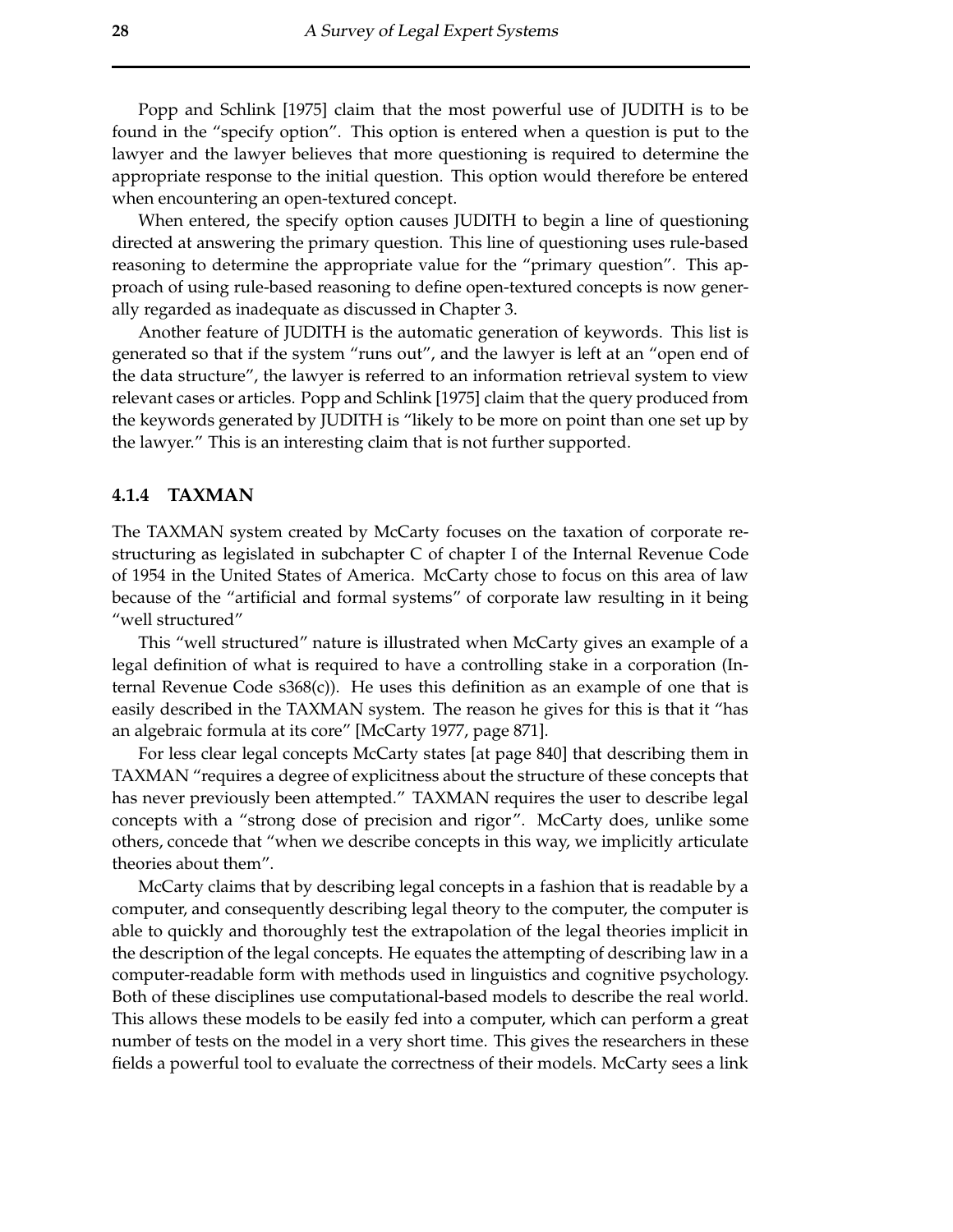between the subject matter of linguistics and cognitive psychology and the subject matter of the law. By equating the subject matter, McCarty believes similar modeling techniques would also be appropriate. It seems that this is McCarty's justification for attempting to model legal concepts in a computer-readable form.

The TAXMAN system is rule-based, with the information for the rules coming from the Internal Revenue Code. It does not contain a case-based reasoner to argue about previously decided cases.

The method that McCarty uses to test the validity of the TAXMAN system is to use a previously decided case. McCarty uses the case *United States v. Phellis* as the test case. This case was decided under a different statute, and so McCarty claims that the output of TAXMAN would not replicate the original decision [at page 877]. It seems odd that the test case chosen was not one which had been decided under the Internal Revenue Code. If this had been done, then the result given by TAXMAN could be compared directly with the original decision. When testing the *Phellis* case, TAXMAN manages to make partial and multiple matches between the transactions in the case and the types reorganization in the Internal Revenue Code. McCarty claims that this is a "potentially a very powerful feature of the TAXMAN system" [at page 881]. However, there is no legal commentary, expert or otherwise, as to whether these partial and multiple matches are in any sense correct. In essence, McCarty's "testing" of TAXMAN demonstrates nothing concrete — it is a demonstration of the system, rather than an evaluation of its correctness.

## **4.2 Case-Based Reasoning**

Case-based reasoning is the process of predicting an outcome based upon a comparison between the present case and the cases in the case-base. Case-based reasoners store their knowledge of cases by some form of abstraction of the facts of the case, the result, and possibly the reasons for reaching that result. The case-based reasoners discussed here are: FINDER and SHYSTER.

### **4.2.1 FINDER**

FINDER was created by Tyree, Greenleaf, and Mowbray  $[1988]^{7}$ . The domain in which FINDER is expert is that of the law of trover. The law of trover is an entirely common law based area of law on the rights of finders of lost chattels.

FINDER stores its knowledge of each of the leading cases on the law of trover in a "vector of attribute values" [Popple 1996, page 41]. The attributes are "yes" or "no" response to questions about facts that were determined to be legally significant in the leading cases.

FINDER reports a likely result (whether or not the finder should be allowed to keep the chattel). FINDER reports an argument based upon the nearest case (using nearest neighbour analysis) and the nearest case with the opposite result.

<sup>&</sup>lt;sup>7</sup>See also [Tyree et al. 1989], [Tyree 1985], [Tyree 1986] and [Tyree et al. 1989].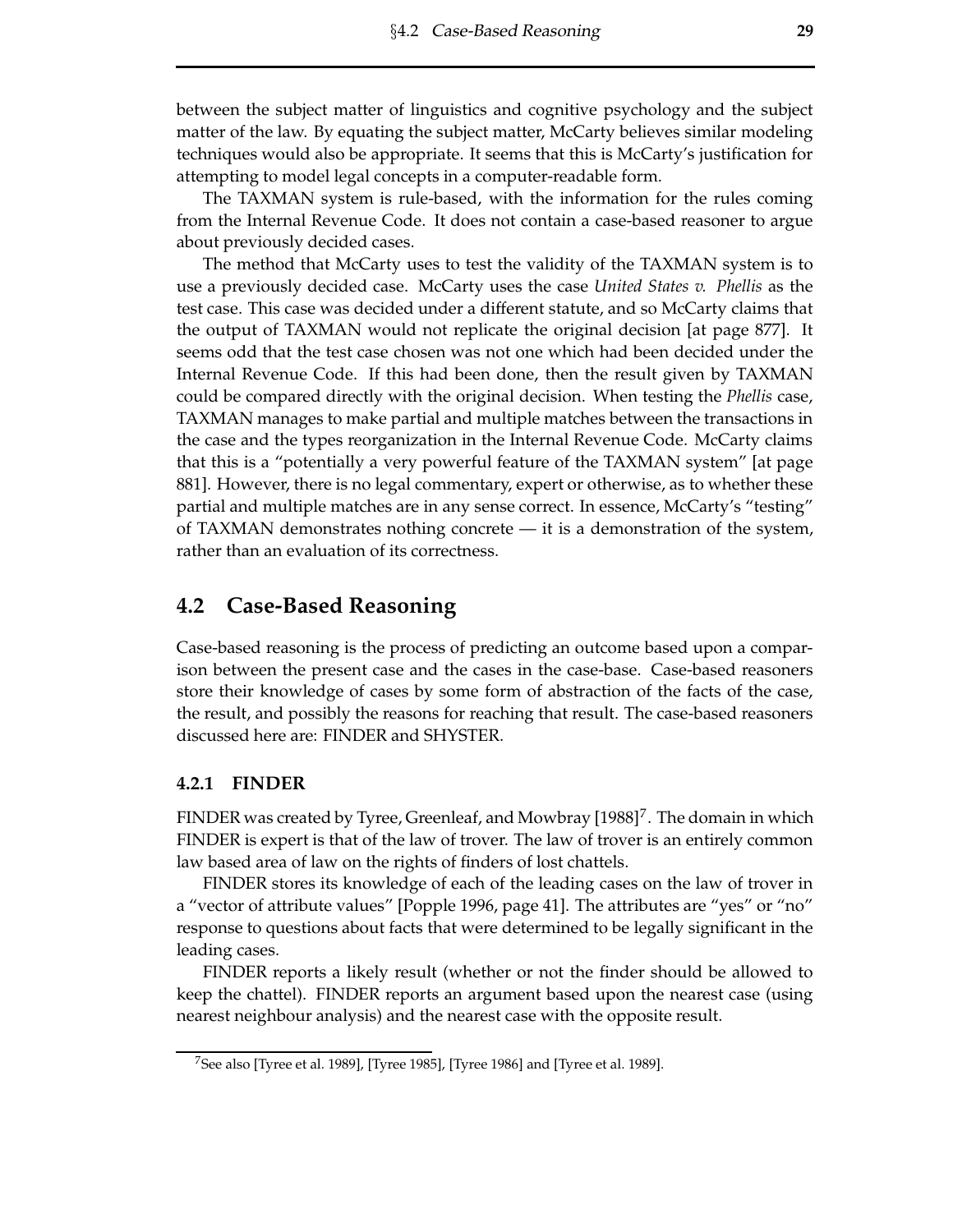Popple [1996] built upon the approach taken in constructing FINDER. The FINDER system is simulated in SHYSTER.

### **4.2.2 Pragmatic Case Based Reasoning: SHYSTER**

Popple [1996] created SHYSTER as part of his PhD at the Australian National University, and "represents the state of the art in statistical legal reasoning" [Pannu 1995, page 183]. SHYSTER was intended to be a hybrid system, using rule-based reasoning for Acts of Parliament and case-based reasoning for decided cases. However, in its present form, SHYSTER is purely a case-based reasoner.

SHYSTER stores knowledge of cases in fact-vectors. Each fact is represented by a "yes", "no" or "unknown" value in the vector. When the user interacts with SHYS-TER, it asks questions to establish the values for each fact in the vector. At the conclusion of the questioning, SHYSTER then compares the fact-vector for the present case (entered by the user) with the decided cases that are in its case-base. This comparison is done by way of a nearest-neighbour analysis in the *n*-dimensional space that the fact vectors sit in. This means that the method of legal reasoning used by SHYSTER is that known as "analogy".

Once the closest cases are determined, a report is generated. This report explains why particular cases are used to reach the conclusion, and what the result of the application of those cases would be.

SHYSTER currently has four separate case-bases. One is on the meaning of "authorization" in the *Copyright Act*, another on the classification of a worker as either an employee or an independent contractor, a third is on the implication of the duty to observe natural justice, and the fourth is a simulation of FINDER.

### **4.3 Hybrid Systems**

A hybrid expert legal system is one which combines more than one method of reasoning in order to attempt to answer a legal problem. Hybrid systems typically combine the two major forms of reasoning: rule-based reasoning (RBR) and case-based reasoning (CBR).

There are two popular methods of combining RBR and CBR. The first is what is known as "blackboard architecture". This method has a number of knowledge modules that collaborate with each other by using a shared database (the "blackboard"). There is a control mechanism (sometimes called a "scheduler") that decides which knowledge module is most appropriate at each step of the reasoning process. Two examples of the blackboard system are CABARET and PROLEXS (both discussed below).

The other method of combining RBR and CBR is distributed artificial intelligence. This method allows different AI systems to run at the same time over their own knowledge-bases, and to ask each other questions and respond to them. This approach has been used in the IKBALS project (discussed below). The developers of IK-BALS used distributed AI because they believe that blackboard architectures are too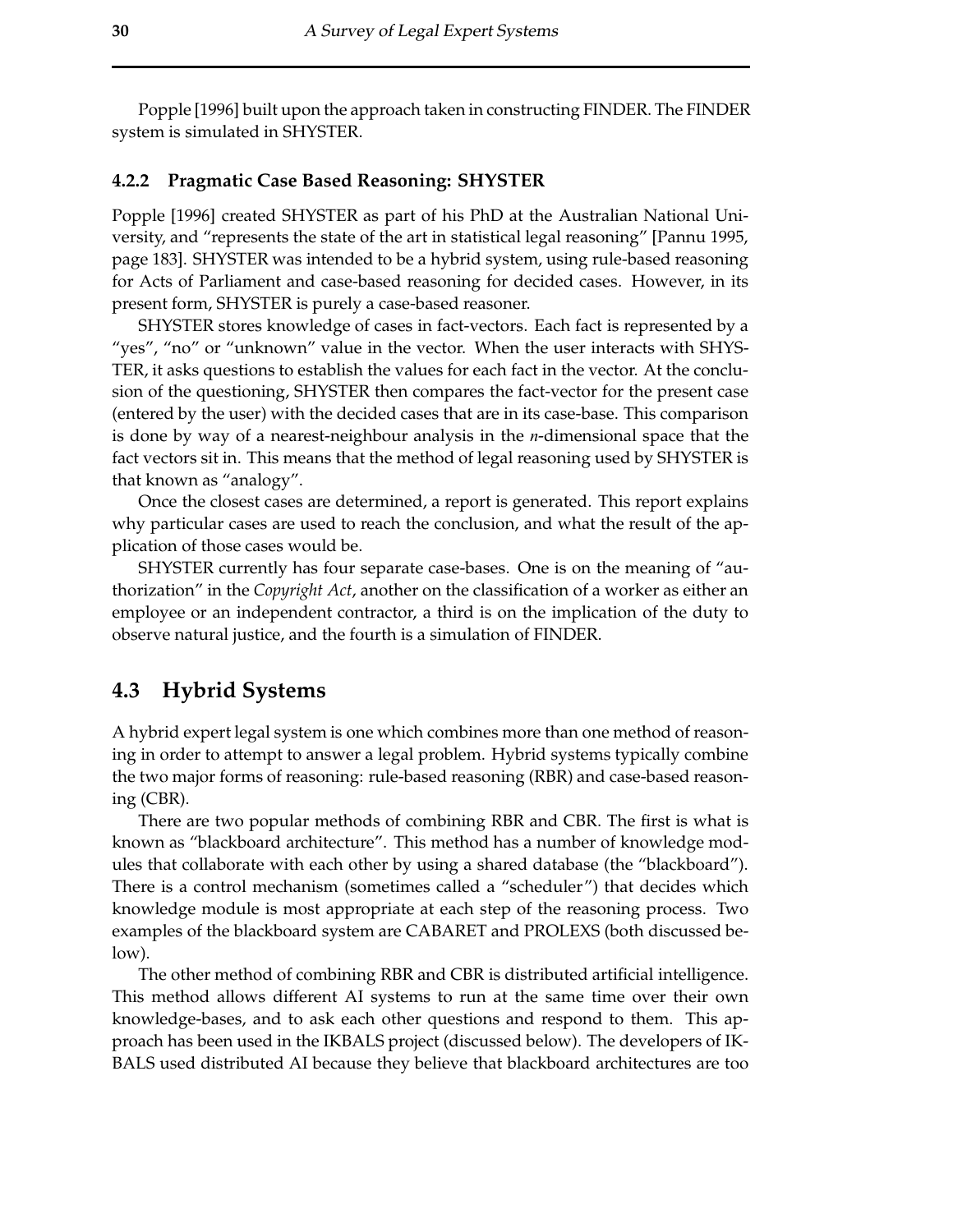constraining in a domain which will inevitably involve linking heterogeneous cases, rules and databases using parallel architectures. Another reason to support the use of distributed AI is that blackboard systems provide serial processing and answers to parallel problems<sup>8</sup>. Distributed AI systems could be running simultaneously on parallel processors and pass each other questions and answers, providing faster solutions to problems.

From the descriptions below, it can be seen that typically the RBR parts of the hybrid system are used to capture knowledge not only about statutes, but also the common law. CABARET and GREBE use a RBR to capture both types of knowledge. PROLEXS perhaps is a little against the trend and uses a RBR for the capturing of knowledge about the statute, and a CBR for the case-base, however for its other knowledge "other types of (mostly rule-based) reasoning" were used [van Opdorp et al. 1991, page 280]. The problem with these approaches is that, from a lawyer's perspective, the only information that can be accurately captured and argued by a RBR is that found in statutes. No matter how clear a case may seem, it cannot be captured by a rule, because a rule would attempt to define how that case should apply to all possible future legal problems (see Chapter 3. Due to the complexity of human interaction, this is simply not possible.

#### **4.3.1 CABARET**

CABARET [Rissland and Skalak 1989a]<sup>9</sup> is an expert system that deals with (US) income tax law relating to the deduction for expenses relating to a home office. The area is covered primarily by s280A of the Internal Revenue Code, and the authors have focused upon  $s280A(c)(1)$ . To determine the meaning of the section, CABARET has a case knowledge base of 23 litigated and six hypothetical cases. In addition to this it has an index knowledge base of 14 dimensions that is based on precedents, scholarly legal analysis and commercial taxation materials. It also has a rule base consisting of ten home office deduction rules (derived from the section of the Act), together with some production rules from reading cases and tax service treatises.

Whilst the meaning of a section is determined using a case-based reasoner, some other case law knowledge is stored in rules. These rules would come from so-called "clear" cases. As discussed above in Section 4.3 and in Chapter 3, these "rules" are not truly rules when using the word precisely. In the precise use of the word "rule", it is a logical structure designed not to be broken; perhaps the best way to describe the observed "rule" is as a "principle", rather than a rule.

 ${}^{8}$ For example: in areas of law in which rights are derived both from cases (common law) and statute, the overall problem of establishing these rights is parallel, whilst the establishing of rights from one source (either common law or statute) is serial in nature.

<sup>9</sup>See also [Rissland and Skalak 1989b; Skalak 1989; Skalak and Rissland 1991; Skalak and Rissland 1992; Rissland 1990]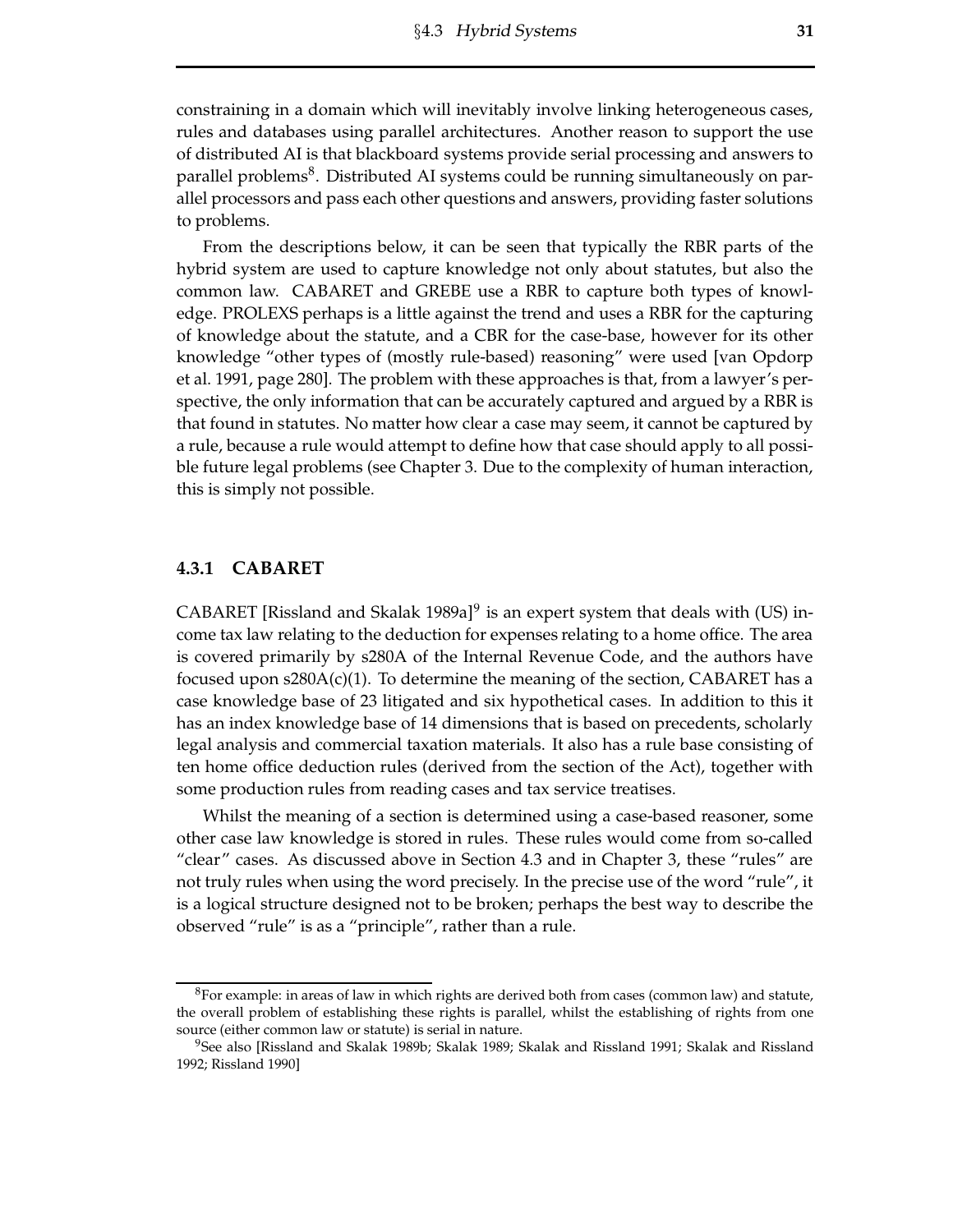#### **4.3.2 GREBE**

Branting [1989, 1991], in creating GREBE, took an approach that combines both the blackboard architecture and distributed AI methods for creating hybrid systems. Unlike the pure blackboard systems, GREBE does not have a scheduling agent. Instead, the choice between the arguments created by the reasoners is made after they have constructed their arguments. This means that both RBR and CBR are attempted at the same time — they run concurrently (the distributed AI aspect of the system) — with the ultimate report being the "best" of the two reports produced (on by RBR and one by CBR).

The domain for GREBE is Texas' workers' compensation law. The rule-base for GREBE has 47 rules including statutory, common law, and "common-sense" rules. The case-base has 25 precedent cases, including 21 hypothetical cases.

Again there is the mixing of methods of representing and reasoning with cases. In GREBE, cases are represented both in rules and in a case-base.<sup>10</sup> As proposed previously in Section 4.3 and in Chapter 3, the representing of cases by way of rules is inappropriate.

### **4.3.3 PROLEXS**

PROLEXS is a Dutch expert legal system, focused on the domain of landlord-tenant law. The authors [van Opdorp et al. 1991] of the project believe that all knowledge should be represented only once; meta-level knowledge is used to state the importance and priority of a piece of knowledge. The four knowledge groups that were used in PROLEXS were: legislation, legal doctrine, expert knowledge and case law.

The reasoning used on each of the four areas differs. A RBR is used for the legislation knowledge, a CBR for the case law knowledge, and a blackboard is used for the other areas of knowledge. The RBR for the legislation is both forward and backward chaining.

PROLEXS employs reasoners as proposed to be appropriate in Section 4.3 and in Chapter 3. That is, in PROLEXS, cases are reasoned with case-based reasoning; statutes are reasoned with rule-based reasoning. The approach taken here generally fits with that taken in the creation of SHYSTER-MYCIN (see Section 5.1).

### **4.3.4 IKBALS**

The IKBALS project uses a distributed artificial intelligence approach. IKBALS operates in the area of credit law. Vossos et al. [1991] argue that this is a better approach as the questions asked of expert legal systems are of a parallel nature, and are consequently better answered by a parallel system rather than a serial one. Because the CBR and RBR are completely independent agents, they could theoretically be run at

 $10$ Note that different cases are represented in rules and in the case-base. That is, the same case is not described in both methods of storage.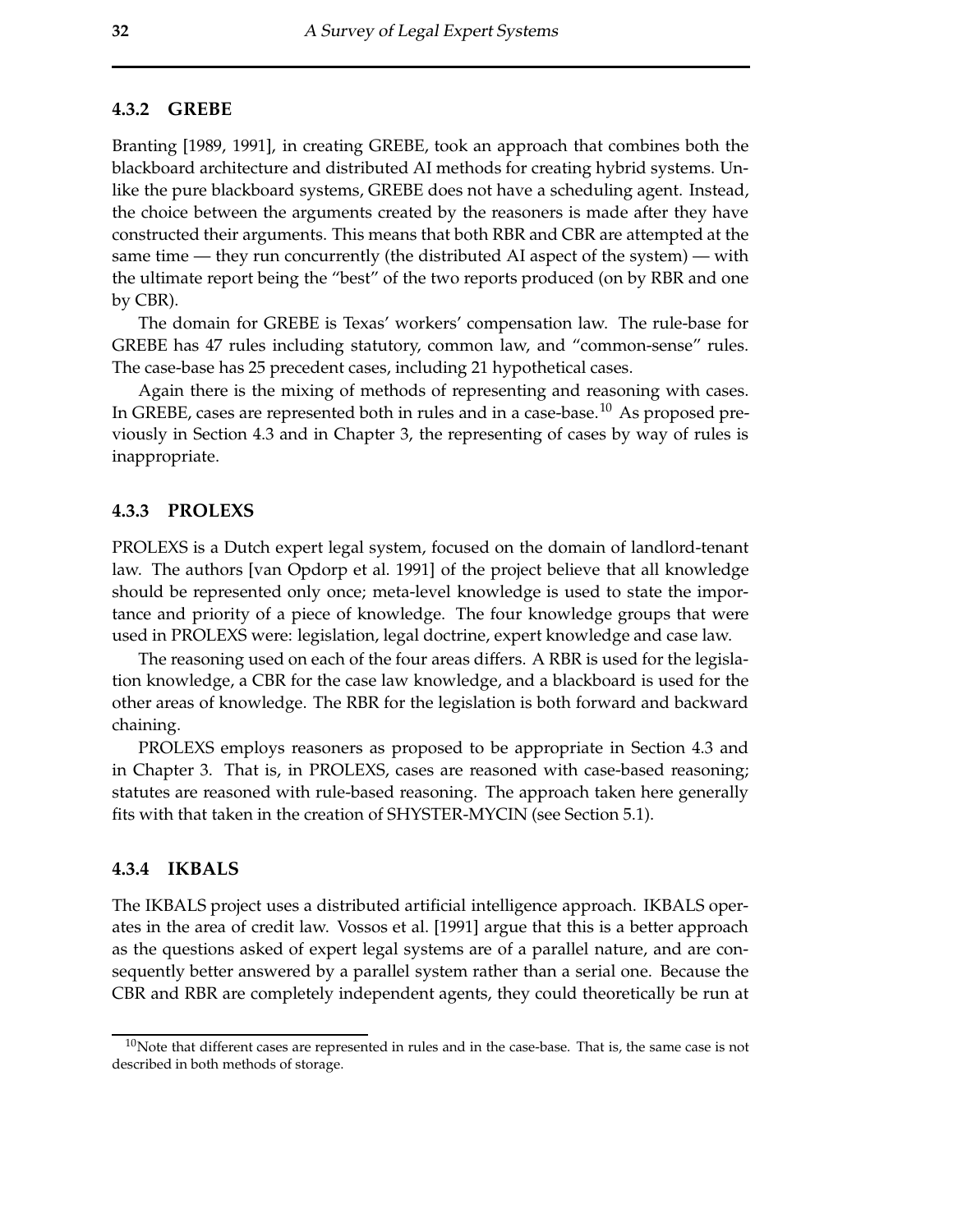the same time on parallel processors, waiting upon messages from each other. However, the authors of IKBALS decided to model the process of IKBALS on that taken by a lawyer when asked a question: first the RBR is used, then the CBR.

This last point describes the same method by which SHYSTER-MYCIN operates (see Sections 5.3 and 5.4). The reason for taking this approach in SHYSTER-MYCIN is that in copyright law, the rights only exist by virtue of the Act (see Section 2.3), with the cases being used to defined the meaning of the Act. It therefore seems sensible to start the overall reasoning with the reasoner that handles the Act (an RBR), then move onto the reasoner (a CBR) that handles cases (if required).

## **4.4 Conclusion**

From the above examples of some legal expert systems, it can be seen that there has been a tendency to create and use "rules" from cases. The concept of a rule fits very neatly into computer science, as "if ... then ..." statements have been a part of computing since its inception. However, the ease of handling such representations should not be the motivation for modelling the real-world system in that way. Whilst in the real-world system there may be talk of "rules" from cases, there is good support for the proposition that law is a "rule guided activity" [Skalak and Rissland 1991], or that there are no rules to be extracted from cases (see Chapter 3).

The law provides quite a different domain of knowledge compared to other expert system areas such as medicine. McCarty [1983] addresses the question of why rulebased systems such as MYCIN are so successful in the medical field, yet have "seriously" limited use in the legal field. Rissland [1985, page 1258] states that: "McCarty's answer to this paradox lies in the differences of the nature of the rules involved. In medicine, the rules are empirical, associative, probabilistic rules of thumb, which are used cumulatively and which do not reflect any deep causal models, say of bacterial disease."

Even if those who use RBR for reasoning with cases are right in doing so, then they have only produced systems that apply rules. Once you are given the rules, creating a program to use "if ... then ..." statements can be fairly simplistic. The interesting issue to focus on for these systems would be the creation or discovery of those "rules" from cases. This would attack the bottleneck that is experienced in eliciting an expert's knowledge. Using the rules is the easy part — creating them is where it gets hard.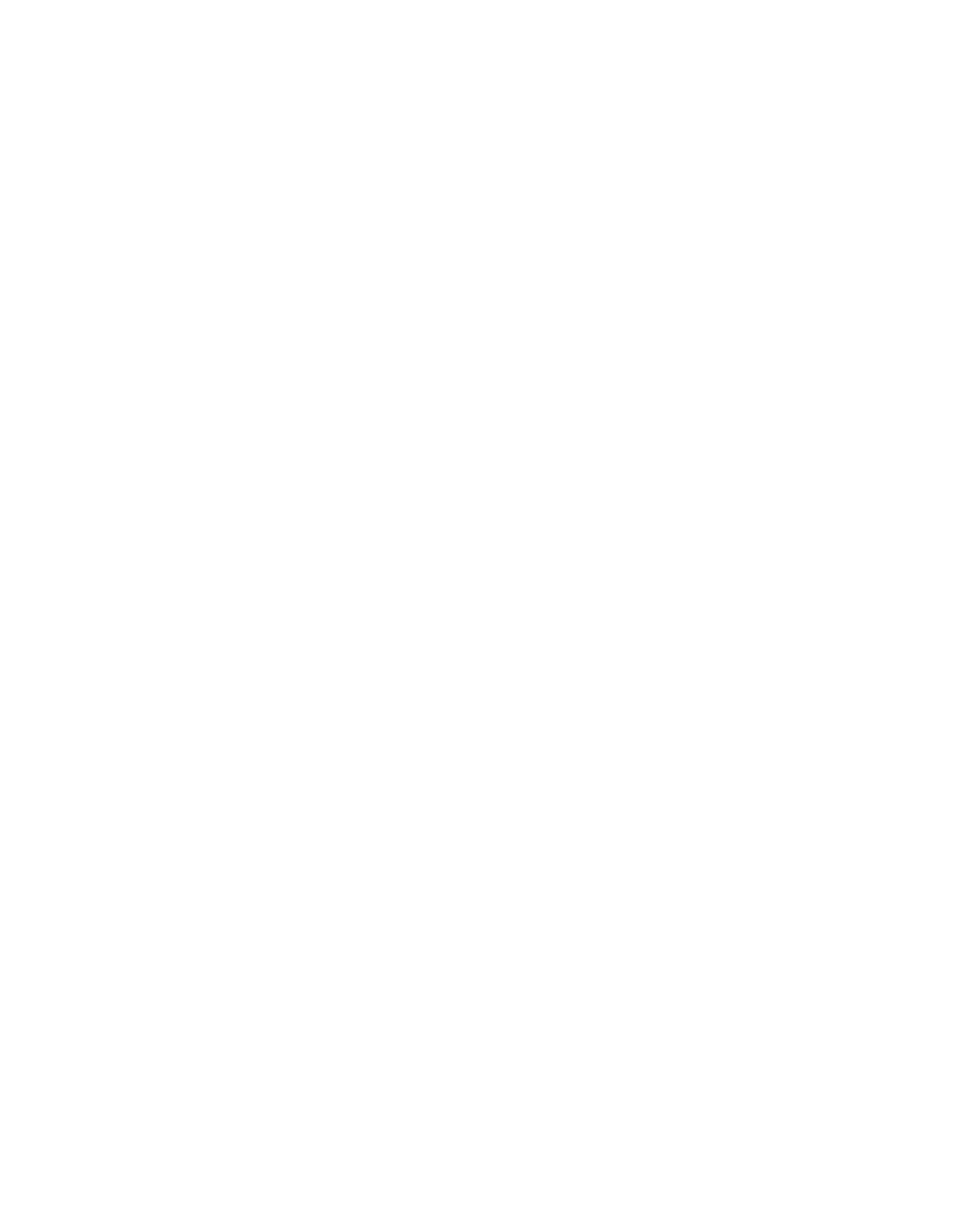## **The System SHYSTER-MYCIN**

Central to this thesis is the creation of a legal expert system which combines MYCIN with SHYSTER. This system was appropriately named SHYSTER-MYCIN. The system was produced in three different versions.

The first version was very basic, and was used to make a preliminary assessment of the appropriateness of coupling a rule-based and a case-based system to reason with sections and cases, respectively. The second version of the system had a greatly increased rule-base, and alterations were made to the reporting of results so that reasons for a conclusion, rather just the conclusion, would be reported. The third version of the system produced more concise reports, by limiting the conclusions that would be reported.

## **5.1 The origins of SHYSTER-MYCIN**

SHYSTER-MYCIN finds its origins in MYCIN and SHYSTER, two previous expert systems. MYCIN is a medical expert system, which was adapted for use in SHYSTER-MYCIN. Whilst SHYSTER was originally created as a legal expert system, and used without alteration.

The original MYCIN system is discussed in Section 4.1.1. In SHYSTER-MYCIN, the "certainty factor" used in MYCIN is not used.<sup>1</sup> The reason for this is the difficulty in scientifically establishing how certain a fact is in a legal domain. In medicine, the "certainty factor" can be established by calculating the error in measurement, or statistically measured certainties of test results. In the law the vast majority of conclusions cannot be established by scientific methods, and therefore a "certainty" cannot be attached to them. For example the speed of a motor vehicle can be established and a "certainty factor" given; however, how certain the conclusion is that the driver was driving at an excessive speed in all the circumstances<sup>2</sup> cannot be determined by way

 $1$ Or, more precisely, all the certainty factors are set at 1.

 ${}^{2}$ For example perhaps the driver was traveling faster than the posted speed limit, but was doing so because she was transporting to hospital a person who had just suffered a heart attack. Objectively she is "speeding" as she is traveling at a speed greater than the posted limit. Supposing that there is provision to be excused from a fine for speeding if the speeding was "necessary or not excessive in the circumstances", the case described in this note would fit the "necessary or not excessive in the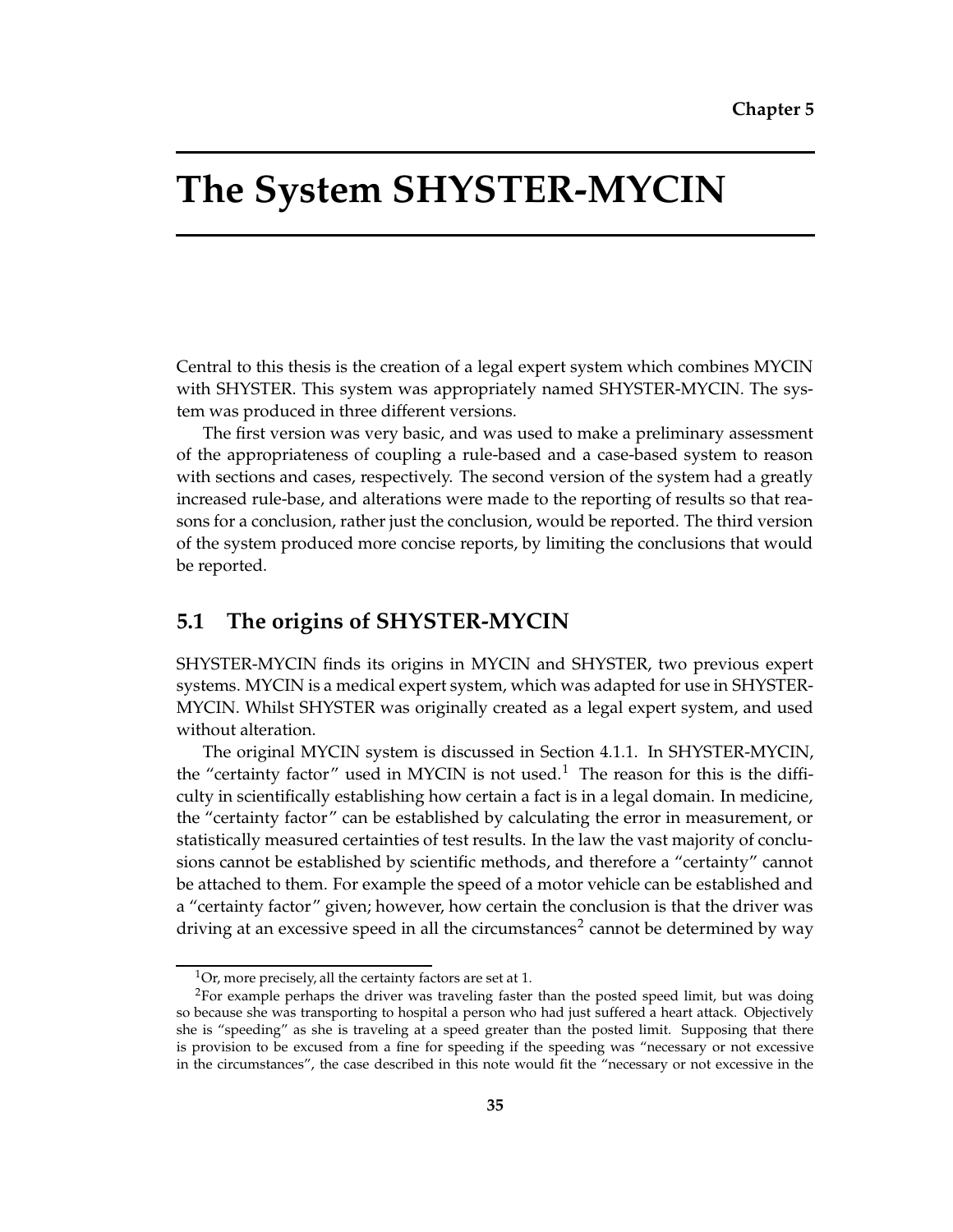of a formula.<sup>3</sup>

The SHYSTER part of SHYSTER-MYCIN has been left untouched, and is only called upon for questions relating to its knowledge on the definition of "authorization". In this way the SHYSTER part is like an expert that the MYCIN part calls upon when it cannot answer a question.

In SHYSTER-MYCIN, the MYCIN part is used to reason with the sections of an Act of Parliament only. The MYCIN part is not used to reason with so-called rules from decided cases. Similarly, SHYSTER does not reason with the sections of an Act — its domain is purely decided cases.

## **5.2 The intended use of SHYSTER-MYCIN**

SHYSTER-MYCIN is created as a tool for use by lawyers or para-legals. It is designed as a system that would fall into the bottom-right quadrant of the "Legal Grid" as described by Susskind [2001, page 9] and displayed in Figure 5.1.

That is, the system is designed to speed up internal processes of handling a matter. With an improved method of fact elicitation and classification, the system could be moved into the top-right quadrant, "online legal services". This improvement would require the system to "get the facts right" when questioning a lay-person.

## **5.3 The versions of SHYSTER-MYCIN**

I now describe the three versions of SHYSTER-MYCIN.

### **5.3.1 Version 1**

The first version of SHYSTER-MYCIN ("SM-v1") was created to provide a preliminary assessment of the approach that would be undertaken with the later versions of SHYSTER-MYCIN. That approach was: to provide the MYCIN based part with a rulebase drawn from sections of the *Copyright Act 1968*, and to have SHYSTER be able to be called upon when an "open textured" term<sup>4</sup> was encountered.

When an "open textured" term was encountered, the user was notified that it was a term that might be best answered by consulting the SHYSTER part. The user had

circumstances" test, as she was speeding in the hope of saving a persons life. The objective fact can be described with noting the margin of error in making the measurement of the car's speed. This can be expressed using a "certainty factor". The subjective fact is a unique, subjective weighting of a multitude of secondary facts. As the weighting of the secondary facts is also subjective, a "certainty factor" cannot be attributed to the primary subjective fact.

<sup>&</sup>lt;sup>3</sup>A statistician may claim that with a sufficient number of cases, a certainty factor could be established. Taking the example in the previous note, the number of "valid excuse" cases could be compared with the total number of speeding cases, resulting in a "certainty factor". This would give the probability that the accused *may* have a valid excuse. Importantly it says nothing about the actual validity of the excuse. Consequently a "certainty factor", so determined, is useless.

<sup>4</sup>Specifically for this system the term "authorization".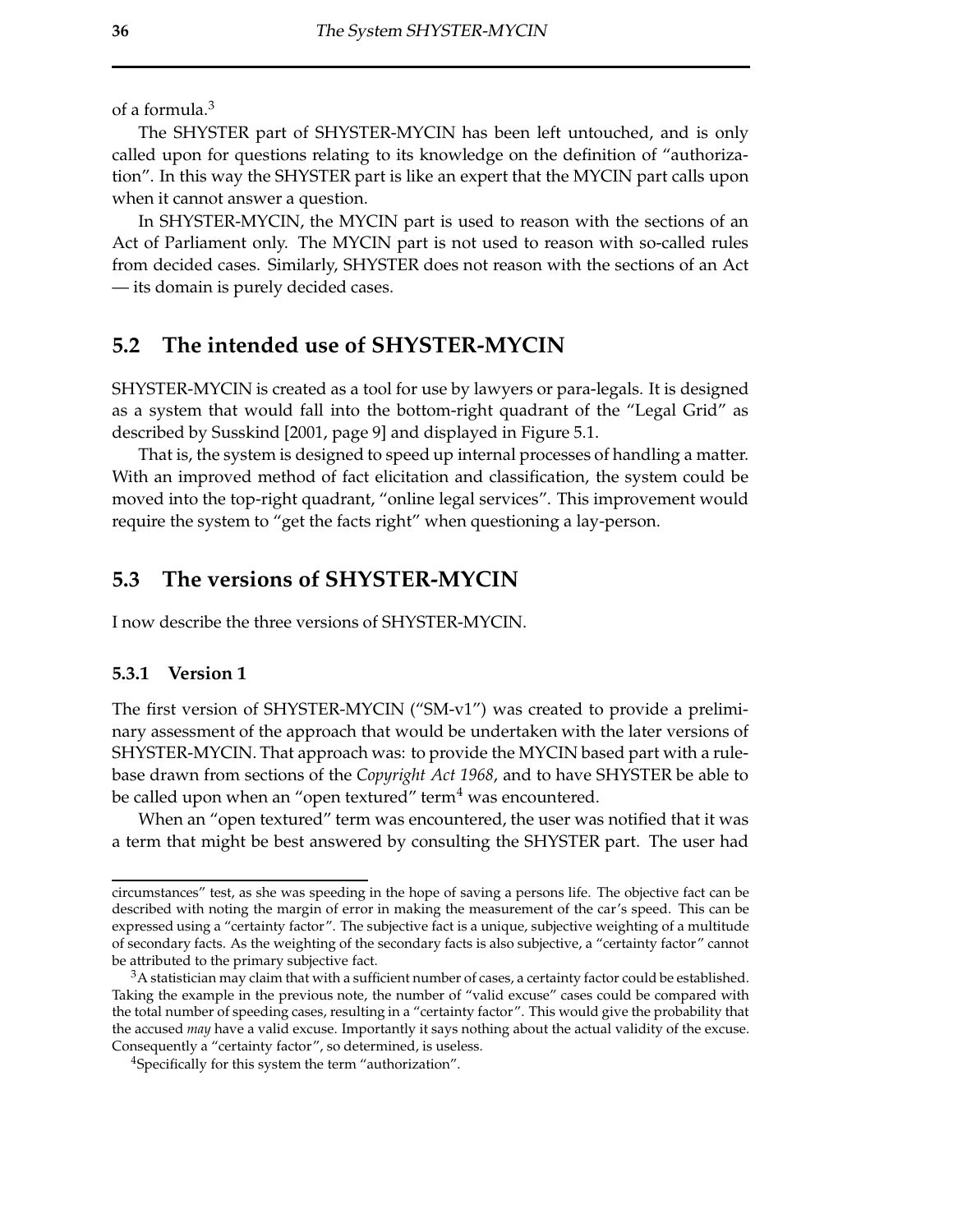

**Figure 5.1**: Susskind's "Legal Grid"

a choice at this stage to answer the question on their own knowledge, or to consult SHYSTER. If SHYSTER was consulted, the user answered SHYSTER's questions, and, at the end of the consultation, was given the likely result. The user then gave this answer to the MYCIN part. This allowed the user to "over-rule" the SHYSTER part if they so wished.

SM-v1 has a rule-base of 16 rules, it draws conclusions based on the values of 9 parameters. The rules are used to represent sub-sections 13(2), 36(1), and 101(1) of the *Copyright Act 1968*. These are the three provisions in which the term "authorization" is used. As stated in Section 2.3.3 this term, whilst used in the Act, remains undefined. Amendments were made in 2002 to the Act to include guidelines on defining the term. Additionally SHYSTER-MYCIN (in all its versions) operates upon the Act as it was before the statutory guidelines for defining "authorization" were introduced (as stated in Section 2.4).

The parameters for SM-v1 are the facts that are asked of the user or that are determined by applying rules to the facts obtained from the user. The parameters that SM-v1 uses are:

- 1. The name of the material
- 2. The type of the material
- 3. Whether the accused was the owner of the material
- 4. Whether the accused had a licence to use the material
- 5. Whether the accused had authorized someone else to use the material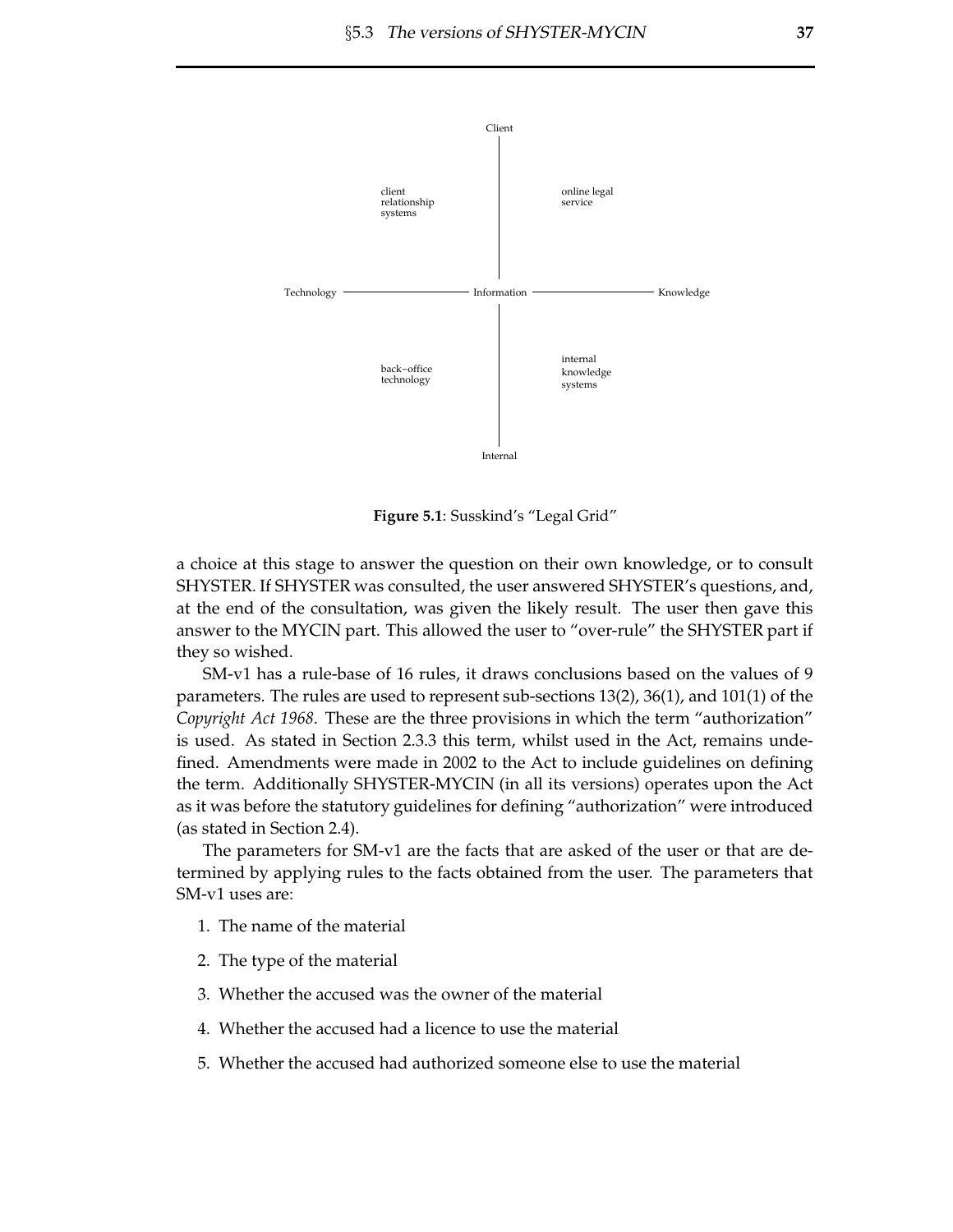- 6. If the use of the material occurred in Australia
- 7. Whether the accused had infringed the owner's rights under s13(2)
- 8. Whether the accused had infringed the owner's rights under s36(1)
- 9. Whether the accused had infringed the owner's rights under s101(1)

The last three parameters are the "goal" parameters. These are the facts that SM-v1 attempts to establish by applying the rules it knows to the facts asked of the user in relation to parameters 1–6.

Interactions with SM-v1 indicated that the approach proposed in this thesis would be valid, and worth continuing further. The MYCIN part of SM-v1 was able to work logically through the sections in the Act that were provided to it as rules. However, SM-v1 only "knew" of three sub-sections of the Act. This meant that the answers to questions asked by SM-v1 relied upon the user being familiar with the remainder of the Act. For example, the user had to make assessments on "ownership" of copyrights — something covered by other sections of the Act<sup>5</sup>. Also, that the copyright material was used by the accused, and that that use was the exercising of one of the exclusive rights<sup>6</sup> for that material, were facts assumed by the system.

In advancing from SM-v1, more sections of the Act had to be added to the system, and better reporting had to be implemented.

### **5.3.2 Version 2**

SM-v2 uses the same approach as SM-v1 in that the MYCIN part reasons with sections of the Act and the SHYSTER part reasons with decided cases. Version 2 differed from version 1 in three areas: the size of the rule-base, the debugging of the MYCIN part, and the reporting of conclusions.

The rule-base that the MYCIN part was working from was greatly expanded in version 2 as compared with version 1. The sections of the Act that the MYCIN part knew were increased, making the system more realistic. This meant that most of the terms or concepts encountered in sections 13(2), 36(1) and 101(1) were determined in surrounding sections. For example: to determine whether the accused was the owner of the copyright, rules representing s35(2) were added to explain that a person who authored a work owned the copyright. In this version the sections that the MYCIN part knows are:

- s13(2) the right to authorize acts
- s31 the acts the owner has an exclusive right to (for works)
- s35 determining the owner of a copyright (for works)
- s36 how copyright is infringed (for works)

<sup>5</sup>Sections 35 and 97–100 of the Act.

 $6$ Sections 31 and 85–88 of the Act.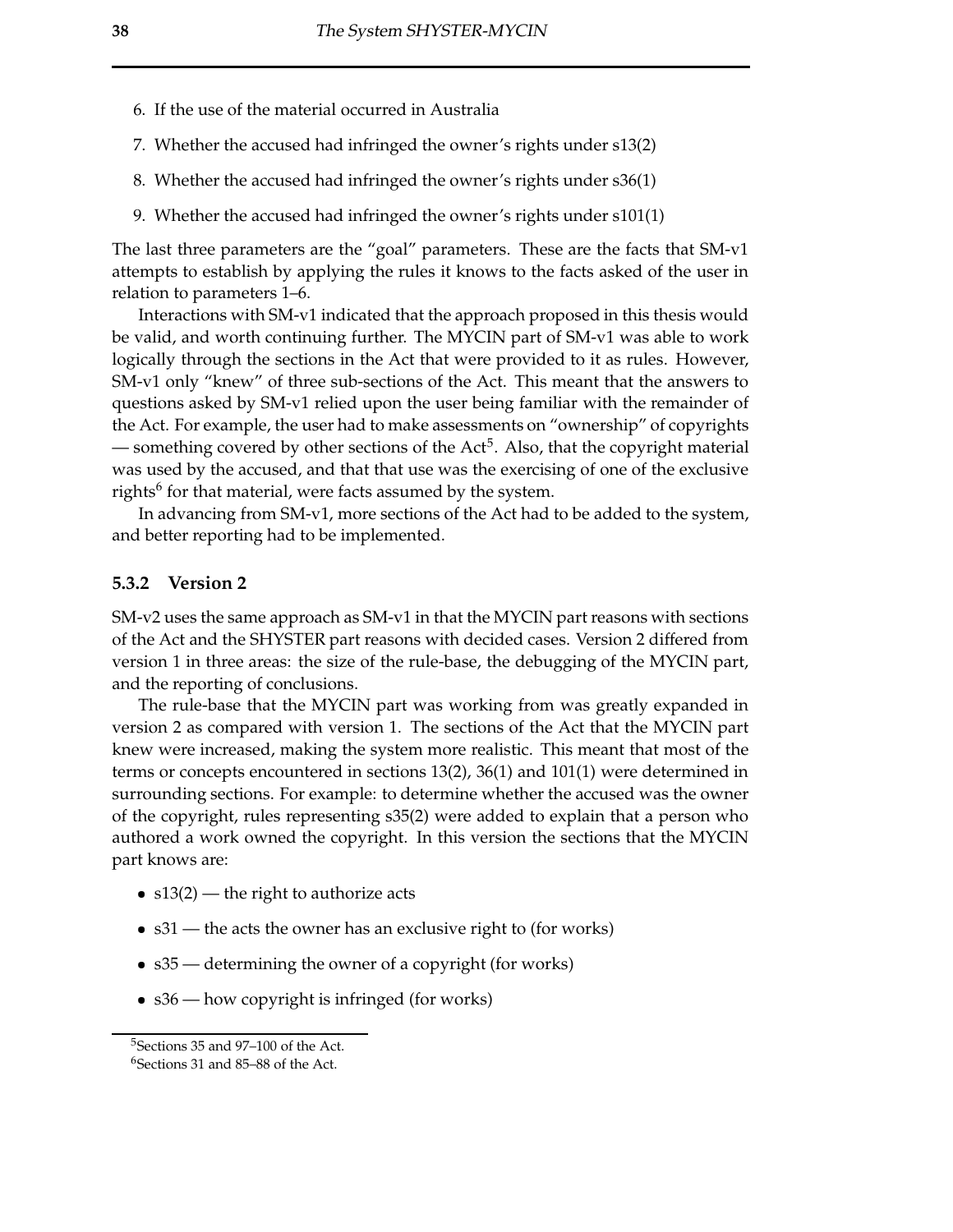- ss85–88 the acts the owner has an exclusive right to (for subject matter other than works)
- ss97–100 determining the owner of a copyright (for subject matter other than works)
- s101 how copyright is infringed (for subject matter other than works)

The rules that represent these sections of the Act total 273. Also, the number of parameters used by these rules increased from 9 to 56. The case-base used by the SHYSTER part was again left untouched.

In the process of expanding the rule-base and altering the reporting (discussed below), it became apparent that a method of viewing how the MYCIN part stepped through its rules would be useful. To achieve this, the MYCIN reasoner was altered so that when each question was asked, information about the rule currently under consideration was recorded in a file. This record was called a "stream of consciousness", as it detailed why the MYCIN part was asking each question — it provided information as to how the system arrived at its conclusions.

This record was useful in debugging the rule-base. The file provided a step-bystep record, which assisted in checking that the rules were entered in the way that they were meant to be entered, in order to accurately represent the sections of the Act. This record of the stream of consciousness was also the first attempt to improve the reporting. However it was immediately obvious that the record was far too long. All rules that came under considerations were recorded. This meant many non-firing rules were included in the file. Thus the bulk of the file contained no useful information.

The reporting of conclusions was improved in SM-v2 to make the MYCIN part fit with the generally accepted definition of a expert system. That is, an expert system should report on reasons for reaching conclusions, rather than simply return the conclusions.

Prior to altering the MYCIN part, the reporting was very limited. When a conclusion was reached, only the conclusion would be reported at the end of the consultation. Importantly, no reasons supporting the conclusion were reported.

The improvement to the reporting was made such that, when the reasoner was concluding a rule, the "report-why" function would be called upon. This function writes to a file the facts that were known, the rule that was applied to these facts, and the conclusion that was consequently made. The report is made using LAT<sub>E</sub>X tags, so that the report from the MYCIN part can be combined with the output from the SHYSTER part, to produce a more cohesive report. It is important to note that SM-v2 reported upon every conclusion drawn. This approach was slightly altered in SM-v3.

### **5.3.3 Version 3**

SM-v3 operated on the same rule-base that SM-v2 did, however, the reporting of conclusions was altered. The reporting done by the MYCIN part was restricted to only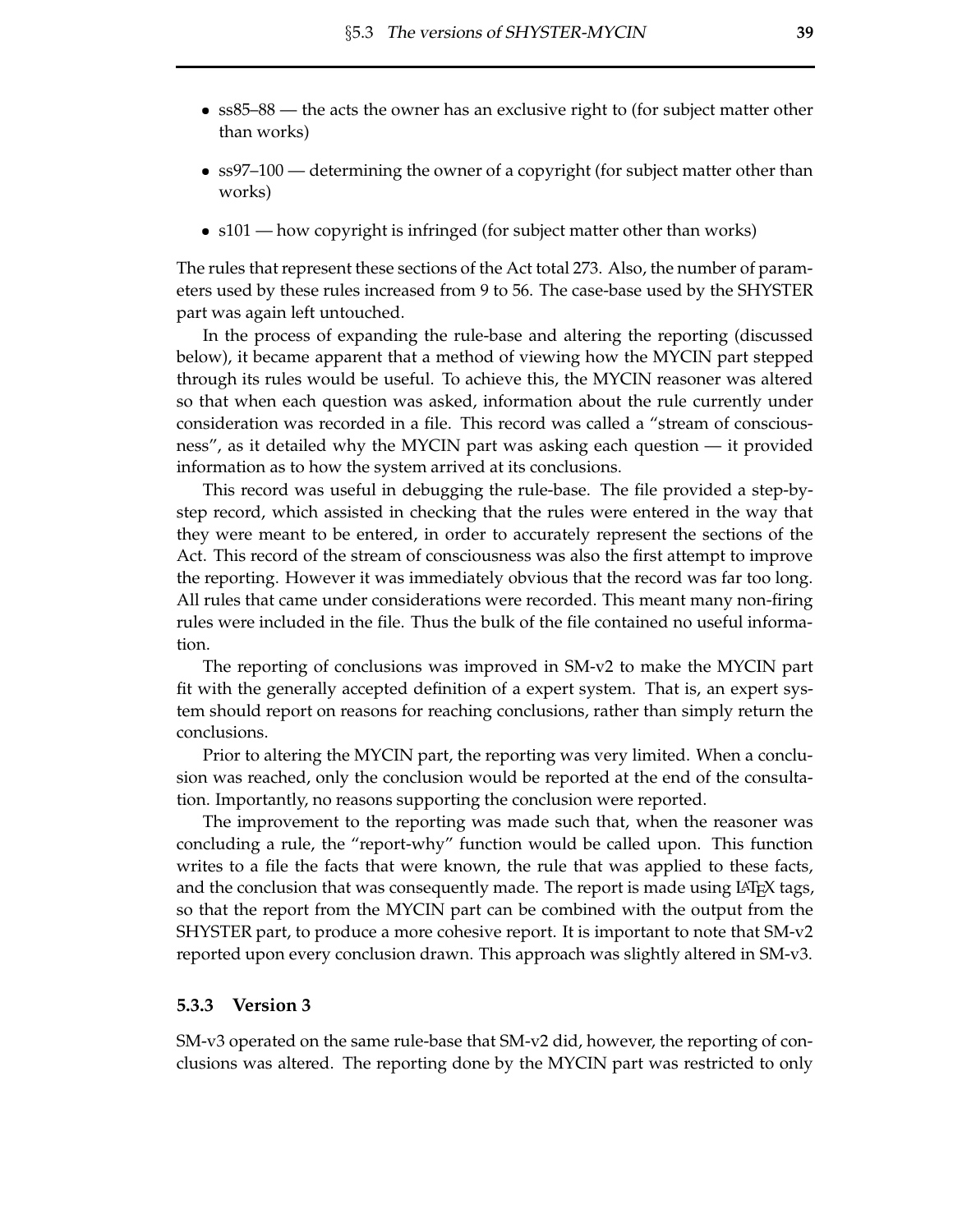reporting on conclusions that were made by relying on more than one fact. This was the only change made between versions 2 and 3.

## **5.4 An interaction with SHYSTER-MYCIN**

A sample interaction with SHYSTER-MYCIN can be viewed in Appendix A. The interaction is taken from when I used the system to obtain reports on questions raised in Question 3 of the testing pack (see Section B.3).

First, the system asks for the name of the accused. This is not required for the process of reasoning with the rules, but rather it is requested so that the questioning and reporting can be made to seem more natural. This means that questions such as "Did Quentin make a copy of the material in Australia?" can be asked.

The system then establishes what type of material the accused is said to have used. This instantly allows the system to ignore a large number of its rules based on the answer to this question. This is because about half the sections in the Act that SHYSTER-MYCIN uses are about works, and the other half about subject-matter other than works.

Questions about the direct use of the material are asked. The answers here are used in establishing whether the accused infringed the copyright. Questions about indirect use — use of the work by someone else are also asked. This, when combined with other answers, allows the system to establish whether the use of the work was authorized by the accused.

On the question of "authorization", the system indicates to the user that SHYS-TER can be called upon to answer this question. If the user knows the answer to the question based upon their own expertise, they are not required to consult SHYSTER. If, however, SHYSTER is consulted, the user is then asked a series of questions by SHYSTER. The user then tells the MYCIN part the result that SHYSTER advised them would be likely. The reporting by SHYSTER is made to a L<sup>AT</sup>EX file that is able to be input into the user's overall report. An example using SHYSTER is demonstrated in Section A.2.

At the end of the questioning, MYCIN reports a summary of the findings for each of the goals that it was directed to. The reasons for reaching these conclusions is recorded in a LATEX file in the reports directory for the user to include in their overall report.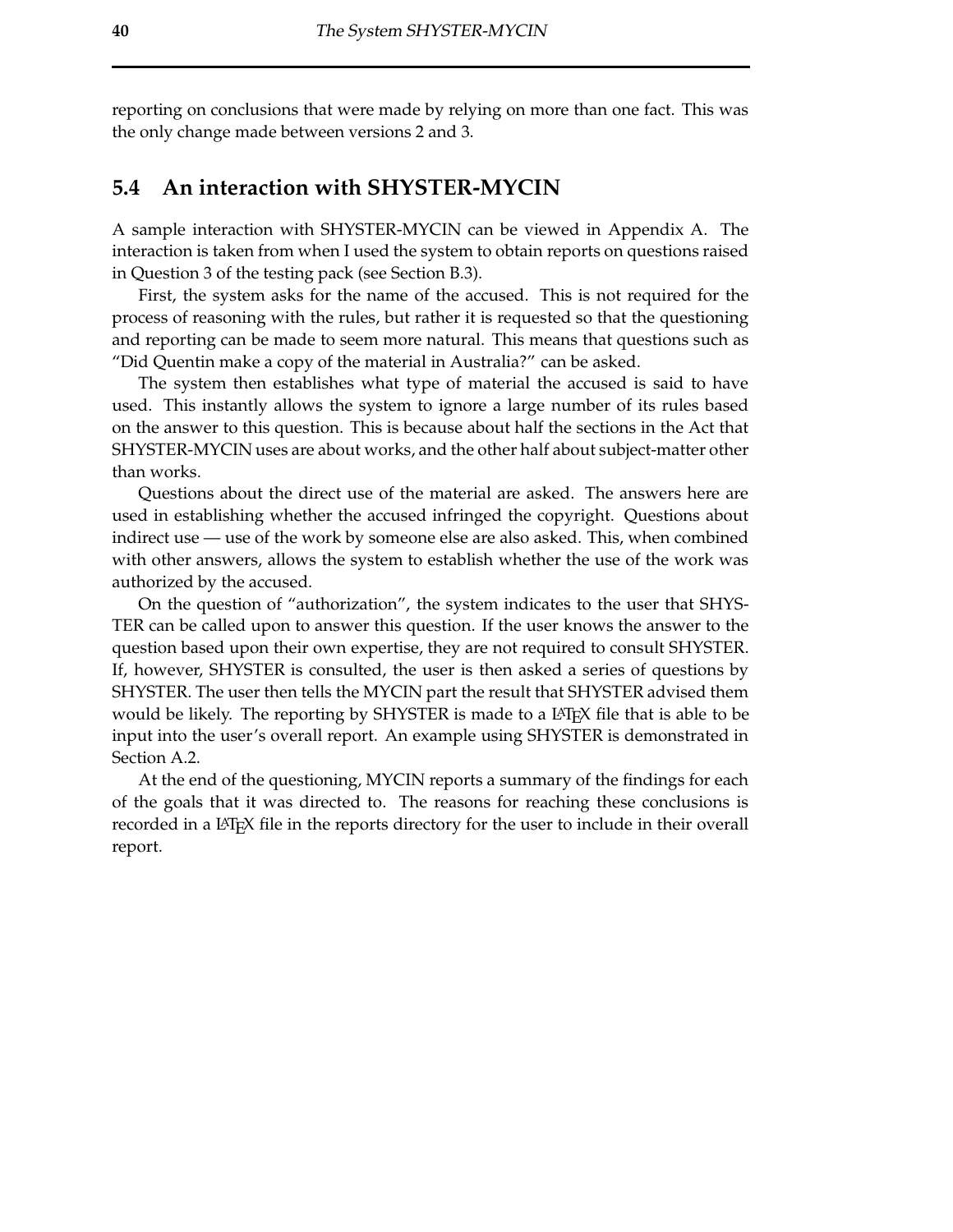## **Evaluating SHYSTER-MYCIN**

The evaluation of SHYSTER-MYCIN was done with a focus upon the reporting by the MYCIN-part. The first two areas of testing are solely focused upon evaluating the alterations made to the reporting done by the MYCIN-part. The third area of testing evaluates how the system works overall. That is, whether the hybrid system created by joining SHYSTER and a MYCIN-based reasoner provides good answers.

## **6.1 Testing Methodology**

To determine the appropriateness of the approach taken in SHYSTER-MYCIN, the reporting that it makes is assessed. To do this I compare the system's report with reports made by legal experts. The test group consisted of three legal experts: a graduate of the University of New South Wales Law School currently attending the College of Law, a practising solicitor with five years experience and one with 30 years experience.

The test group was given a series of short questions to answer (see Appendix B). The group was instructed to answer these questions using a short version of the *Copyright Act* (see Appendix C) and case summaries (see Appendix D). The version of the Act was the same set of sections that SHYSTER-MYCIN knew of (except for a few preliminary sections, ss1-10). The case summaries were a human readable form of the summaries from which SHYSTER would operate in the area of "authorization". The case summaries provided the test group with: the name of the case, the facts of the case (limited to the eight facts in the fact vector), and some commentary on the case. The test group answered the questions, each person decided to use point-form to write their answers. The answers can be viewed in Appendix E.

SHYSTER-MYCIN was used to answer the same set of questions that the test group answered. I operated SHYSTER-MYCIN, answering its questions, using the factual scenarios (in Appendix B) and s10 of the Act (the definitions section). Both versions 2 and 3 were used to answer the questions from the test pack. The selected reports generated by SHYSTER-MYCIN to answer these questions can be viewed in Appendix F.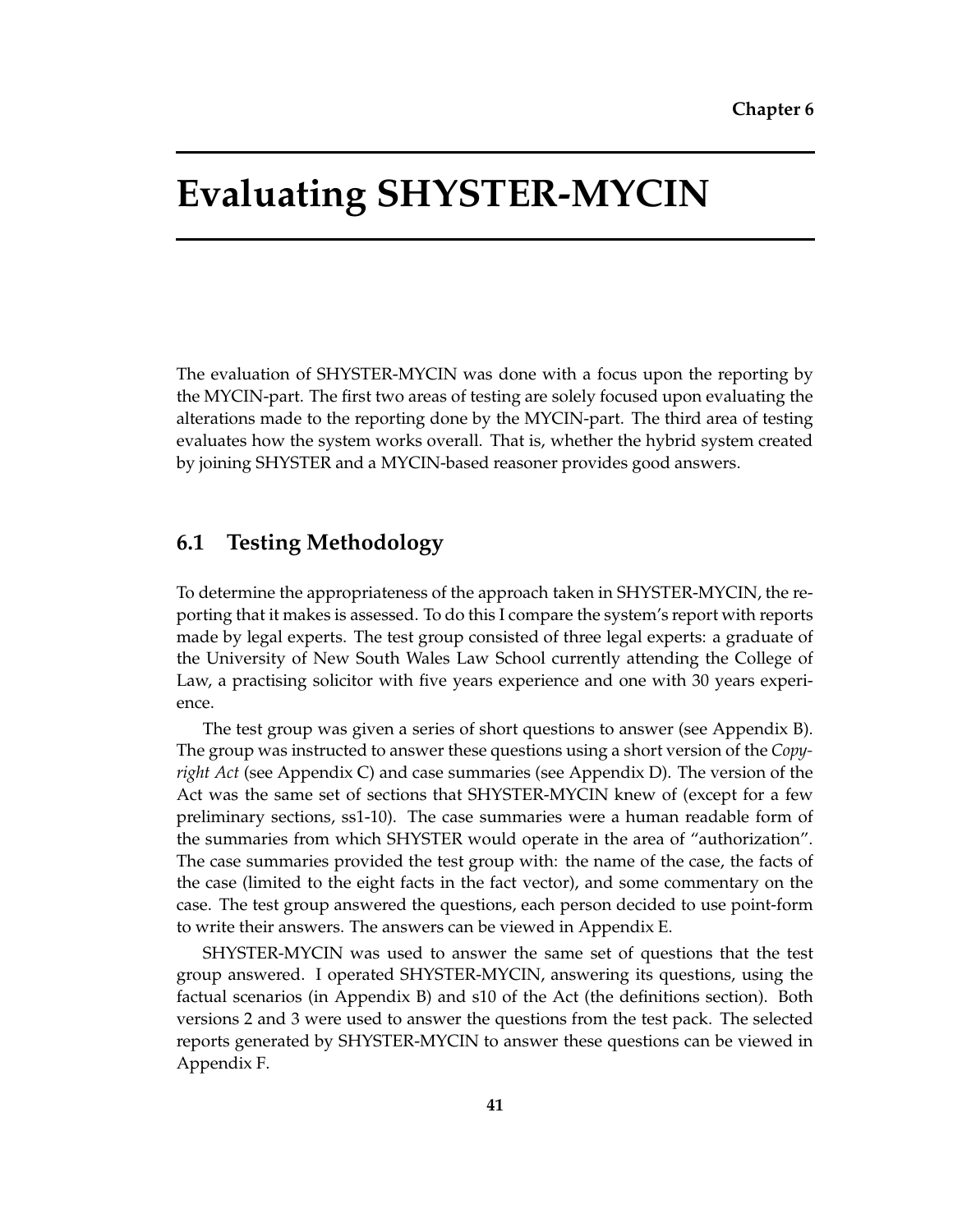## **6.2 The aims of the testing**

The over-arching aim of the testing was of course to determine if the approach taken in creating SHYSTER-MYCIN was appropriate. That is, should the domain of rulebased reasoning be purely the Acts of Parliament and that cases should be reasoned with other methods of reasoning, in this instance, an analogical case-based reasoner?

To assess the appropriateness of the approach taken in SHYSTER-MYCIN three areas of testing were determined. The report generated by SHYSTER-MYCIN was to be tested on: validity, conciseness and "correctness".

### **6.2.1 Testing the Validity**

The validity of the report is established by seeing if the report references the "right" sections of the Act. The report for each answer to the testing questions was checked to see on which sections of the Act conclusions were made. If a section of the Act was referenced in the consequence-part of a conclusion, then that section was said to be referenced for the purposes of this test. Conversely, if a section of the Act was referenced in the description of the facts that the conclusion was based upon, then this was not sufficient for the section to be considered "referenced".

The sections that the test group referenced were also recorded. Again, only those sections that were mentioned in the process of stating a consequence were counted as being "referenced". On occasion the section that a member of the test group was referring to had to be inferred, as they would quote words from a section yet not reference it explicitly. The answers given by the test group, as displayed in Appendix E, have been amended to explicitly state the sections of the Act that they were implicitly referring to.

Irecorded the sections referenced in each report in a series of tables (see Tables G.1– G.7 in Appendix G). Multiple references to sections were only recorded once. That is the test is to see which sections are referenced, not how many times they are referenced.

Thus a report by the system may either be classified as valid or not. There is no concept of one report being "more valid" than another. The system would pass this test if it referenced the same sections that the test group referenced.

#### **6.2.2 Testing the Conciseness**

The conciseness of the report is determined by the number of conclusions that are reported. The number of conclusions reported was easily determinable when checking the number that SHYSTER-MYCIN reported. When SHYSTER-MYCIN reports, each conclusion is made a separate sub-section in the LAT<sub>E</sub>X file. The total number of these conclusions made by the MYCIN-part were recorded for each report for each question.

The number of conclusions that the test group made for each answer was also recorded. The answers provided by the test group were in point-form which made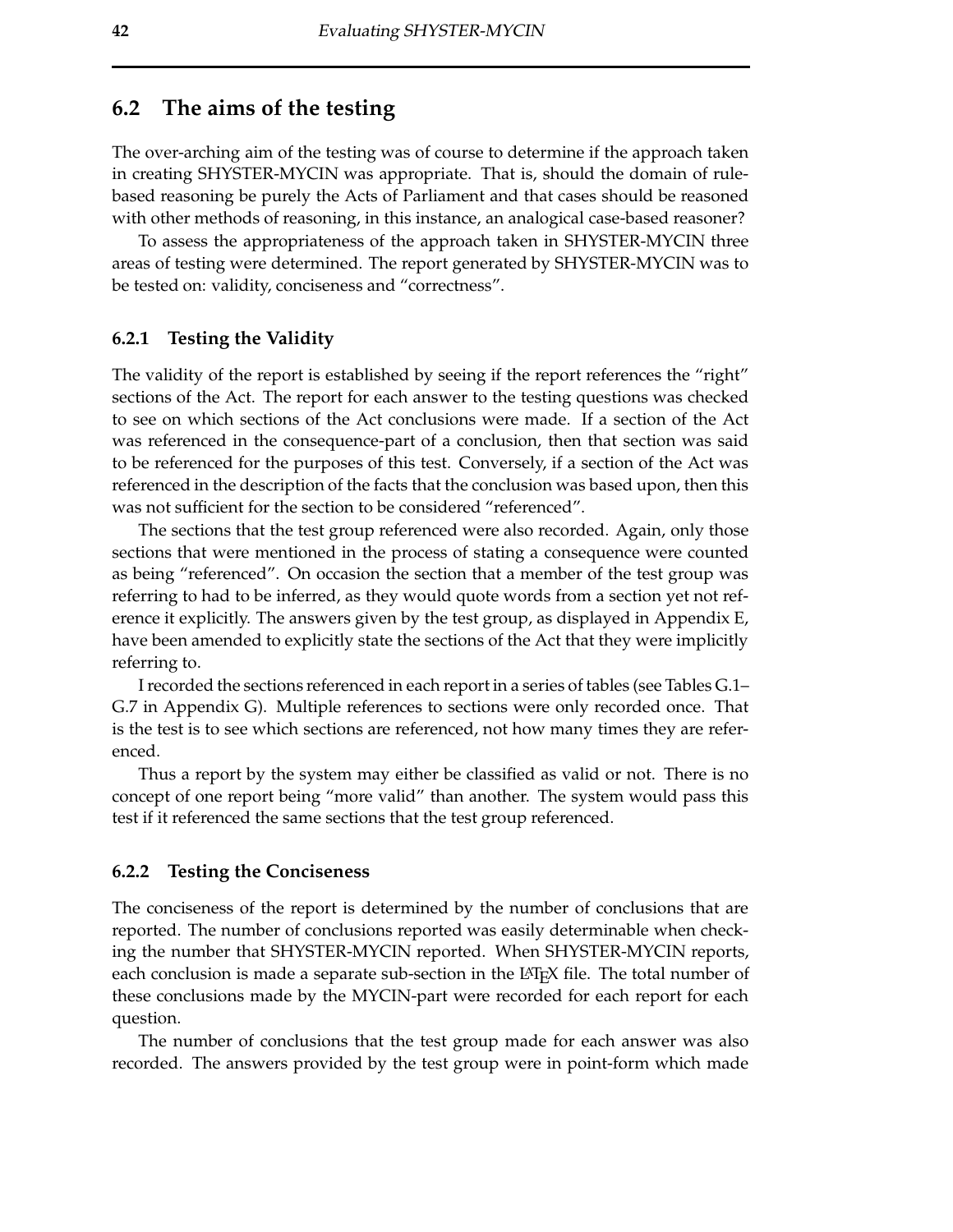counting the number of conclusions easier. However, some points were simply quotes from the Act, and so were not counted as conclusions.

By counting the number of conclusions, it is hoped that a comparison can be made between the length of the reports given by the test group and by SHYSTER-MYCIN. A direct comparison of the length of the reports (that is, how many lines or words they are) would not be appropriate, as it is the conciseness of the report rather than the conciseness of the expression of concepts within the report. The reports are therefore assessed on the number of conclusions that they make, ignoring how concisely each conclusion is made.

"Conciseness" is thus a comparative measure. Additionally, one report can be said to be better than another by being more concise. However, conciseness should not come at the expense of validity. The reporting made by the system can be said to be improved if version 3 of the system produces more concise reports.

#### **6.2.3 Testing the "Correctness"**

The "correctness" of the report is assessed by seeing if the "right" result is returned as an answer to the question raised by the factual scenario. The "right" result is not a scientifically observable fact — in the legal domain, several answers may be logically correct. That is the answer is a logical conclusion that results from the application of Acts of Parliament and the Common Law to the facts of the present case (see Section 2.2). Therefore, to assess the "correctness" of the results reported by SHYSTER-MYCIN, there must be some method of determining the "right" result for each question.

To this end, the results given by the test group were taken to be representative of the "right" result. As there were three members of the test group, the "right" result would be the result returned by a majority of the group. In this way the test group was akin to a panel of three judges hearing a case. Whilst this does not provide a good statistical basis upon which to project what the legal communities results on average would be to the questions, it does provide the view of more decision-makers than most cases receive<sup>1</sup>. It is therefore assumed that the results of the test group are indicative of a good answer and, when taking the majority view, a "right" answer.

So a "correct" system will provide answers that are the same as the majority of the legal experts in the test group.

<sup>&</sup>lt;sup>1</sup>Most cases are heard by a single judge or decision-maker [McMillan 2002, page 19].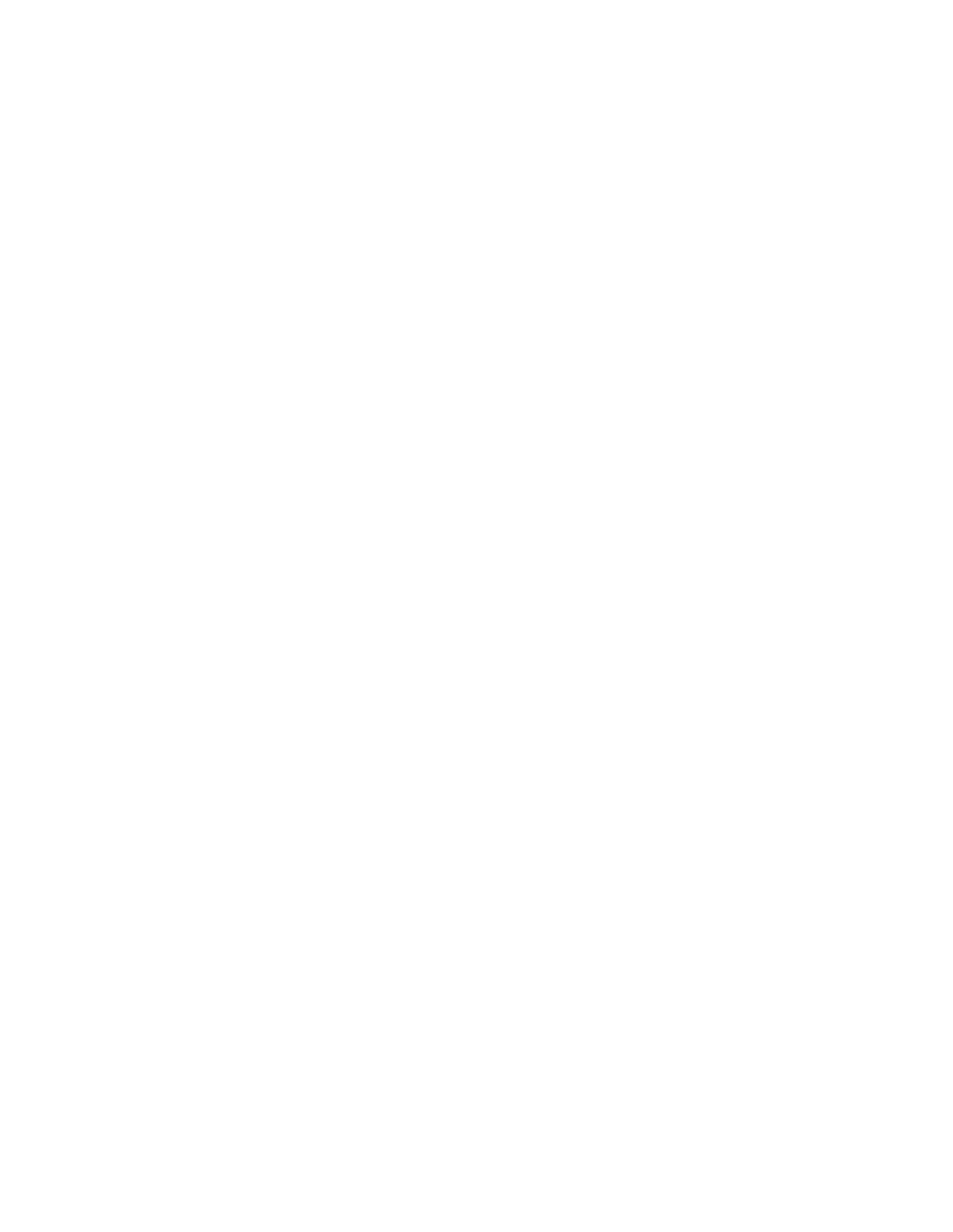## **The Results**

This chapter details the results of the testing carried out on SHYSTER-MYCIN as described in Chapter 6. First how SHYSTER-MYCIN faired against the three areas of interest is detailed. The second part of this chapter discusses the conclusions that may be made, in light of these results, about the alterations to the MYCIN part and the model of legal reasoning upon which the hybrid system was based.

## **7.1 The Performance of SHYSTER-MYCIN**

I now discuss the performance of SHYSTER-MYCIN. Both versions 2 and 3 are assessed in relation to the test areas: validity and conciseness. The system is assessed on the third test area of correctness. This is because versions 2 and 3 provide the same results; they differ in reporting how they reached those results.

### **7.1.1 The Validity**

Both SM-v2 and SM-v3 provided "valid" reports,<sup>1</sup> as defined in Section 6.2.1. Both versions referred to the same sections that the test group did. However both versions referred to more sections than the test group saw necessary to refer to. SM-v2 would refer to every section that it knew about. These were:

- $\bullet$  s13(2)
- $s31(1)(a)$
- $s31(1)(b)$
- $\bullet$  s35(2)
- $s36(1)$
- � ss85–88

<sup>&</sup>lt;sup>1</sup>Based upon the sections that they knew. Notably in response to questions one and two, the test group referred to s10 of the the Act, the definitions section. SHYSTER-MYCIN was not "aware" of s10, as no rules relating to that section were in its rule-base.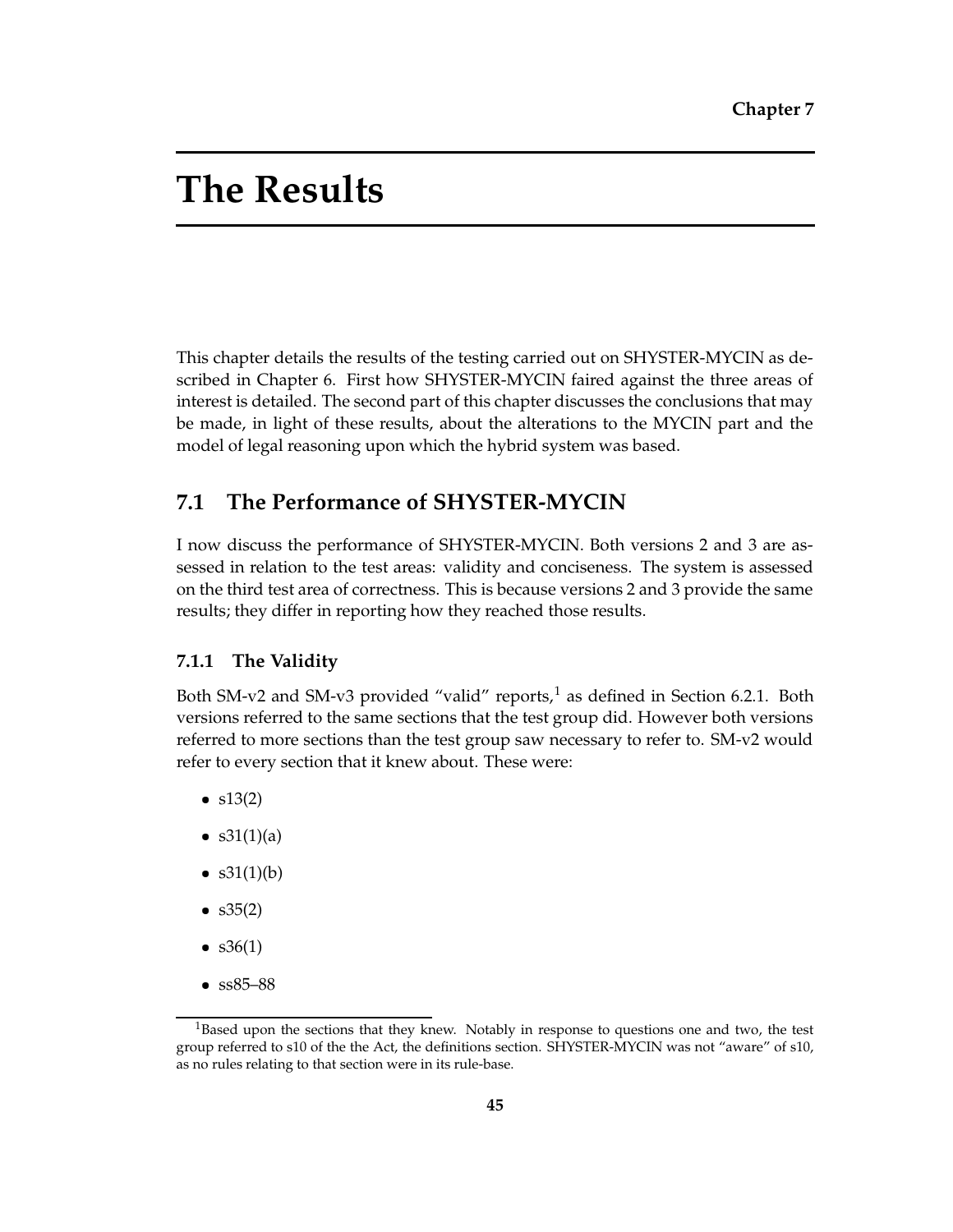- � ss97–100
- $s101(1)$

This would always ensure that SM-v2 referenced the correct sections, by taking a lazy or verbose approach. SM-v3 on the other hand would make more precise references to the Act. By limiting the reporting of SM-v3 to conclusions made on more than one fact, SM-v3 would reference the sections that the test group would reference and usually only 2–3 extra sections. SM-v2 would make approximately 11 excess references, as compared with the test group.

In response to question four<sup>2</sup>, SM-v3 did not reference the same sections as person 3 did. However, when comparing the report of SM-v3 with the majority of the references, the report is valid. Person 3 referenced ss85 and 97 as shown in Table G.5. The reason for SM-v3 not referencing these sections is that in this question there was a difference of opinion about whether the material was a musical work. Persons 1 and 2 believed the musical performance to be a musical work. When I used both versions of SHYSTER-MYCIN, I entered details based upon the live performance being a musical work. Person 3 stated that the recording of the performance was a sound recording. This conflict over the facts could have been resolved by the inclusion of s22 of the Act in both the test pack materials and the rules in SHYSTER-MYCIN. Section 22 would have allowed both myself (by operation of the system) and the test group to decide with certainty that the performance was not in fact a musical work, as it had not been reduced to material form. If I had classified the facts in the same way person 3 had, then both SM-v2 and SM-v3 would have referenced the same sections that person 3 did.

### **7.1.2 The Conciseness**

An initial comparison of the length of the answers given by the test group and those given by SHYSTER-MYCIN gives the impression that SHYSTER-MYCIN is very verbose in either versions 2 or 3. However, as detailed in Section 6.2.2, the test for conciseness would be based upon the number of conclusions reported, rather than the conciseness of the conclusions themselves.

Even when the conciseness of a report is assessed in this way, both versions are still more verbose than the test group. However, there is a definite, significant improvement that version 3 has over version 2. The number of conclusions reported on by SM-v2, SM-v3 and the average number reported by the test group can be seen in Figure 7.1 for each of the questions posed in the testing.

On average, SM-v3 reported only 24% of the conclusions that SM-v2 reported. Just on this comparison, version 3 seems to have an advantage over version 2. According to SM-v3, most of the conclusions (approximately 3/4 of them) are uninteresting. The criterion that SM-v3 uses to eliminate the uninteresting conclusions is to not report the conclusions made by applying a rule to a solitary fact (see Section 5.3.3). This criterion

<sup>&</sup>lt;sup>2</sup>See Section B.4.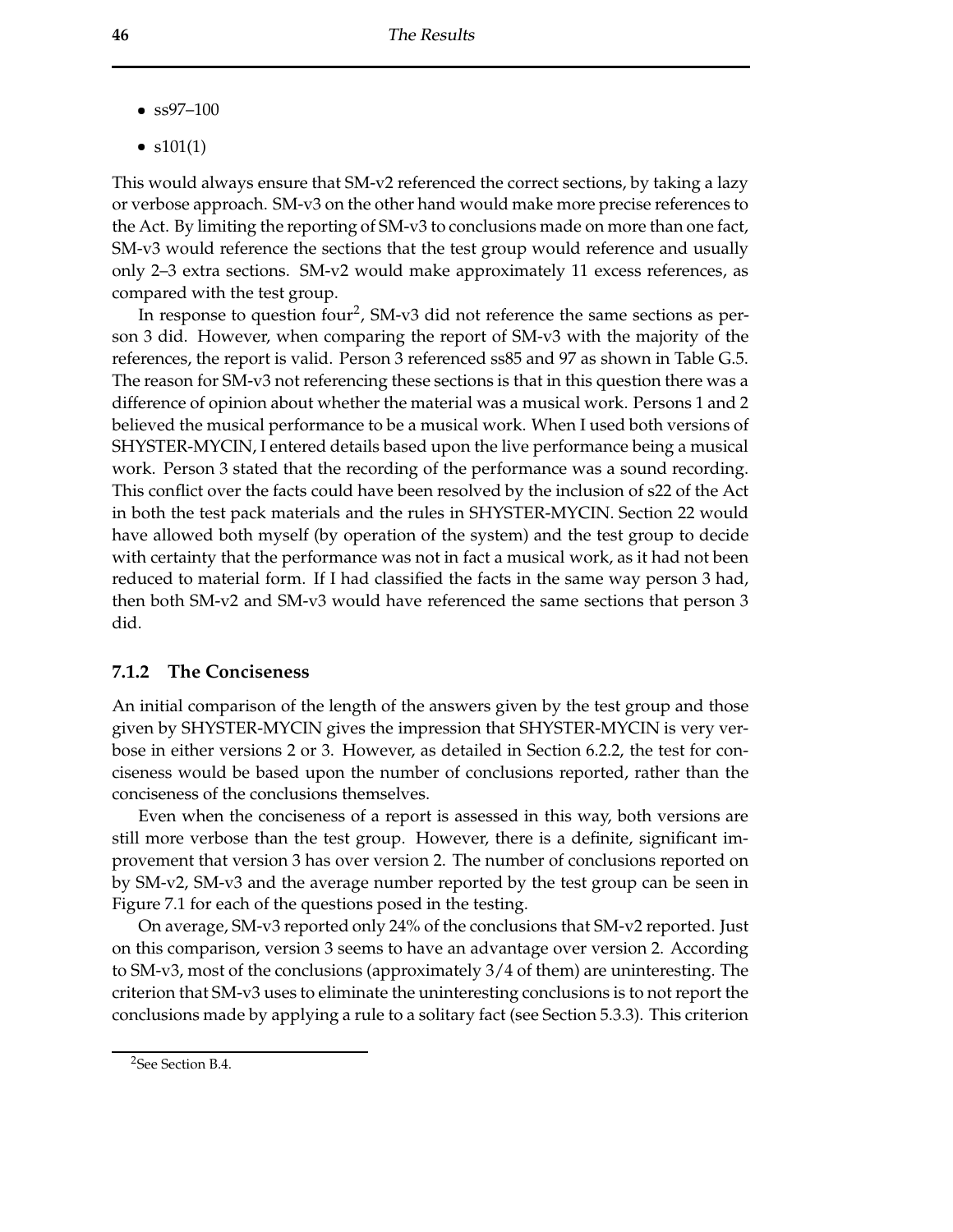

Figure 7.1: The Number of Conclusions Reported for each Question

is based upon the idea that conclusions based on a single fact are simply one-to-one mappings between one fact and another and do not give the user any real information. At best the information that the user provided is regurgitated to them with a slightly different wording. Conversely, a fact (conclusion) is interesting if it is arrived at by combining several facts.

When comparing SM-v3 with the test group, it can be seen that SM-v3 does compare much better than SM-v2, yet there is still room for improvement. On average the test group reported 12% of the conclusions that SM-v2 did, or about half as many as SM-v3 did. In answering Question 2, SM-v3 and the test group were fairly equal in the number of conclusions reported. SM-v3 reported on 6 conclusions, with the test group averaging just under 5. The greatest difference was observed in answers to Question 5: SM-v3 reported on 5 conclusions, each member of the test group reported on only one. It is guessed that by the time of Question 5, the test group decided to rely heavily upon their earlier answers and, as a consequence, only had a single conclusion each to report.

#### **The Correctness** 7.1.3

SM-v2 and SM-v3 operate on the same rule base and use the same methods for accessing and concluding rules. Their difference is only in the reporting. Therefore, because the rules that they use and their use of them is the same, they will always return the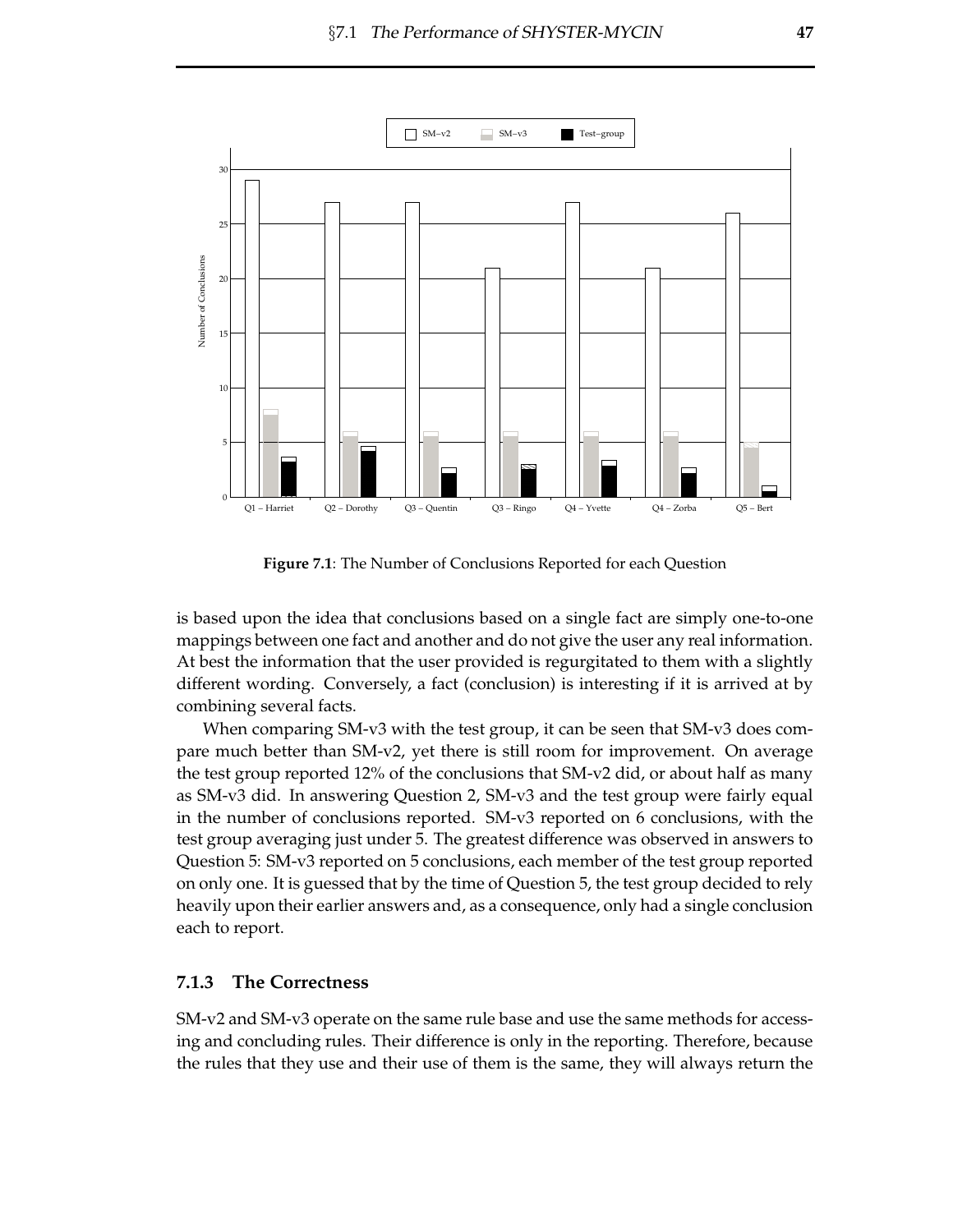same result for the same set of answers to their questions. This means that when assessing the correctness of the system, the system generally (versions 2 and 3) will be referred to.

The test group agreed on the result for each question except for two questions. In response to question two<sup>3</sup>, persons 1 and 2 reported a result that the accused had not infringed; person 3 reported that she had. $4$  There was a 2:1 decision that the accused did not infringe.

In response to question four<sup>5</sup>, persons 1 and 2 classified the musical performance as a musical work, person 3 did not. Person 3 classified the recording of the performance as a sound recording.<sup>6</sup> This difference in fact classification meant that the results would be different. If s22 had been provided, this difference of opinion on the facts could have been resolved. However, without s22, the correct answer to the question would again be a majority holding. That is a 2:1 decision that the first accused did infringe.

The system agrees with the experts for each answer to the questions. When opinion is divided amongst the experts, the system agrees with the majority view. When slightly different facts (as classified by the minority review) are entered, the result given by the minority is returned. I can therefore say that the system provides correct answers (as defined in Section 6.2.3). However, the facts must be classified "correctly". How this is done raises many questions (see Section 8.3, and is beyond the scope of this thesis).

These results prove that both SHYSTER-MYCIN and each of its component parts provide correct answers. The reports on questions of "authorization" further support the claims of the correctness of SHYSTER made by Popple [1996, pages 173–190, 246– 7].

## **7.2 The Consequences of the Results**

The performance of the system against the three criteria as reported above permits two broad conclusions to be made. The first is that the reporting by the MYCIN part is an improvement, both as compared with the original version of MYCIN and between SM-v3 and SM-v2. The second conclusion is that the model of legal reasoning

<sup>&</sup>lt;sup>3</sup>See Section B.2.

<sup>4</sup>The conflict of opinion here can be based upon a differing classification of facts. The opinion of person 3 indicates that perhaps the facts described in the question were not precise enough. The facts do not explicitly state that the alleged infringing material was not an exact copy of Emma's work. Persons 1 and 2 read the facts to be that the stories were similar, but not exact copies. Person 3 read the same facts to be that Dorothy's story was an exact copy of Emma's story.

<sup>5</sup>See Section B.4.

<sup>6</sup>Persons 1 and 2 stated that "musical work" was not defined in the Act, and relied upon a natural or everyday meaning of the phrase. Section 22 of the Act states that something must be "reduced to a material form" before it becomes a work. This would mean that persons 1 and 2 were in error (as the musical performance was not reduced to a material form) in reality — but because they were not provided with the section they were not. Person 3 classified the facts correctly, in reality; but again, in the tests, s22 was not provided. As s22 was not provided, both classifications could be valid.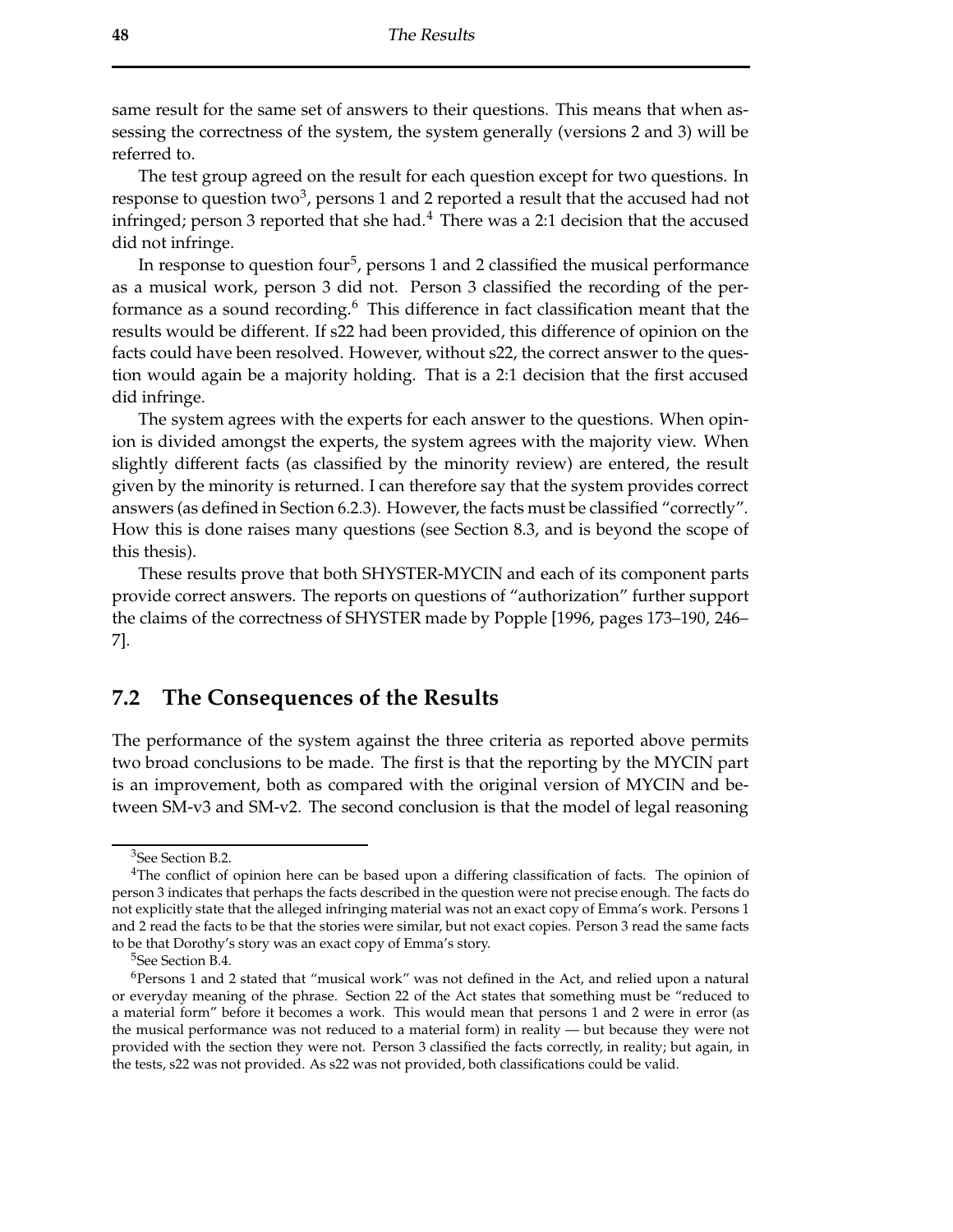is appropriate.

### **7.2.1 The reporting by the MYCIN-part**

The results reported above indicate that the reporting now done by SHYSTER-MYCIN is an improvement over the reporting that was done by MYCIN. The original MYCIN system reported only conclusions. Both versions 2 and 3 report the conclusions and the reasons for reaching those conclusions. This is an improvement, as the MYCIN part of the system now explains its reasoning, and thus is able to meet that criteria of being an expert system.

This improved reporting can also be seen to improve from version 2 to version 3. Version 3 produces a dramatically more concise report. Version 3 achieves this without losing the validity that version 2 has.

### **7.2.2 The Model of Legal Reasoning**

The results discussed in Section 7.1.3 indicate that the system provides "correct" answers. The fact that the answers provided by the system agree with those given by the experts suggests that the approach taken in constructing the system is appropriate. That is, the representing of knowledge about a statute in rules, and the representing of cases in a case-base is appropriate.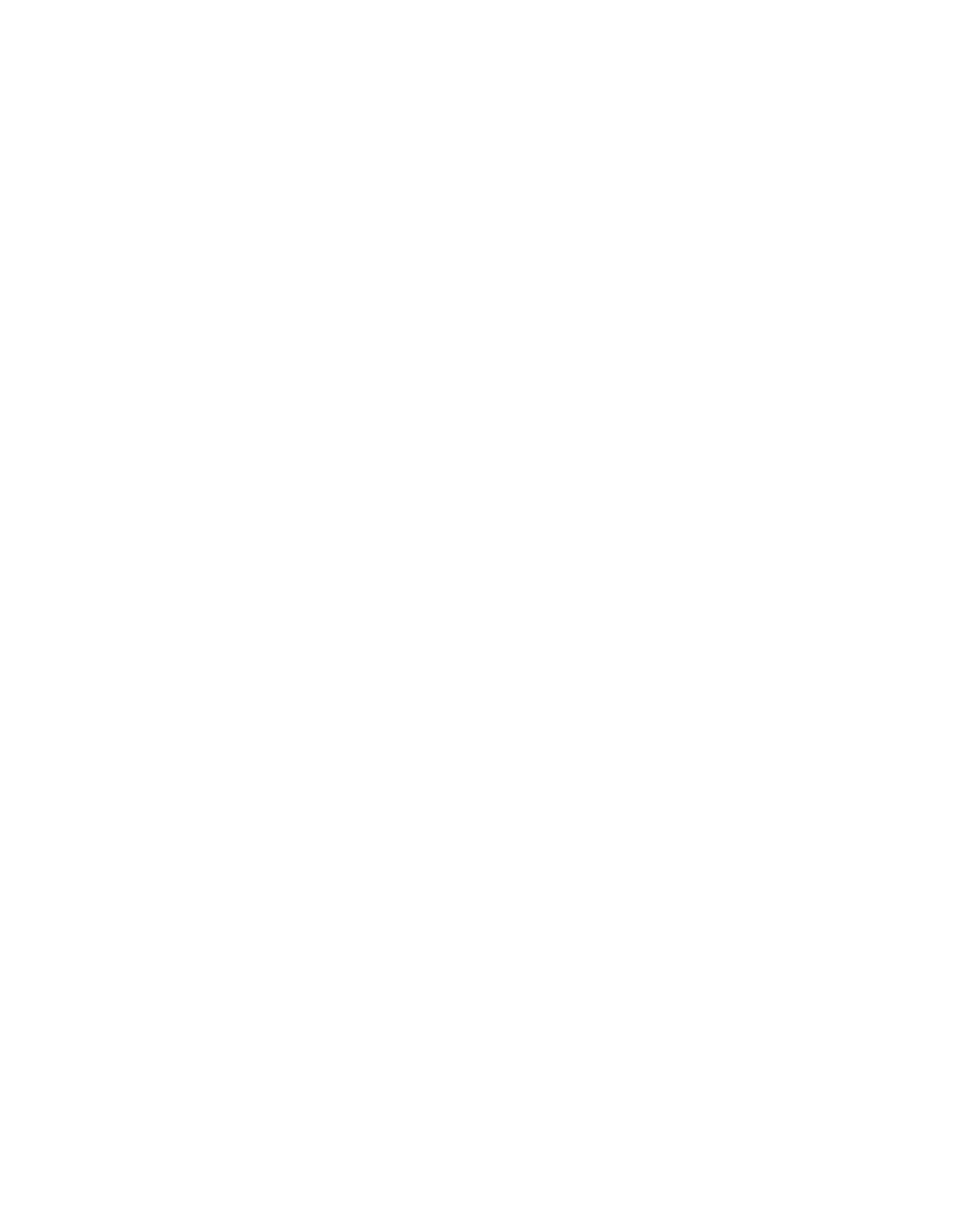## **Conclusion**

I now conclude this thesis by: providing an overview of the construction and testing of SHYSTER-MYCIN, stating the implications of the results of the testing, and finally by identifying areas of future research.

## **8.1 The construction and testing of SHYSTER-MYCIN**

SHYSTER-MYCIN is the combination of a rule-based reasoner and a case-based reasoner. The creation of this system was chiefly focused upon the MYCIN, orrule-based, part of the system. The SHYSTER part was only called upon from within MYCIN when it was needed.

In creating the MYCIN part, two major tasks were completed. First, a rule base was created to reflect the relevant provisions of the *Copyright Act 1968*. This rule base eventually consisted of some 273 rules. Second, the reporting made by MYCIN was altered to report not just conclusions, but also reasons for those conclusions. To this end some of the existing LISP functions in MYCIN were altered, others were added.

The system was created in three versions. The first as an elementary test to see if the remainder of the development was feasible. The second version contained the large rule base and improved reporting procedures. This reporting was further improved in the third version of the system. The reporting was improved in its conciseness by limiting conclusions reported to those made relying on more than one fact. The third version goes close to providing reports similar to the legal experts in terms of validity, conciseness and correctness.

The system was tested by way of comparison with reports made by a group of three legal experts. The results of these tests show that the system produces valid and correct reports, although the conciseness of the reports could be further improved. However, there is a trend from version two to version three that the conciseness is improving.

## **8.2 Implications of the results**

The results of testing SHYSTER-MYCIN show that the approach taken in constructing the system is appropriate. That is, it is appropriate to use rule-based reasoning when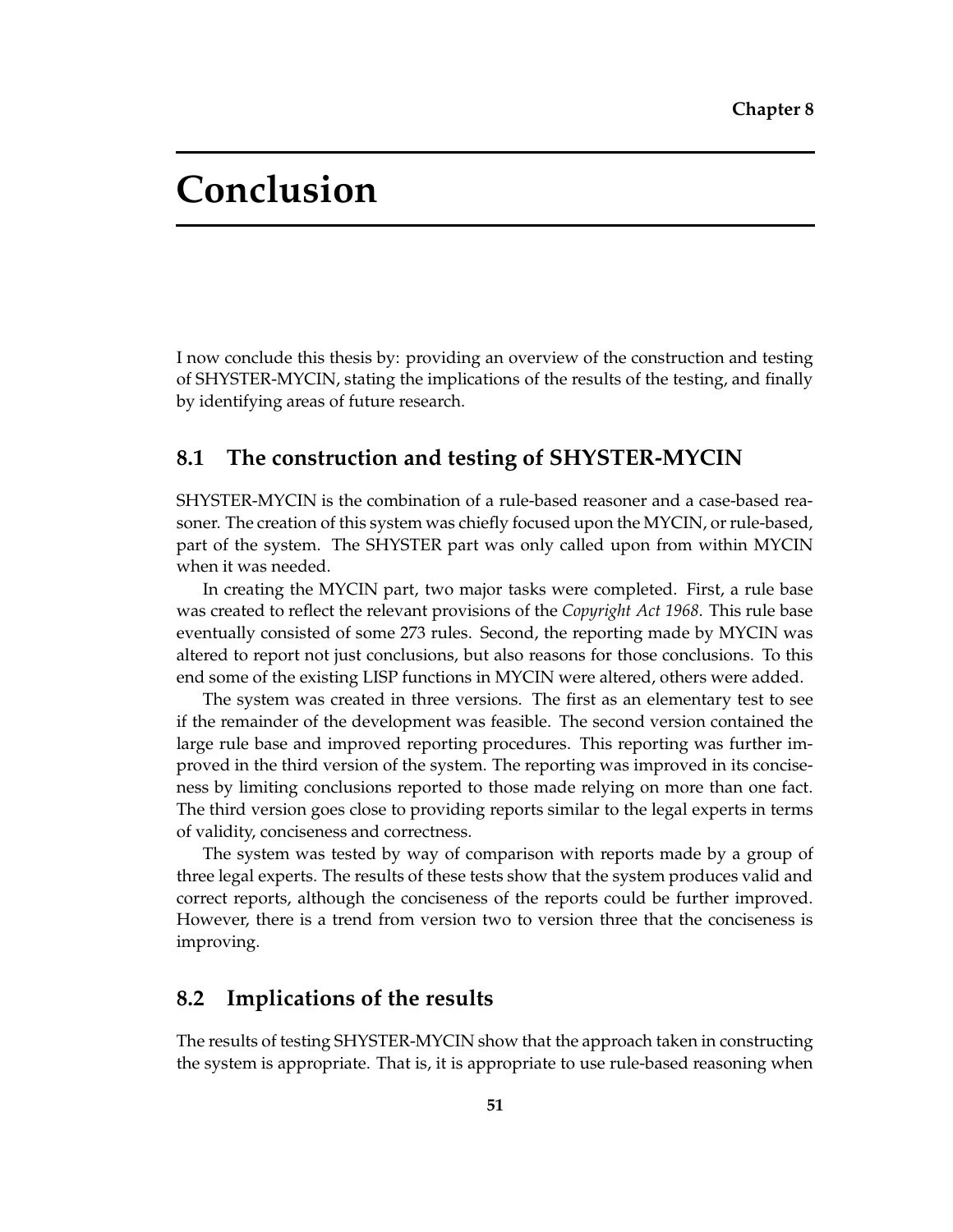dealing with statutes, and that it is appropriate to use case-based reasoning when dealing with cases.

The results suggest that if the entire *Copyright Act 1968* and associated cases were represented within SHYSTER-MYCIN (that is, with the whole Act represented in the MYCIN part, and all of the open-textured concepts resolvable by reference to an enhanced case-base in the SHYSTER part), the system would be expert in the entire body of copyright law.

### **8.3 Future research**

Given sufficient time and resources, the entire *Copyright Act 1968* and associated cases could be represented in SHYSTER-MYCIN. This would then allow for a definitive statement as to the ability of the system to become expert in an area of law.

To translate the entire Act into rules for the MYCIN part, some sort of rule management system should be created. This is because, in creating SHYSTER-MYCIN, it was observed that a great number of rules are required to represent only a small number of provisions in the Act. Without a rule management system, the rule-base is "fragile", that is, changing it would most likely result in error.

The system could be by further improved in the conciseness of the reporting by the MYCIN part. By defining a "positive conclusion", the reporting could be further restricted to only report conclusions made on more than one fact which was concluded positively. A "positive conclusion" would have the effect of assigning a direction to a fact. A positive answer would be one that brings the system a step closer to a goal. $<sup>1</sup>$ </sup>

Although left untouched in the construction of SHYSTER-MYCIN, the reasoning performed by SHYSTER could be altered. Methods of analogy other than nearest neighbour could be employed by SHYSTER to select cases.<sup>2</sup>

The facts collected by the MYCIN and SHYSTER parts should be shared between the two expert systems. At present they each store their own set of facts, and do not pass information between each other. If the facts were stored commonly, then the potential for a user to be asked the same question twice is eliminated. This has two benefits: the user does not become annoyed or frustrated by double-questioning, and conflicting answers are not provided<sup>3</sup>.

SHYSTER-MYCIN could be tested by comparing the results given by the system when used by lay-people with the answers given by experts. This would test whether SHYSTER-MYCIN can accurately gather facts by questioning a person. Fact elicitation/classification is one of the areas that Susskind [2001] identifies as requiring

<sup>&</sup>lt;sup>1</sup>The answer "false" could be "positive" under this system. That is because whether an answer is positive or not depends on whether it takes the system a step closer to a goal — which an answer of "false" might do.

<sup>&</sup>lt;sup>2</sup>As suggested by Popple [1996, page 251].

 $3$ If a user was asked essentially the same question twice, their second answer has the potential to conflict with the first. This could mean that the SHYSTER part and the MYCIN part were working on different facts. As discussed in Section 7.1.3, if the facts used are different, the result will most likely be different.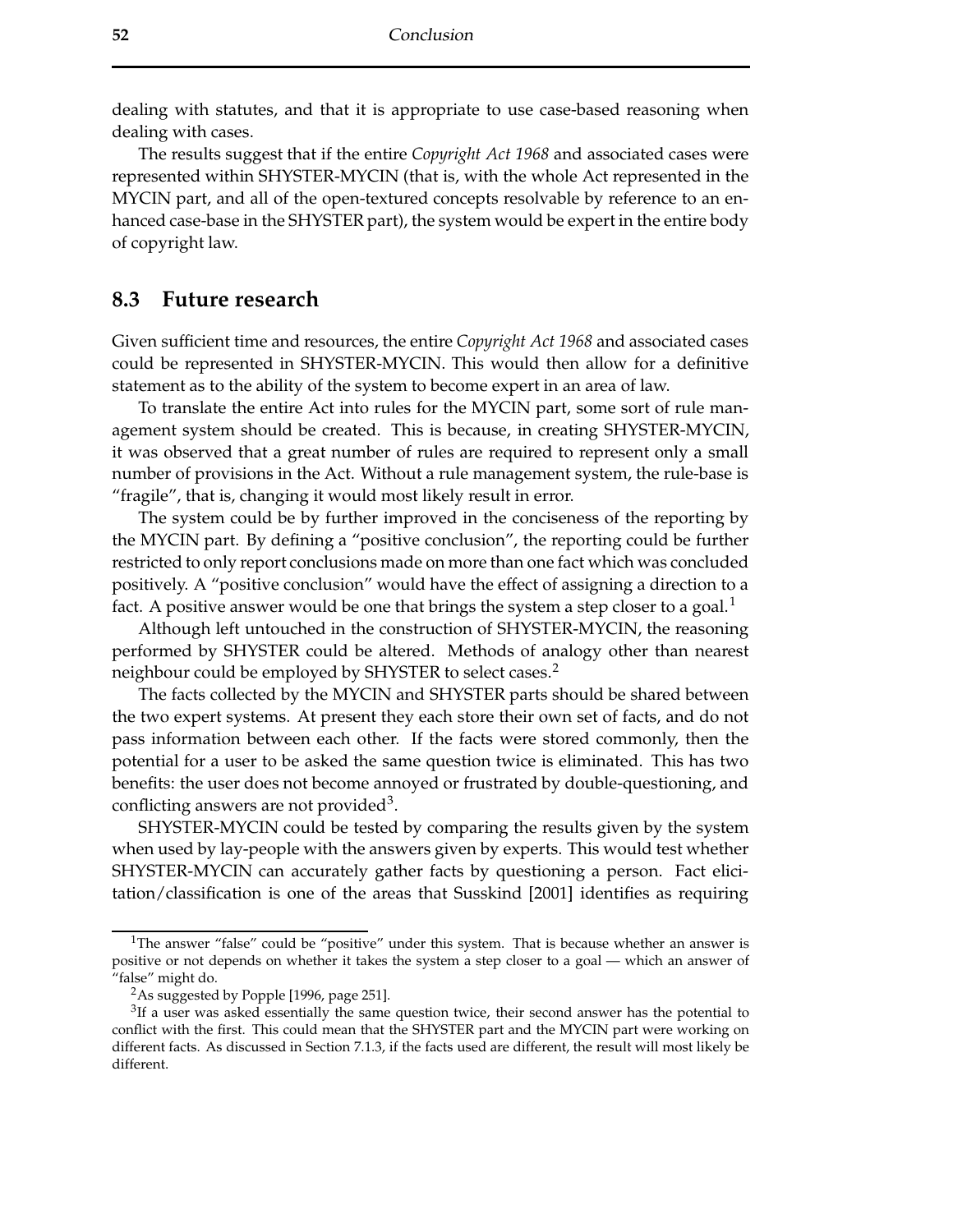greater research. A system capable of getting the facts right by questioning a layperson would be an "online legal service" and in the top-right quadrant of Susskind's "Legal Grid"4. Such a system would be of great use both commercially and for society.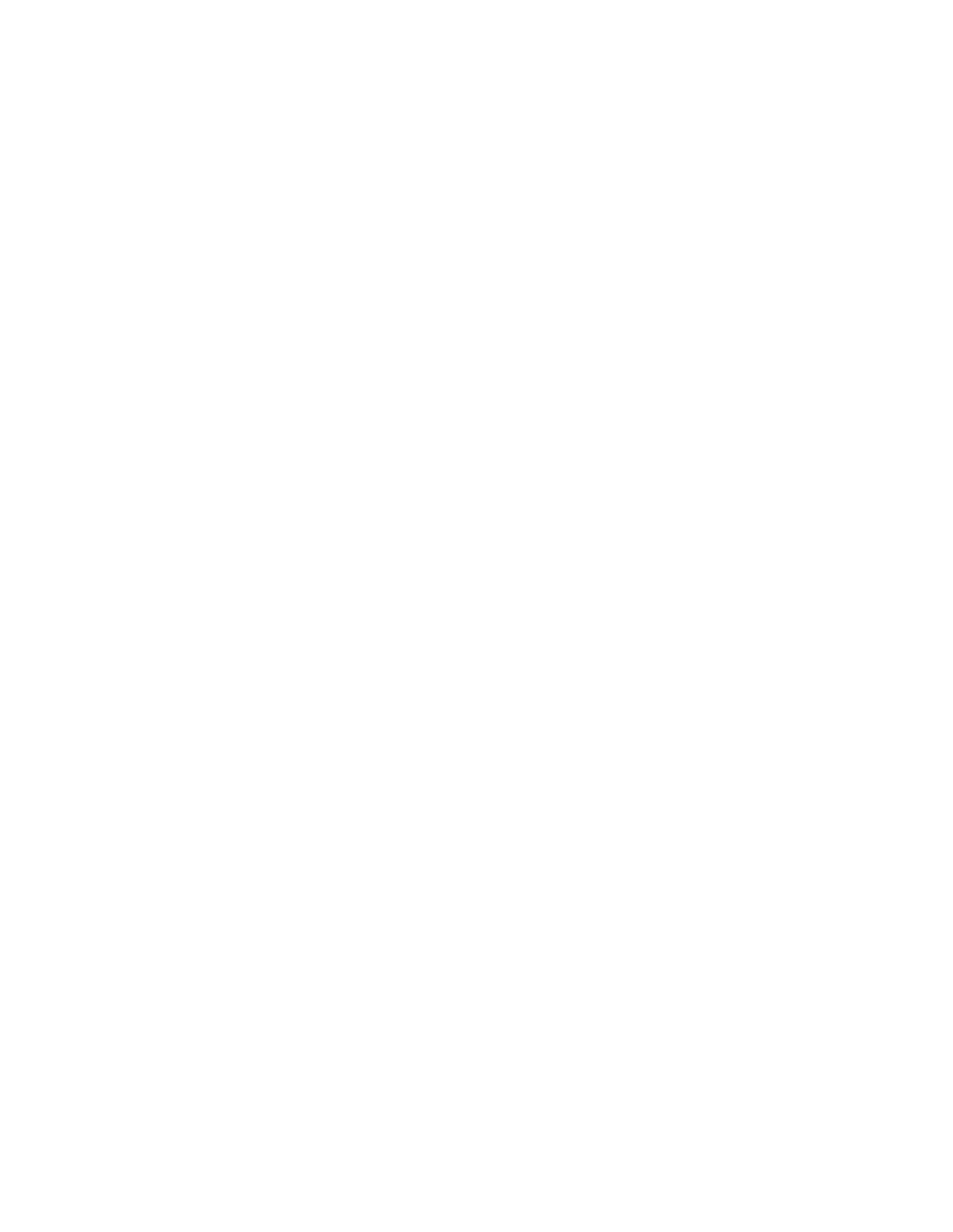# **An Interaction with SHYSTER-MYCIN**

Here follows an interaction with SHYSTER-MYCIN. The factual scenario that the user was working from was the one described in the third of the testing pack questions, in Section B.3. The answers provided by the user are presented in a bold, sans serif font, the output of the MYCIN-part in the standard serif font used in the majority of this thesis, and the output of the SHYSTER-part is displayed in a typewriter style font.

## **A.1 In Relation to Quentin**

CL-USER(3): **(shyster-mycin)**  —— ACCUSED-1 ——

What is the name of the accused? **Quentin** 

The material in question is a: **cinematograph-film** 

Did Quentin make a copy of the the material in Australia? **yes** 

Did Quentin communicate the material to the public? **no** 

Did Quentin cause the material to heard in public in Australia? **no** 

Did Quentin cause the material to seen in public in Australia? **no** 

Did Quentin authorize the use of the material? Please note that SHYSTER can assist you in answering this question. To ask SHYSTER, please type "ask-shyster" **no** 

Was a copy of the the material made in Australia (by someone else)? **no**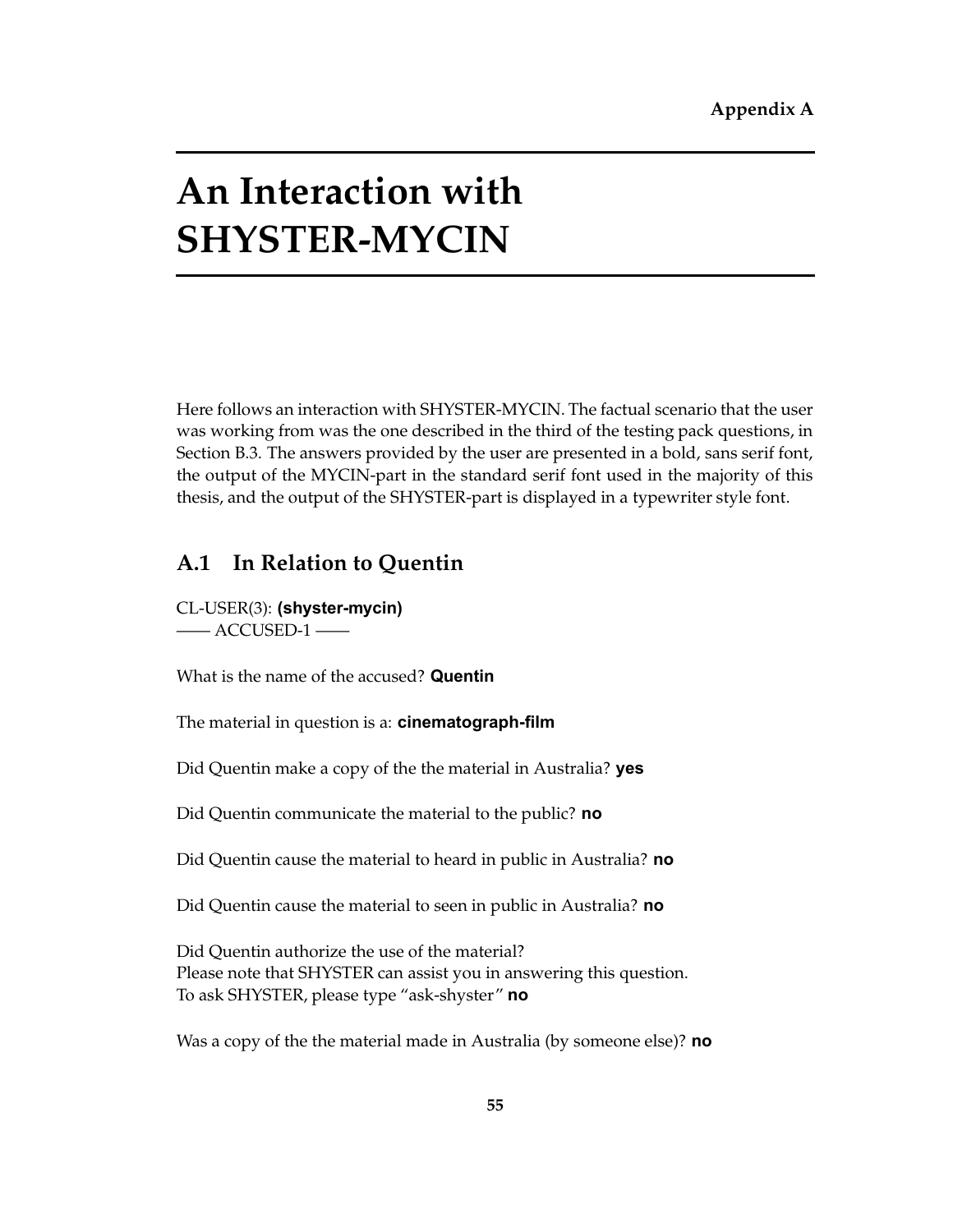Was the material caused to be seen in public in Australia (by someone else)? **no** 

Was the material caused to be heard in public in Australia (by someone else)? **no** 

Was the material communicated to the public in Australia (by someone else)? **no** 

Did Quentin have a licence to use the material, in the manner in which it was used? **no** 

Did Quentin make the cinematograph film? **no** 

Findings for Quentin: EX-S31.1.A: NO (1.000) EX-S31.1.B: NO (1.000) EX-S85: NO (1.000) EX-S86: YES (1.000) EX-S87: NO (1.000) EX-S88: NO (1.000) EX-S31.1.A-AUTH: NO (1.000) EX-S31.1.B-AUTH: NO (1.000) EX-S85-AUTH: NO (1.000) EX-S86-AUTH: NO (1.000) EX-S87-AUTH: NO (1.000) EX-S88-AUTH: NO (1.000) INFRINGING-COPYRIGHT-S13.2: NO (1.000) INFRINGING-COPYRIGHT-S36.1: NO (1.000) INFRINGING-COPYRIGHT-S101.1: YES (1.000)

## **A.2 In Relation to Ringo**

What is the name of the accused? **Ringo** 

The material in question is a: **cinematograph-film** 

Did Ringo make a copy of the the material in Australia? **no** 

Did Ringo cause the material to seen in public in Australia? **no** 

Did Ringo cause the material to heard in public in Australia? **no** 

Did Ringo communicate the material to the public? **no** 

Did Ringo authorize the use of the material? Please note that SHYSTER can assist you in answering this question.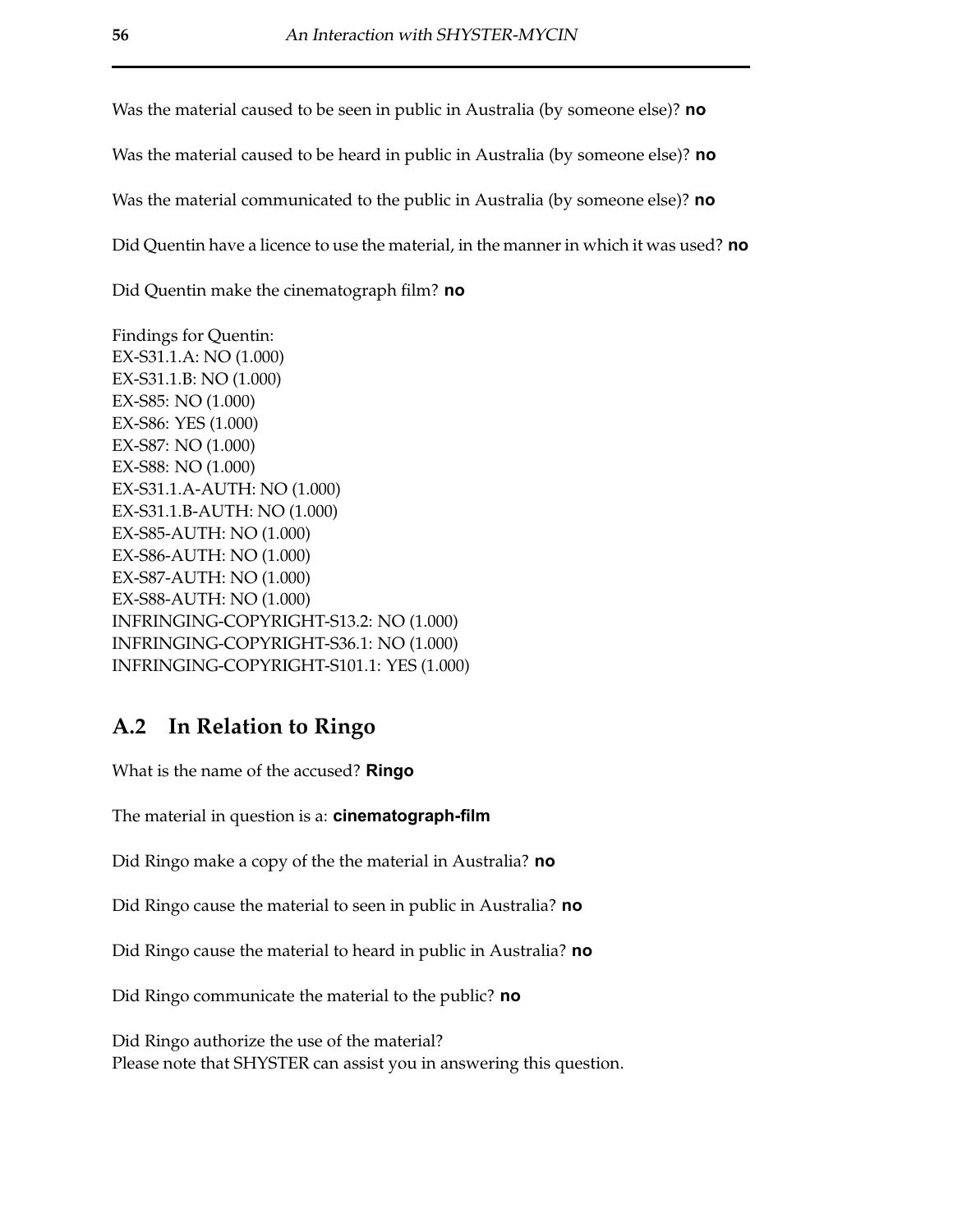To ask SHYSTER, please type "ask-shyster" **ask-shyster**  SHYSTER version 1.0 Copyright James Popple 1993 Reading case law specification from "/home/u3175294/shyster/Authorization.cls" ... 7 courts in the hierarchy. Authorization area: 3 results 7 attributes 9 cases 3 ideal points WARNING (Parser): C2 and C4 in Authorization area have identical attribute values (except for unknowns). WARNING (Parser): C2 and C9 in Authorization area have identical attribute values (except for unknowns) and different results. Case law specification is valid. WARNING (Scales): A5 in Authorization area has infinite weight. Case law area identifier: Authorization Case-based system called with area identifier "Authorization". Area is Authorization. Writing report to "/home/u3175294/ai/report/shyster-conclusions-Authorization.tex". Was the infringer an employee of the accused (YNUHQ)? **y**  Was the infringer an independent contractor to the accused (YNUHQ)? **n**  Did the accused sell or hire the infringer the means of infringing (YNUQ)? **u**  Did the accused have the power to prevent the infringement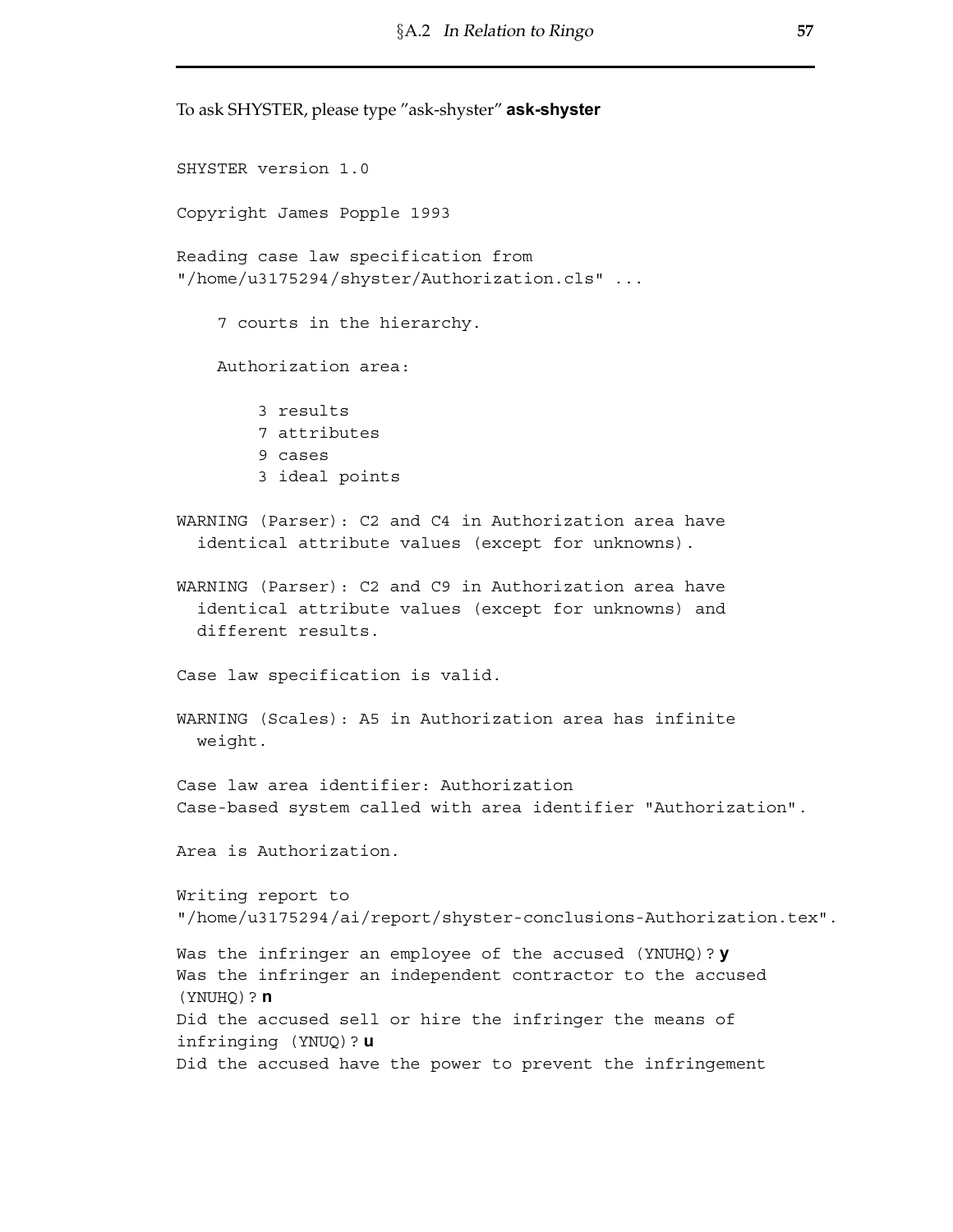```
(YNUHQ)? y 
Did the accused take reasonable steps to avoid the 
infringement (YNUHQ)? n 
Did the accused know, or have reason to anticipate or suspect, 
that the infringing act was to be, or was likely to be, done 
(YNUHQ)? y 
Was the specific infringement causally related to an 
incitement to infringe on the part of the accused (YNUHQ)? u 
Fact vector is (YNUYNYU). 
    Nearest neighbours: 
        Liable: 
            C9 APRA v. Miles 
    Nearest others: 
        Auth\cdotC1 UNSW v. Moorhouse 
            C3 Winstone v. Wurlitzer 
        Not-Auth: 
            C6 RCA v. Fairfax 
            C8 A & M v. Audio Magnetics 
    Safeguards: 
        Distance measures: 
          * C2 APRA v. Canterbury-Bankstown (Auth) 
        Association coefficients: 
          * C2 APRA v. Canterbury-Bankstown (Auth) 
        Correlation coefficients: 
          * C2 APRA v. Canterbury-Bankstown (Auth) 
        Weighted correlation coefficients: 
          * C2 APRA v. Canterbury-Bankstown (Auth) 
WARNING (Reporter): one or both of the weighted safeguard
```
metrics suggest that a case (or cases) with a different result should be the nearest neighbour (or neighbours).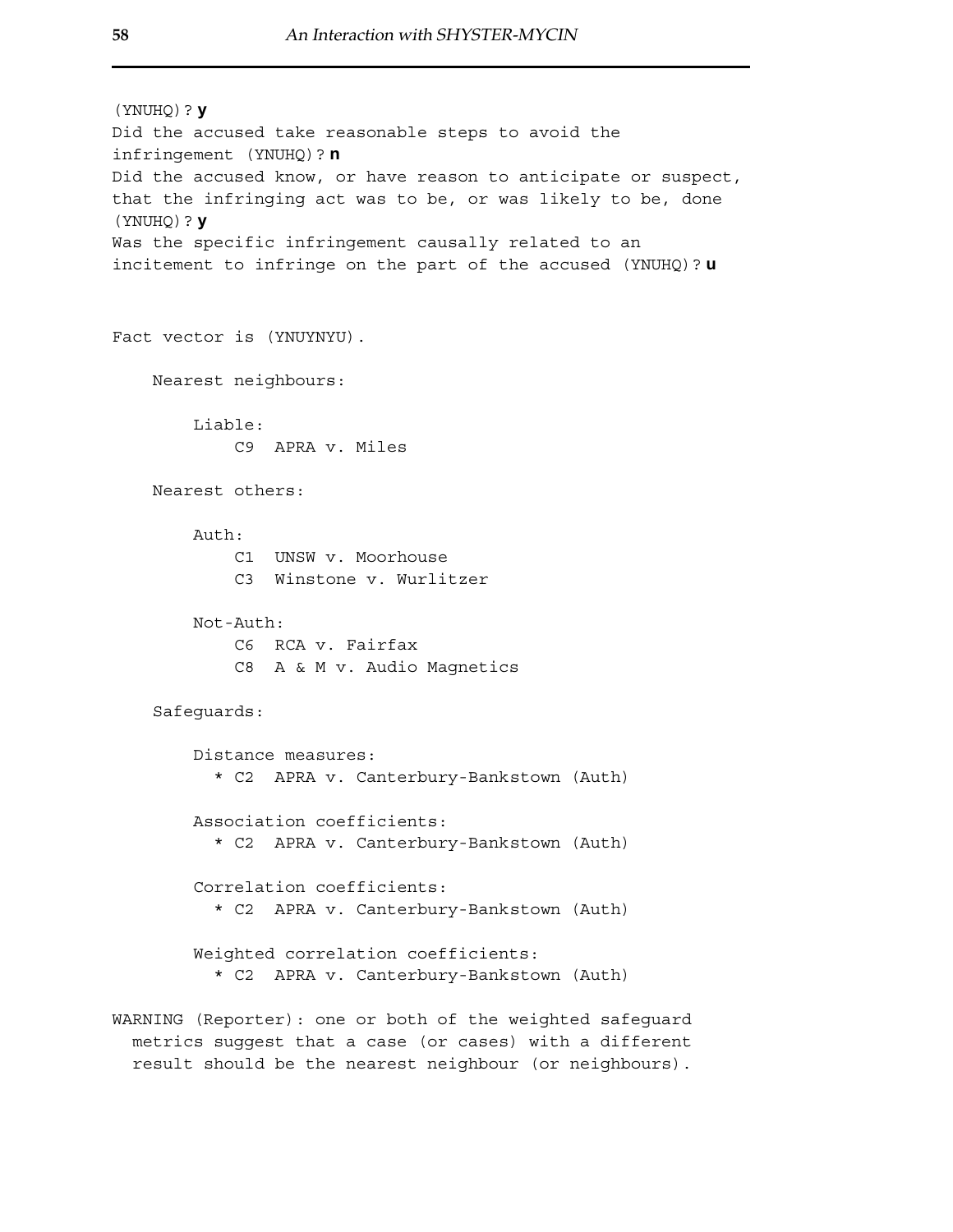```
Nearest result for the instant case is Liable. 
Instantiation 1 is (YNYYNYY). 
                        \hat{\phantom{a}}Nearest neighbours: 
        Liable: 
             C9 APRA v. Miles 
    Nearest others: 
        Auth: 
            C3 Winstone v. Wurlitzer 
        Not-Auth: 
            C8 A & M v. Audio Magnetics 
    Safeguards: 
        Distance measures: 
          * C2 APRA v. Canterbury-Bankstown (Auth) 
          * C3 Winstone v. Wurlitzer (Auth) 
        Association coefficients: 
           * C3 Winstone v. Wurlitzer (Auth) 
        Correlation coefficients: 
           * C3 Winstone v. Wurlitzer (Auth) 
Nearest result for instantiation 1 is Liable. 
Instantiation 2 is (YNYYNYN). 
                        \hat{\phantom{a}}Nearest neighbours: 
        Liable: 
            C9 APRA v. Miles 
    Nearest others: 
        Auth: 
            C1 UNSW v. Moorhouse
```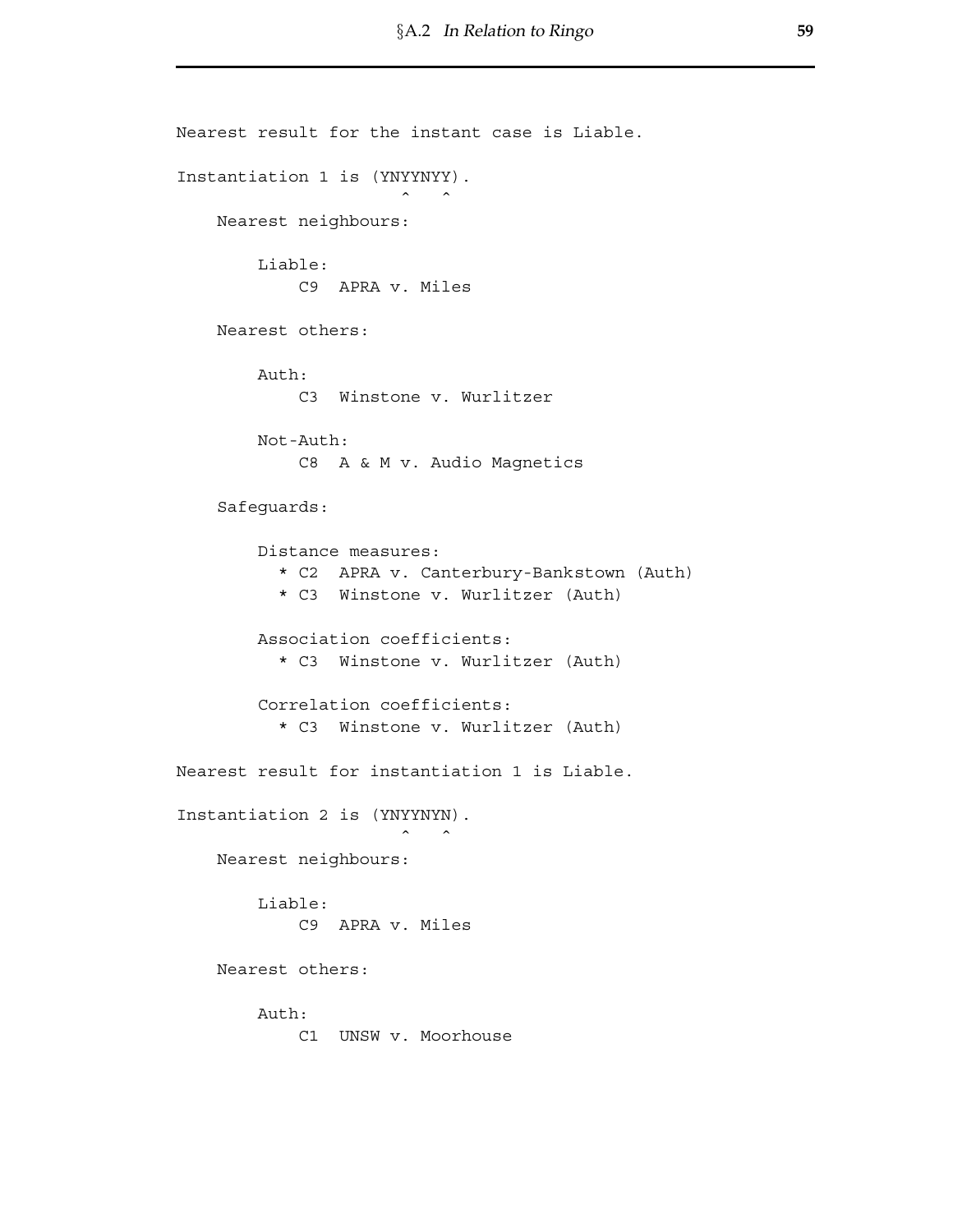```
Not-Auth: 
             C8 A & M v. Audio Magnetics 
    Safeguards: 
        Distance measures: 
           * C1 UNSW v. Moorhouse (Auth) 
           - C9 APRA v. Miles 
        Association coefficients: 
           * C1 UNSW v. Moorhouse (Auth) 
           - C9 APRA v. Miles 
        Correlation coefficients: 
           * C1 UNSW v. Moorhouse (Auth) 
           - C9 APRA v. Miles 
         Ideal point directions: 
             Not-Auth 
         Centroid directions: 
             Not-Auth 
Nearest result for instantiation 2 is Liable. 
Instantiation 3 is (YNNYNYY). 
                        \hat{\hspace{1cm}} \hat{\hspace{1cm}}Nearest neighbours: 
        Liable: 
             C9 APRA v. Miles (identical) 
    Nearest others: 
        Auth: 
             C3 Winstone v. Wurlitzer 
        Not-Auth: 
             C6 RCA v. Fairfax 
    Safeguards: 
        Distance measures: 
           * C2 APRA v. Canterbury-Bankstown (Auth)
```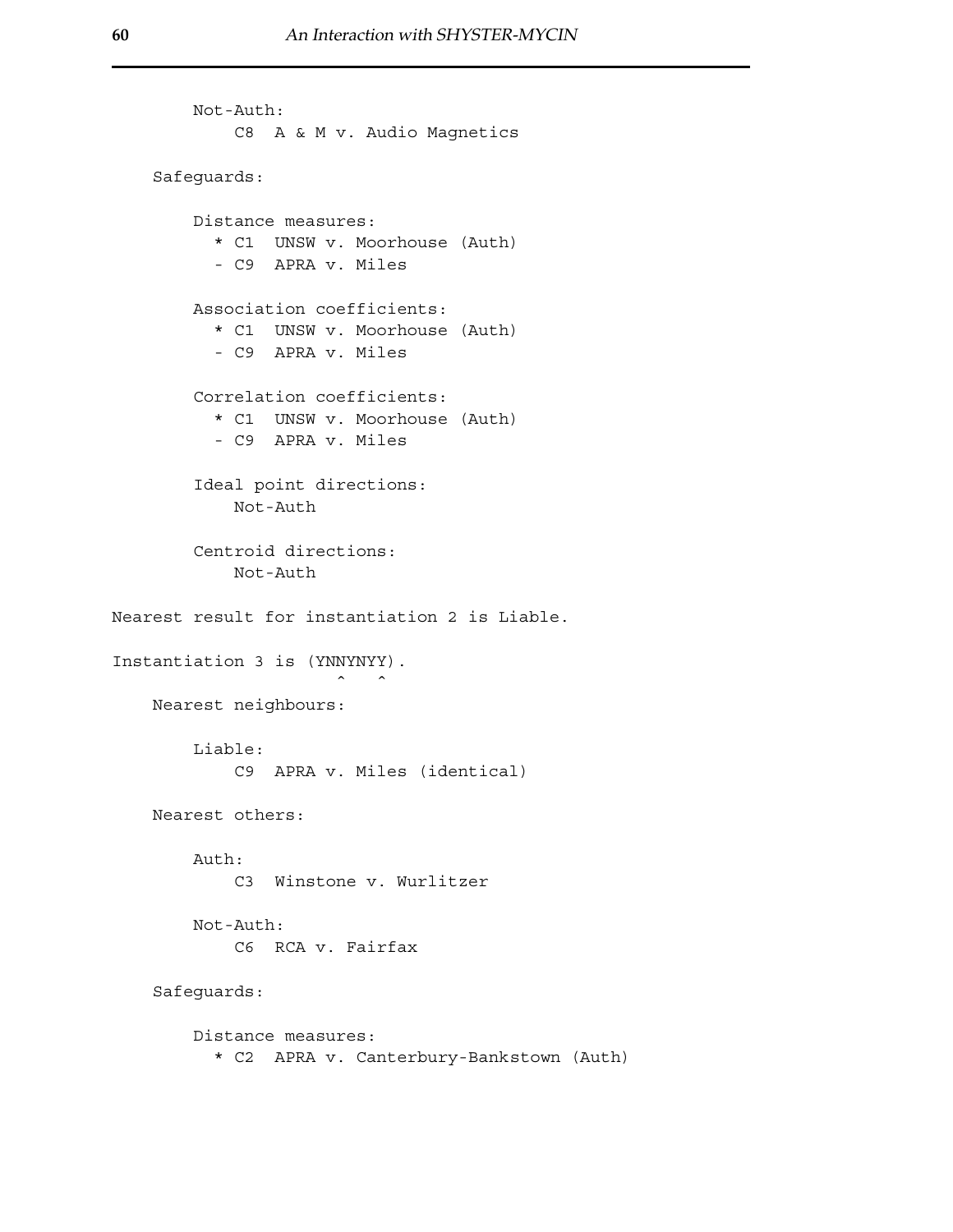Association coefficients: \* C2 APRA v. Canterbury-Bankstown (Auth) Correlation coefficients: \* C2 APRA v. Canterbury-Bankstown (Auth) Weighted correlation coefficients: \* C2 APRA v. Canterbury-Bankstown (Auth) WARNING (Reporter): one or both of the weighted safeguard metrics suggest that a case (or cases) with a different result should be the nearest neighbour (or neighbours). Nearest result for instantiation 3 is Liable. Instantiation 4 is (YNNYNYN).  $\hat{\hspace{1cm}}$   $\hat{\hspace{1cm}}$ Nearest neighbours: Liable: C9 APRA v. Miles Nearest others: Auth: C1 UNSW v. Moorhouse Not-Auth: C6 RCA v. Fairfax Safeguards: Distance measures: \* C2 APRA v. Canterbury-Bankstown (Auth) Ideal point directions: Not-Auth Centroid directions: Not-Auth Nearest result for instantiation 4 is Liable.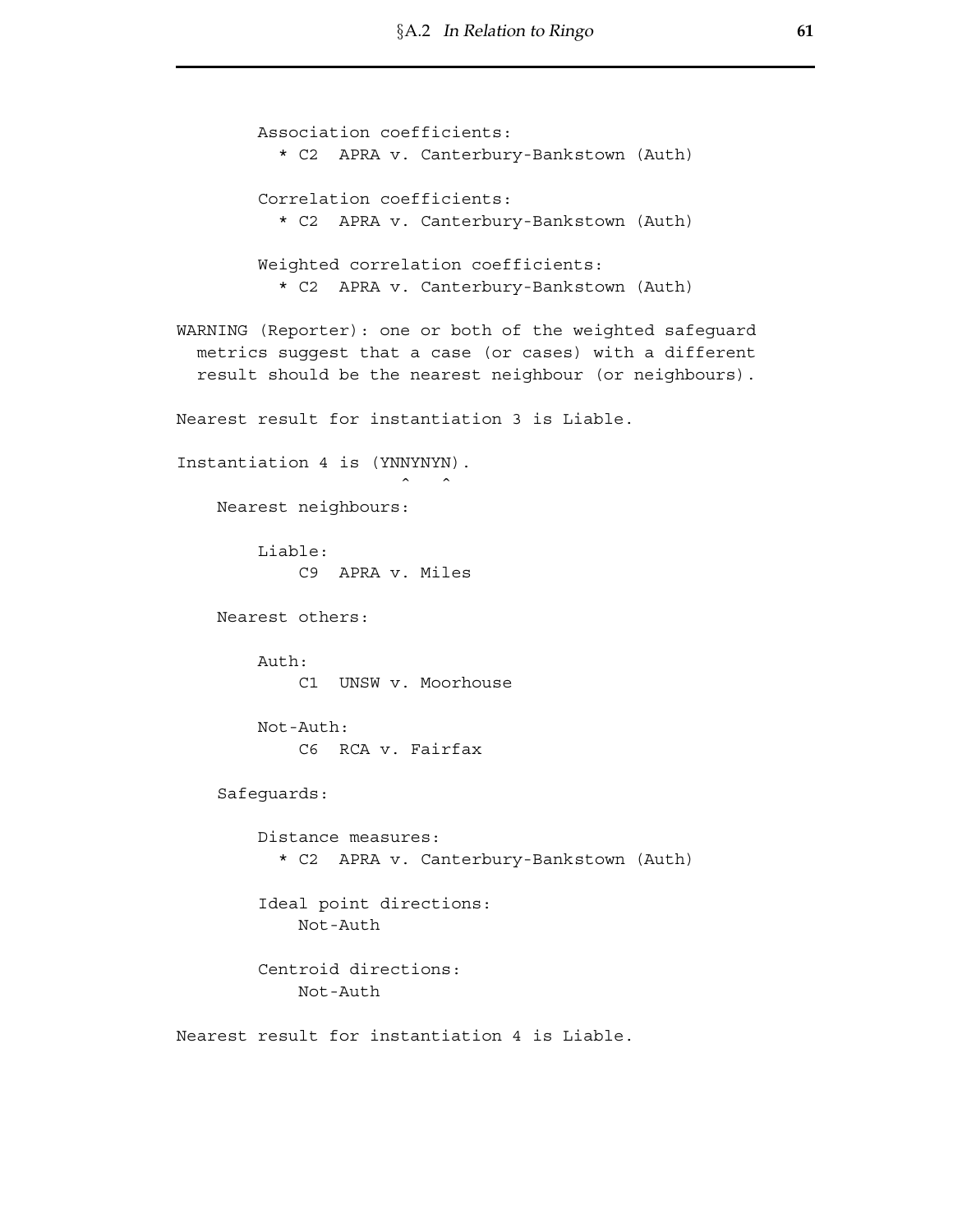All 4 instantiations have the same nearest result as does the instant case.

No hypotheticals.

Case-based system returned result identifier "Liable".

Finished.

Did Ringo authorize the use of the material? Please note that SHYSTER can assist you in answering this question. To ask SHYSTER, please type "ask-shyster" **yes** 

Was a copy of the the material made in Australia (by someone else)? **yes** 

Was the material communicated to the public in Australia (by someone else)? **no** 

Was the material caused to be heard in public in Australia (by someone else)? **no** 

Was the material caused to be seen in public in Australia (by someone else)? **no** 

Did Ringo have a licence to use the material, in the manner in which it was used? **no** 

Did Ringo make the cinematograph film? **no** 

Findings for Ringo: EX-S31.1.A: NO (1.000) EX-S31.1.B: NO (1.000) EX-S85: NO (1.000) EX-S86: NO (1.000) EX-S87: NO (1.000) EX-S88: NO (1.000) EX-S31.1.A-AUTH: NO (1.000) EX-S31.1.B-AUTH: NO (1.000) EX-S85-AUTH: NO (1.000) EX-S86-AUTH: YES (1.000) EX-S87-AUTH: NO (1.000) EX-S88-AUTH: NO (1.000) INFRINGING-COPYRIGHT-S13.2: YES (1.000) INFRINGING-COPYRIGHT-S36.1: NO (1.000) INFRINGING-COPYRIGHT-S101.1: YES (1.000)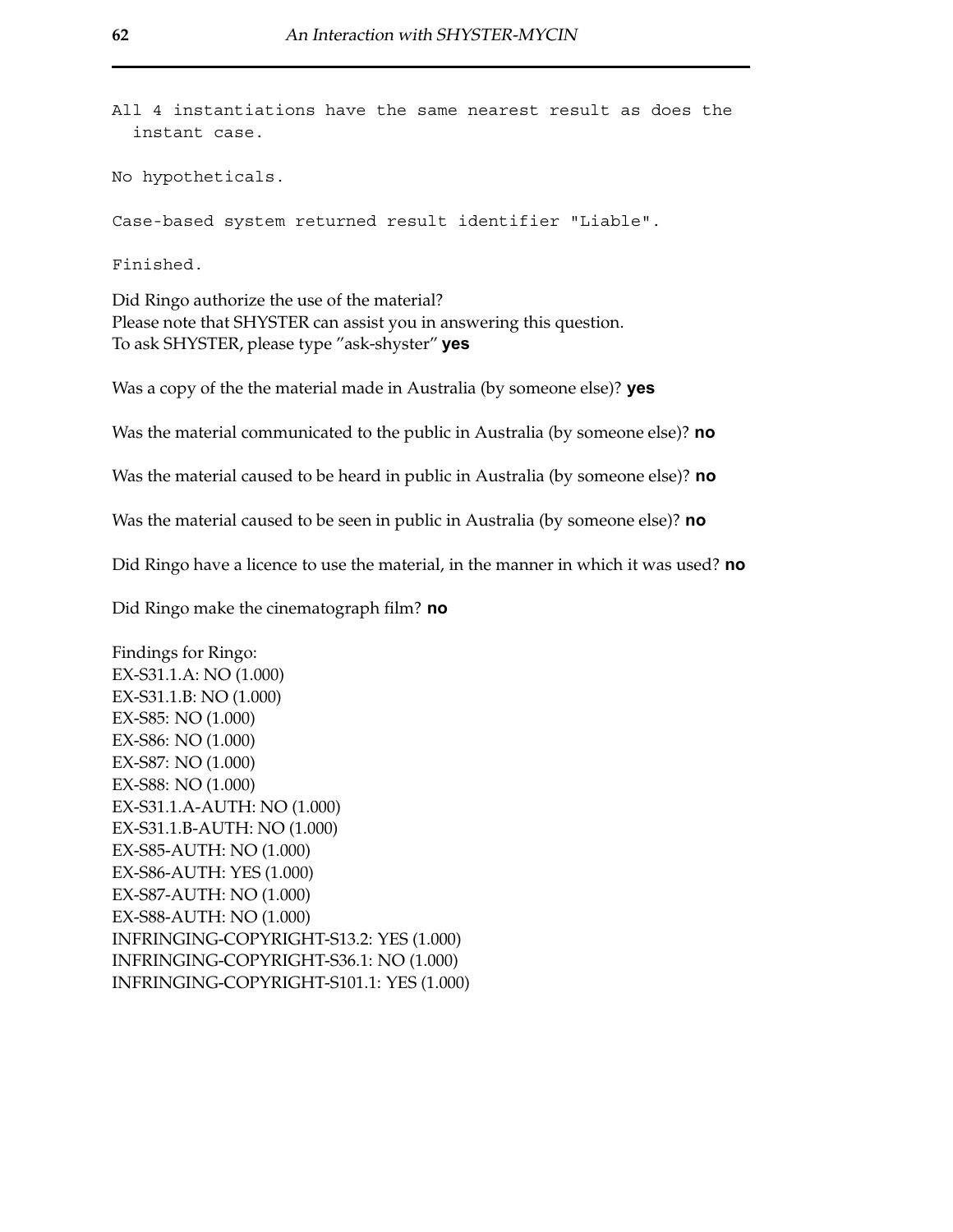# **The Testing Pack — Questions**

The following are the questions that were given to both SHYSTER-MYCIN and the testing group to answer.

# **B.1 Question One**

Glen has written a number of poems over the last few years. Using his desktoppublishing skills and his computer he produces a collection of his poems as a small book. Glen donates a copy of the book to his local library.

Harriet borrows the book, and after reading Glen's poetry discovers that she likes his poetry a great deal and feels that more people should have the chance to read the poems. Harriet achieves her aim by typing each of the poems into her computer and then produces a series of webpages that are accessible by anyone on the internet.

Glen comes to you and first asks if Harriet has infringed his copyright in the poetry.

# **B.2 Question Two**

Upon seeing an advertisement for a creative writing competition, Emma decides to enter. After she has begun writing her entry, she tells her friend Dorothy about the competition. As the closing date for entries has not yet past, Dorothy thinks to herself that she might enter the competition as well. Emma goes on to tell Dorothy the plot of the story that she is writing.

Once the competition was decided, it happened that Dorothy won the competition. The winning entry and some others were published in the local paper. Emma noticed that Dorothy's story had the same plot as her story. Emma became quiet upset with Dorothy and the friendship ended.

Emma now asks for your advice about whether Dorothy has infringed her rights relating to the story she wrote.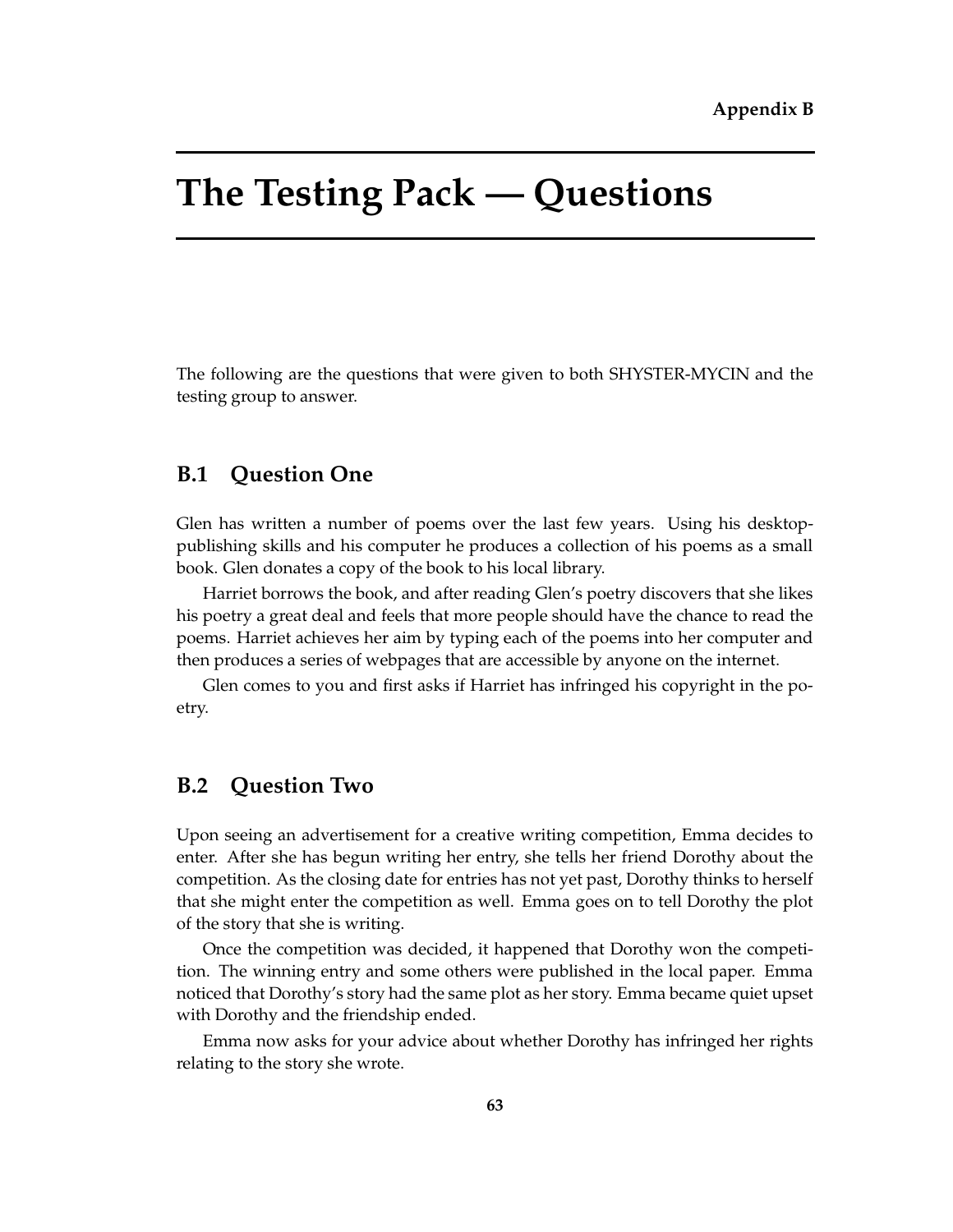# **B.3 Question Three**

Quentin loves watching movies, and considers himself a bit of a "movie-buff". Because of this he decided that a really good way to watch a lot of movies cheaply would be to work in a video store. He hoped that watching a lot of movies will help him in his dream to be a director.

Whilst working for Pulp Video, Quentin enjoyed watching the movies. Ringo owned the store and Quentin was his only employee. Whenever Quentin was working, Ringo was also in the store. Ringo didn't like it when he played the same movie repeatedly over the in-store TVs. Quentin stopped playing the movies repeatedly, yet he wished he could keep some of the videos for his collection, so he could watch them again. Quentin then remembered that there was another VCR and cables in the store room. He connected this VCR to the one for playing the movies in-store so that he could copy the movies whilst they were being played on the in-store TVs. Quentin used a large number of blank video cassettes that were in the store room to record the movies he wanted to add to his collection.

One day the local Sony-Time-Warner-Disney ("STWD") representative, Peta, comes into the store and notices the VCRs that are set up to copy videos. Peta notices that at the time she walked into the store, Quentin was copying "Bambi II – Judgement Day", a movie of which STWD owns the copyright. Peta asks you to assess whether Quentin has infringed the copyrights that STWD owns, and, if so, whether Ringo has authorised the infringement.

## **B.4 Question Four**

"X" is an electronic music group who create their music live at each performance. Consequently they make each performance unique with different music performed each time.

Yvette attends a performance at her local pub. As Yvette enters the bouncer notices she has a dictaphone with her, and initially refuses her entry. The bar manager, Zorba, sees this. Yvette asks Zorba if she can come in with the dictaphone. Zorba says that she can enter and that she can bring the dictaphone with her.

Yvette makes a recording of X's performance, at the time X are unaware that this is taking place. A few weeks later X return to the bar and notice an advertisement placed there by Yvette, offering for sale recordings of their last performance at the bar.

X is annoyed by this and seeks your advice as to whether Yvette is infringing their copyright, and whether Zorba has authorised that infringement.

## **B.5 Question Five**

Bert owns and operates a music shop. Bert has contracted with "CleanCleaners" to have the shop cleaned each night. CleanCleaners employ Carl among others to clean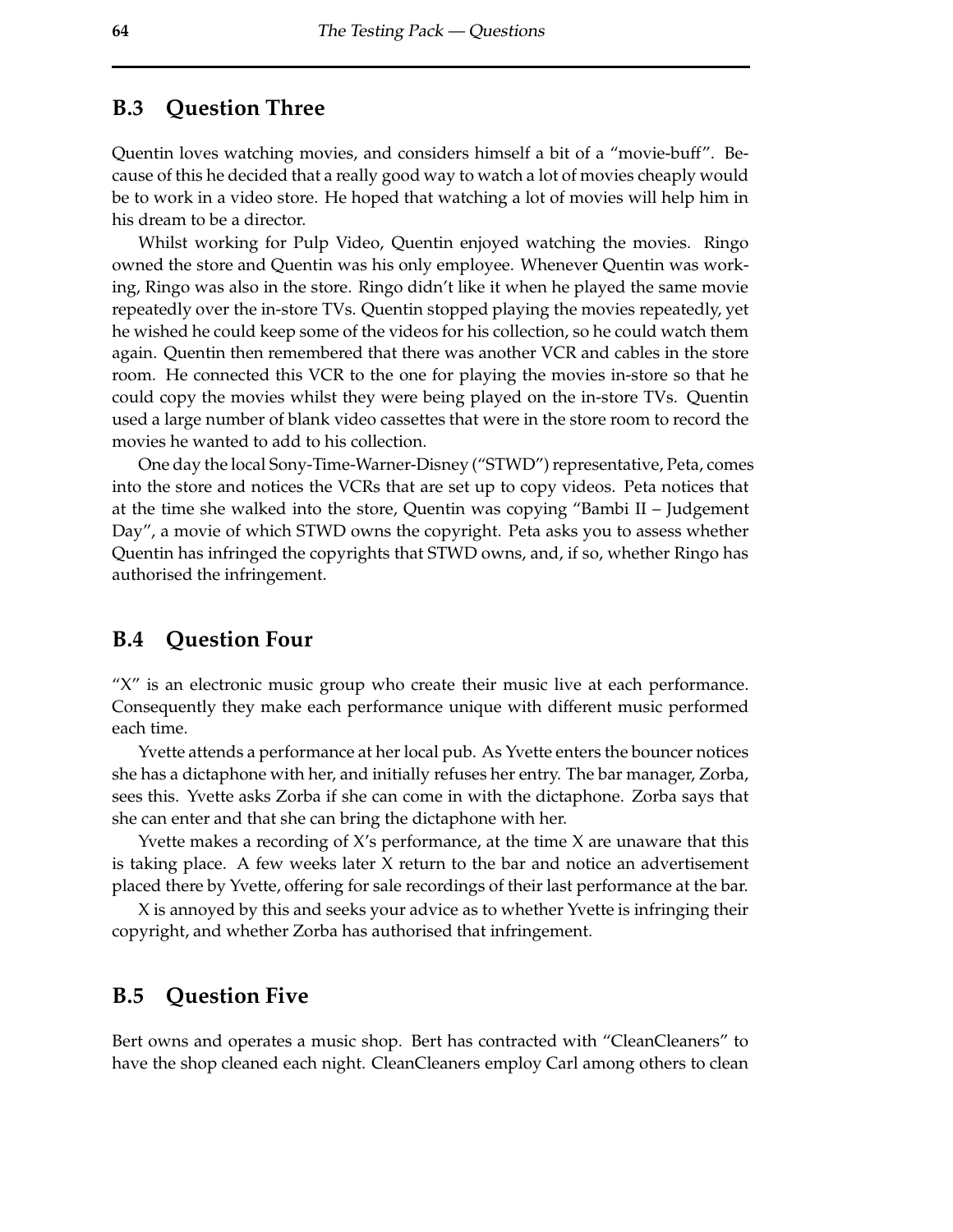the shops for which they having cleaning contracts. The shifts are randomly allocated so the one cleaner does not always clean the same building.

After cleaning Bert's music shop a few times, Carl thinks up a plan to start copying the music and then selling the copies. When Carl knows when he will be cleaning Bert's music shop, he gives his friend Danny a call to inform him. Danny then meets Carl and picks up a bunch of CDs that he then takes home and copies whilst Carl continues to clean the shop. By the time Carl has finished the cleaning, Danny returns and they put the CDs back exactly where they found them. The cleaning always takes place in the early hours of the morning, a time during which Bert always prefers to sleep instead of checking-up on the cleaners.

Using some sophisticated software, the local Sony-Time-Warner-Disney ("STWD") representative, Anna, discovers the counterfeit CDs that she found Danny was selling had originated from shipments they had made to Bert's store. STWD has already successfully sued Danny for a breach of copyright, and now Anna asks you to determine if Bert authorised the infringement.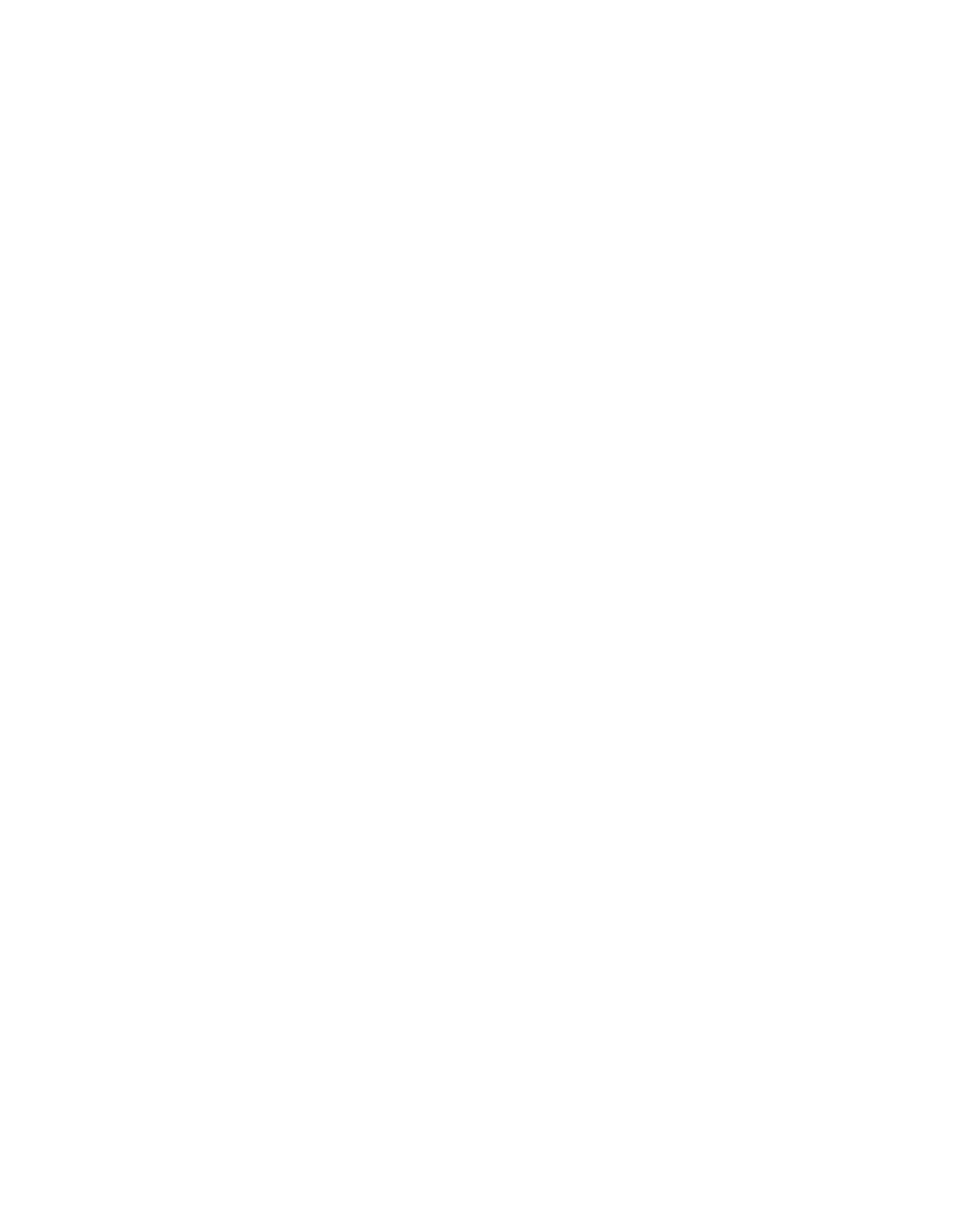# **The Testing Pack —** *Copyright Act 1968*

The Act that the rules for SHYSTER MYCIN came from, and that the test group were given, was a cut-down version of the *Copyright Act 1968*1. The text of some of the sections was also changed to remove references to other provisions in the original Act which were not included in the cut-down version.

The cut-down version of the Act contained the following sections only:

- � Sections 1–9
- Selected definitions from s10
- $\bullet$  Section 13(2)
- Section 31 subsections (1) and (2)
- $\bullet$  Section 35(2)
- Section  $36(1)$
- $\bullet$  Section 85(1)
- � Sections 86–88
- � Section 97(2)
- � Section 98(2)
- � Sections 99 and 100
- Section  $101(1)$

<sup>1</sup>Available online at [http://www.austlii.edu.au/au/legis/cth/consol](http://www.austlii.edu.au/au/legis/cth/consol act/ca1968133/) act/ca1968133/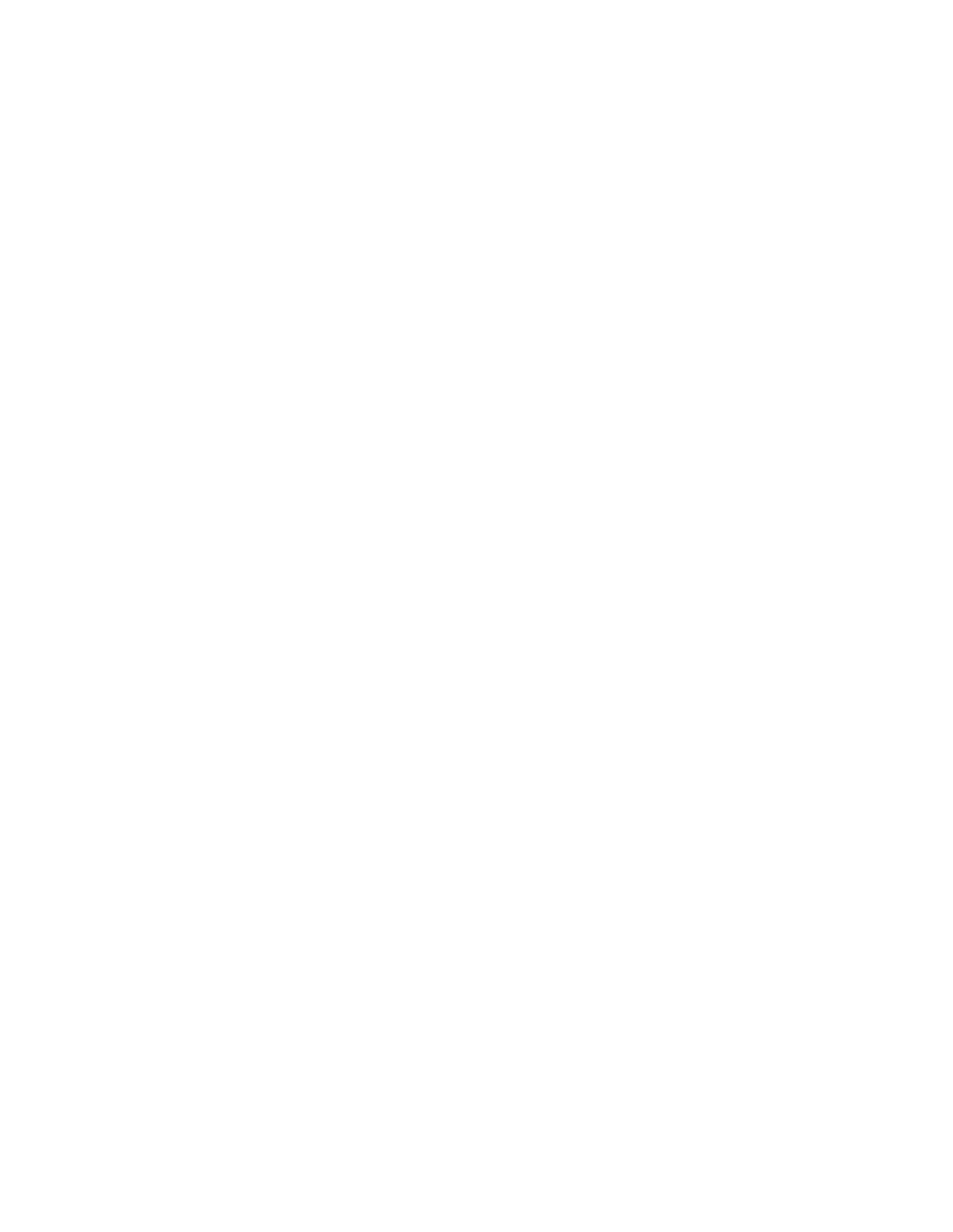# **The Testing Pack — Case Summaries**

# **D.1** *Performing Right Society Ltd v. Ciryl Theatrical Syndicate Ltd* **[1924] 1 KB 1**

Facts:

- 1. The infringer was not an employee of the accused.
- 2. The infringer was an independent contractor to the accused.
- 3. The accused did not sell or hire the infringer the means of infringing.
- 4. The accused had the power to prevent the infringement.
- 5. The accused did not take reasonable steps to avoid the infringement.
- 6. The accused did not know, and had no reason to anticipate or suspect, that the infringing act was to be, or was likely to be, done.
- 7. The specific infringement was not causally related to an incitement to infringe on the part of the accused.

## Commentary:

The syndicate was the lessee of a theatre. The managing-director of the syndicate produced a play at that theatre, and engaged a band to perform at the theatre under the direction of a bandmaster. In the absence of the managing-director, and without his knowledge, the band performed works the copyright in which was owned by the Performing Right Society.

Bankes, Scrutton and Atkin LJJ held that the managing-director had not authorized the infringing performances, within the meaning of s. 1(2) of the Copyright Act 1911 (UK), because the infringement occurred without his knowledge and he had no reason to anticipate or suspect that the band was likely to give performances which would breach copyright.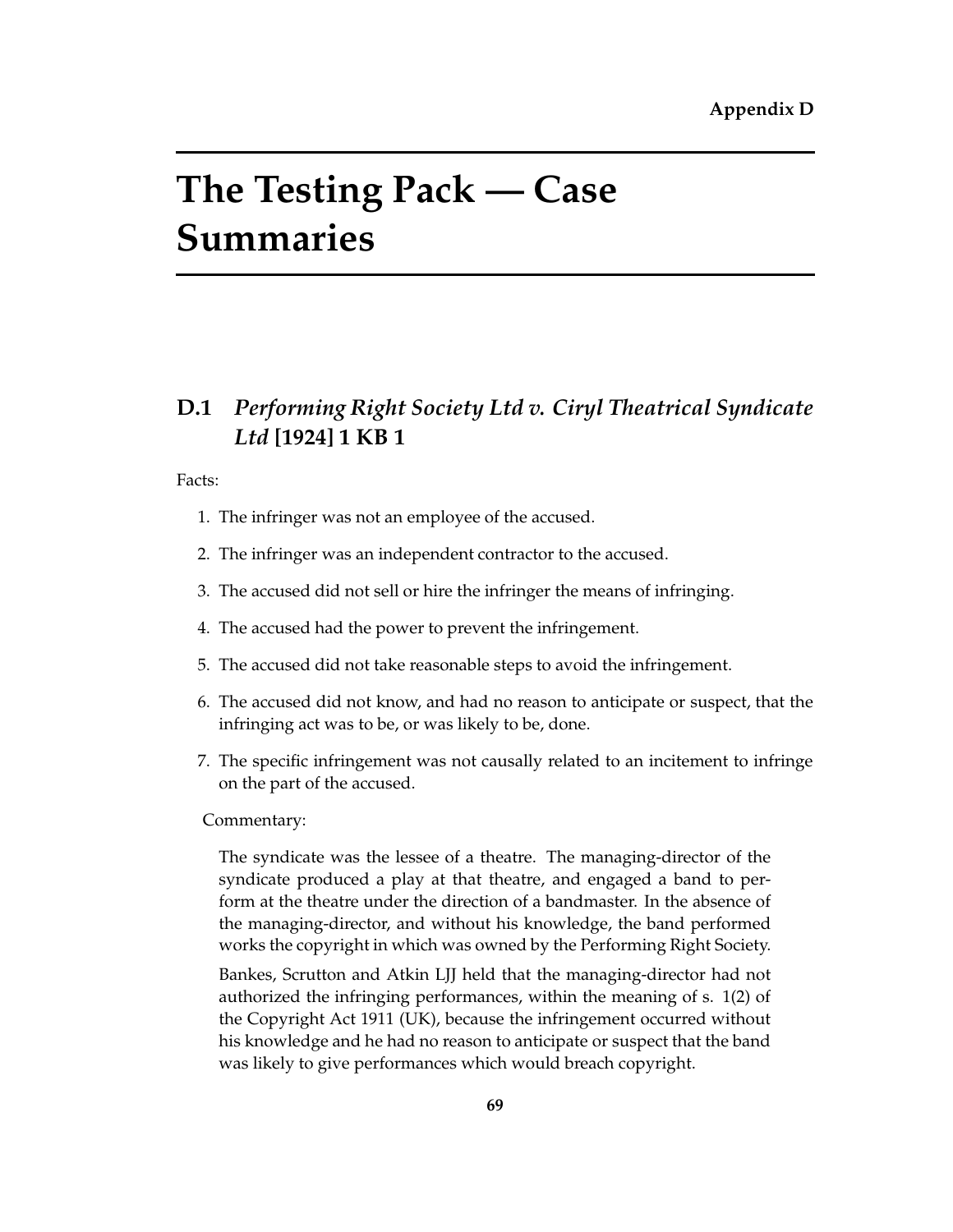Result:

• The accused did not authorize the infringement.

# **D.2** *Falcon v. Famous Players Film Co.* **[1926] 2 KB 474**

Facts:

- 1. The infringer was not an employee of the accused.
- 2. The infringer was not an independent contractor to the accused.
- 3. The accused sold or hired the infringer the means of infringing.
- 4. The accused did not have the power to prevent the infringement.
- 5. The accused did not take reasonable steps to avoid the infringement.
- 6. The accused knew, or had reason to anticipate or suspect, that the infringing act was to be, or was likely to be, done.
- 7. The specific infringement was causally related to an incitement to infringe on the part of the accused.

## Commentary:

the author of a play assigned to Falcon the sole right to perform the play in the United Kingdom and, twenty-one years later, sold to Famous Players the film rights to the play throughout the world. Famous Players made a film of the play in America, imported it to England, and purported to let the right to exhibit it to the proprietor of a cinema. Falcon brought an action to restrain Famous Players from infringing his performing right. Famous Players denied that Falcon had such an exclusive right and claimed that, even if he had, they had not infringed it.

The Court of Appeal held that Falcon did have an exclusive right to perform the play in the UK, and that Famous Players had infringed it.

Scrutton LJ referred to the hiring agreement that impliedly stipulated that the cinema proprietor should exhibit. "They have imposed an obligation upon him that he shall perform, and in my view persons who do that perform themselves."<sup>1</sup> Hence Scrutton LJ found no need to consider whether Famous Players had authorized the cinema proprietor to infringe.

Bankes and Atkin LJJ held that Famous Players had authorized the infringement within the meaning of s. 1(2) of the Copyright Act 1911 (UK).

 $1$ At 495.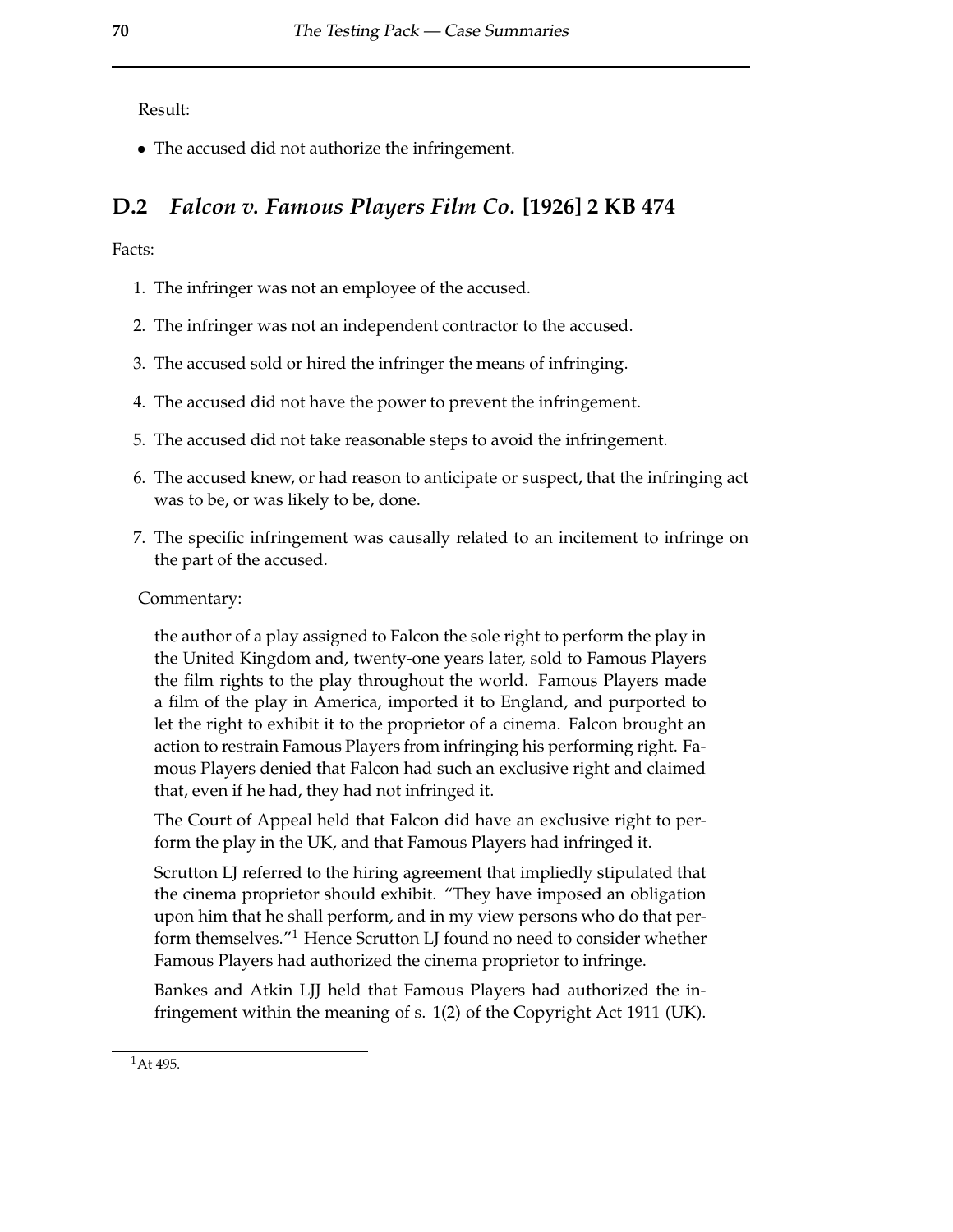Bankes LJ's view (quoted above) that the word "authorize" should be understood in its ordinary dictionary sense of "sanction, approve, and countenance" has been adopted by most subsequent courts in the UK and in Australia.

Result:

• The accused authorized the infringement.

# **D.3** *Mellor v. Australian Broadcasting Commission* **[1940] AC 491**

Facts:

- 1. The infringer was not an employee of the accused.
- 2. The infringer was an independent contractor to the accused.
- 3. The accused did not sell or hire the infringer the means of infringing.
- 4. The accused had the power to prevent the infringement.
- 5. The accused did not take reasonable steps to avoid the infringement.
- 6. The accused knew, or had reason to anticipate or suspect, that the infringing act was to be, or was likely to be, done.
- 7. The specific infringement was causally related to an incitement to infringe on the part of the accused.

## Commentary:

Mellor and others held the sole right to perform in public in Australia musical works arranged for performance by brass and military bands. They published and distributed advertising pamphlets which included a statement that all of their sheet music was "'Free for Public Performance' anywhere ... We have paid for the performing rights of every piece we issue."<sup>2</sup> The ABC engaged bands to play some of this music, and broadcast the bands' performances on radio.

The Privy Council held that the ABC had authorized the bands to perform the musical works within the meaning of s. 1(2) of the Copyright Act 1911 (UK) which was in force in Australia by virtue of the *Copyright Act 1912* (Cth). However, the ABC had not infringed the plaintiffs' sole right to authorize public performance because the statements made in the pamphlets amounted to consent.

Result:

• The accused authorized the infringement.

<sup>2</sup>At 498–9.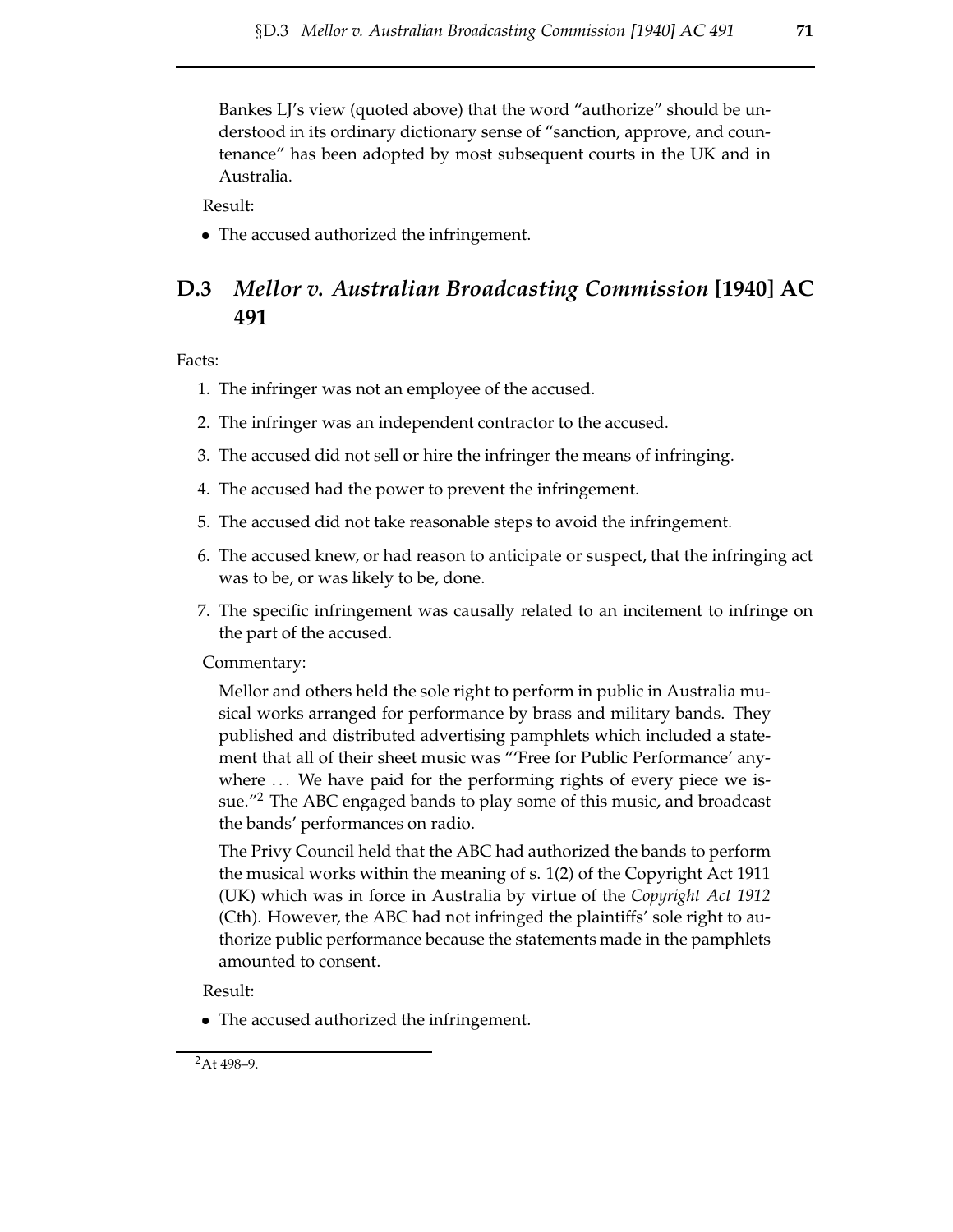# **D.4** *Winstone v. Wurlitzer Automatic Phonograph Co. of Australia Pty Ltd* **[1946] VLR 338**

Facts:

- 1. The infringer was not an employee of the accused.
- 2. The infringer was not an independent contractor to the accused.
- 3. The accused sold or hired the infringer the means of infringing.
- 4. The accused had the power to prevent the infringement.
- 5. The accused did not take reasonable steps to avoid the infringement.
- 6. The accused knew, or had reason to anticipate or suspect, that the infringing act was to be, or was likely to be, done.
- 7. The specific infringement was causally related to an incitement to infringe on the part of the accused.

Commentary:

Wurlitzer installed a juke-box in a shop and had an agreement with the shop's proprietor by which Wurlitzer maintained and repaired the machine, and supplied it with records which Wurlitzer selected. The juke-box played a musical work, the copyright in which was owned by Winstone.

Herring CJ held that the proprietor of the shop had publicly performed the musical work and — because of nature of the agreement between Wurlitzer and the shop's proprietor, and because Wurlitzer selected the records — Wurlitzer had authorized that infringing performance within the meaning of s. 1(2) of the Copyright Act 1911 (UK) which was in force in Australia by virtue of the *Copyright Act 1912* (Cth).

Result:

• The accused authorized the infringement.

# **D.5** *Australasian Performing Right Association Ltd v. Miles* **[1962] NSWR 405**

Facts:

- 1. The infringer was an employee of the accused.
- 2. The infringer was not an independent contractor to the accused.
- 3. The accused did not sell or hire the infringer the means of infringing.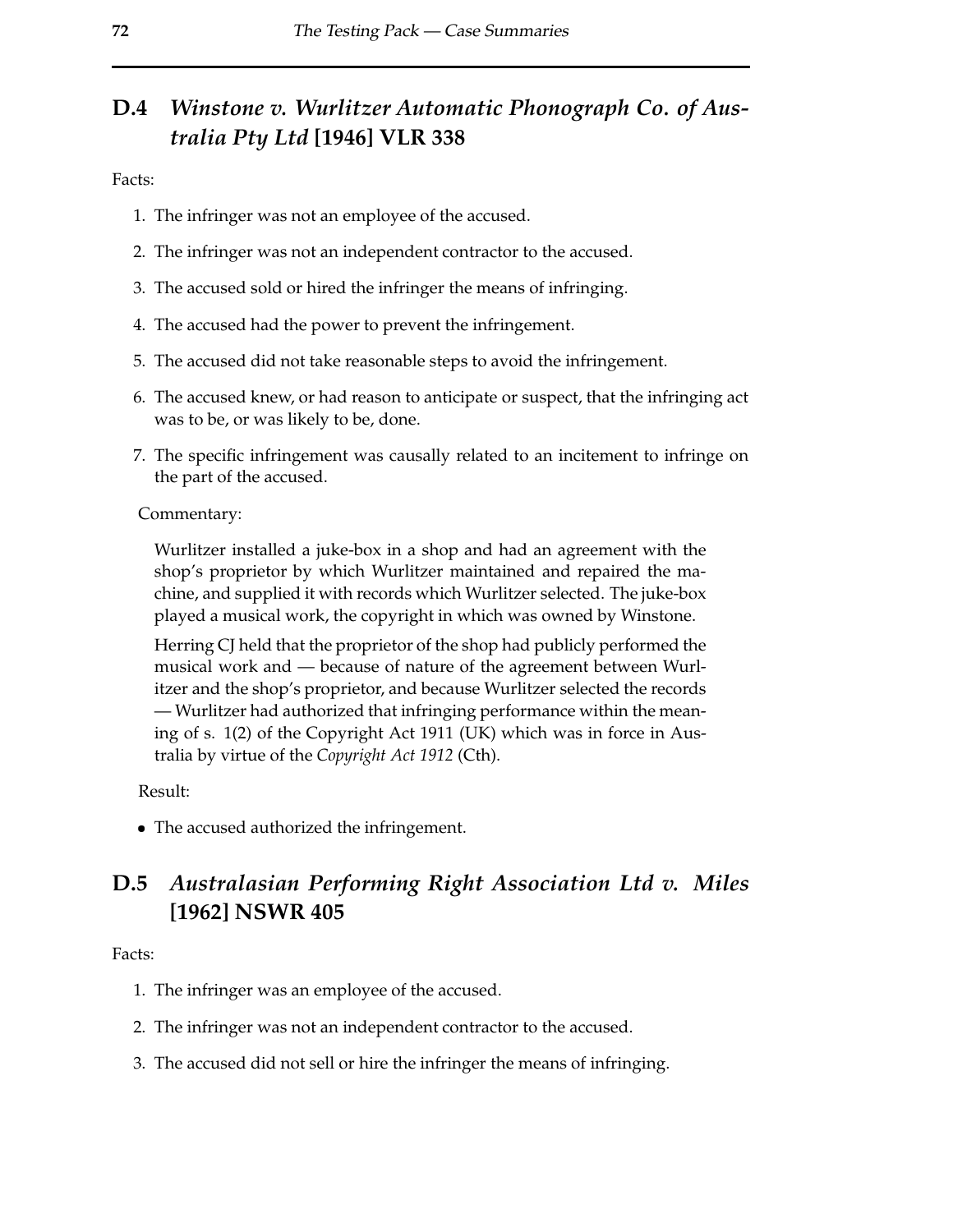- 4. The accused had the power to prevent the infringement.
- 5. The accused did not take reasonable steps to avoid the infringement.
- 6. The accused knew, or had reason to anticipate or suspect, that the infringing act was to be, or was likely to be, done.
- 7. The specific infringement was causally related to an incitement to infringe on the part of the accused.

Commentary:

The Dee Why RSL Club engaged a band to play at a dance held at the club. During the dance the band played *I've Got a Lovely Bunch of Coconuts*, the copyright in which was owned by the Australasian Performing Right Association.

Jacobs J held that the members of the band were servants of the club, because "the club through its officers was exercising a control over the work performed in such a way as to show that there was an authority to command the orchestra in its performance.<sup>"3</sup> So the members of the club, through the band, performed the musical work and infringed the copyright under s. 2(1) of the Copyright Act 1911 (UK) which was in force in Australia by virtue of the *Copyright Act 1912* (Cth).

Result:

• The accused is liable (directly or vicariously) for the infringement.

# **D.6** *APRA v. Canterbury-Bankstown League Club Ltd* **[1964– 65] NSWR 138**

Facts:

- 1. Unknown
- 2. Unknown
- 3. The accused did not sell or hire the infringer the means of infringing.
- 4. The accused had the power to prevent the infringement.
- 5. The accused did not take reasonable steps to avoid the infringement.
- 6. The accused knew, or had reason to anticipate or suspect, that the infringing act was to be, or was likely to be, done.

<sup>3</sup>At 407.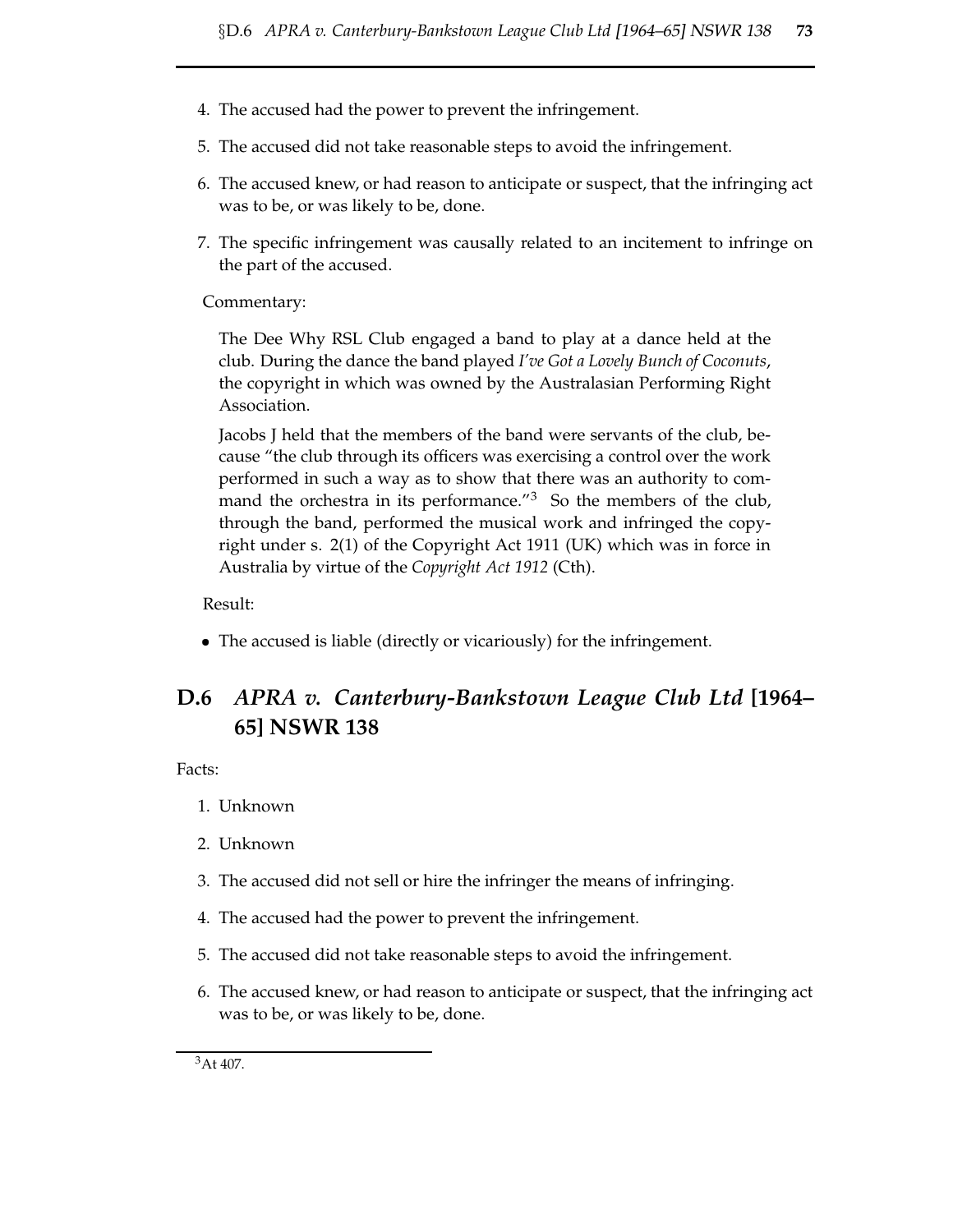7. The specific infringement was causally related to an incitement to infringe on the part of the accused.

Commentary:

The club engaged a dance band to play music for dances that it held at its premises. The choice of the music to be played was left to the band leader.

Herron CJ, Ferguson and Asprey JJ held that whether the bandleader was an employee or an independent contractor was immaterial. "He was authorized to play and was allowed a discretion to select whatever music he liked. He was thus given a general authority to play whatever music he liked irrespective of copyright."<sup>4</sup> So (if he was an employee) the club was vicariously liable for — or (if he was an independent contractor) the club was liable for the authorization of — the bandleader's breach of the *Copyright Act 1912* (Cth).

Result:

• The accused authorized the infringement.

# **D.7** *University of New South Wales v. Moorhouse* **(1975) 133 CLR 1**

Facts:

- 1. The infringer was not an employee of the accused.
- 2. The infringer was not an independent contractor to the accused.
- 3. The accused sold or hired the infringer the means of infringing.
- 4. The accused had the power to prevent the infringement.
- 5. The accused did not take reasonable steps to avoid the infringement.
- 6. The accused knew, or had reason to anticipate or suspect, that the infringing act was to be, or was likely to be, done.
- 7. The specific infringement was not causally related to an incitement to infringe on the part of the accused.

Commentary:

<sup>4</sup>At 140 per Ferguson J.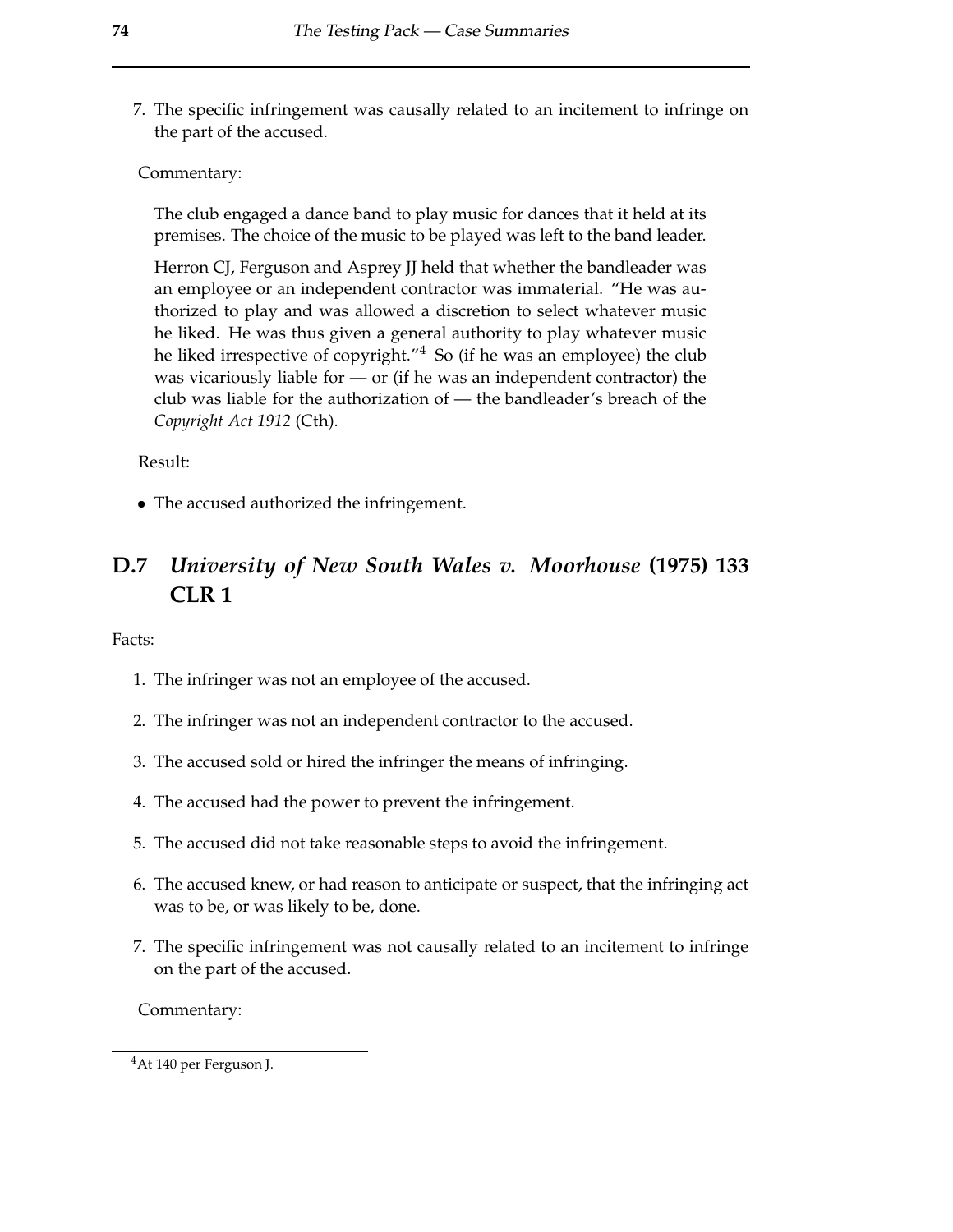A graduate of the University used a photocopy machine in the University library to make two copies of a story from a library copy of a book of short stories.

McTiernan ACJ, Gibbs and Jacobs JJ held that the University had authorized the infringement within the meaning of s. 36(1) of the *Copyright Act 1968* (Cth); it had the power to prevent infringements, but had not taken reasonable steps to prevent them.<sup>5</sup> Gibbs J's statement about what constitutes authorization of an infringement is quoted above.

Result:

• The accused authorized the infringement.

# **D.8** *A & M Records Inc. v. Audio Magnetics Inc. (UK) Ltd* **[1979] FSR 1**

Facts:

- 1. The infringer was not an employee of the accused.
- 2. The infringer was not an independent contractor to the accused.
- 3. The accused sold or hired the infringer the means of infringing.
- 4. The accused did not have the power to prevent the infringement.
- 5. The accused did not take reasonable steps to avoid the infringement.
- 6. The accused knew, or had reason to anticipate or suspect, that the infringing act was to be, or was likely to be, done.
- 7. The specific infringement was not causally related to an incitement to infringe on the part of the accused.

Commentary:

A&M Records and twenty-three others alleged that Audio Magnetics was inciting the public to infringe their copyright in sound recording by advertising blank cassette tapes.

Foster J held that there was no "particular specific authorisation";<sup>6</sup> there was not sufficient causal relationship between the alleged authorization and the actual breach. "It was not sufficient to allege authorisation at large. Authorisation meant sanctioning, express approval or countenancing of an actual breach of copyright by some act directly related to that breach."<sup>7</sup>

<sup>5</sup>The *Copyright Act* was amended in 1980 to ameliorate the effect of *UNSW v. Moorhouse* as far as photocopying in educational institutions is concerned.

<sup>6</sup>At 10.

<sup>7</sup>At 2.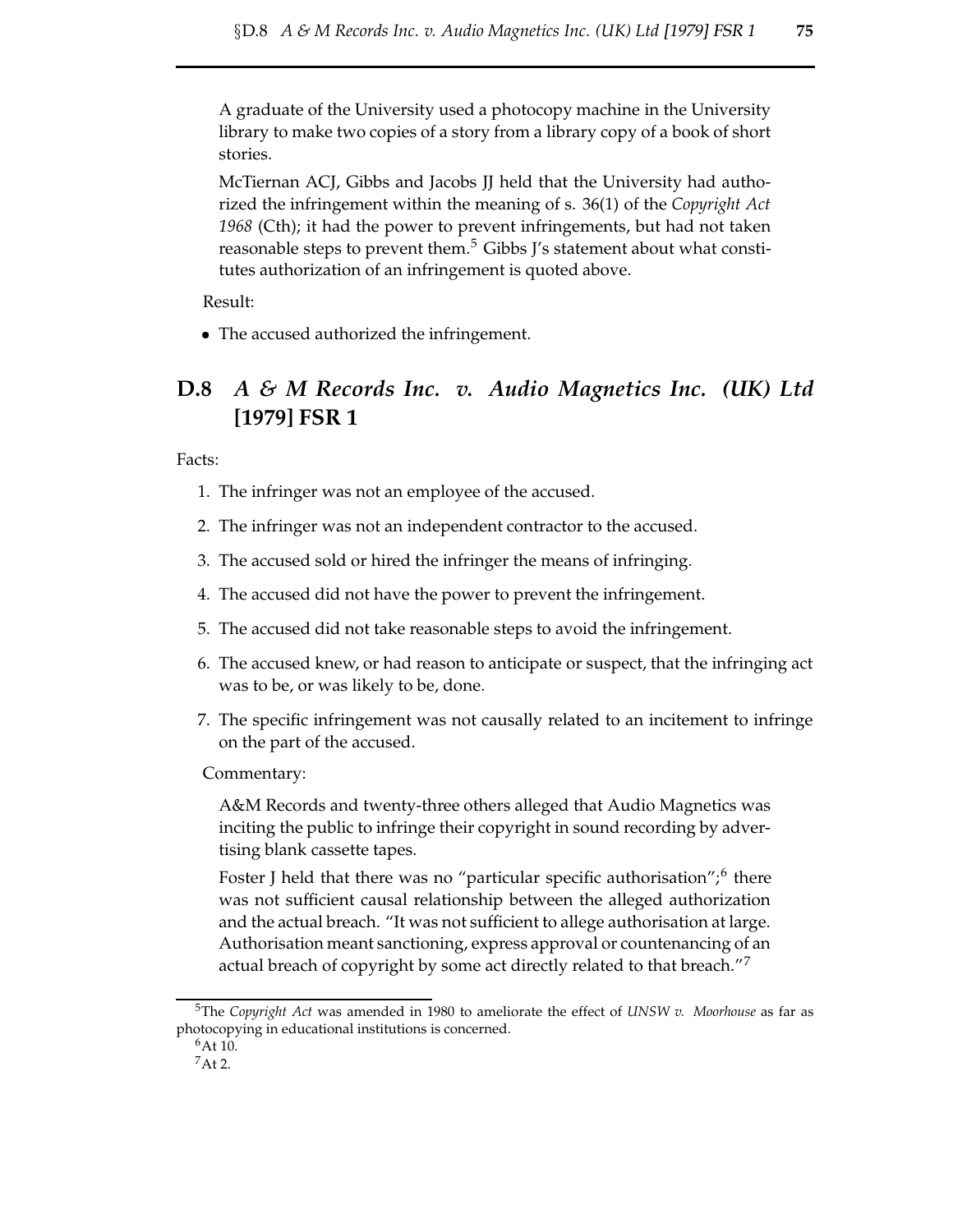Result:

� The accused did not authorize the infringement.

# **D.9** *RCA Corporation v. John Fairfax and Sons Ltd* **[1981] 1 NSWLR 251**

Facts:

- 1. The infringer was not an employee of the accused.
- 2. The infringer was not an independent contractor to the accused.
- 3. The accused did not sell or hire the infringer the means of infringing.
- 4. The accused did not have the power to prevent the infringement.
- 5. The accused did not take reasonable steps to avoid the infringement.
- 6. The accused knew, or had reason to anticipate or suspect, that the infringing act was to be, or was likely to be, done.
- 7. The specific infringement was not causally related to an incitement to infringe on the part of the accused.

Commentary:

the Fairfax newspaper the *Sun-Herald* carried an article which pointed out that, using cassette tapes and good quality taping equipment, the same album can be taped by many people. It also discussed how the advent of FM radio had made it easy for people to tape new album and single releases without buying the discs: "Why spend nearly \$10 on the new David Bowie album when you can tape it from 2JJJ?"<sup>8</sup>

Kearney J held that "authorization involves some element of causation and hence the necessity for some relationship creating a link or connection however tenuous between the authorizer and the infringer."<sup>9</sup> There was no such link, so Fairfax had not authorized any infringement within the meaning of s. 13(2) of the *Copyright Act 1968* (Cth).

Result:

� The accused did not authorize the infringement.

<sup>8</sup>At 252.

<sup>9</sup>At 259.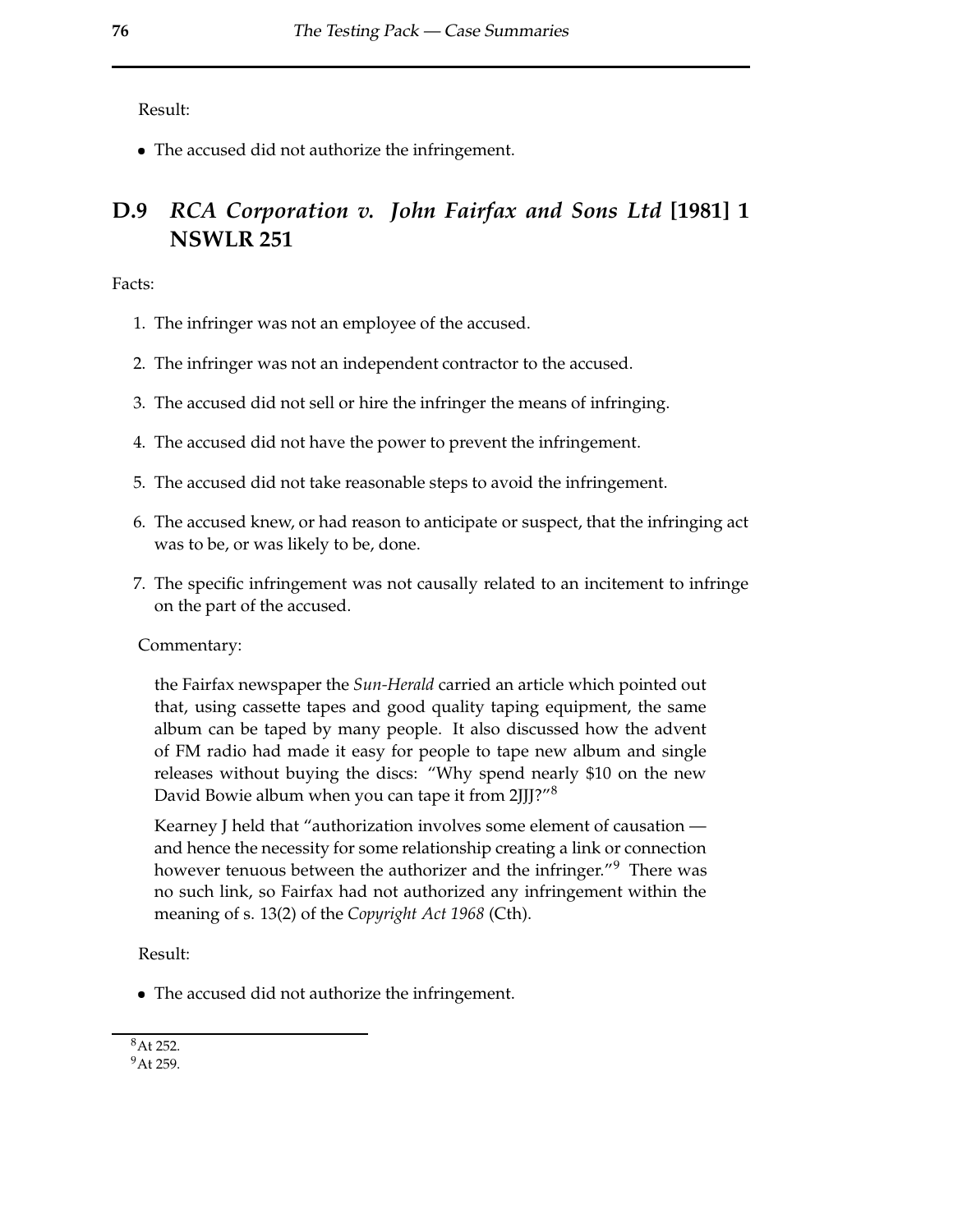# **D.10 Ideal Case One**

Facts:

- 1. The infringer was not an employee of the accused.
- 2. The infringer was an independent contractor to the accused.
- 3. The accused sold or hired the infringer the means of infringing.
- 4. The accused had the power to prevent the infringement.
- 5. The accused did not take reasonable steps to avoid the infringement.
- 6. The accused knew, or had reason to anticipate or suspect, that the infringing act was to be, or was likely to be, done.
- 7. The specific infringement was causally related to an incitement to infringe on the part of the accused.

Result:

• The accused authorized the infringement.

# **D.11 Ideal Case Two**

Facts:

- 1. The infringer was not an employee of the accused.
- 2. The infringer was not an independent contractor to the accused.
- 3. The accused did not sell or hire the infringer the means of infringing.
- 4. The accused did not have the power to prevent the infringement.
- 5. The accused took reasonable steps to avoid the infringement.
- 6. The accused did not know, and had no reason to anticipate or suspect, that the infringing act was to be, or was likely to be, done.
- 7. The specific infringement was not causally related to an incitement to infringe on the part of the accused.

Result:

� The accused did not authorize the infringement.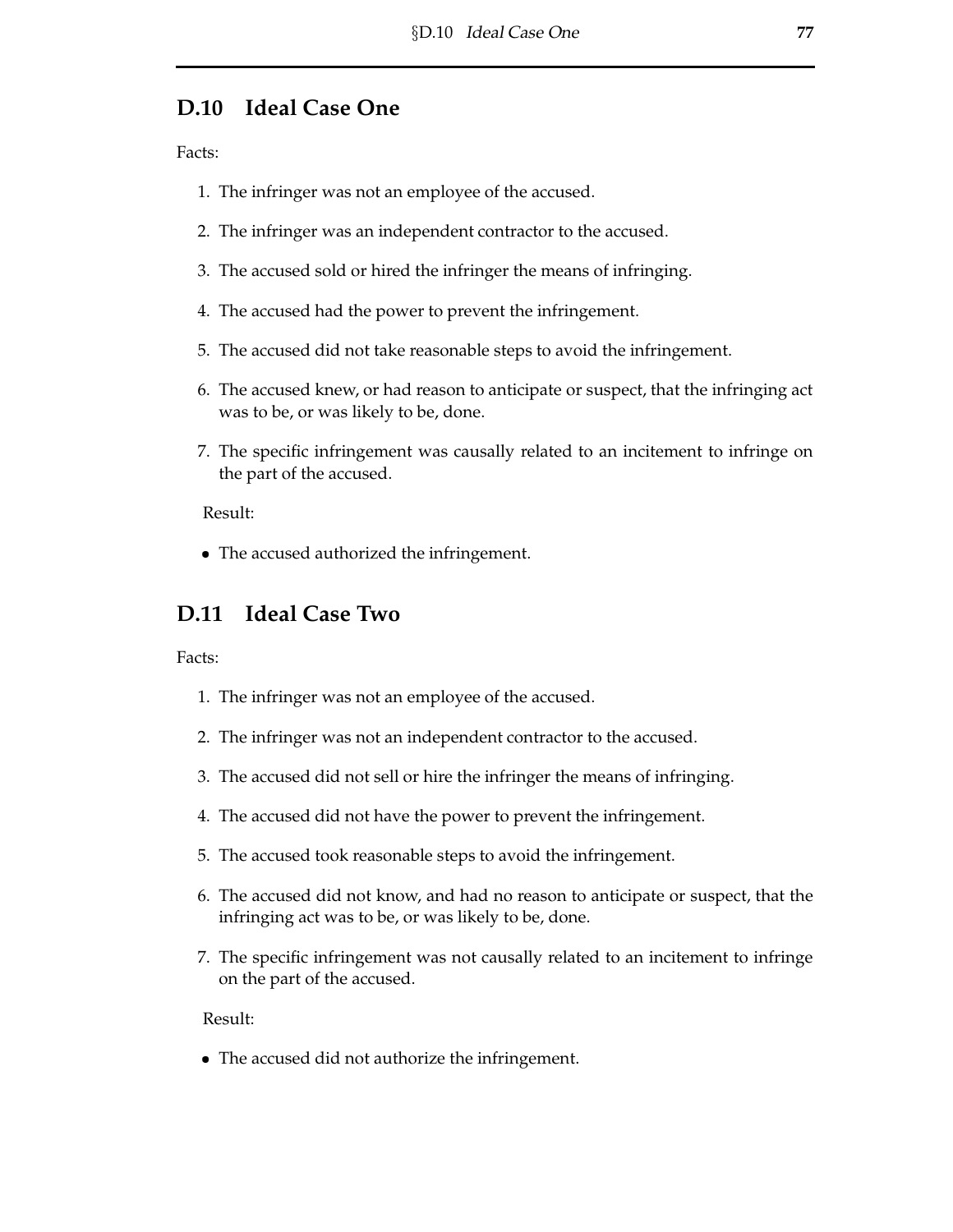# **D.12 Ideal Case Three**

Facts:

- 1. The infringer was an employee of the accused.
- 2. The infringer was not an independent contractor to the accused.
- 3. Unknown
- 4. The accused had the power to prevent the infringement.
- 5. The accused did not take reasonable steps to avoid the infringement.
- 6. The accused knew, or had reason to anticipate or suspect, that the infringing act was to be, or was likely to be, done.
- 7. Unknown

Result:

• The accused is liable (directly or vicariously) for the infringement.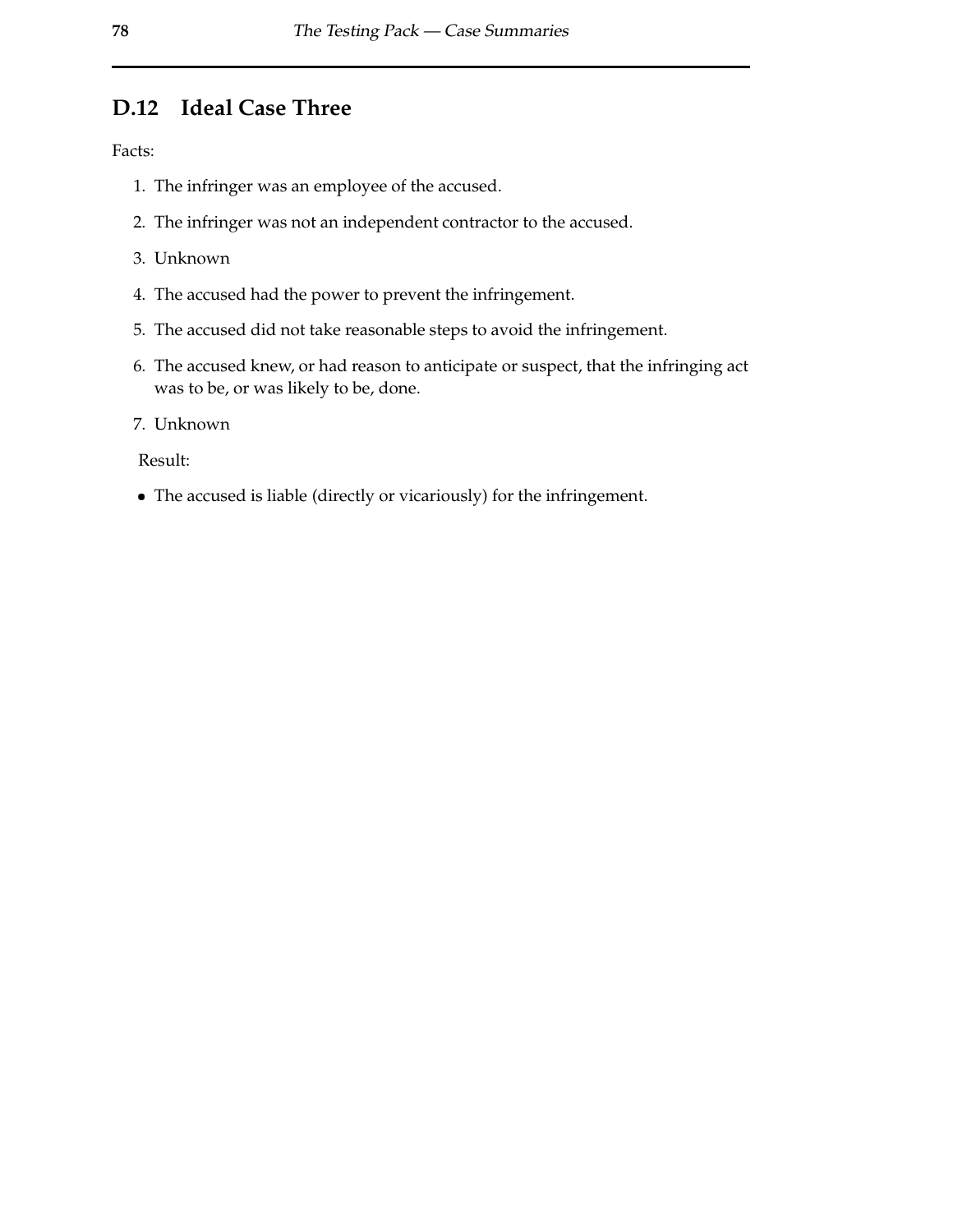# **Test Results — Answers to Questions**

# **E.1 Answers to Question One**

## **E.1.1 Person One**

- � The book is a "literary" work
- Section 31(1): copyright is the exclusive right to do certain things
- � Section 35(2): "author" = owner = Glen
- Section 36(1): Harriet infringes by "doing an act" in Australia (being an act comprised in the copyright), namely the act described in s 36(1)(a)(i) and (ii).

# **E.1.2 Person Two**

- Glen, as the author of the book, is the owner of the copyright in it (s35)
- � Glen's book is a "literary work"
- � By s36(1), Harriet infringes Glen's copyright in the book if Harriet does any of the acts in the sub-section  $(s31(1)(a))$  in Australia
- Harriet has done the acts in  $s31(1)(a)(i)$ , (ii), and (iv)
- � The fact that the internet disseminates material globally does not mean that Harriet has not done the act in Australia
- Therefore Harriet has infringed Glen's copyright in the book

# **E.1.3 Person Three**

- Harriet has infringed the copyright in the poetry
- Glen owns the copyright as he is the author of a literary/artistic work  $-$  s35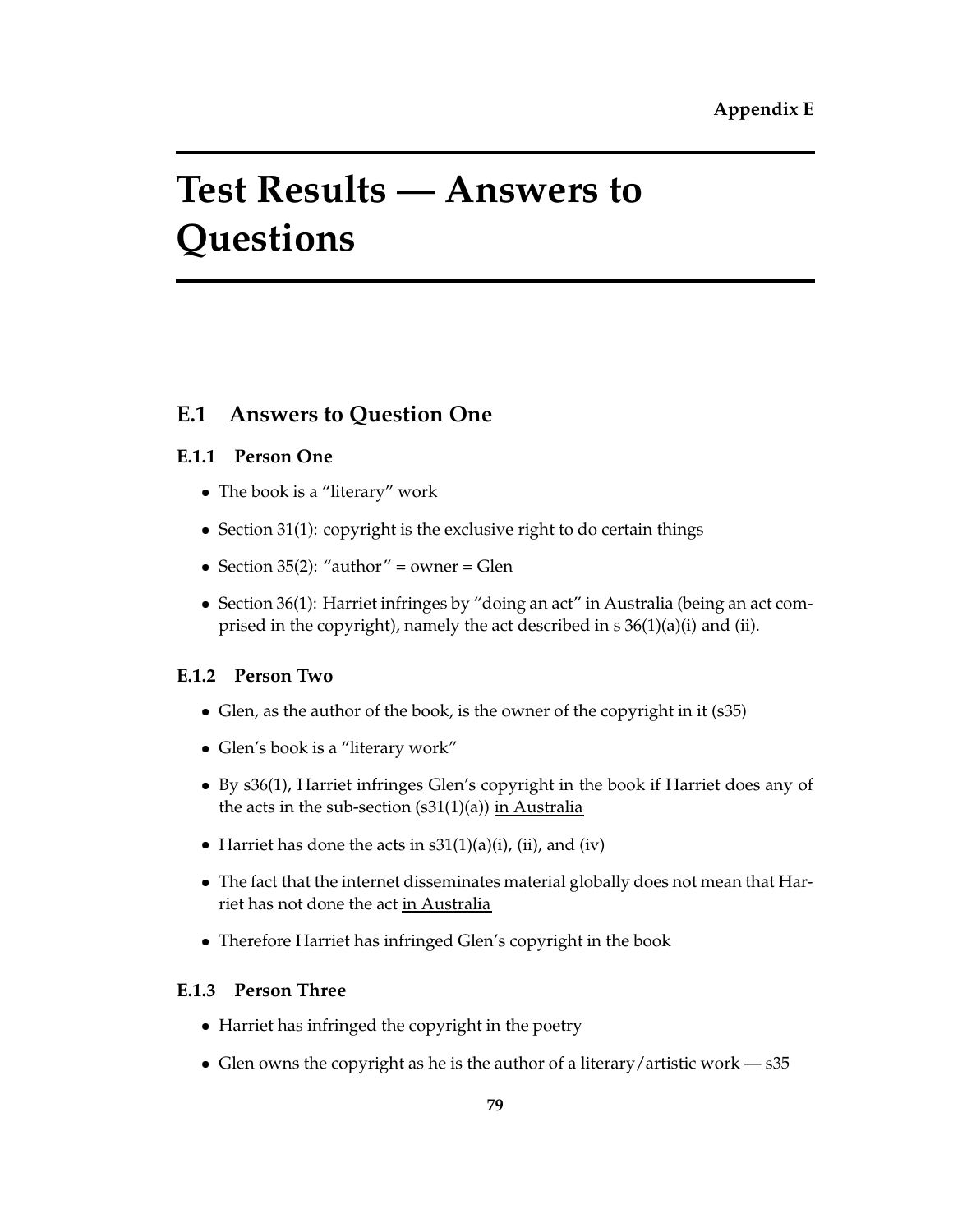- He has the exclusive right to communicate the work to the public  $s31(a)(iv)$
- � Communicate is defined in s10 to include "make available online"
- � There has been an infringement as Harriet has done an act "comprised in the copyright" — s36

## **E.2 Answers to Question Two**

#### **E.2.1 Person One**

- � Emma's entry is a "literary work"
- � Section 31(1): the copyright in it is Emma's
- � Section 35(2): "author" = "owner" = Emma (in Emma's work)
- Section 36(1) did Dorothy "infringe"?
- Section  $31(1)(a)$ :
	- **–** (i) no
	- **–** (ii) no
	- **–** (iii) no
	- **–** (iv) is it an "adaptation"? no (see s10)
- Therefore Dorothy has not infringed Emma's rights.

#### **E.2.2 Person Two**

- As the "author", Emma is the "owner" of the copyright in the work (s35(2))
- � Emma's entry is a "literary work"
- Emma has the copyright (s31(1))
- Dorothy will have infringed Emma's copyright if Dorothy has commited one of the acts in  $s31(1)(a)(i)-(v)$
- � Dorothy has not done so
- � Dorothy's entry is clearly not an "adaptation" (s10) of Emma's work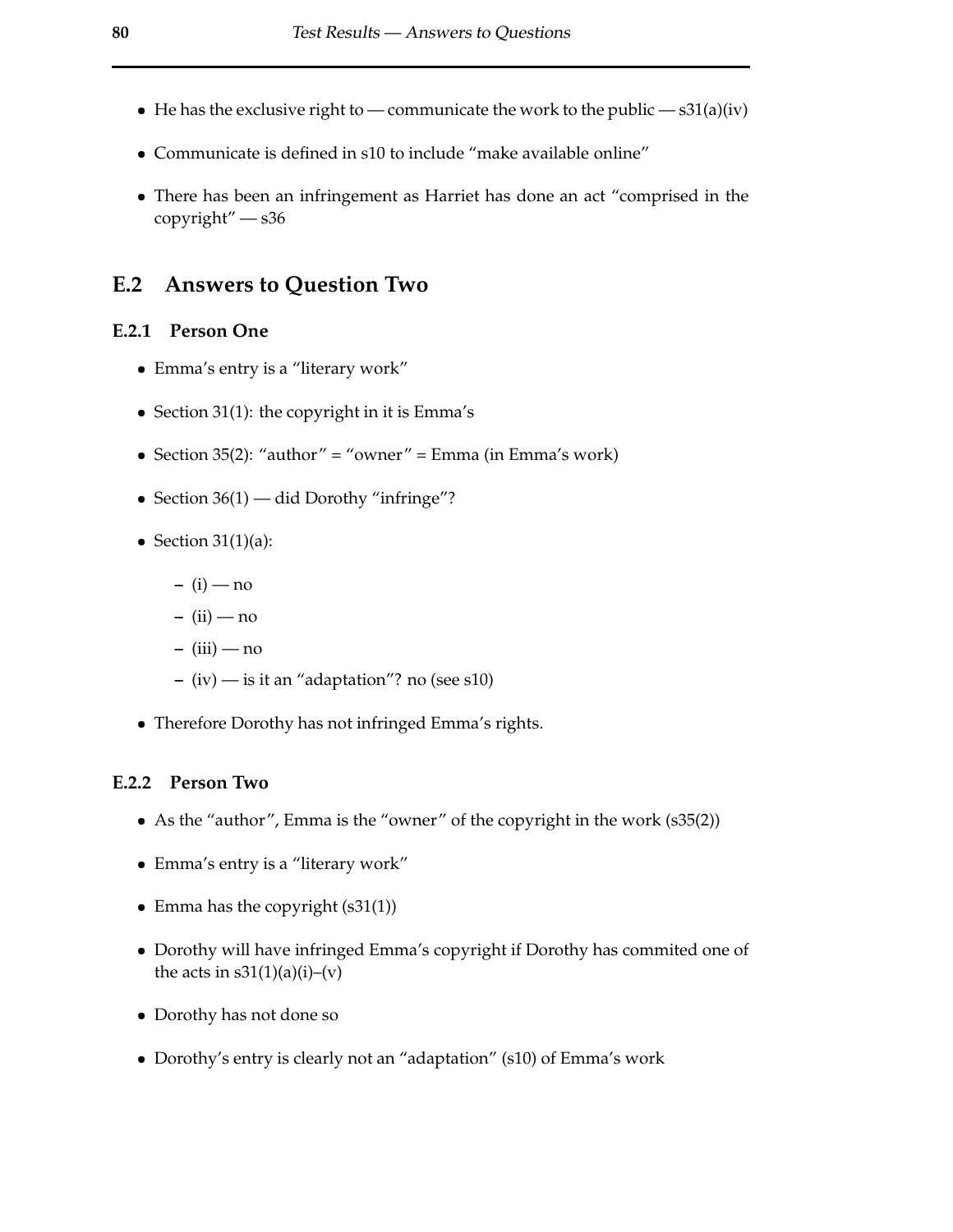#### **E.2.3 Person Three**

- Dorothy has infringed the rights relating to the story
- Emma owns the copyright as she is the author of the literary work  $s35$
- � "Literary work" is defined as a compilation expressed in words ("words" not equivalent to "writing" which is defined differently in the  $Act$ )  $- s10$
- She has the exclusive right to reproduce the work in material form  $s31(a)(i)$
- She has the exclusive right to publish the work  $s31(a)(ii)$
- There has been an infringement as Dorothy has done an act "comprised in the copyright" — s36

# **E.3 Answers to Question Three**

#### **E.3.1 Person One**

- The movie is a "cinematograph film"
- Section 86: copyright is the exclusive right to  $-$  "(a) make a copy of the film"
- Section 98(2): STWD, being the maker of the cinematograph film is the "owner"
- � Section 101: Quentin, not being the "owner" infringes by making a copy of the film
- Section 101: has Ringo "authorized" the doing by Quentin of the infringing act of making the copy?
- "Authorize" = "sanction, approve or countenance" (*Famous Players*) but Ringo had not taken reasonable steps to prevent the infringement (*Moorhouse*).
- Therefore Ringo "authorized" the infringement (he was always there)

## **E.3.2 Person Two**

- STWD is the owner of the copyright in the cinematograph film (s98(2))
- � By s86, copyright includes the exclusive right to make copies of the film
- Quentin who is not the "owner" of the copyright infringes by making a copy
- � Ringo contravenes s101 if he "authorizes" Quentin's actions
- � Ringo has taken no steps at all to prevent Quentin from making the copies (*Moorhouse*)
- � Therefore, Ringo has "authorized"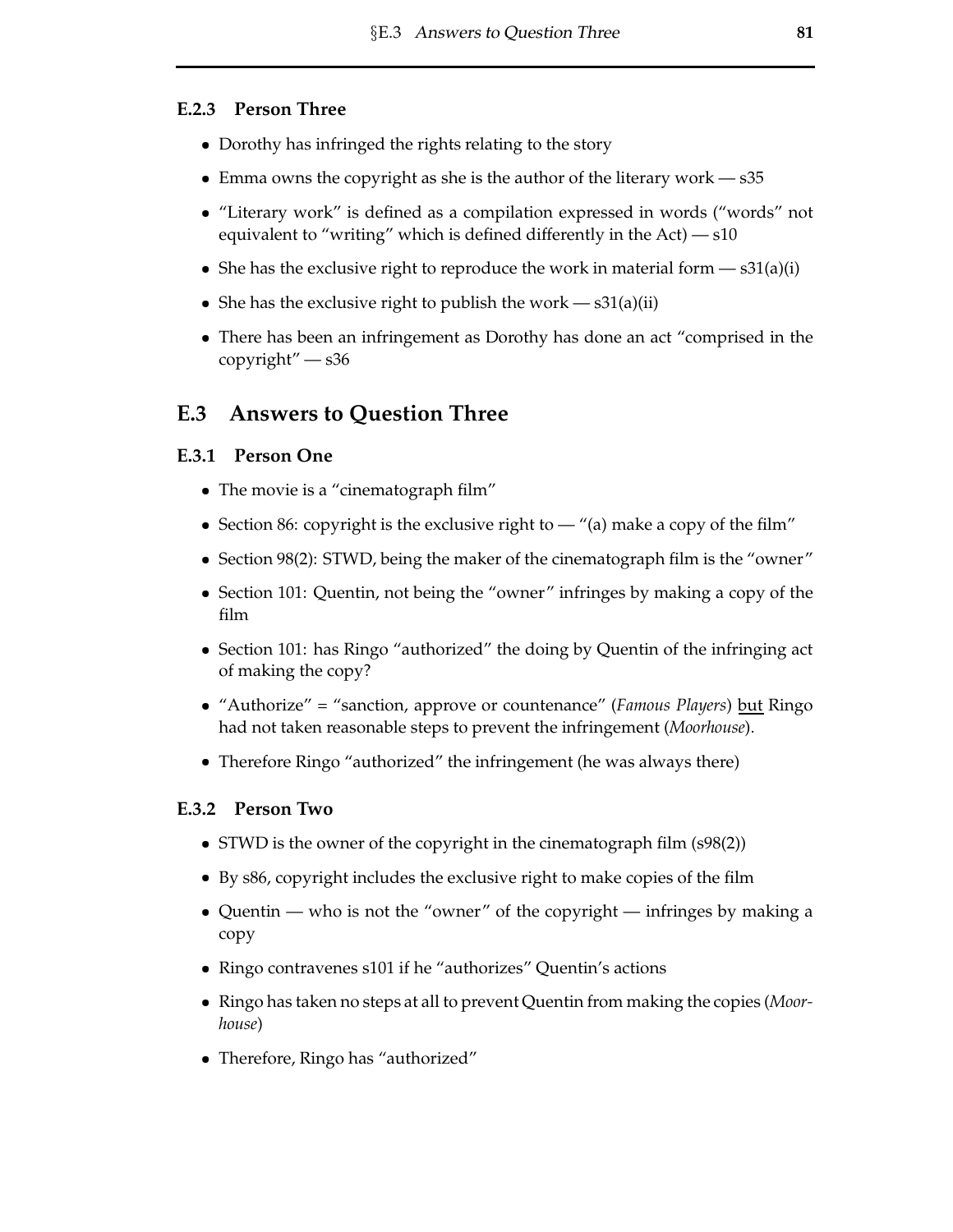#### **E.3.3 Person Three**

- � Assume from question that STWD owns the copyright
- � Quentin:
	- **–** Quentin has infringed the copyrights that STWD own
	- **–** STWD has the exclusive right to make a copy of the film s86(a)
	- **–** There has been an infringement as Quentin has done an act "comprised in the copyright" — s101
- � Ringo:
	- **–** Ringo has infringed the copyrights that STWD own
	- **–** The Act:
		- $*$  STWD has the exclusive right to make a copy of the film  $s86(a)$
		- � There has been an infringement as Quentin has done an act "comprised in the copyright" — s101
	- **–** Cases:
		- � *Australian Performing Right Association v Miles* Ringo fits the facts of this case and is liable directly or vicariously for the infringement as he has "authorised" the doing of an act comprised in the coyright

## **E.4 Answers to Question Four**

#### **E.4.1 Person One**

- � X's performance is a "musical work"
- X is the "owner" of the copyright, being the "author" (s 35(2))
- Section 31(1)(a) confers on X the exclusive right "(i) to reproduce the work in a material form"
- Section 36(1): a person who is not the owner, infringes by doing the act described in  $s \frac{31(1)}{a(i)}$
- Therefore Yvette infringes
- A person also infringes if the person "authorizes" the doing of the act ...
- � Zorba has "authorized" by "countenancing" (*Famous Players*) and by failing to take obvious measures to restrain Yvette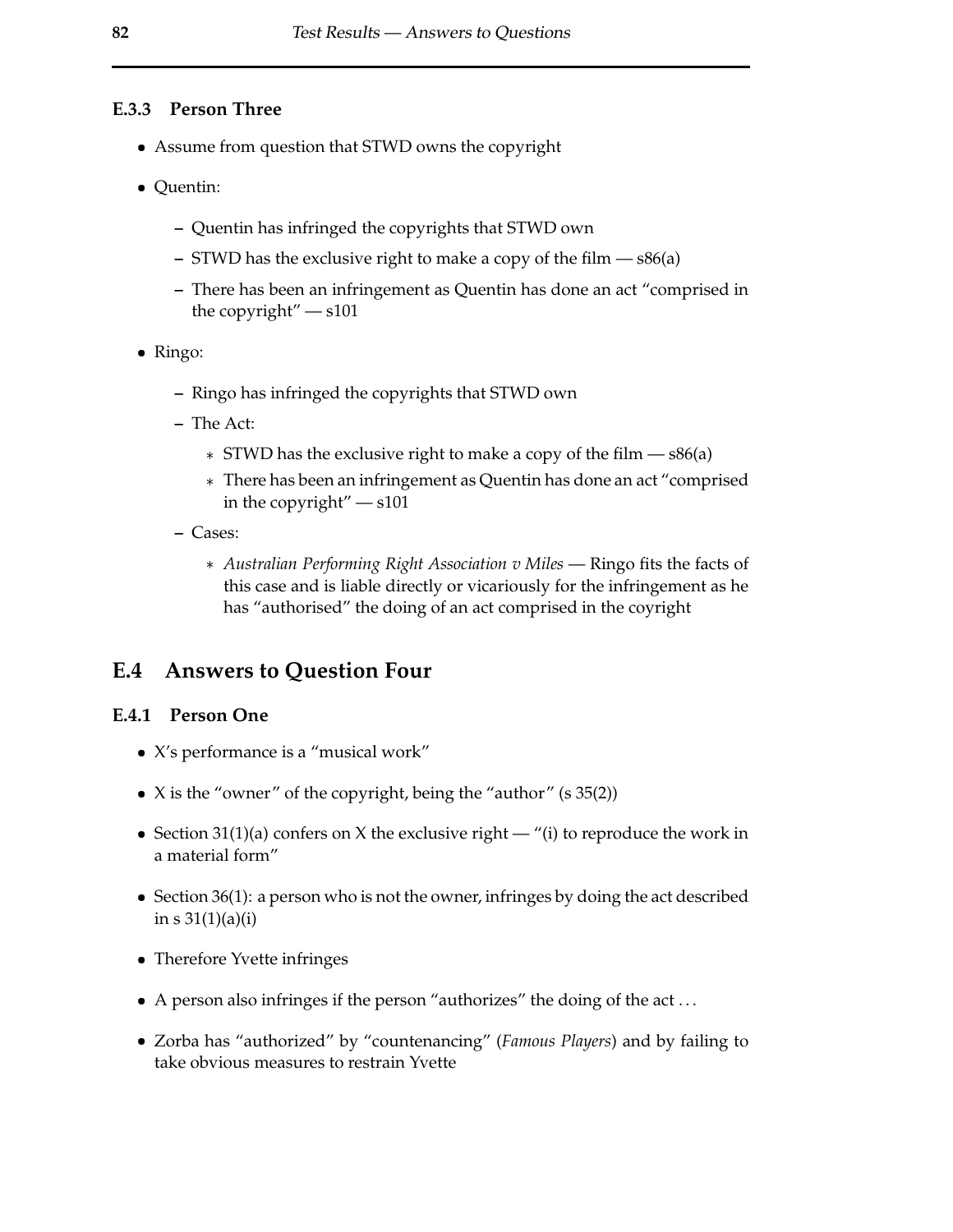#### **E.4.2 Person Two**

- Although the expression "musical work" is not defined in the Act, V's performance is plainly a "musical work" according to the common meaning of that expression
- X is the owner, as it is the author  $(s35(2))$
- � By section 31, X has the exclusive right to "reproduce the work in a material form"
- Therefore for anyone else to make a copy is an infringement
- Therefore, Yvette has infringed (s36(1))
- � Has Zorba authorized Yvette's infringement?
- � Zorba has actively encouraged Yvette by overruling the bouncer's decision to refuse her admitance with the recorder (*Famous Players* — and on any of the test of "authorization", has authorized the infringement, and so contravened s36(1)

#### **E.4.3 Person Three**

- � Yvette:
	- **–** Yvette has not infringed the copyrights that X own
	- **–** Yvette owns the copyright of the sounds recording because she is the maker of the sound recording — s97(2)
	- **–** Yvette has the exclusive right to make a copy of the sound recording  $s85(1)(a)$
- � Zorba
	- **–** Zorba has infringed the copyright that X own
	- **–** Cases
		- � Closest could find was *Australian Performing Right Association v Canterbury* - but wasn't really that close

# **E.5 Answers to Question Five**

#### **E.5.1 Person One**

- Whether Bert "authorized" the infringement, which has been proven
- � It is not unreasonable for Bert to sleep at night and the CD's were always put back in their right place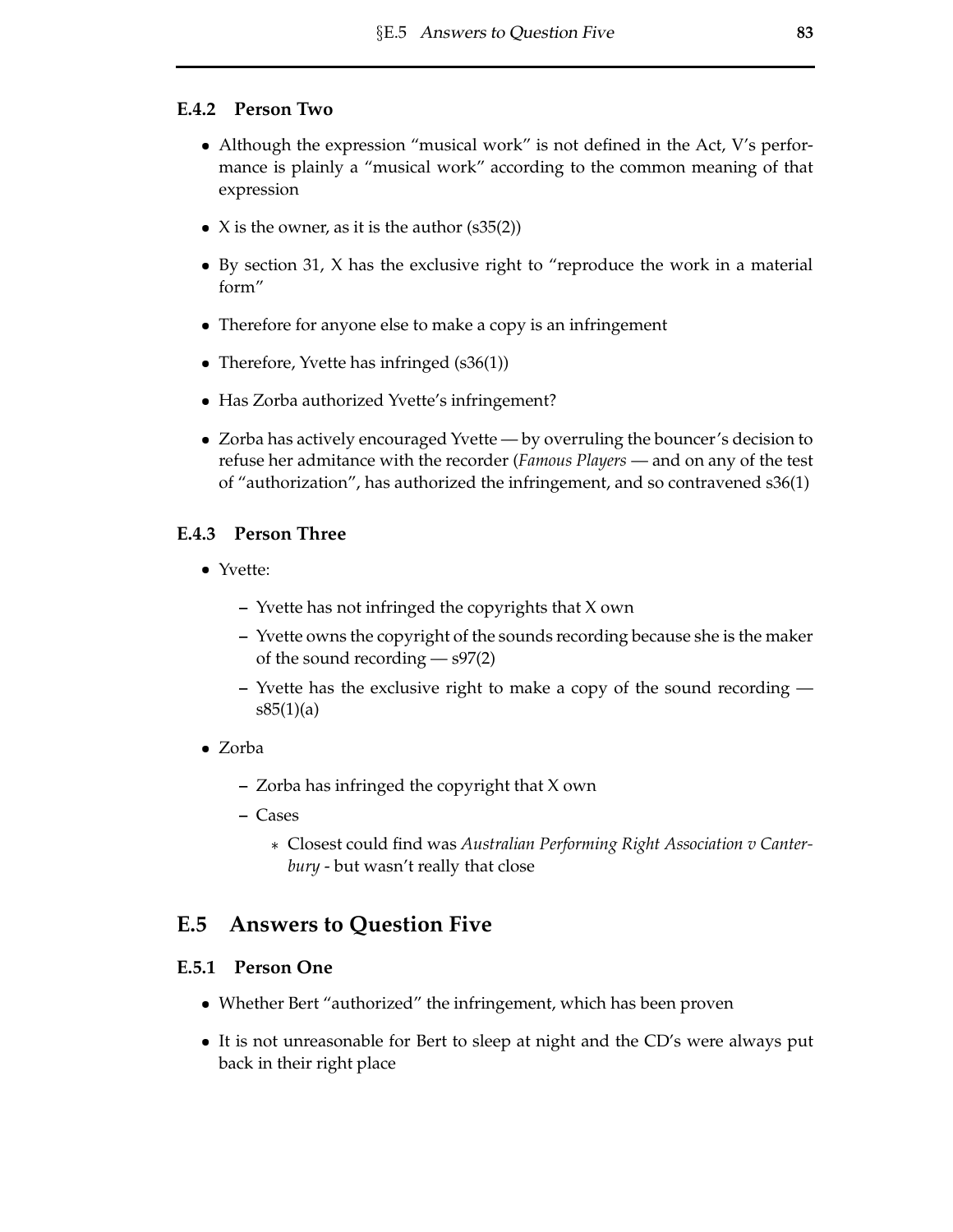- � Bert has not "sanctioned approved or countenanced" (*Famous Players*) the infringement; nor has he failed to take reasonable precautions
- Therefore no infringement through authorizing

#### **E.5.2 Person Two**

- � The question, whether Danny (who has been successfully been sued forinfringement) in fact infringed the copyright, may be considered again in these proceedings(*A & M Records*). However, on the stated facts, it is plain that Danny has been correctly convicted
- � Has Bert "authorized" Danny's infringement?
- � Bert sleeps when most of the world sleeps; he has no reason to suspect anything is wrong; he is entitled to rely on the cleaners to do their job honestly
- � Therefore, under none of the authorities has Bert infringed STWD's copyright

#### **E.5.3 Person Three**

- � Bert has not authorised the infringement
- � Cases:
	- **–** Closest could find was the second "Ideal Case" but the accused (Bert) did not take reasonable steps to avoid the infringement as Bert always preferred to sleep in the early hours of the morning instead of checking-up on the cleaners.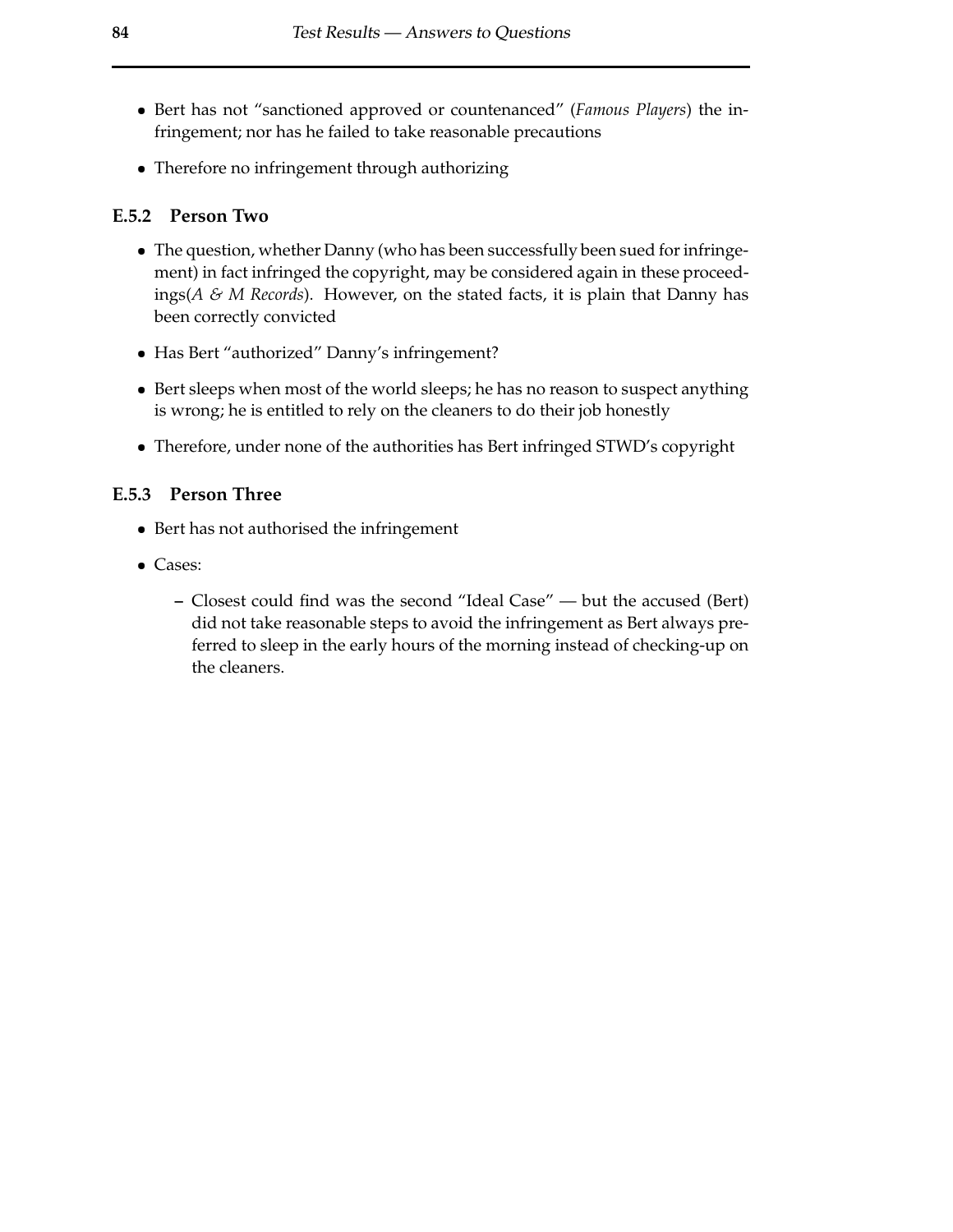# **Test Results — Selected Answers to Questions by SHYSTER-MYCIN**

This appendix contains two samples of the reports generated by SHYSTER-MYCIN version 3 when consulted by a user. Both reports are answers to Question 3 from the test pack (see Section B.3). The first report is an answer to the issue of Quentin's infringement; the second an answer to Ringo's authorization.

The reports are usually created as stand-alone LATEX files. The title page, abstract and contents that normally accompany these reports have been removed.

# **F.1 Quentin's Infringement**

# **F.1.1 MYCIN**

# **F.1.1.1**

I have been told or previously deduced that:

- � the material is a CINEMATOGRAPH-FILM
- � the accused did publish the material in Australia

By applying a rule<sup>1</sup> to the above facts, I am concluding that:

• the accused did exercise an exclusive right under s86

# **F.1.1.2**

I have been told or previously deduced that:

- � the material is a CINEMATOGRAPH-FILM
- � a copy of the the material was not made in Australia (by someone else)
- � the material was not caused to be seen in public in Australia (by someone else)

<sup>&</sup>lt;sup>1</sup> represented internally to me as rule  $86.A$ .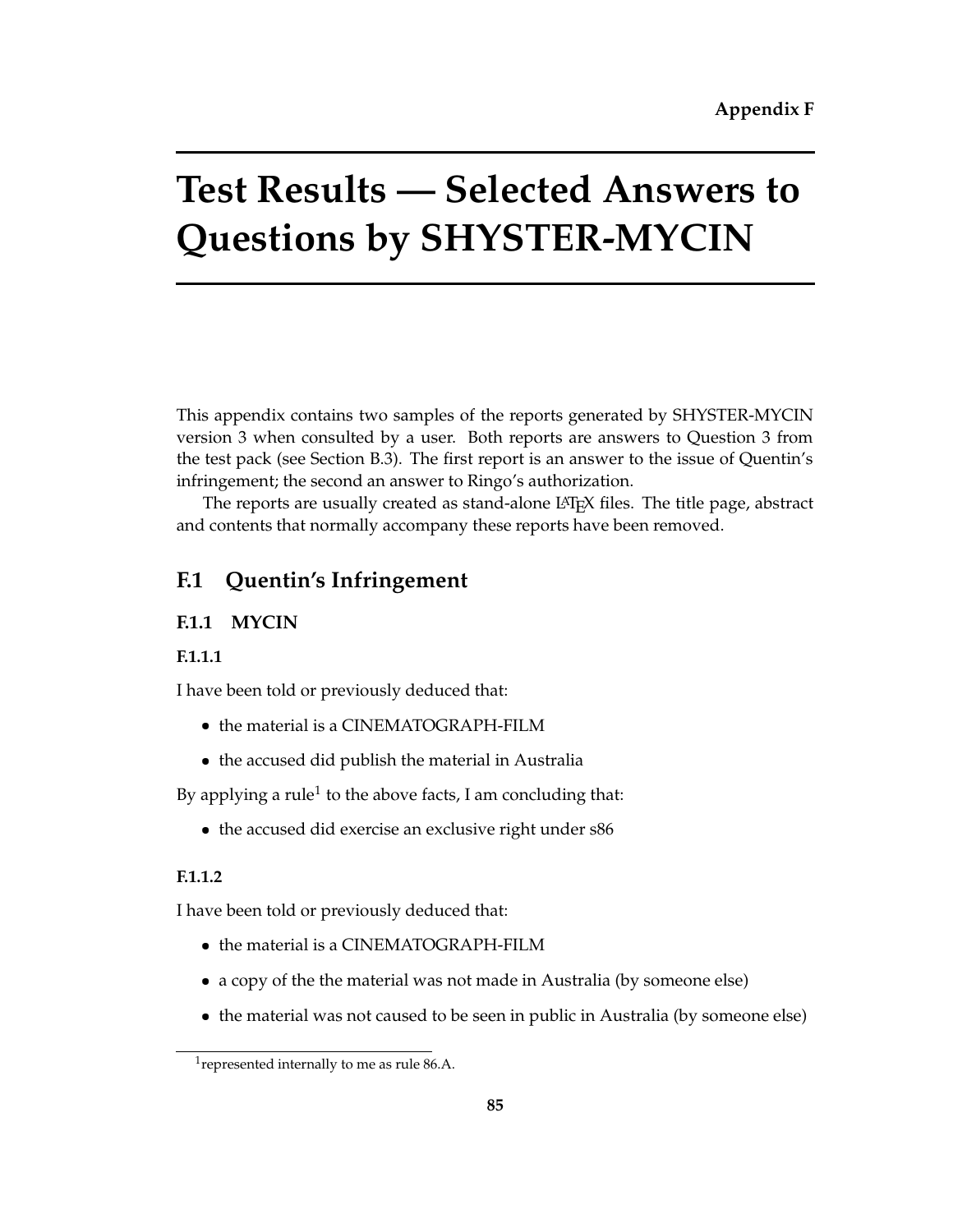- � the material was not caused to be heard in public in Australia (by someone else)
- � the material was not communicated to the public in Australia (by someone else)

By applying a rule<sup>2</sup> to the above facts, I am concluding that:

� the accused did not authorize an exclusive right under s86 to be exercised

#### **F.1.1.3**

I have been told or previously deduced that:

- � the accused did not authorize an exclusive right under s31(1)(b) to be exercised
- � the accused did not authorize an exclusive right under s85 to be exercised
- � the accused did not authorize an exclusive right under s86 to be exercised
- � the accused did not authorize an exclusive right under s87 to be exercised
- � the accused did not authorize an exclusive right under s88 to be exercised

By applying a rule<sup>3</sup> to the above facts, I am concluding that:

• the use of the material was not an infringment of the right to authorize the use copyright material subsisting by virtue of s13(2)

#### **F.1.1.4**

I have been told or previously deduced that:

- � the material is a CINEMATOGRAPH-FILM
- � the accused did not make the cinematograph film

By applying a rule<sup>4</sup> to the above facts, I am concluding that:

� the accused was not the owner of the material (s98)

#### **F.1.1.5**

I have been told or previously deduced that:

- the accused did not exercise an exclusive right under s31(1)(a)
- � the accused did not authorize an exclusive right under s31(1)(a) to be exercised
- � the accused did not exercise an exclusive right under s31(1)(b)

<sup>2</sup>represented internally to me as rule 86-NO-AUTH.

<sup>&</sup>lt;sup>3</sup>represented internally to me as rule 13.2-NO.

<sup>&</sup>lt;sup>4</sup> represented internally to me as rule 98-NO.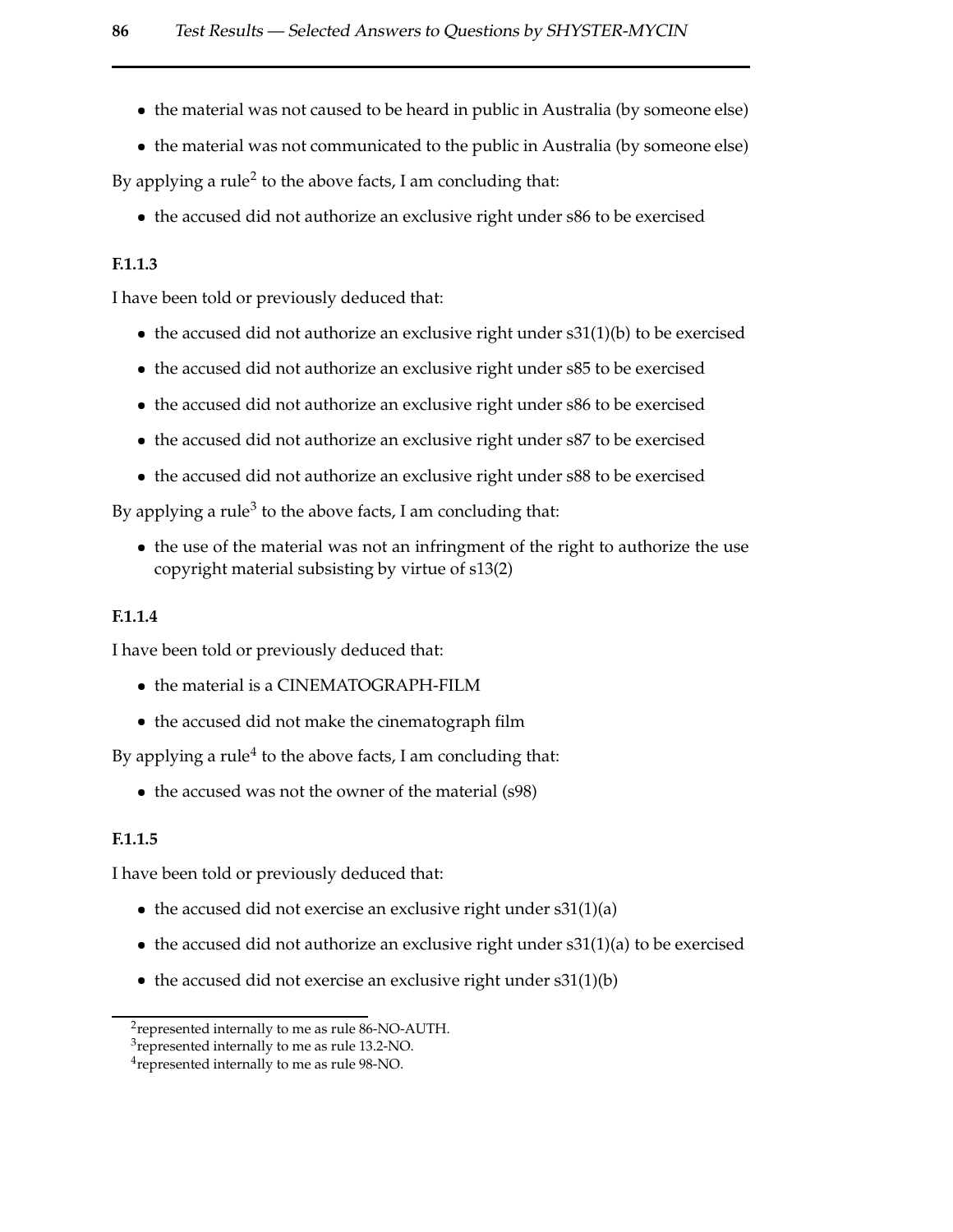• the accused did not authorize an exclusive right under s31(1)(b) to be exercised

By applying a rule<sup>5</sup> to the above facts, I am concluding that:

� the use of the material was not an infringement of the copyright subsisting by virtue of s36(1)

## **F.1.1.6**

I have been told or previously deduced that:

- the accused was not the owner of the material (s98)
- � the accused did not have a licence to use the material in the manner described
- the accused did exercise an exclusive right under s86

By applying a rule<sup>6</sup> to the above facts, I am concluding that:

� the use of the material was an infringement of the copyright subsisting by virtue of s101(1)

# **F.1.2 SHYSTER**

Shyster was not consulted on these facts.

# **F.2 Ringo's Authorization**

# **F.2.1 MYCIN**

# **F.2.1.1**

I have been told or previously deduced that:

- � the material is a CINEMATOGRAPH-FILM
- � the accused did not publish the material in Australia
- � the accused did not cause the material to seen in public in Australia
- � the accused did not cause the material to heard in public in Australia
- � the accused did not communicate the material to the public

By applying a rule<sup>7</sup> to the above facts, I am concluding that:

• the accused did not exercise an exclusive right under s86

<sup>&</sup>lt;sup>5</sup> represented internally to me as rule 36.1-NO-C.

<sup>6</sup>represented internally to me as rule 101.1-YES-86.

<sup>7</sup>represented internally to me as rule 86-NO.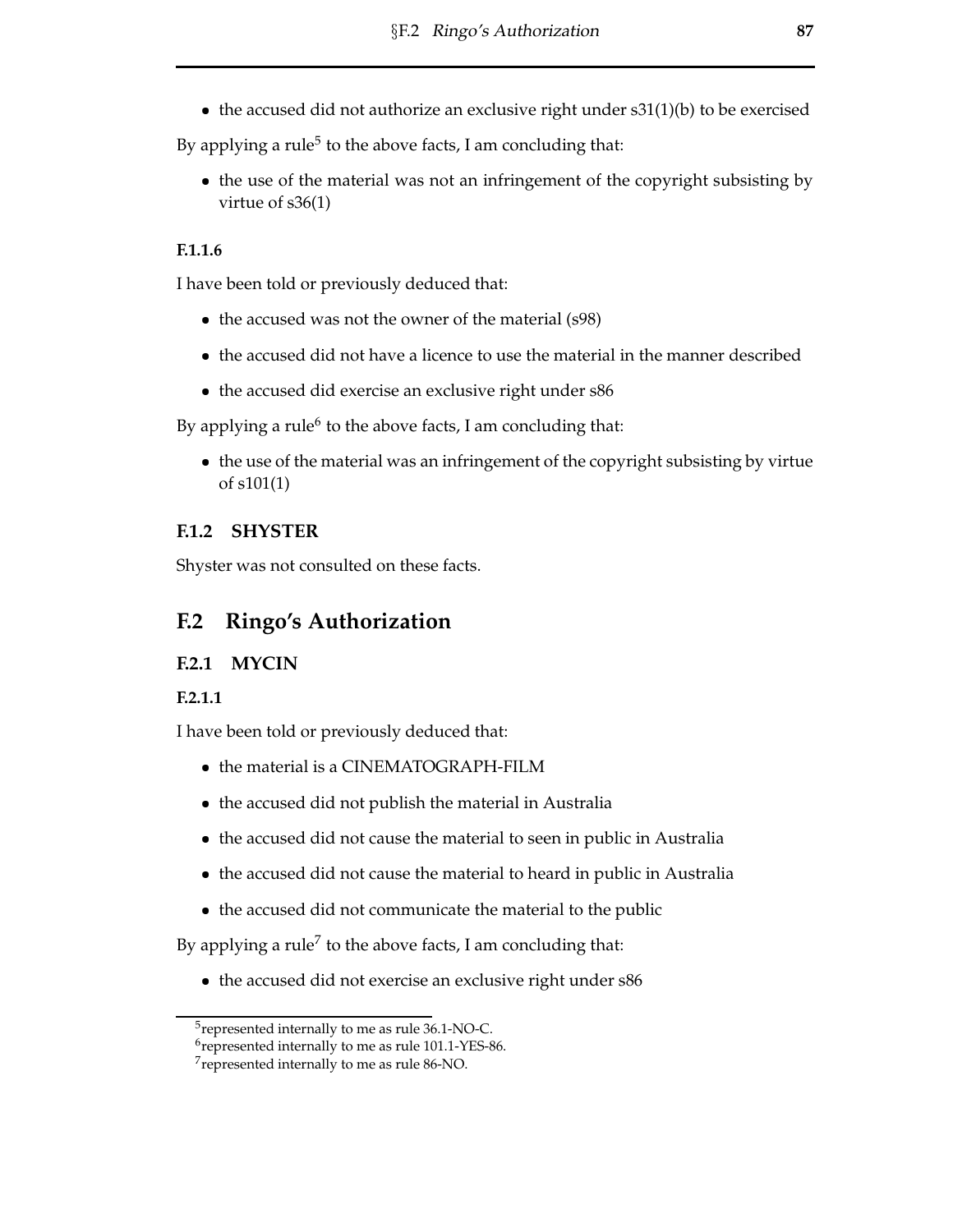#### **F.2.1.2**

I have been told or previously deduced that:

- � the material is a CINEMATOGRAPH-FILM
- � a copy of the the material was made in Australia (by someone else)
- � the accused did authorise the use of the material

By applying a rule<sup>8</sup> to the above facts, I am concluding that:

� the accused did authorize an exclusive right under s86 to be exercised

#### **F.2.1.3**

I have been told or previously deduced that:

- � the material is a CINEMATOGRAPH-FILM
- � the accused did not make the cinematograph film

By applying a rule<sup>9</sup> to the above facts, I am concluding that:

• the accused was not the owner of the material (s98)

#### **F.2.1.4**

I have been told or previously deduced that:

- the accused was not the owner of the material (s98)
- � the accused did not have a licence to use the material in the manner described
- � the accused did authorize an exclusive right under s86 to be exercised

By applying a rule<sup>10</sup> to the above facts, I am concluding that:

• the use of the material was an infringment of the right to authorize the use copyright material subsisting by virtue of s13(2)

<sup>8</sup>represented internally to me as rule 86.A-AUTH.

<sup>&</sup>lt;sup>9</sup>represented internally to me as rule 98-NO.

 $10$ represented internally to me as rule 13.2-FILM.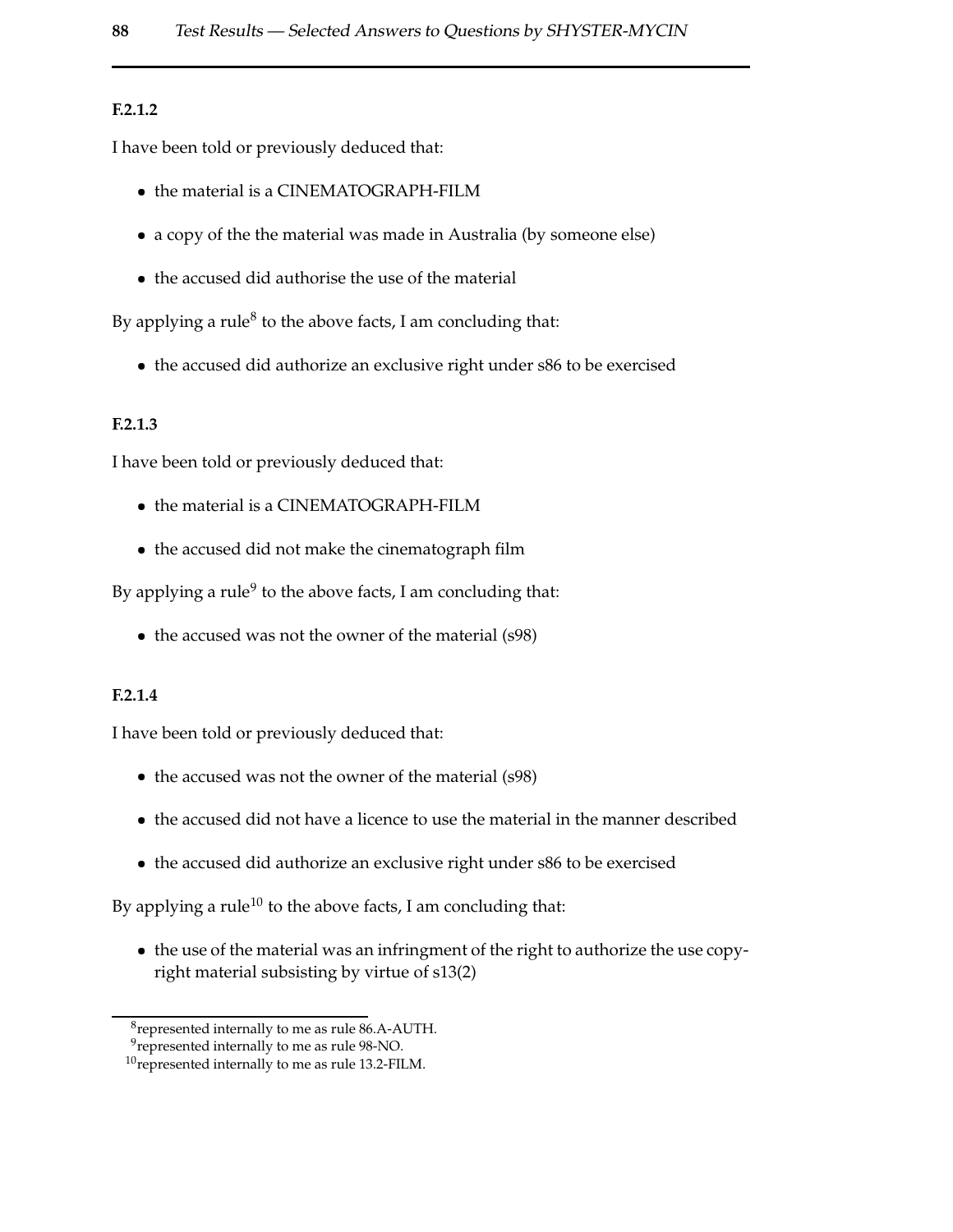#### **F.2.1.5**

I have been told or previously deduced that:

- the accused did not exercise an exclusive right under s31(1)(a)
- � the accused did not authorize an exclusive right under s31(1)(a) to be exercised
- the accused did not exercise an exclusive right under s31(1)(b)
- � the accused did not authorize an exclusive right under s31(1)(b) to be exercised

By applying a rule<sup>11</sup> to the above facts, I am concluding that:

� the use of the material was not an infringement of the copyright subsisting by virtue of s36(1)

#### **F.2.1.6**

I have been told or previously deduced that:

- the accused was not the owner of the material (s98)
- � the accused did not have a licence to use the material in the manner described
- � the accused did authorize an exclusive right under s86 to be exercised

By applying a rule<sup>12</sup> to the above facts, I am concluding that:

� the use of the material was an infringement of the copyright subsisting by virtue of s101(1)

#### **F.2.2 SHYSTER**

#### **Authorization area**

#### **Instant case**

The notion of authorization extends beyond the authority given to an agent. The word "authorize" should be "understood in its ordinary dictionary sense of 'sanction, approve, and countenance.' "<sup>13</sup>

"[A] person who has under his control the means by which an infringement of copyright may be committed . . . and who makes it available to other persons, knowing, or having reason to suspect, that it is likely to be used for the purpose of committing an infringement, and omitting to take reasonable steps to limit its use to legitimate purposes, would authorize any infringement that resulted from its use."<sup>14</sup>

<sup>11</sup>represented internally to me as rule 36.1-NO-C.

<sup>&</sup>lt;sup>12</sup> represented internally to me as rule 101.1-YES-AUTH-86.

<sup>13</sup>*Falcon v. Famous Players Film Co.* [1926] 2 KB 474 at 491 per Bankes LJ.

<sup>14</sup>*University of New South Wales v. Moorhouse* (1975) 133 CLR 1 at 13 per Gibbs J.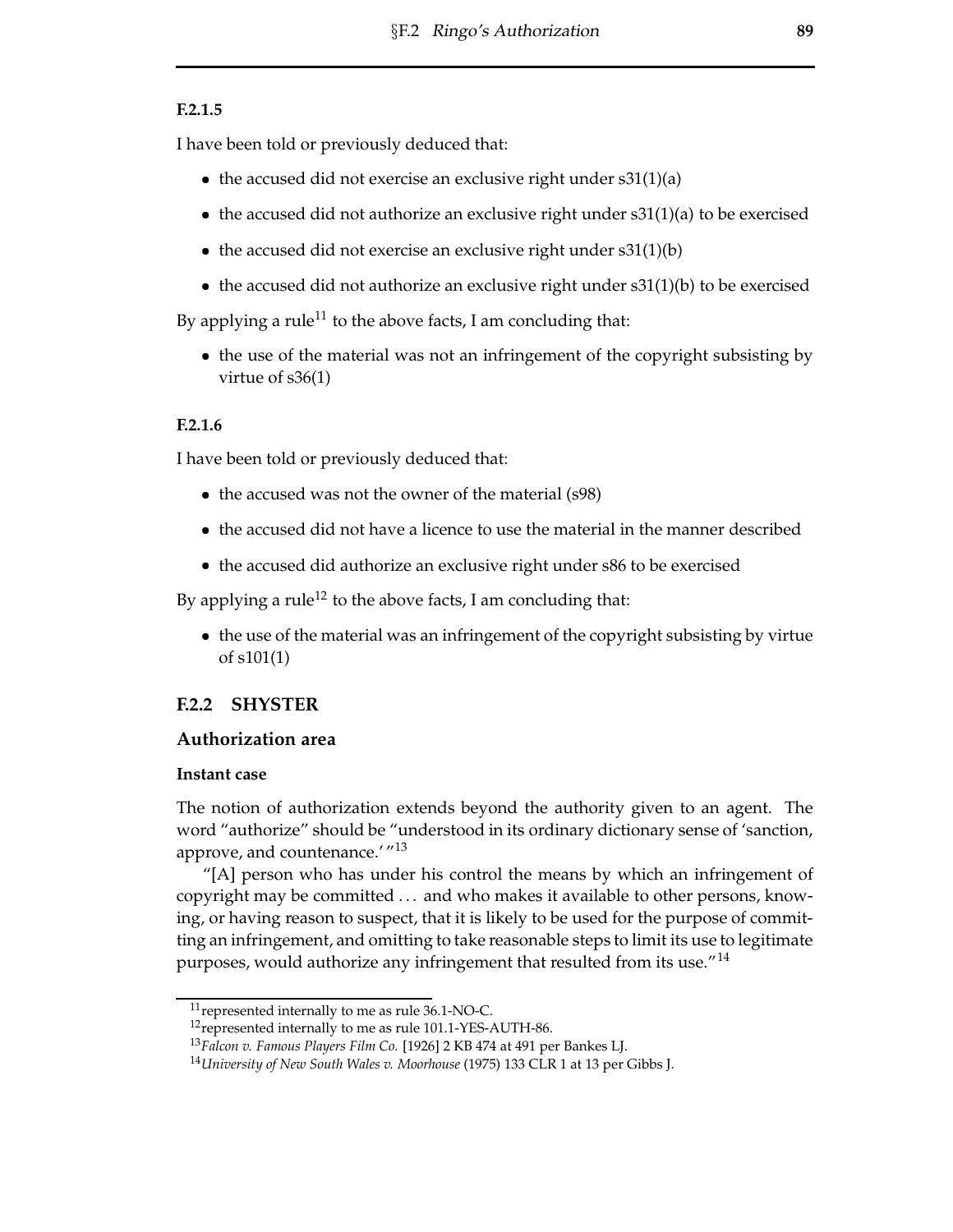In the instant case, the infringer was an employee of the accused; the infringer was not an independent contractor to the accused; it is not known whether the accused sold or hired the infringer the means of infringing; the accused had the power to prevent the infringement; the accused did not take reasonable steps to avoid the infringement; the accused knew, or had reason to anticipate or suspect, that the infringing act was to be, or was likely to be, done; and it is not known whether the specific infringement was causally related to an incitement to infringe on the part of the accused.

In my opinion—following *Australasian Performing Right Association Ltd v. Miles*—the accused is liable (directly or vicariously) for the infringement.

In *Australasian Performing Right Association Ltd v. Miles*, <sup>15</sup> a 1961 decision of the Supreme Court of New South Wales, the Dee Why RSL Club engaged a band to play at a dance held at the club. During the dance the band played *I've Got a Lovely Bunch of Coconuts*, the copyright in which was owned by the Australasian Performing Right Association.

Jacobs J held that the members of the band were servants of the club, because "the club through its officers was exercising a control over the work performed in such a way as to show that there was an authority to command the orchestra in its performance."<sup>16</sup> So the members of the club, through the band, performed the musical work and infringed the copyright under s. 2(1) of the Copyright Act 1911 (UK) which was in force in Australia by virtue of the *Copyright Act 1912* (Cth).

The instant case *may* be on all fours with *APRA v. Miles*—but Nevertheless, I believe that *APRA v. Miles* should be followed.

If *University of New South Wales v. Moorhouse* or *Winstone v. Wurlitzer Automatic Phonograph Co. of Australia Pty Ltd* are followed then the accused authorized the infringement.

In *University of New South Wales v. Moorhouse*, <sup>17</sup> a 1975 decision of three judges of the High Court of Australia, a graduate of the University used a photocopy machine in the University library to make two copies of a story from a library copy of a book of short stories.

McTiernan ACJ, Gibbs and Jacobs JJ held that the University had authorized the infringement within the meaning of s. 36(1) of the *Copyright Act 1968* (Cth); it had the power to prevent infringements, but had not taken reasonable steps to prevent them.<sup>18</sup> Gibbs J's statement about what constitutes authorization of an infringement is quoted above.

There are several similarities between the instant case and *UNSW v. Moorhouse*: the infringer was not an independent contractor to the accused; the accused had the power to prevent the infringement; the accused did not take reasonable steps to avoid

<sup>15</sup>[1962] NSWR 405.

<sup>16</sup>ibid. at 407.

 $17(1975)$  133 CLR 1.

<sup>18</sup>The *Copyright Act* was amended in 1980 to ameliorate the effect of *UNSW v. Moorhouse* as far as photocopying in educational institutions is concerned.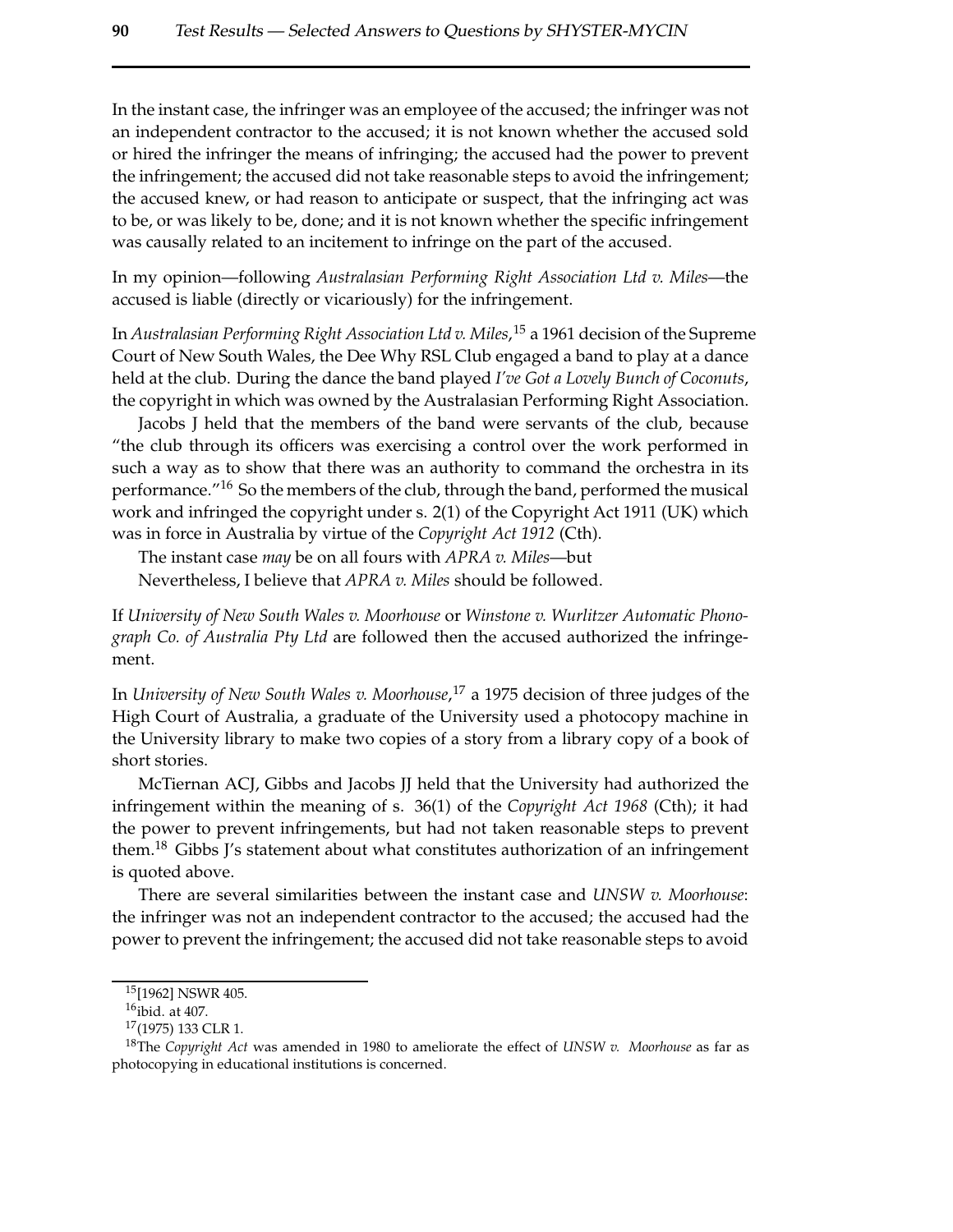the infringement; and the accused knew, or had reason to anticipate or suspect, that the infringing act was to be, or was likely to be, done.

However, there are several significant differences between the instant case and *UNSW v. Moorhouse*. In that case the infringer was not an employee of the accused; the accused sold or hired the infringer the means of infringing; and the specific infringement was not causally related to an incitement to infringe on the part of the accused.

Despite the fact that *UNSW v. Moorhouse* is a decision of three judges of the High Court of Australia (and better authority than a case decided by the Supreme Court of New South Wales—like *APRA v. Miles*), there is nothing in *UNSW v. Moorhouse* to warrant any change in my conclusion.

In 1946, *Winstone v. Wurlitzer Automatic Phonograph Co. of Australia Pty Ltd*<sup>19</sup> was decided by the Supreme Court of Victoria. (A case decided by the Supreme Court of Victoria is not as good authority as a case decided by three judges of the High Court of Australia—like *UNSW v. Moorhouse*; furthermore *Winstone v. Wurlitzer* is 29 years older than *UNSW v. Moorhouse*.)

In *Winstone v. Wurlitzer*, Wurlitzer installed a juke-box in a shop and had an agreement with the shop's proprietor by which Wurlitzer maintained and repaired the machine, and supplied it with records which Wurlitzer selected. The juke-box played a musical work, the copyright in which was owned by Winstone.

Herring CJ held that the proprietor of the shop had publicly performed the musical work and—because of nature of the agreement between Wurlitzer and the shop's proprietor, and because Wurlitzer selected the records—Wurlitzer had authorized that infringing performance within the meaning of s. 1(2) of the Copyright Act 1911 (UK) which was in force in Australia by virtue of the *Copyright Act 1912* (Cth).

There are several similarities between the instant case and *Winstone v. Wurlitzer*: the infringer was not an independent contractor to the accused; the accused had the power to prevent the infringement; the accused did not take reasonable steps to avoid the infringement; and the accused knew, or had reason to anticipate or suspect, that the infringing act was to be, or was likely to be, done.

However, there are several significant differences between the instant case and *Winstone v. Wurlitzer*. In that case the infringer was not an employee of the accused; the accused sold or hired the infringer the means of infringing; and the specific infringement was causally related to an incitement to infringe on the part of the accused.

Despite the fact that *Winstone v. Wurlitzer* is a decision of the Supreme Court of Victoria (and as good authority as a case decided by the Supreme Court of New South Wales—like *APRA v. Miles*), there is nothing in *Winstone v. Wurlitzer* to warrant any change in my conclusion.

If *RCA Corporation v. John Fairfax and Sons Ltd* or *A & M Records Inc. v. Audio Magnetics Inc. (UK) Ltd* are followed then the accused did not authorize the infringement.

<sup>&</sup>lt;sup>19</sup>[1946] VLR 338.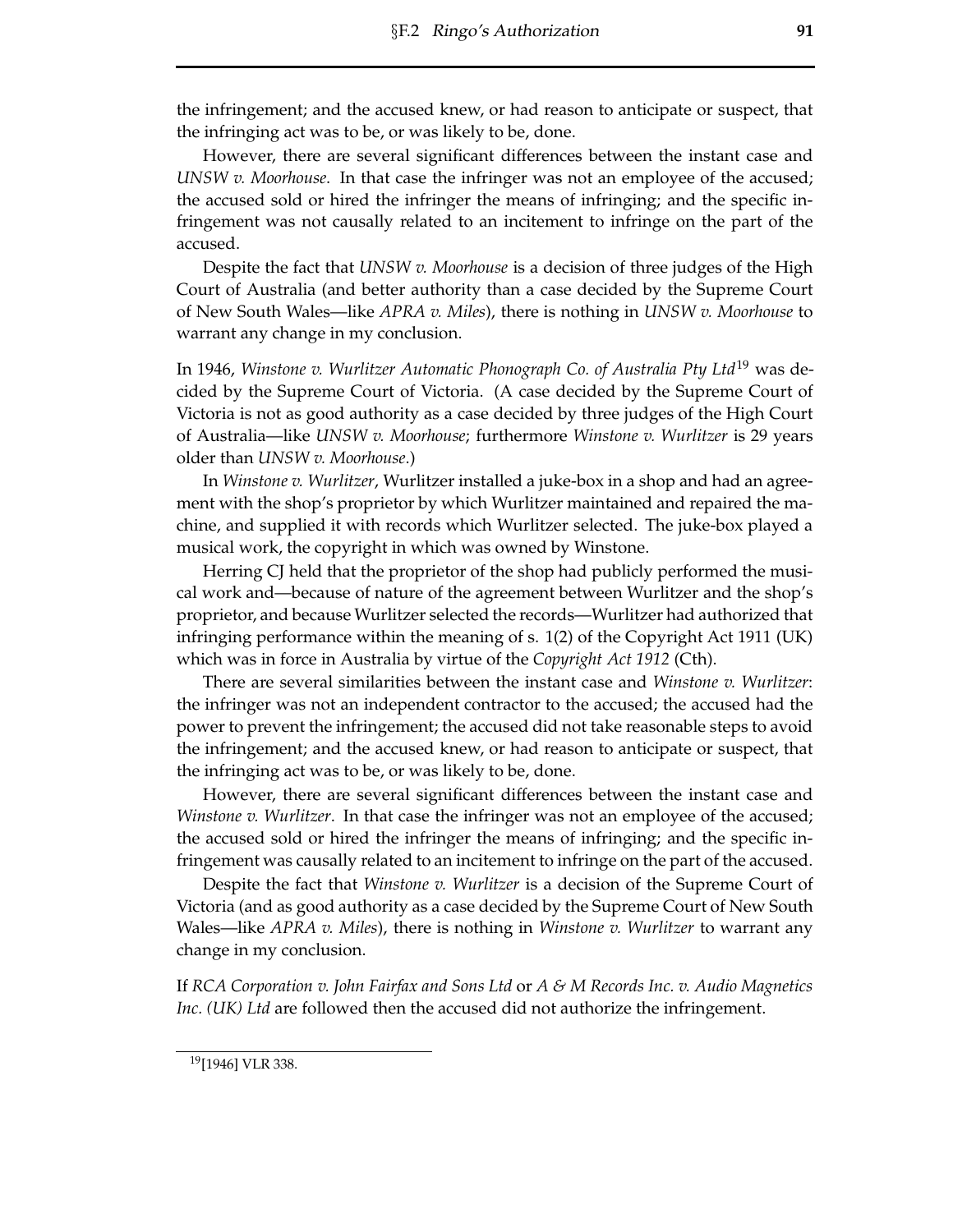In *RCA Corporation v. John Fairfax and Sons Ltd*, <sup>20</sup> a 1981 decision of the Supreme Court of New South Wales, the Fairfax newspaper the *Sun-Herald* carried an article which pointed out that, using cassette tapes and good quality taping equipment, the same album can be taped by many people. It also discussed how the advent of FM radio had made it easy for people to tape new album and single releases without buying the discs: "Why spend nearly \$10 on the new David Bowie album when you can tape it from 2JJJ?"<sup>21</sup>

Kearney J held that "authorization involves some element of causation—and hence the necessity for some relationship creating a link or connection however tenuous between the authorizer and the infringer."<sup>22</sup> There was no such link, so Fairfax had not authorized any infringement within the meaning of s. 13(2) of the *Copyright Act 1968* (Cth).

There are several similarities between the instant case and *RCA v. Fairfax*: the infringer was not an independent contractor to the accused; the accused did not take reasonable steps to avoid the infringement; and the accused knew, or had reason to anticipate or suspect, that the infringing act was to be, or was likely to be, done.

However, there are several significant differences between the instant case and *RCA v. Fairfax*. In that case the infringer was not an employee of the accused; the accused did not sell or hire the infringer the means of infringing; the accused did not have the power to prevent the infringement; and the specific infringement was not causally related to an incitement to infringe on the part of the accused.

Despite the fact that *RCA v. Fairfax* and *APRA v. Miles* are both decisions of the Supreme Court of New South Wales, there is nothing in *RCA v. Fairfax* to warrant any change in my conclusion.

In 1978, *A & M Records Inc. v. Audio Magnetics Inc. (UK) Ltd*<sup>23</sup> was decided by the Chancery Division of the English High Court. (A case decided by the Chancery Division of the English High Court is not as good authority as a case decided by the Supreme Court of New South Wales—like *RCA v. Fairfax*; furthermore *A & M v. Audio Magnetics* is three years older than *RCA v. Fairfax*.)

In *A & M v. Audio Magnetics*, A&M Records and twenty-three others alleged that Audio Magnetics was inciting the public to infringe their copyright in sound recording by advertising blank cassette tapes.

Foster J held that there was no "particular specific authorisation";  $^{24}$  there was not sufficient causal relationship between the alleged authorization and the actual breach. "It was not sufficient to allege authorisation at large. Authorisation meant sanctioning, express approval or countenancing of an actual breach of copyright by some act directly related to that breach."<sup>25</sup>

- $21$ ibid. at 252.
- $22$ ibid. at 259.
- <sup>23</sup>[1979] FSR 1. <sup>24</sup>ibid. at 10.
- 
- $25$ ibid. at 2.

<sup>20</sup>[1981] 1 NSWLR 251.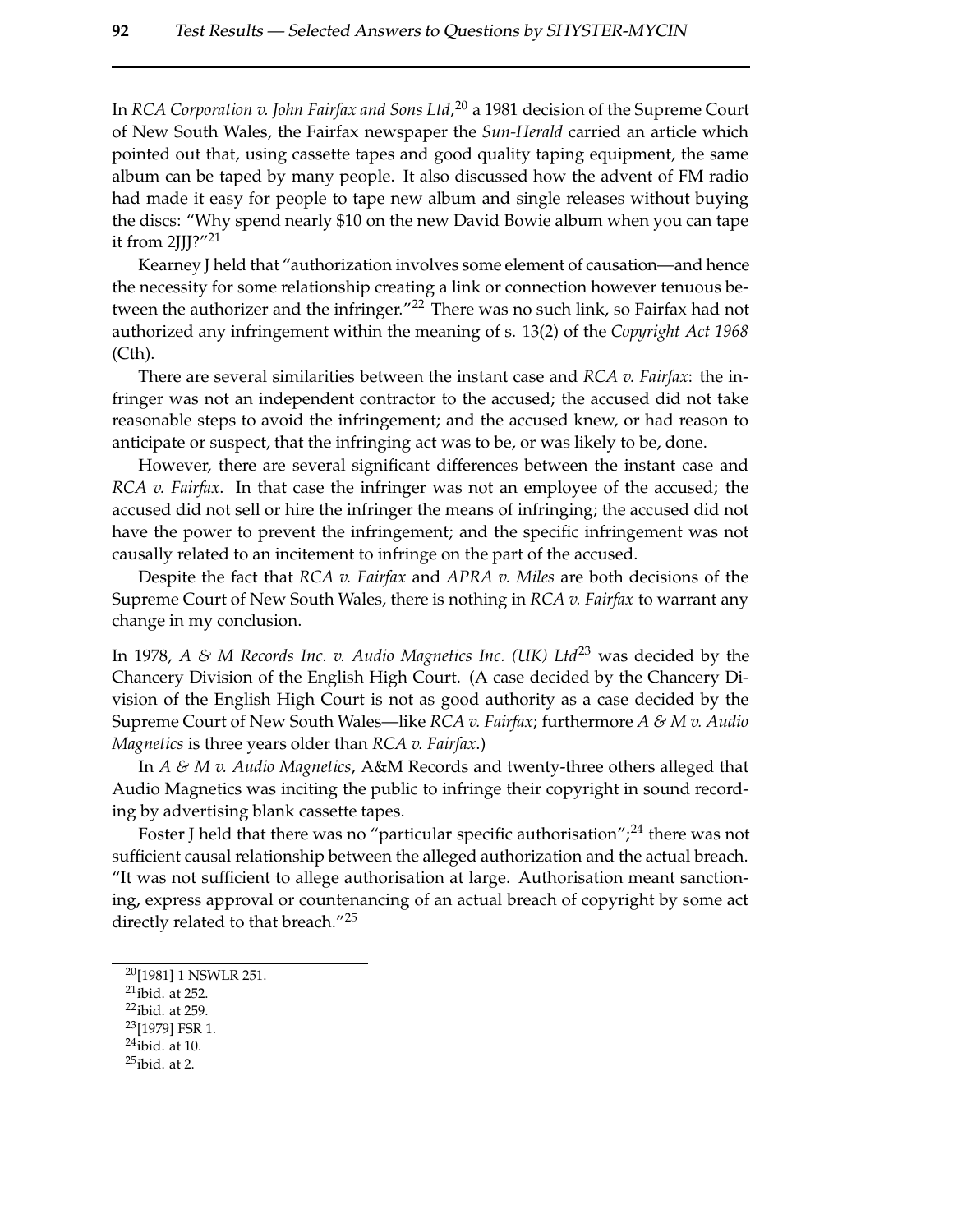There are several similarities between the instant case and *A & M v. Audio Magnetics*: the infringer was not an independent contractor to the accused; the accused did not take reasonable steps to avoid the infringement; and the accused knew, or had reason to anticipate or suspect, that the infringing act was to be, or was likely to be, done.

However, there are several significant differences between the instant case and *A & M v. Audio Magnetics*. In that case the infringer was not an employee of the accused; the accused sold or hired the infringer the means of infringing; the accused did not have the power to prevent the infringement; and the specific infringement was not causally related to an incitement to infringe on the part of the accused. Note also that *A & M v. Audio Magnetics* is only a decision of the Chancery Division of the English High Court and not as good authority as a case decided by the Supreme Court of New South Wales—like *APRA v. Miles*.

Consequently, there is nothing in *A & M v. Audio Magnetics* to warrant any change in my conclusion.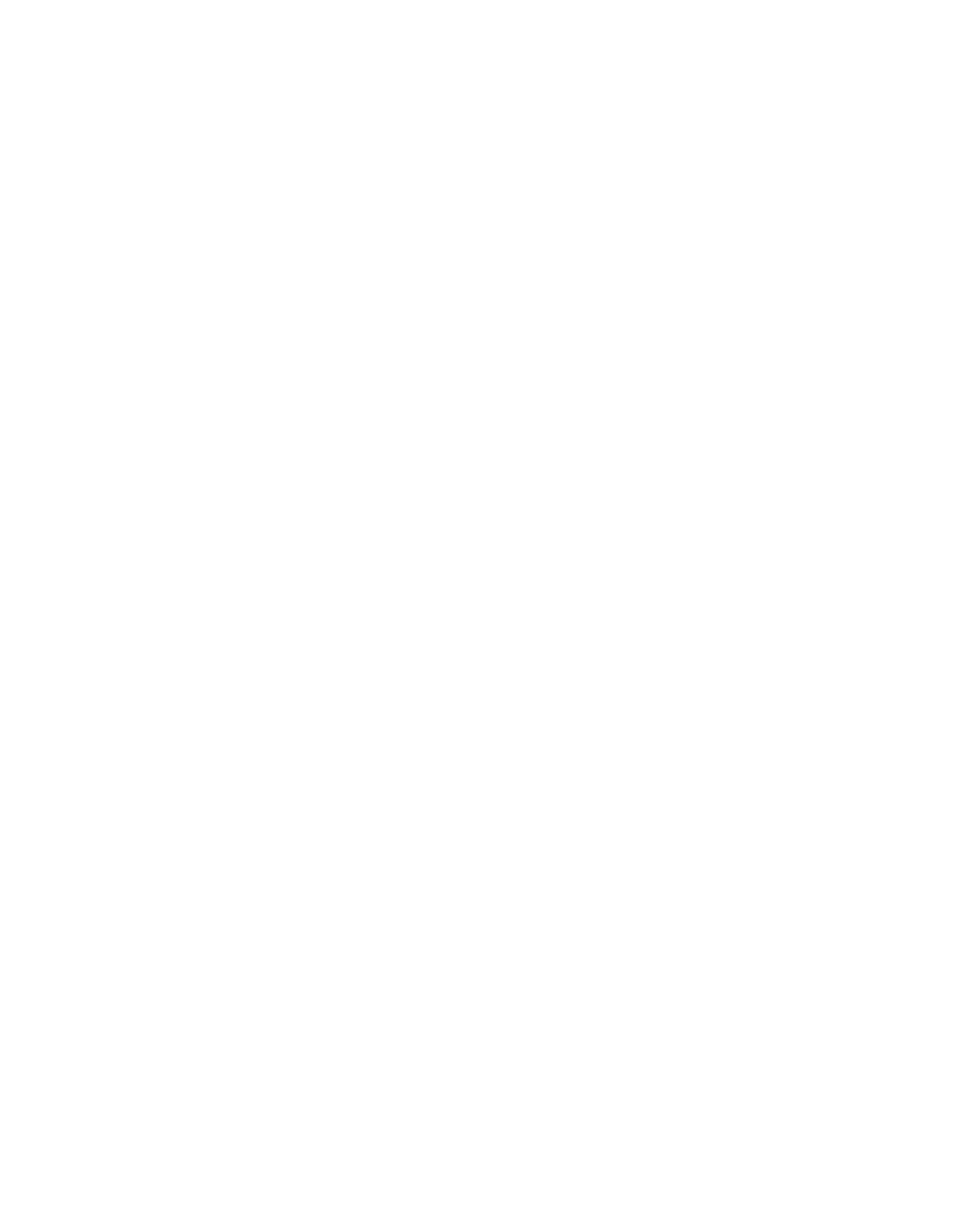## Data from Testing on Validity

Tables G.1-G.7 show the sections that were referrenced by versions 1 and 2 of SHYSTER-MYCIN and the three legal experts. A " $\bullet$ " indicates that the section was referrenced;  $a'' \times''$  indicates that the section was not referrenced.

| Section             | $SM-v2$   | $\overline{\text{SM-v3}}$ | Person 1  |           | Person 2   Person 3 |
|---------------------|-----------|---------------------------|-----------|-----------|---------------------|
| 10                  | $\times$  | $\times$                  | $\times$  | X         |                     |
| $\overline{s13(2)}$ | $\bullet$ | $\bullet$                 | X         | $\times$  | $\times$            |
| s31(1)(a)           |           | n                         |           |           |                     |
| s31(1)(b)           |           | $\times$                  | $\times$  | X         | $\times$            |
| s35(2)              |           | $\bullet$                 | $\bullet$ | $\bullet$ | ●                   |
| s36(1)              |           | ۰                         | $\bullet$ | ●         |                     |
| s85                 |           | $\times$                  | $\times$  | X         | $\times$            |
| s86                 |           | $\times$                  | $\times$  | $\times$  | ×                   |
| s87                 |           | $\times$                  | ×         | X         | $\times$            |
| s88                 |           | X                         | X         | X         | ×                   |
| s97                 |           | $\times$                  | $\times$  | $\times$  | $\times$            |
| s98                 |           | $\times$                  | $\times$  | $\times$  | $\times$            |
| s99                 |           | $\times$                  | $\times$  | $\times$  | $\times$            |
| s100                |           | $\times$                  | $\times$  | $\times$  | $\times$            |
| s101(1)             |           | D                         | $\times$  | X         | $\times$            |

Table G.1: Data for the Validity Test for Question One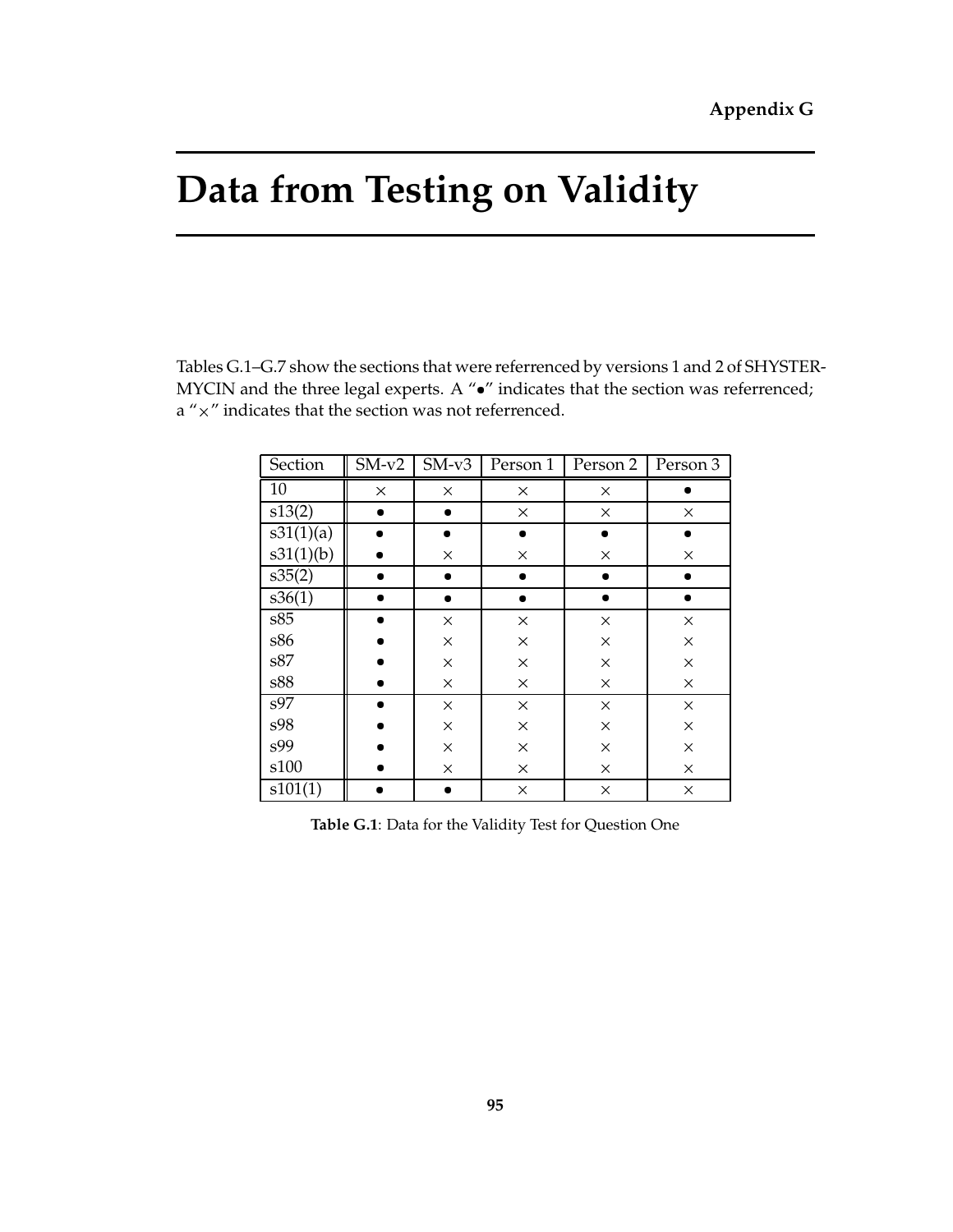| Section   | $\overline{\text{SM}}$ -v2 | $SM-v3$   | Person 1  | Person 2  | Person 3  |
|-----------|----------------------------|-----------|-----------|-----------|-----------|
| 10        | X                          | X         |           |           |           |
| s13(2)    |                            | ۰         | $\times$  | X         | $\times$  |
| s31(1)(a) |                            | ۰         | ۰         |           |           |
| s31(1)(b) |                            | $\times$  | $\times$  | $\times$  | $\times$  |
| s35(2)    |                            | $\bullet$ | $\bullet$ | $\bullet$ | $\bullet$ |
| s36(1)    |                            |           | ۰         | $\times$  | $\bullet$ |
| s85       |                            | $\times$  | $\times$  | $\times$  | $\times$  |
| s86       |                            | $\times$  | $\times$  | ×         | $\times$  |
| s87       |                            | $\times$  | $\times$  | $\times$  | $\times$  |
| s88       |                            | $\times$  | $\times$  | $\times$  | $\times$  |
| s97       |                            | $\times$  | $\times$  | $\times$  | $\times$  |
| s98       |                            | $\times$  | $\times$  | $\times$  | $\times$  |
| s99       |                            | $\times$  | $\times$  | $\times$  | $\times$  |
| s100      |                            | X         | X         | X         | $\times$  |
| s101(1)   |                            |           | $\times$  | $\times$  | $\times$  |

Table G.2: Data for the Validity Test for Question Two

| Section   | $\overline{\text{SM-v2}}$ | $\overline{\text{SM-v3}}$ | Person 1 | Person 2 | Person 3 |
|-----------|---------------------------|---------------------------|----------|----------|----------|
| 10        | X                         | $\times$                  | ×        | X        | X        |
| s13(2)    |                           | ۰                         | $\times$ | X        | $\times$ |
| s31(1)(a) |                           | $\times$                  | $\times$ | X        | $\times$ |
| s31(1)(b) |                           | $\times$                  | $\times$ | $\times$ | $\times$ |
| s35(2)    | $\bullet$                 | $\times$                  | X        | $\times$ | $\times$ |
| s36(1)    |                           | $\bullet$                 | $\times$ | X        | $\times$ |
| s85       |                           | $\times$                  | $\times$ | $\times$ | $\times$ |
| s86       |                           |                           |          |          |          |
| s87       |                           | $\times$                  | ×        | $\times$ | $\times$ |
| s88       |                           | $\times$                  | $\times$ | $\times$ | $\times$ |
| s97       |                           | $\times$                  | $\times$ | $\times$ | $\times$ |
| s98       |                           |                           |          |          | $\times$ |
| s99       |                           | $\times$                  | $\times$ | $\times$ | $\times$ |
| s100      |                           | X                         | ×        | X        | $\times$ |
| s101(1)   |                           |                           |          |          |          |

Table G.3: Data for the Validity Test for Question Three (Quentin)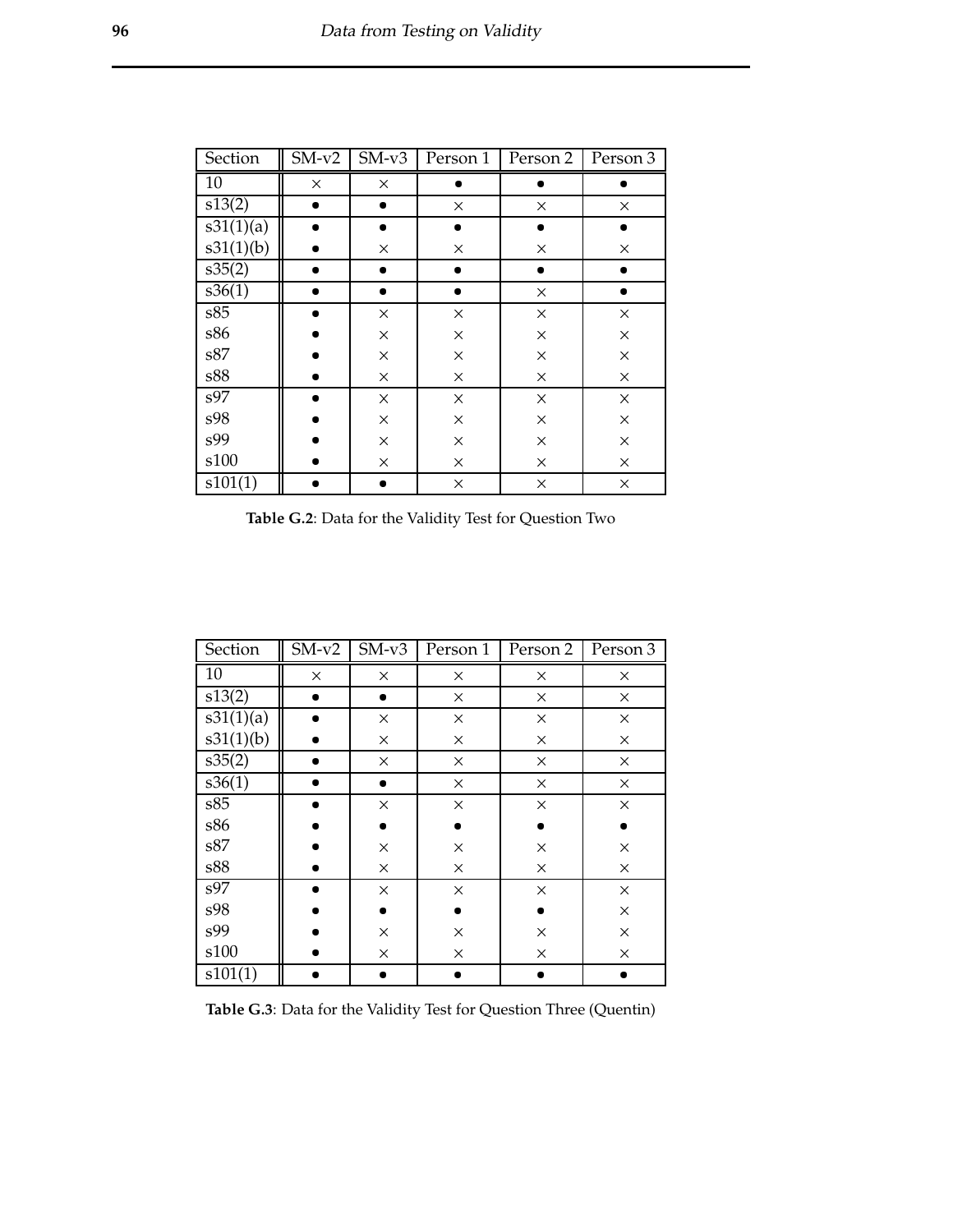| Section   | $SM-v2$  | $SM-v3$   | Person 1<br>Person 2 |          | Person 3 |
|-----------|----------|-----------|----------------------|----------|----------|
| 10        | $\times$ | X         | X                    | ×        | X        |
| s13(2)    |          | $\bullet$ | $\times$             | $\times$ | ×        |
| s31(1)(a) |          | $\times$  | ×                    | $\times$ | ×        |
| s31(1)(b) |          | $\times$  | $\times$             | $\times$ | ×        |
| s35(2)    |          | X         | X                    | X        | X        |
| s36(1)    |          | ۰         | ×                    | X        | ×        |
| s85       |          | ×         | $\times$             | $\times$ | ×        |
| s86       |          |           |                      |          |          |
| s87       |          | $\times$  | ×                    | $\times$ | $\times$ |
| s88       |          | $\times$  | ×                    | $\times$ | ×        |
| s97       |          | ×         | $\times$             | X        | ×        |
| s98       |          |           |                      |          | ×        |
| s99       |          | $\times$  | ×                    | X        | ×        |
| s100      |          | $\times$  | ×                    | $\times$ | $\times$ |
| s101(1)   |          |           |                      |          |          |

Table G.4: Data for the Validity Test for Question Three (Ringo)

| Section   | $SM-v2$  | $\overline{\text{SM}}$ -v3 | Person 1  | Person 2 | Person 3 |
|-----------|----------|----------------------------|-----------|----------|----------|
| 10        | $\times$ | X                          | $\times$  | X        | X        |
| s13(2)    |          |                            | $\times$  | $\times$ | $\times$ |
| s31(1)(a) |          |                            | $\bullet$ |          | $\times$ |
| s31(1)(b) |          | $\times$                   | $\times$  | X        | $\times$ |
| s35(2)    |          |                            | $\bullet$ |          | $\times$ |
| s36(1)    |          |                            | $\bullet$ |          | $\times$ |
| s85       |          | $\times$                   | $\times$  | $\times$ |          |
| s86       |          | $\times$                   | $\times$  | $\times$ | $\times$ |
| s87       |          | $\times$                   | $\times$  | $\times$ | $\times$ |
| s88       |          | $\times$                   | $\times$  | $\times$ | $\times$ |
| s97       |          | $\times$                   | $\times$  | $\times$ |          |
| s98       |          | $\times$                   | $\times$  | $\times$ | $\times$ |
| s99       |          | $\times$                   | $\times$  | $\times$ | $\times$ |
| s100      |          | $\times$                   | $\times$  | $\times$ | $\times$ |
| s101(1)   |          |                            | $\times$  | $\times$ | $\times$ |

Table G.5: Data for the Validity Test for Question Four (Yvette)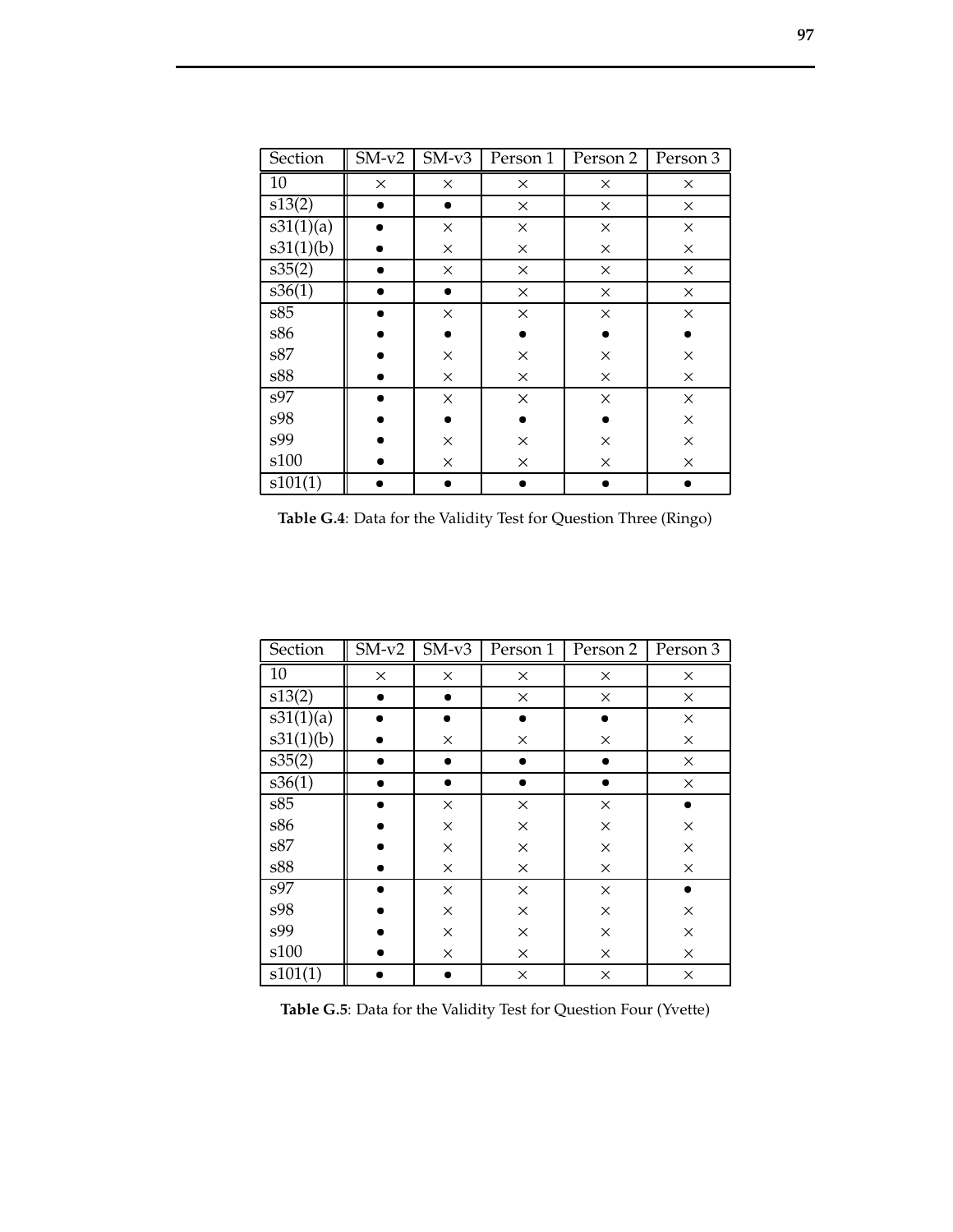| Section   | $\overline{\text{SM}}$ -v2 | $\overline{\text{SM}}$ -v3 | Person 1  | Person 2  | Person 3 |
|-----------|----------------------------|----------------------------|-----------|-----------|----------|
| 10        | $\times$                   | $\times$                   | $\times$  | X         | X        |
| s13(2)    |                            | $\bullet$                  | $\times$  | $\times$  | $\times$ |
| s31(1)(a) |                            | ۰                          | $\bullet$ |           | $\times$ |
| s31(1)(b) |                            | $\times$                   | $\times$  | X         | $\times$ |
| s35(2)    |                            | $\bullet$                  | $\bullet$ | $\bullet$ | $\times$ |
| s36(1)    |                            |                            | ٠         | $\bullet$ | $\times$ |
| s85       |                            | $\times$                   | $\times$  | $\times$  | $\times$ |
| s86       |                            | $\times$                   | $\times$  | ×         | $\times$ |
| s87       |                            | $\times$                   | $\times$  | $\times$  | $\times$ |
| s88       |                            | $\times$                   | X         | $\times$  | $\times$ |
| s97       |                            | $\times$                   | $\times$  | $\times$  | $\times$ |
| s98       |                            | $\times$                   | $\times$  | ×         | $\times$ |
| s99       |                            | $\times$                   | $\times$  | $\times$  | $\times$ |
| s100      |                            | X                          | X         | X         | $\times$ |
| s101(1)   |                            |                            | $\times$  | $\times$  | $\times$ |

Table G.6: Data for the Validity Test for Question Four (Zorba)

| Section   | $\overline{\text{SM-v2}}$ | $SM-v3$   | Person 1 | Person 2 | Person 3 |
|-----------|---------------------------|-----------|----------|----------|----------|
| 10        | X                         | $\times$  | $\times$ | X        | ×        |
| s13(2)    |                           | $\bullet$ | $\times$ | $\times$ | $\times$ |
| s31(1)(a) |                           | ×         | $\times$ | ×        | $\times$ |
| s31(1)(b) |                           | $\times$  | $\times$ | X        | $\times$ |
| s35(2)    | ●                         | $\times$  | $\times$ | $\times$ | $\times$ |
| s36(1)    |                           | ٠         | $\times$ | $\times$ | $\times$ |
| s85       |                           |           | $\times$ | $\times$ | $\times$ |
| s86       |                           | $\times$  | $\times$ | ×        | $\times$ |
| s87       |                           | $\times$  | $\times$ | $\times$ | $\times$ |
| s88       |                           | $\times$  | $\times$ | $\times$ | $\times$ |
| s97       |                           |           | $\times$ | $\times$ | $\times$ |
| s98       |                           | $\times$  | $\times$ | ×        | $\times$ |
| s99       |                           | $\times$  | $\times$ | $\times$ | $\times$ |
| s100      |                           | X         | X        | X        | $\times$ |
| s101(1)   |                           |           | $\times$ | $\times$ | $\times$ |

Table G.7: Data for the Validity Test for Question Five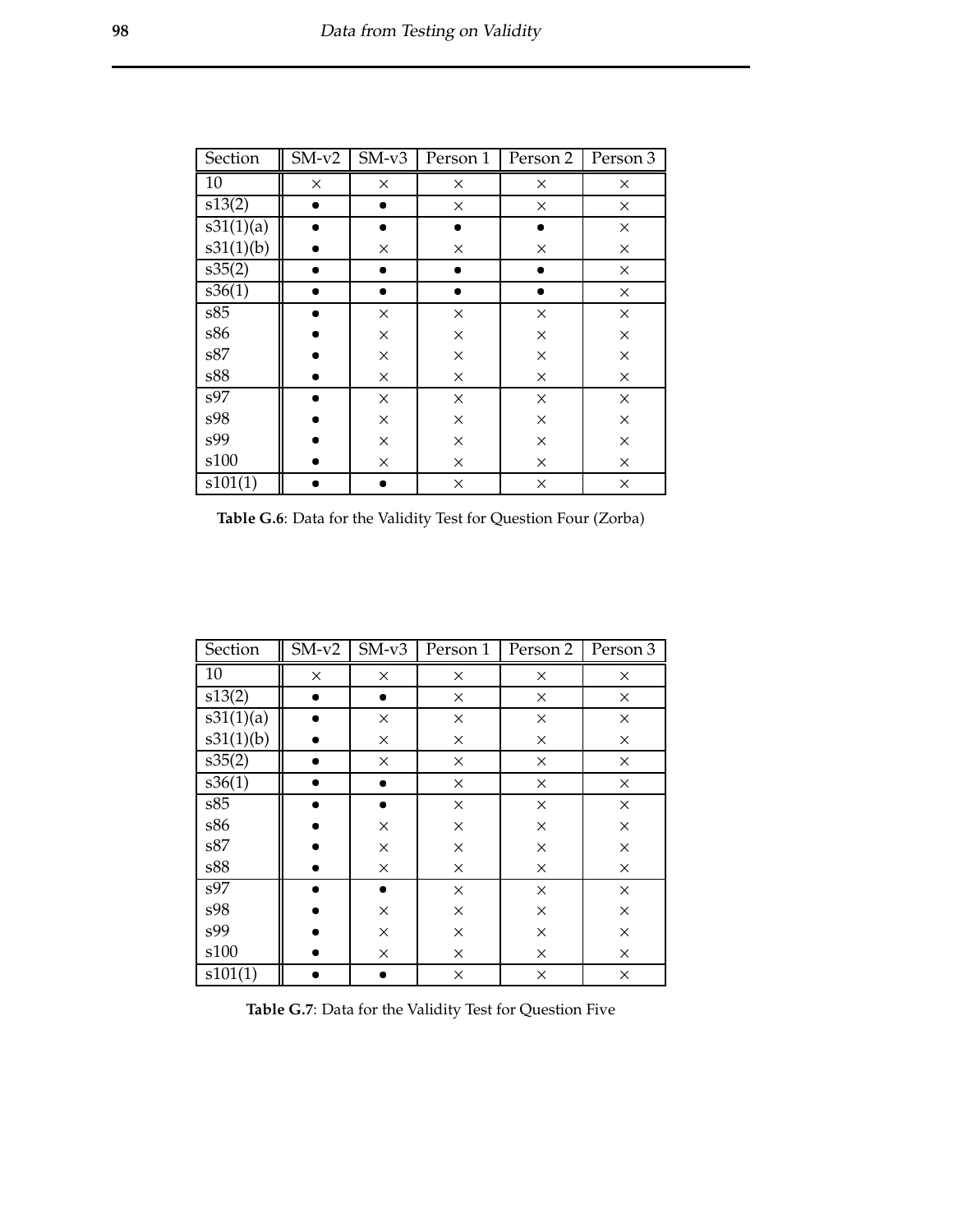## **Data from Testing on Conciseness**

Table H.1 displays the number of conclusions reported in answering each of the questions.

| Question          |    | $SM-v2$   $SM-v3$   Person 1   Person 2   Person 3 |  |
|-------------------|----|----------------------------------------------------|--|
| One               | 29 |                                                    |  |
| Two               | 27 |                                                    |  |
| $Three - Quentin$ | 27 |                                                    |  |
| $Three - Ringo$   | 21 |                                                    |  |
| $Four - Yvette$   | 27 |                                                    |  |
| Four — Zorba      | 21 |                                                    |  |
| Five              | 26 |                                                    |  |

**Table H.1**: Data for the Conciseness Test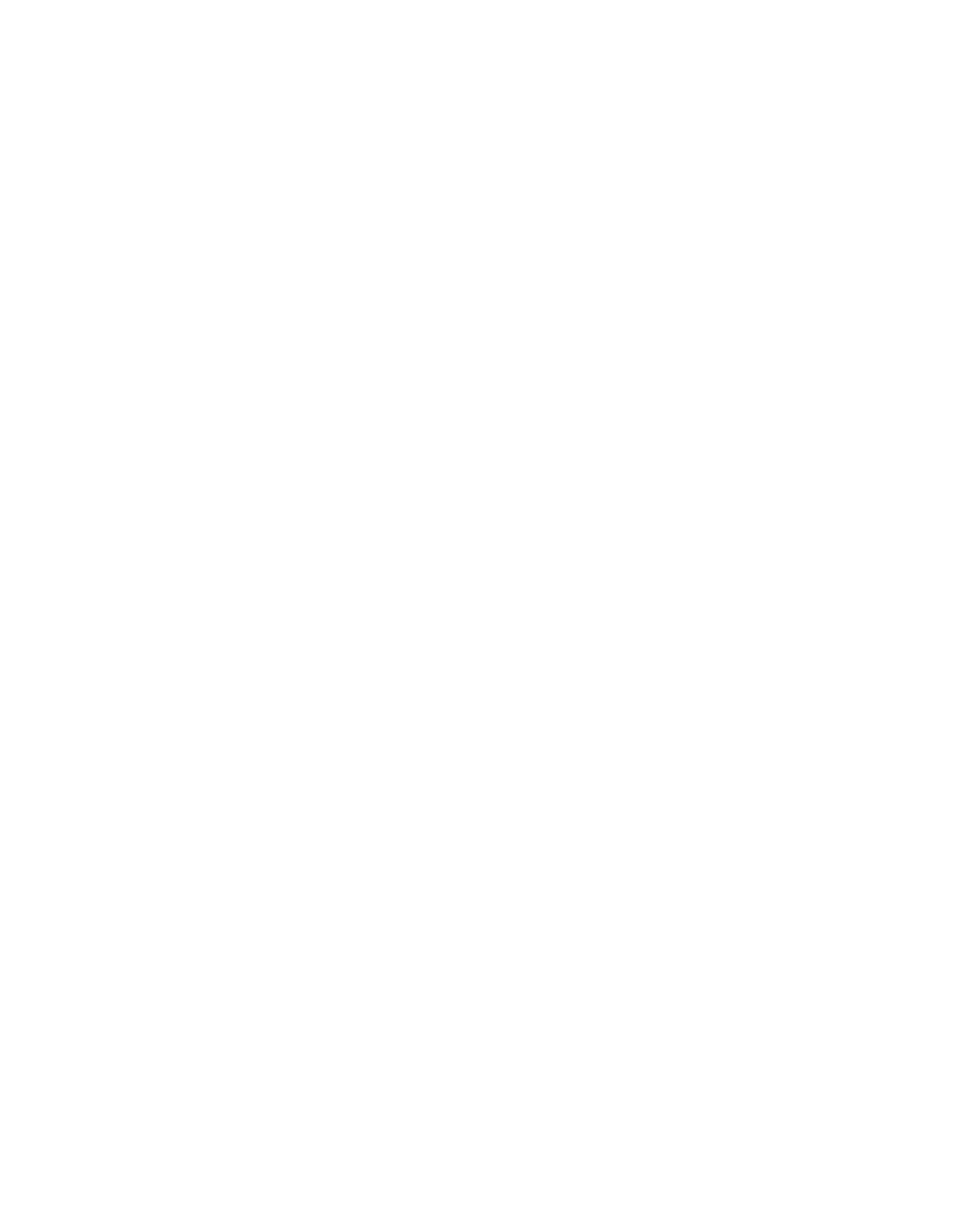## **Data from Testing on "Correctness"**

Table I.1 displays the ultimate conclusion made in answering the questions. The results are either "infringed" or "did not infringe", or "authorized" or "did not authorize".

| Question                                   | $SM-v2$                     | $SM-v3$<br>Person 1         |                             | Person 2                    | Person 3                                  |
|--------------------------------------------|-----------------------------|-----------------------------|-----------------------------|-----------------------------|-------------------------------------------|
| One                                        | infringed                   | infringed                   | infringed                   | infringed                   | infringed                                 |
| Two                                        | in-<br>did<br>not<br>fringe | in-<br>did<br>not<br>fringe | in-<br>did<br>not<br>fringe | in-<br>did<br>not<br>fringe | infringed                                 |
| Three $-$<br>Ouentin<br>Three $-$<br>Ringo | infringed<br>authorized     | infringed<br>authorized     | infringed<br>authorized     | infringed<br>authorized     | infringed<br>authorized                   |
| Four<br>Yvette<br>Four<br>Zorba            | infringed<br>authorized     | infringed<br>authorized     | infringed<br>authorized     | infringed<br>authorized     | in-<br>did<br>not<br>fringe<br>authorized |
| Five                                       | did not autho-<br>rize      | did not autho-<br>rize      | did not autho-<br>rize      | did not autho-<br>rize      | did not autho-<br>rize                    |

**Table I.1**: Data for the "Correctness" Test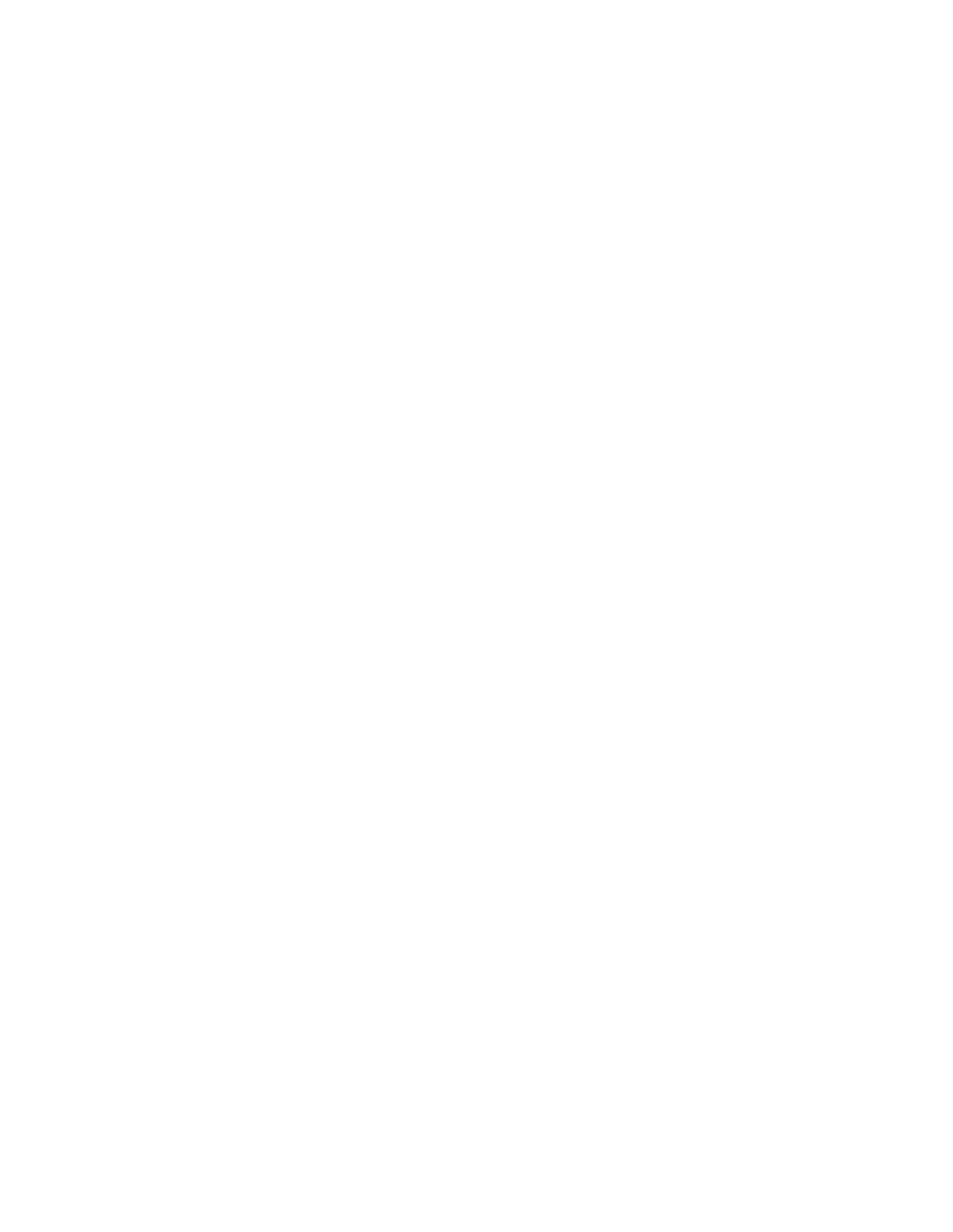## **Bibliography**

- AARNIO, A. 1977. *On Legal Reasoning*. Turun Yliopisto.
- AARNIO, A. AND MACCORMICK, D. N. Eds. 1992a. *Legal Reasoning*, Volume 2 of *The International Library of Essays in Law and Legal Theory*. Dartmouth.
- AARNIO, A. AND MACCORMICK, D. N. Eds. 1992b. *Legal Reasoning*, Volume 1 of *The International Library of Essays in Law and Legal Theory*. Dartmouth.
- AITKEN, G. AND ORR, R. 2002. *Sawer's: The Australian Constitution*. Australian Government Solicitor.
- ALLEN, C. K. 1930. *Law in the Making* (Second ed.). Oxford University Press.
- ALLEN, SIR C. K. 1964. *Law in the Making* (Seventh ed.). Oxford University Press.
- AUSTIN, J. 1832. *The Province of Jurisprudence Determined*. Weidenfeld & Nicolson.
- BANKOWSKI, Z., WHITE, I., AND HAHN, U. Eds. 1995. *Informatics and the Foundations of Legal Reasoning*, Volume 21 of *Law and Philosophy Library*. Kluwer Academic Publishers.
- BENCH-CAPON, T. J. M. Ed. 1991. *Knowledge-Based Systems and Legal Applications*, Volume 36 of *The A.P.I.C. Series*. Academic Press.
- BENNUN, M. E. Ed. 1991. *Computer, Artificial Intelligence and the Law*. Artificial Intelligence Foundations and Concepts. Ellis Horwood.
- BING, J. 1990. Legal decisions and computerized systems. In P. SEIPEL Ed., *From Data Protection to Knowledge Machines: The Study of Law and Informatics*. Kluwer Law and Taxation Publishers.
- BOTTOMLEY, S. AND PARKER, S. 1997. *Law in Context* (Second ed.). Federation Press.
- BRANTING, L. K. 1989. Representing and reusing explanations of legal precedents. In *Proceedings of the Second International Conference on Artifical Intelligence and Law (ICAIL-89)* (University of British Columbia, Vancouver, 1989), pp. 103–10.
- BRANTING, L. K. 1991. Reasoning with portions of precedents. In *Proceedings of the Third International Conference on Artifical Intelligence and Law (ICAIL-91)* (St Catherine's College, Oxford, 1991), pp. 145–54.
- BUCHANAN, B. G. AND SHORTLIFFE, E. H. Eds. 1985. *Rule-Based Expert Systems: The MYCIN Experiments of the Stanford Heuristic Programming Project*. Addison-Wesley Publishing Company.
- BUSH, V. 1945. As we may think. *The Atlantic Monthly 176*, 1 (July), 101–108.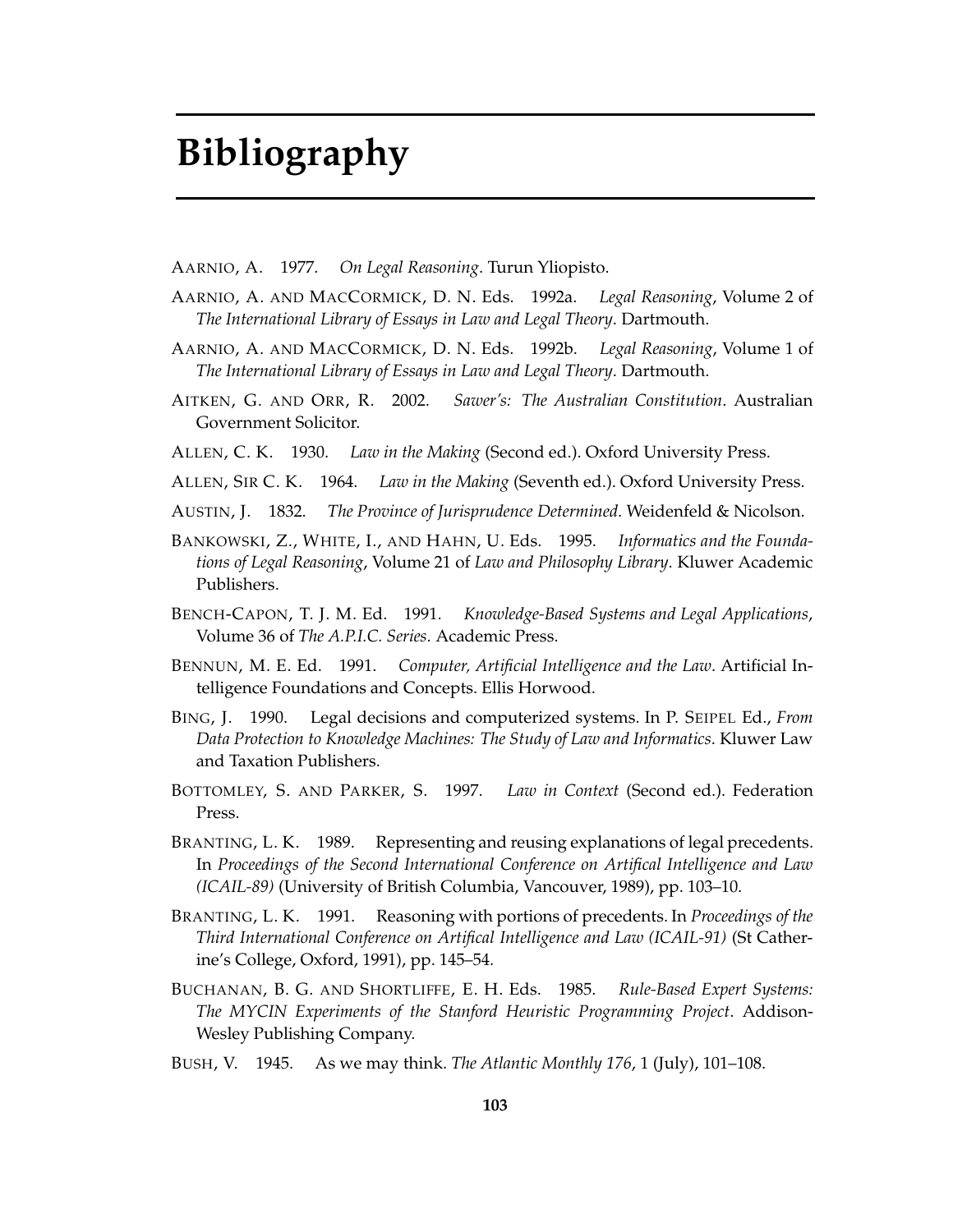- CALLEROS, C. R. 1994. *Legal Method and Writing* (Second ed.). Little, Brown & Company.
- CAMPBELL, T. 2001. *Justice* (Second ed.). MacMillan Press Ltd.
- CARVAN, J. 2002. *Understanding the Australian Legal System* (Fourth ed.). Lawbook Co.
- CHANDLER, J. P. 1974. Computers and case law. *Rutgers Journal of Computers (Technology) and the Law 3*, 202–18.
- CHINHENGO, A. 2000. *Essential Jurisprudence* (Second ed.). Cavendish Publishing Limited.
- COOK, C., CREYKE, R., GEDDES, R., AND HOLLOWAY, I. 2001. *Laying Down the Law* (Fifth ed.). Butterworths.
- DWORKIN, R. 1986. *Law's Empire*. Hart Publishing.
- GARDNER, A. V. D. L. 1984. *An Artificial Intelligence Approach to Legal Reasoning*. PhD thesis, Department of Computer Science, Stanford University.
- HART, H. L. A. 1994. *The Concept of Law* (Second ed.). Oxford University Press.
- JACKSON, P. 1986. *Introduction to Expert Systems*. Addison-Wesley Publishing Company.
- KOWALSKI, R. AND SERGOT, M. 1985. Computer representation of the law. In *Proceedings of the 9th International Joint Conference on Artificial Intelligence*, Volume 2 (1985), pp. 1269–1270.
- LEITH, P. 1986. Legal expert systems: Misunderstanding the legal process. *Computers and Law* 49, 26–31.
- LEVI, E. H. 1961. *An Introduction to Legal Reasoning* (Seventh ed.). The University of Chicago Press.
- LLEWELLYN, K. N. 1960. *The Common Law Tradition*. Little, Brown & Co.
- MCCARTY, L. T. 1977. Reflections on taxman: An experiment in artificial intelligence and legal reasoning. *Harvard Law Review 90*, 5 (March), 837–893.
- MCCARTY, L. T. 1983. Intelligent legal information systems: Problems and prospects. *Rutgers Computer and Technology Law Journal 9*, 2, 265–294.
- MCCOUBREY, H. AND WHITE, N. D. 1999. *Textbook on Jurisprudence* (Third ed.). Blackstone Press Limited.
- MCGUINNESS, P. P. 2000. Our high court dons the same political garb as US. *Sydney Morning Herald*. 16 December 2000.
- MCKEOUGH, J., BOWERY, K., AND GRIFFITH, P. 2002. *Intellectual Property (Commentary and Materials)* (Third ed.). Lawbook Co.
- MCKEOUGH, J. AND STEWART, A. 1997. *Intellectual Property in Australia* (Second ed.). Butterworths.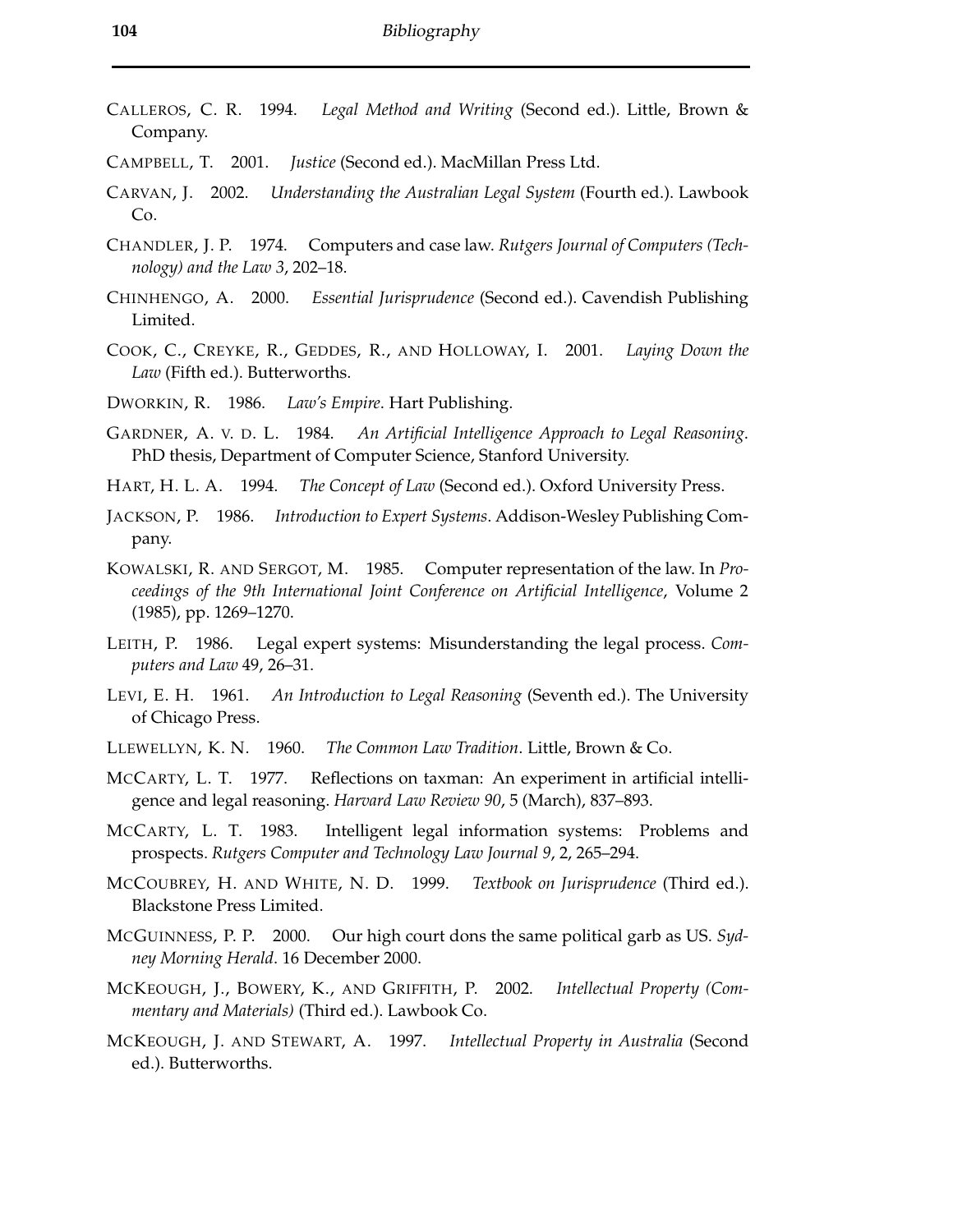- MCKEOUGH, J. P. 1999. *Intellectual Property*. Butterworths' Student Companions. Butterworths.
- MCMILLAN, J. 2002. The courts vs the people: Have the judges gone too far? In *the Judicial Conference of Australia* (2002).
- MONTESQUIEU, BARRON C. L. J. II. 1748. *De L'Esprit des Loix (The Spirit of Laws)*. Printed for J Nourse and P Vaillant. Translated by Thomas Nugent.
- NARAYANAN, A. AND BENNUN, M. Eds. 1991. *Law, Computer Science, and Artificial Intelligence*. Ablex Publishing Corporation.
- NEUMANN, R. K., JR. 1994. *Legal Reasoning and Legal Writing* (Second ed.). Little, Brown and Company.
- NORVIG, P. 1992. *Paradigms of Artificial Intelligence Programming: Case Studies in Common Lisp*. Morgan Kaufmann.
- PANNU, A. 1995. Using genetic algorithms to inductively reason with cases in the legal domain. In *International Conference on Artificial Intelligence and Law* (1995), pp. 175–184.
- POPP, W. G. AND SCHLINK, B. 1975. Judith, a computer program to advise lawyers in reasoning a case. *Jurimetrics Journal vol. 15*, no. 4 (Summer), 303–314.
- POPPLE, J. 1996. *A Pragmatic Legal Expert System*. Dartmouth Publishing Company.
- RISSLAND, E. L. 1985. Ai and legal reasoning: Report of a panel chaired by edwina l. rissland. In *Proceedings of the 9th International Joint Conference on Artificial Intelligence*, Volume 2 (1985), pp. 1254–1260.
- RISSLAND, E. L. Ed. 1989. *International Conference on Artificial Intelligence and Law* (1989).
- RISSLAND, E. L. 1990. Artificial intelligence and law: Stepping stones to a model of legal reasoning. *The Yale Law Journal 99*, 8 (June), 1957–81.
- RISSLAND, E. L. AND SKALAK, D. B. 1989a. Combining case-based and rule-based reasoning: A heuristic approach. In *Proceedings of the Eleventh International Joint Conference on Artifical Intelligence (IJCAI-89)* (Detroit, Michigan, 1989), pp. 524–530.
- RISSLAND, E. L. AND SKALAK, D. B. 1989b. Interpreting statutory predicates. In *Proceedings of the Second International Conference on Artifical Intelligence and Law (ICAIL-89)* (University of British Columbia, Vancouver, 1989), pp. 46–53.
- SCHAUER, F. F. 1991. *Playing by the rules: a philosopical examination or rule-based decision making in law and in life*. Oxford University Press.
- SCHILD, U. J. 1992. *Expert Systems and Case Law*. Ellis Horwood.
- SKALAK, D. B. 1989. Taking advantage of models for legal classification. In *Proceedings of the Second International Conference on Artifical Intelligence and Law (ICAIL-89)* (University of British Columbia, Vancouver, 1989), pp. 234–41.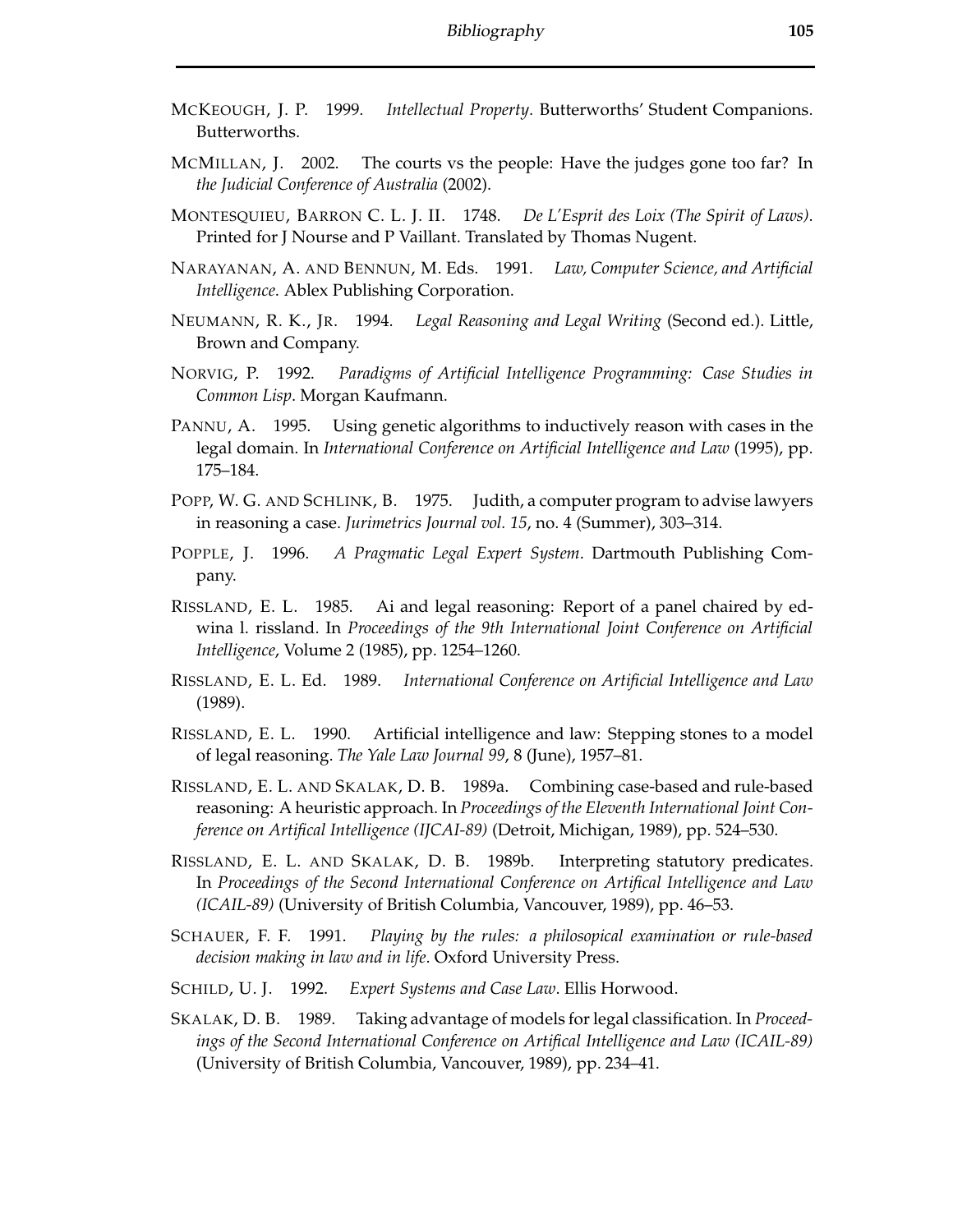- SKALAK, D. B. AND RISSLAND, E. L. 1991. Argument moves in a rule-guided domain. In *Proceedings of the Third International Conference on Artifical Intelligence and Law (ICAIL-91)* (St Catherine's College, Oxford, 1991), pp. 1–11.
- SKALAK, D. B. AND RISSLAND, E. L. 1992. Arguments and cases: An inevitable intertwining. *Artificial Intelligence and Law 1*, 1, 3–44.
- SUSSKIND, R. E. 2001. *Transforming the law: essays on technology, justice, and the legal marketplace*. Oxford University Press.
- The Foundation for Legal Knowledge Systems. 1992. *Legal Knowledge Based Systems: Information Technology and Law* (1992). The Foundation for Legal Knowledge Systems.
- TYREE, A. 1985. Finder: An expert system. In *Proceedings of the Fortieth Annual conference of the Australasian Universities Law Schools Association* (August 1985), pp. 26–29.
- TYREE, A. 1986. Expert systems and the law: Will justice fall to bits? *Current Affairs Bulletin 62*, 10 (March), 13–18.
- TYREE, A. L., GREENLEAF, G., AND MOWBRAY, A. 1988. *Artificial Intelligence Developments and Applications*, Chapter 16, pp. 231–47. Elsevier Science.
- TYREE, A. L., GREENLEAF, G., AND MO[W]BRAY, A. 1989. Generating legal arguments. *Knowledge-Based Systems 2*, 1 (March), 46–51.
- VALENTE, A. 1995. *Legal Knowledge Engineering: A Modelling Approach*. IOS Press.
- VAN KRALINGEN, R. W. 1995. *Frame-based Conceptual Models of Statute Law*. Kluwer Law International.
- VAN MELLE, W. 1980. *A domain-independent system that aids in constructing knowledge-based consultation programs*. PhD thesis, Computer Science Department, Stanford University.
- VAN NOORTWIJK, C., SCHMIDT, A. H. J., AND WINKELS, R. G. F. Eds. 1991. *Legal Knowledge Based Systems: Aims for Research and Development*. Kononklijke Vermande BV.
- VAN OPDORP, G. J., WALKER, R. F., SCHRICKX, J., GROENDIJK, C., AND VAN DEN BERG, P. H. 1991. Networks at work: A connectionist approach to nondeductive legal reasoning. In *Proceedings of the Third International Conference on Artificial Intelligence and Law (ICAIL-91)* (1991), pp. 278–87.
- VISSER, P. R. S. 1995. *Knowledge Specification for Multiple Legal Tasks*, Volume 17 of *Computer/Law Series*. Kluwer Law International.
- VOSSOS, G., ZELEZNIKOW, J., DILLON, T., AND VOSSOS, V. 1991. An example of integrating legal case based reasoning with object-oriented rule-based systems: IKBALS II. In *Proceedings of the Third International Conference on Artificial Intelligence and Law (ICAIL-91)* (1991), pp. 31–41.
- WAHLGREN, P. 1992. *Automation of Legal Reasoning*. Kluwer Law and Taxation Publishers.